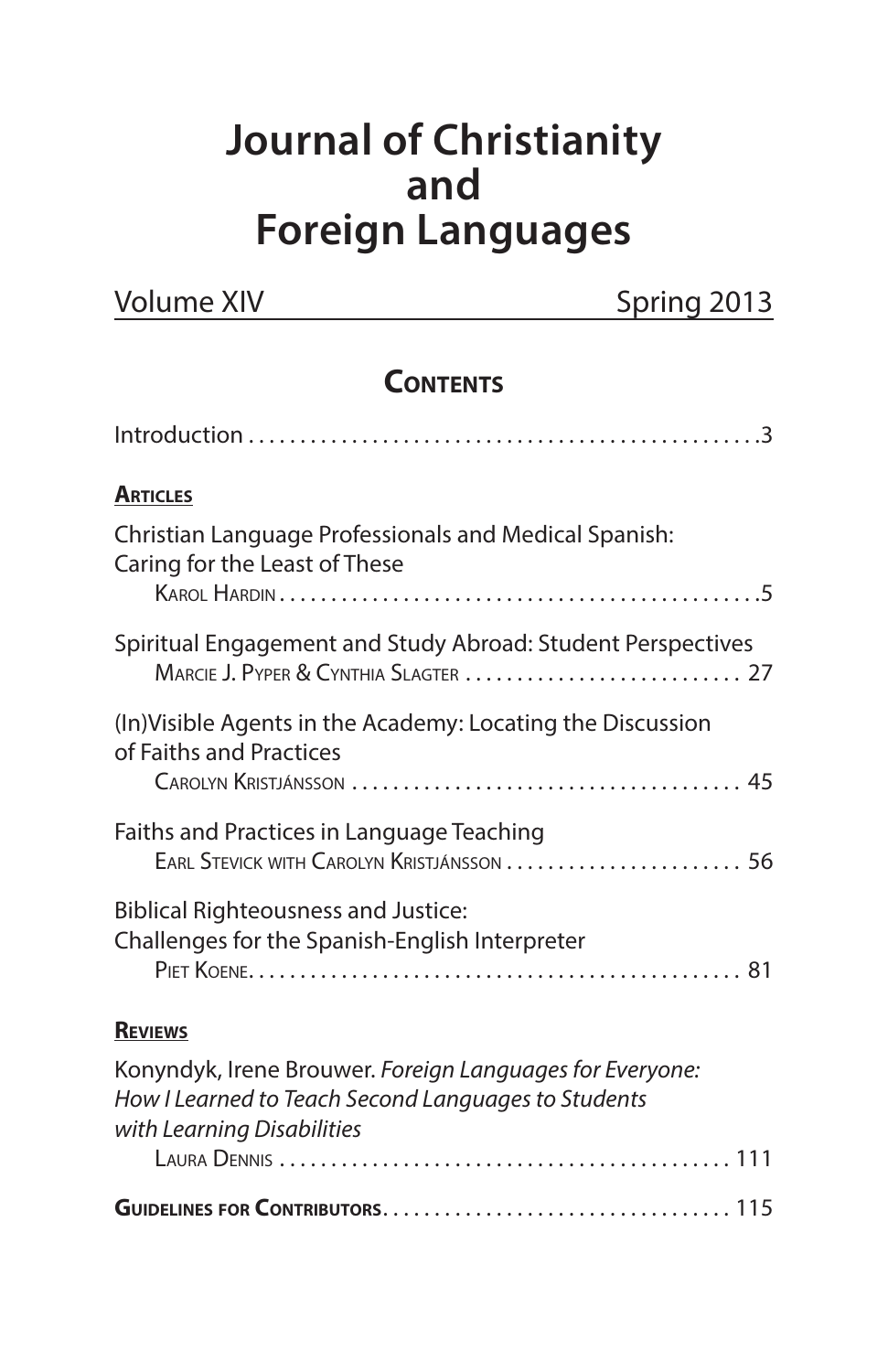#### **Published by NACFLA**

**North American Christian Foreign Language Association Officers President:** Jan Evans Baylor University, Waco, Texas **Vice President:** Tamara Townsend Wheaton College, Wheaton, Illinois **Secretary:** Sandi Weightman Bethel University, St. Paul, Minnesota **Treasurer:** Jennifer Good Baylor University, Waco, Texas **Webmaster:** Scott Bennett Point Loma Nazarene University, San Diego, California

#### **Annual Conferences**

2013: Covenant College, Lookout Mountain, GA (March 21–23) 2014: Wheaton College, Wheaton, IL (March 20–22)

**Membership:** For more information and membership please see the NACFLA website, http://www.nacfla.net.

JOURNAL OF CHRISTIANITY AND FOREIGN LANGUAGES **Editors:** Cynthia Slagter and Dianne Zandstra Calvin College, Grand Rapids, Michigan **Editorial Assistant:** Olga Leder Calvin College, Grand Rapids, Michigan

**Subscriptions:** The journal appears once per annum and is received gratis by all members of NACFLA. The cost per issue to nonmembers is \$16 North America, \$18.50 overseas surface mail, \$23.50 overseas airmail, \$30 library rate. To subscribe, visit http://www.nacfla.net; libraries should contact the treasurer, Jennifer Good (Jennifer\_Good@baylor.edu). For back issues, write to

> JCFL Renée De Vries Dept. of Germanic and Asian Languages Calvin College Grand Rapids, MI 49546 rd25@calvin.edu

**ISSN** 1538-439X. All rights reserved by the North American Christian Foreign Language Association.

**Referees:** The editors extend their thanks to all those who volunteered their time and expertise in reading and reviewing manuscripts.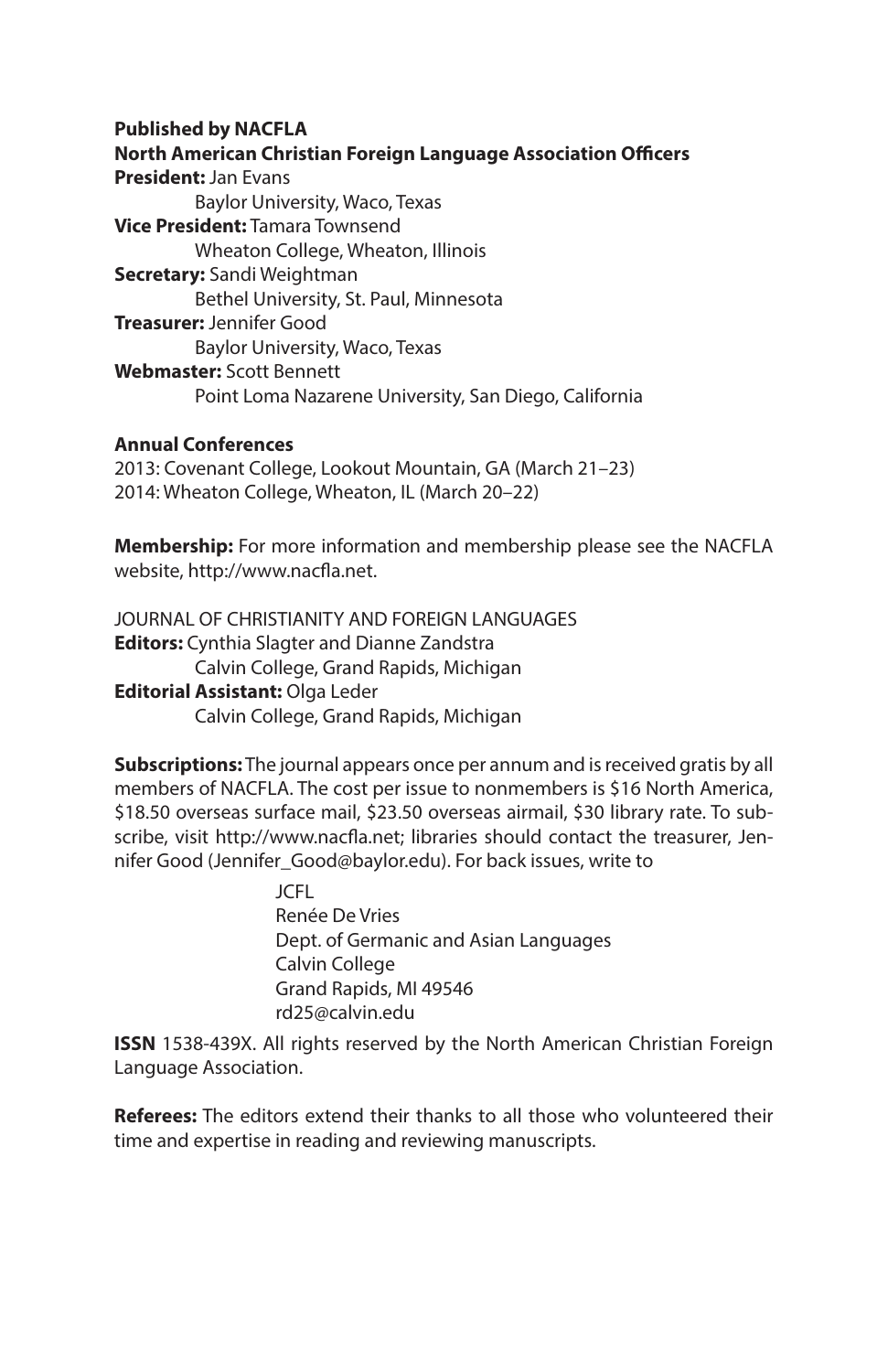# **Introduction to Vol. 14 (Spring 2013)**

We would like to extend our gratitude to David Smith, who has served as editor of this journal during ten years of devoted service. He began as editor almost from the journal's inception in 2000 and ably fulfilled the technical and scholarly responsibilities of an editor. Since 2002 he has evaluated, advised, and critiqued dozens of contributors and potential contributors. He found appropriate referees for the essays that were submitted, sent copies of books out to be reviewed, solicited articles for the Forum section of the journal, and kept track of the myriad of details that are involved with getting a journal published each year.

But as an editor David did so much more. He once mentioned that he saw his work with *JCFL* as a calling, a way to support and nurture Christian scholarship among his colleagues and friends. David received contributions for the journal with hopeful anticipation. He took the time to correspond with contributors, helping them to see how an article could be improved or clarified and encouraging them to "have another go at it," to work on yet another draft. David wanted the journal to be a place where both readers and writers could be strengthened by the publishing process and the scholarship always to be first-rate. Not only did David expect quality work from the contributors, he also worked with them to give them the guidance to craft their essays into excellent finished products.

We will miss having David at the helm of this project, but we thank him for having given us a strong basis from which to move forward. David continues as the editor of another, related journal—*The Journal of Education and Christian Belief*—and has recently taken on a new challenge as Director of Graduate Studies in Education at Calvin College. Thank you, David, for your decade of service as editor of *JCFL*. We wish you God's blessings in your new endeavors.

*JCFL* 14 (2013): 3–4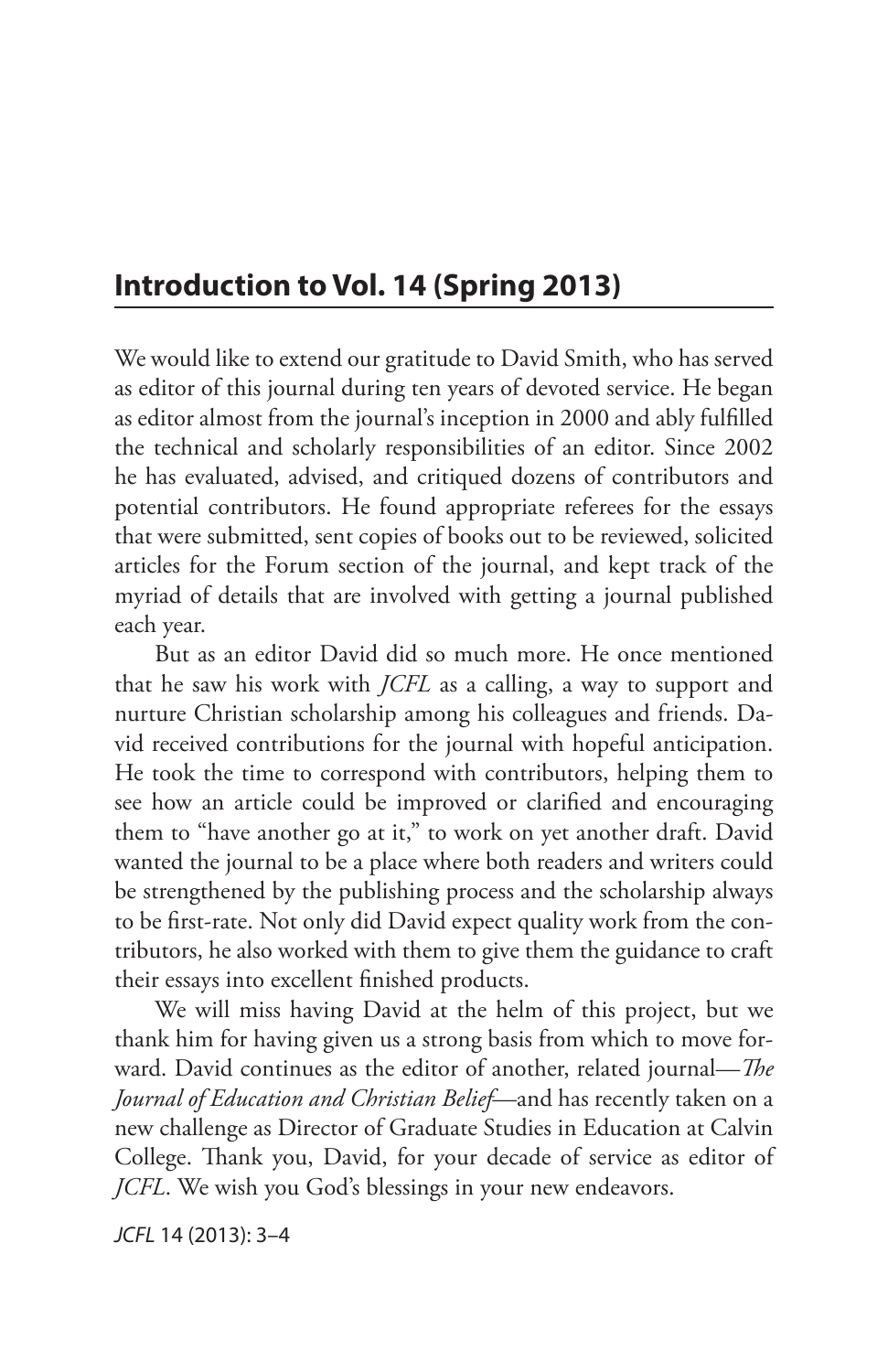The articles in this issue of the journal range from broadly foundational to highly specific. The paired articles by Carolyn Kristjánsson and Earl Stevick invite readers to reexamine some pedagogical trends of the past century. Kristjánsson's article sets out a general historical overview of the how beliefs have influenced pedagogy in the past century, while Stevick traces his individual journey of faith and praxis. Together, the articles encourage readers to consider the impact of prevailing worldviews on their own teaching.

Marcie Pyper and Cynthia Slagter reveal the results of their research into student spiritual engagement during study abroad programs, revealing that while many students find that their faith is strengthened, others face real and difficult challenges. They offer some initial suggestions of ways program directors and instructors can guide and assist students both before and during their time abroad.

Karol Hardin shares some of her own history in medical missions and lays out concrete proposals for medical Spanish courses designed for various kinds of learners. She argues persuasively for the need to insist on higher levels of proficiency from students studying Spanish for the healthcare professions.

Piet Koene addresses the challenge of rendering the Biblical concepts of righteousness and justice from one language to another. Foreign language teachers who want to lead their advanced students to a deeper understanding of the complex issues involved in interpreting or translating from one language to another will appreciate Koene's detailed examination of the processes involved in faithful translation and interpretation.

All of these articles evoke the unique situation in which a Christian world language teacher is privileged to work: shaped by our deepest beliefs, engaged in intercultural dialogue and learning, walking alongside our students, discerning and serving the Kingdom. May they encourage and equip you in your calling.

*Cynthia Slagter & Dianne Zandstra*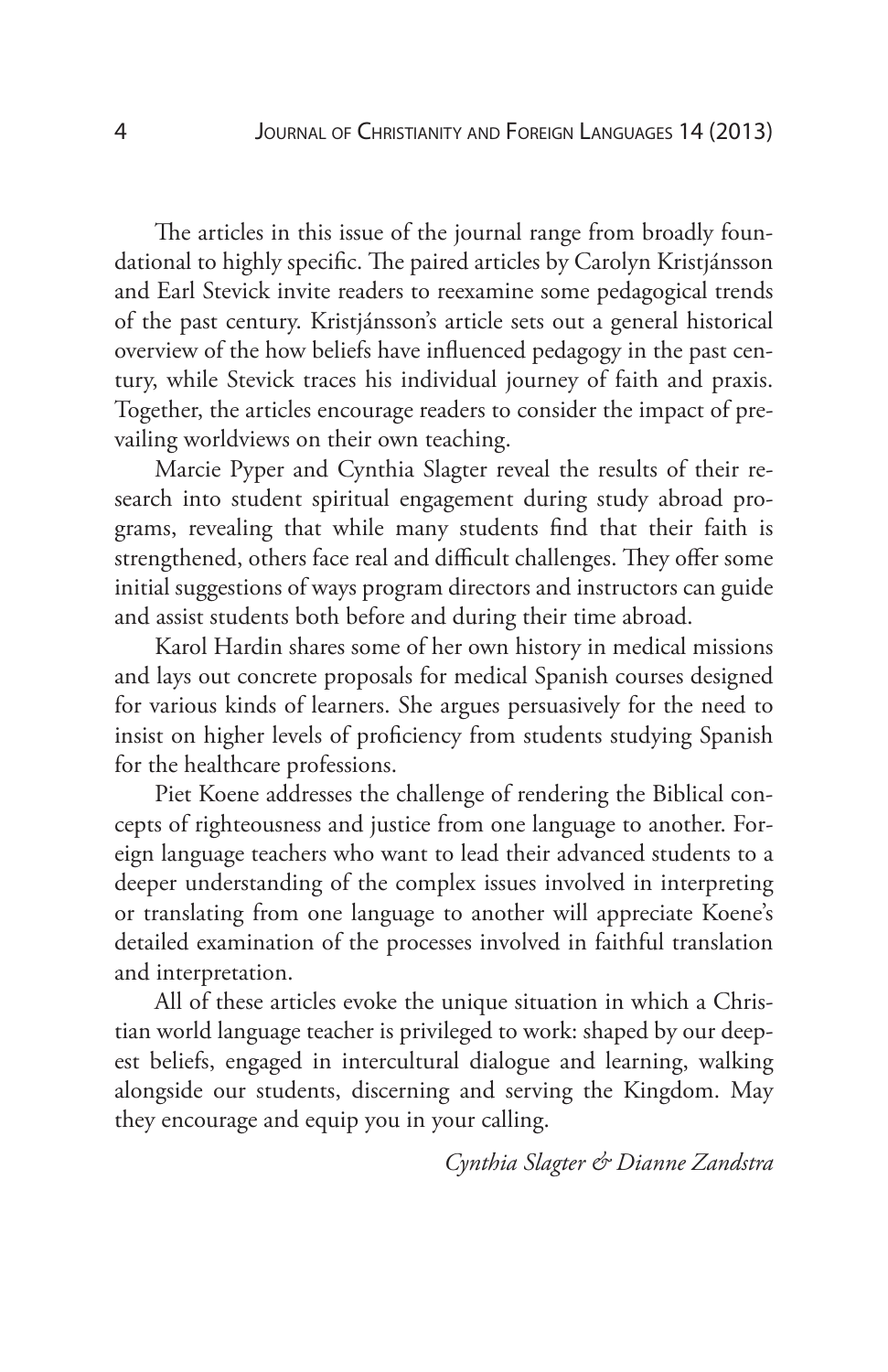# **Christian Language Professionals and Medical Spanish: Caring for the Least of These**

# **Karol Hardin Baylor University**

# **Abstract**

*As Christian language professionals, we are obliged to care for the poor, the alien, and "the least of those among us," which includes the growing Spanish-speaking population, many of whom lack access to health care. We are also uniquely positioned to implement standards for medical foreign language education that do not rely on an expedient or economic rationale. This article examines ways to raise current language proficiency expectations when training medical or pre-healthcare personnel, particularly future missionaries. I discuss reasons why medical care from health providers with beginning or intermediate language proficiency is insufficient. Four levels of Spanish courses are proposed including a course entitled "Advanced Medical Spanish for Healthcare" from the perspective of ministry to underserved Spanish-speaking patients both here and abroad.*

**Key Words:** Medical Spanish, medical missions, medical ministry, language proficiency, Spanish for Special Purposes, Spanish curricula.

# **Introduction**

As Christian language professionals, we have an obligation to care for the poor, the alien, and "the least of these" among us, many of whom lack access to appropriate health care. We are also uniquely positioned to improve awareness and implement standards regarding best practices for medical foreign language education. In this article, I argue

*JCFL* 14 (2013): 5–26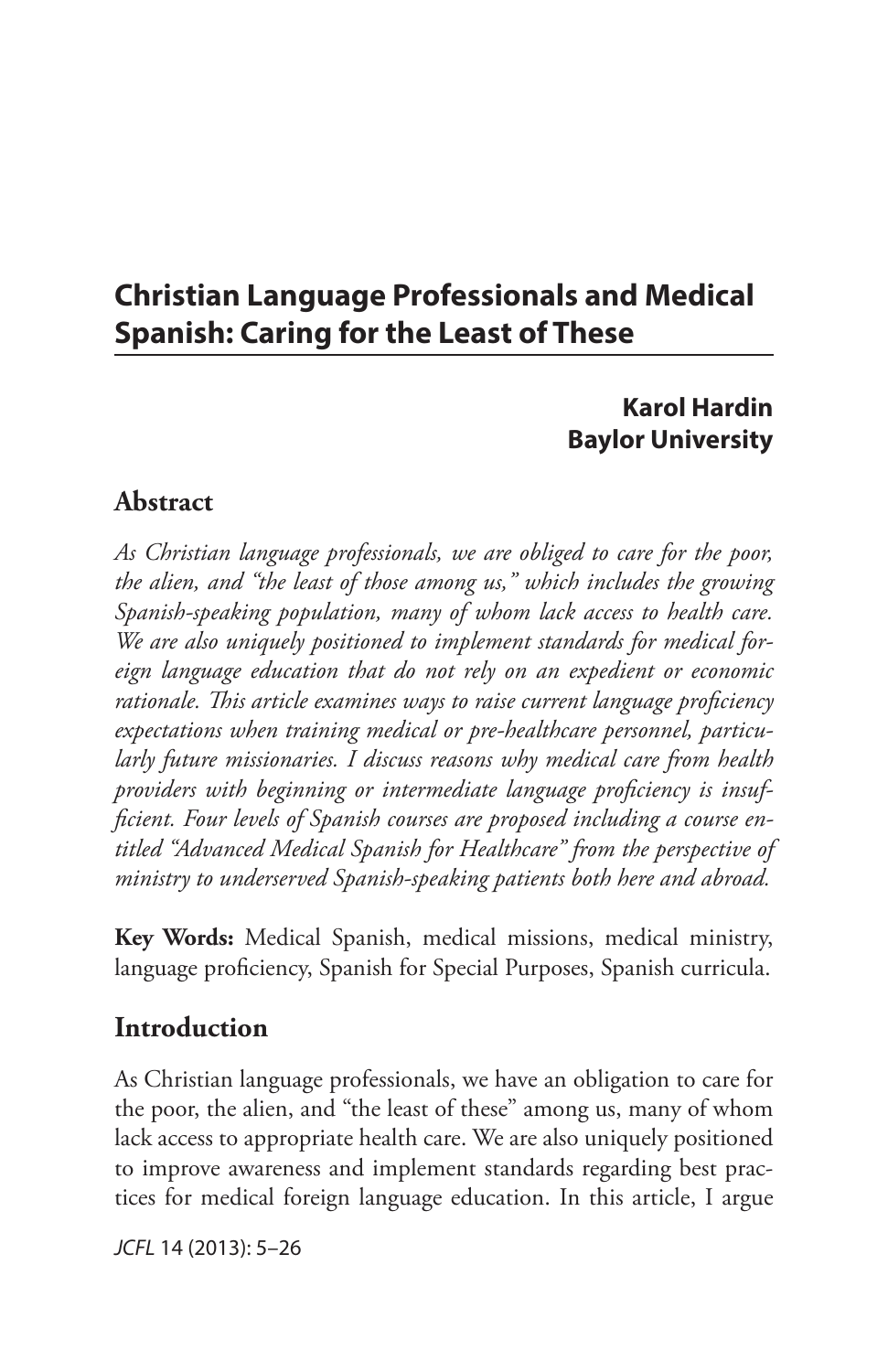the inadequacy of medical care from health providers with beginning or intermediate language proficiency. Instead, medical language education necessitates immersion and continued practical oral/aural and cultural exposure. I also discuss ways to raise current language proficiency expectations for training medical personnel, particularly future missionaries.

We are undoubtedly familiar with passages regarding caring for foreigners such as Exodus 23:9 (don't oppress the foreigner), Leviticus 19:33–34 (the alien living with you must be treated as one of your native-born), Matthew 25:35 (extend the same treatment to the stranger as we would to Jesus), and Matthew 25:40 (when you did it to the least of these, you were doing it to me). Furthermore, as Scott (2008) notes, we ourselves are aliens on this earth (Hebrews 11:13). Today, the alien and poor include the growing Spanish-speaking population in the United States, many of whom lack access to health care. According to Census figures, the number of U.S. residents, ages 5 and older, who speak Spanish at home increased from 17.3 million in 1990 to 37.0 million in 2010 (U.S. Census 2010). As the number of Spanishspeaking patients in the United States continues to grow, there is an increasing need for competent Spanish-speaking health providers and professional interpreters. According to the Bureau of Labor Statistics, employment of interpreters and translators is expected to grow by 42% from 2010 to 2020, much faster than the average for all other occupations (Bureau of Labor Statistics 2012). Christian language professionals have the opportunity to train others to minister to foreigners among us and to fulfill a biblical mandate by using our linguistic and cross-cultural tools.

Research has demonstrated that positive health outcomes are more likely when patients and providers speak the same language (Bagchi et al. 2010; Pérez-Stable et al. 1997) and that miscommunication in another language may result in confusion, delays, missed appointments, non-compliance, and errors (Derose 2000; Flores et al. 1998; Manson 1988; Wilson et al. 2005). Further complicating these negative outcomes is the fact that most physicians who provide language-concordant care for Spanish-speaking patients are non-na-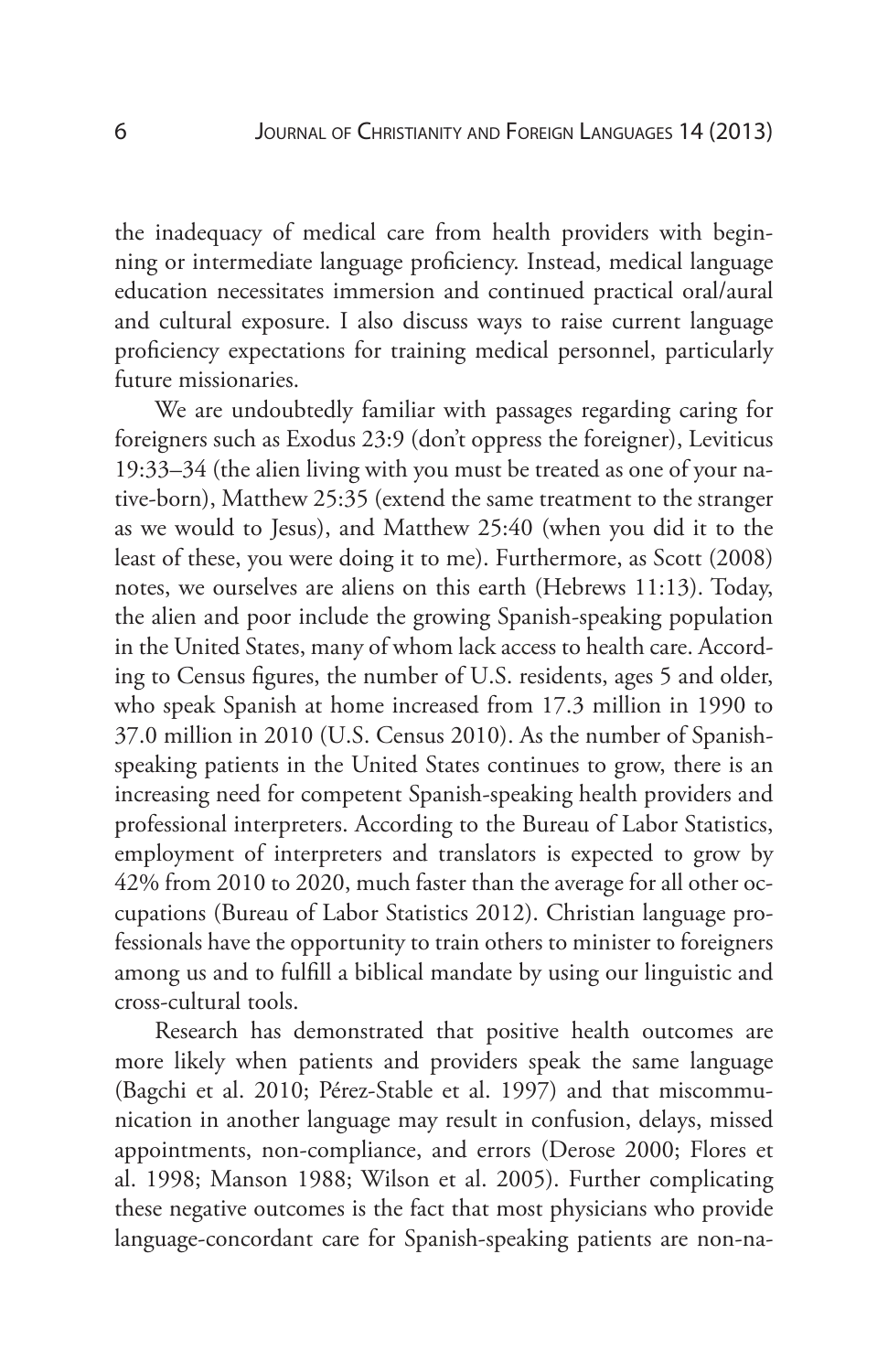#### Hardin 7

tive speakers (Yoon et al. 2004) and that national physician shortages are projected for Latino populations (Association of American Medical Colleges 2011). Even more troubling are studies suggesting that physicians may try to get by without interpreters even when they are aware that their language proficiency is inadequate (Burbano O'Leary et al. 2003; Diamond et al. 2009) and that short, intensive training at beginning levels may lead to significant communication errors and less use of interpreters (Mazor et al. 2002; Prince & Nelson 1995). Diamond and Reuland (2009) further argue that physicians with a low level of general Spanish proficiency who acquire medical Spanish terminology are unlikely to be able to engage in communication requiring nuance, clarification, or shared decision-making. Healthcare professionals increasingly rely on interpreters, many of whom are insufficiently trained. (For more information on issues surrounding medical interpreting, see Valero-Garcés & Martin 2008; Larrison et al. 2010; McDowell et al. 2011; and Price et al. 2012, among others.)

# **Current Expectations for Medical Professionals**

Despite a proliferation of medical Spanish courses, decisions regarding the use of medical Spanish textbooks tend to be based on an economic rationale, with few studies evaluating existing programs. Medical Spanish curricula vary considerably, depending on the instructor or program's pedagogical preference. Furthermore, instructors and textbook authors tend to be either bilingual health professionals without extensive experience in second language acquisition pedagogy or Spanish instructors who lack practical or extensive exposure to medical contexts. Currently there are no established best practices for medical language training (Hardin & Hardin forthcoming) and none, that I am aware of, for best practices in language training for medical missionaries.

In spite of the need for greater proficiency, my examination of 18 medical Spanish textbooks currently in use in the United States revealed that the majority of textbooks were directed towards beginninglevel Spanish students. Few texts targeted intermediate levels, and ad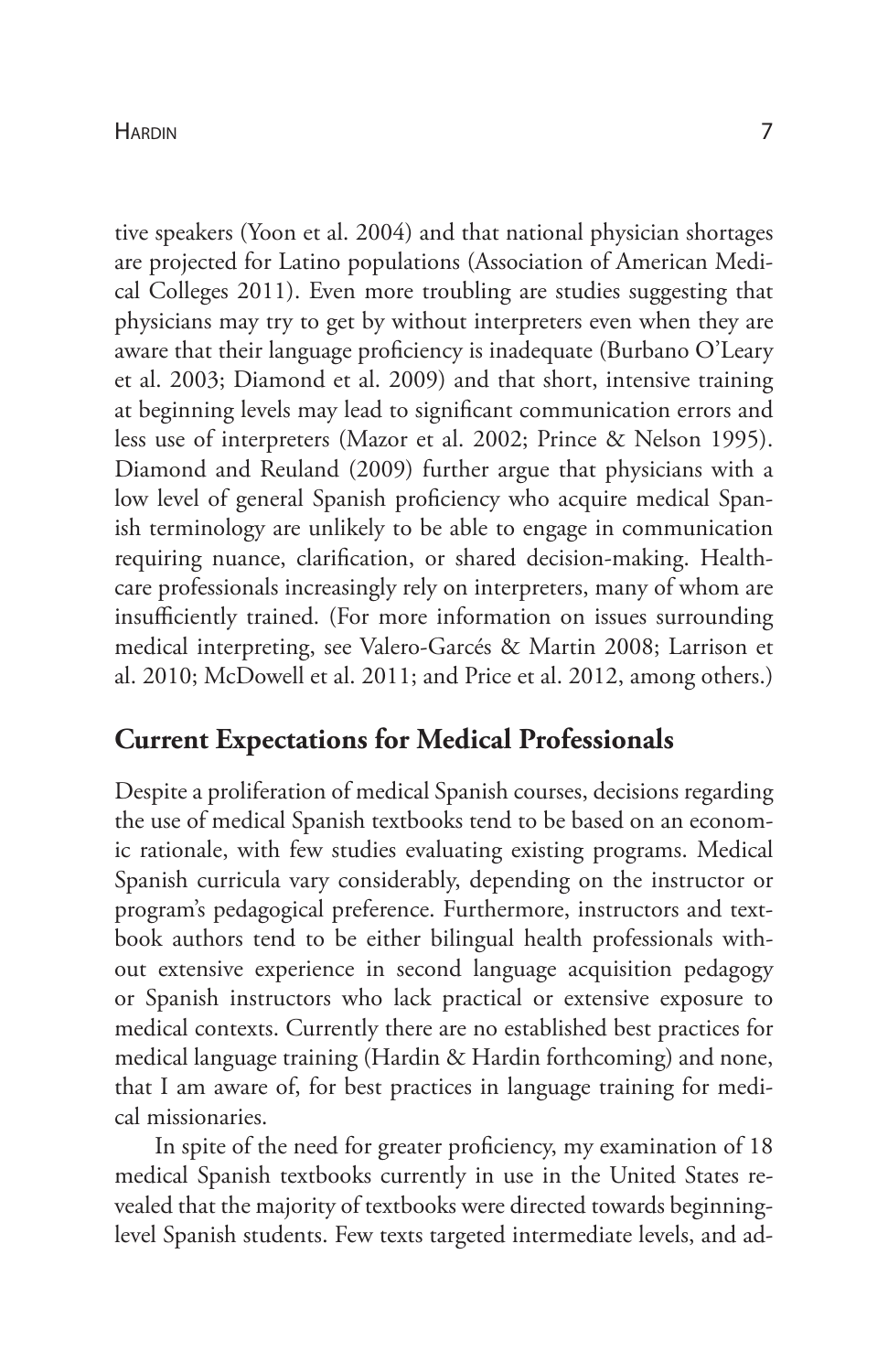vanced textbooks were virtually non-existent. Many texts were similar to medical dictionaries or reference books and did not provide communicative opportunities to interact with the material (Hardin 2012). Some beginner textbooks even stated inflated claims to be "the most invaluable reference on the market" (Kaufman and Alegre 2010:5) or "the first—and only—reference that makes communicating in Spanish incredibly easy!" (Lippincott Williams & Wilkins 2009: book cover). Only three texts targeted intermediate-level students, and just two of the books included communicative activities with increasing levels of difficulty following Bloom's taxonomy of knowledge (Shrum and Glisan 2010: 79). In general, both beginning and intermediate texts emphasized basic grammar and vocabulary, did not include communicative activities, and gave only cursory attention to culture (for detailed description, see Hardin 2012).

Notwithstanding the demand for medical Spanish courses at universities and medical training facilities, few published studies have examined both the methodology and outcome of existing programs (Reuland et al. 2008;Valdini 2009). Although Hardin & Hardin (forthcoming) found numerous medical Spanish courses on the internet, extensive searching resulted in published articles on such courses at only six undergraduate programs, nine post-baccalaureate institutions, five medical residencies, and three continuing education programs in the United States. Despite noting success in their programs, only two of the programs reported five criteria commonly used in second language program evaluation (method of student assessment; pre-and post-tests of students; an independent test or examiner; longitudinal study; and measurement of oral proficiency). Instead, we found high variability in design and infrequent use of valid and reliable outcome measures.

At this time, there is no overall consensus as to the best practices for medical Spanish education; however, the limited studies suggest the following: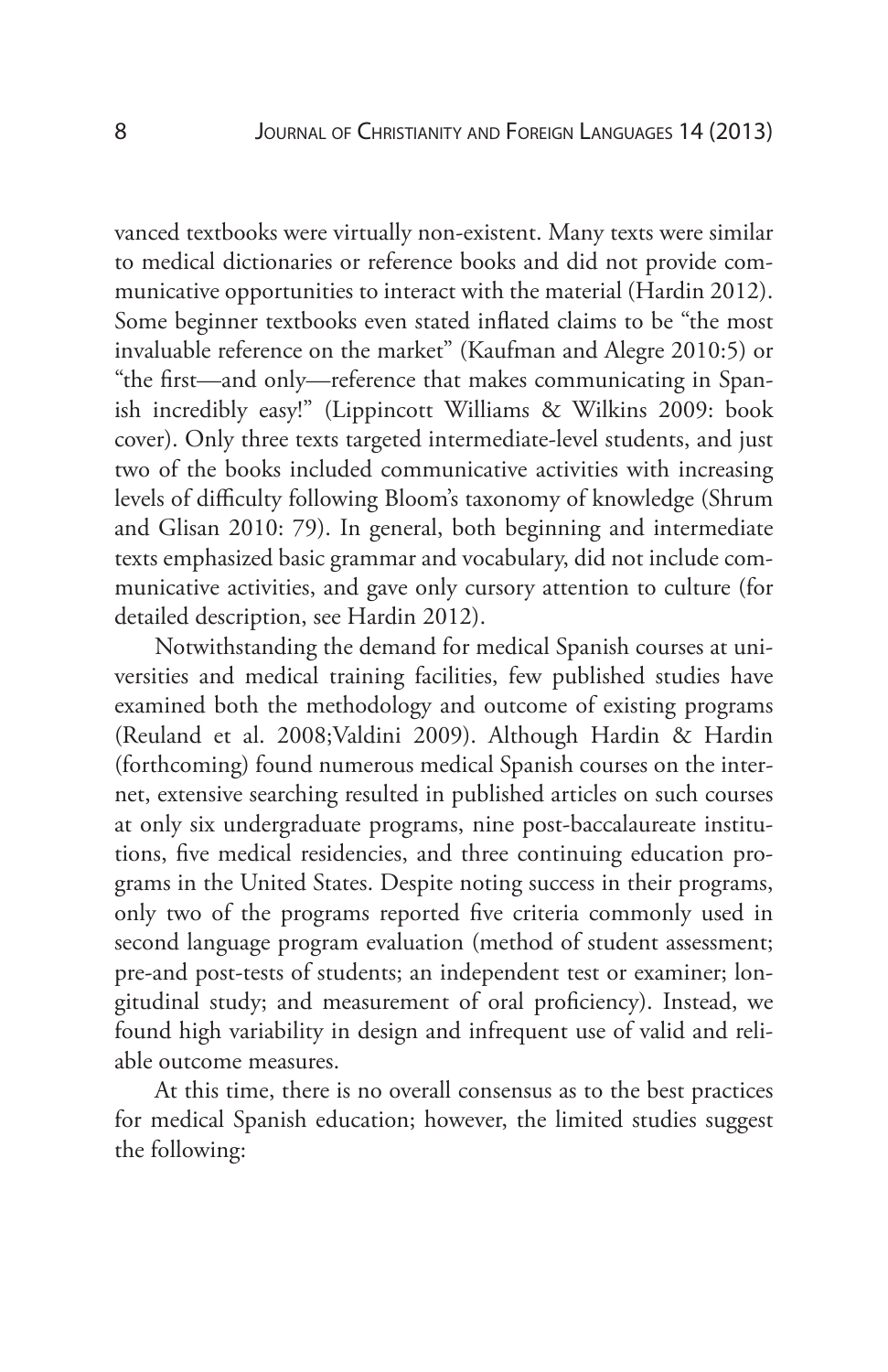#### Hardin 9 (1995) 1996 (1996) 1997 (1997) 1998 (1997) 1998 (1998) 1999 (1998) 1999 (1998) 1999 (1998) 1999 (1999) 199

- Oral and cultural skills should be prioritized in medical Spanish instruction (Bloom 2006; González-Lee and Simon 1987; Lepetit and Cichocki 2002; Reuland et al. 2008).
- Courses should be tailored to student needs (Lear 2006; Lepetit and Cichocki 2002).
- Role-play was considered effective in many programs (Binder 1988; Maier 1986; Marion 2008; Mason 1991; Prince and Nelson 1995).
- Although measured differently in each study, substantial gains in proficiency may be produced in a short amount of time through immersion experiences (Barkin 2003; Bender 2004; Frasier et al. 2005; Mazor 2002; Valdini 2009).
- Physician language training was associated with less use of interpreters even when the proficiency level of the physician was inadequate (Binder 1988; Prince and Nelson 1995).
- Courses were associated with improved attitudes toward Spanish-speaking patients and improved patient satisfaction (Barkin et al. 2003; Mazor 2002).

In the medical field, it is often argued that practice should be based on evidence or empirical studies that support a particular procedure or method rather than on custom or tradition. Similarly, evidence-based medical Spanish education–based on both second language acquisition research and replicating successful programs–is logical and essential. It is difficult to contradict the fact that health professionals require more exposure to language and high levels of proficiency since failure to communicate appropriately can result in threats to patient health. Medical professionals working with Spanish-speaking patients in the United States often need to obtain complicated histories, perform exams, explain diagnoses, and direct patient education. Physicians working abroad may be further required to perform a spectrum of functions such as participating in meetings, impromptu teaching, filling out government paperwork, writing prescriptions, ordering tests, arranging for patient transfers, attending social functions, and directing mobile clinics or vaccination programs.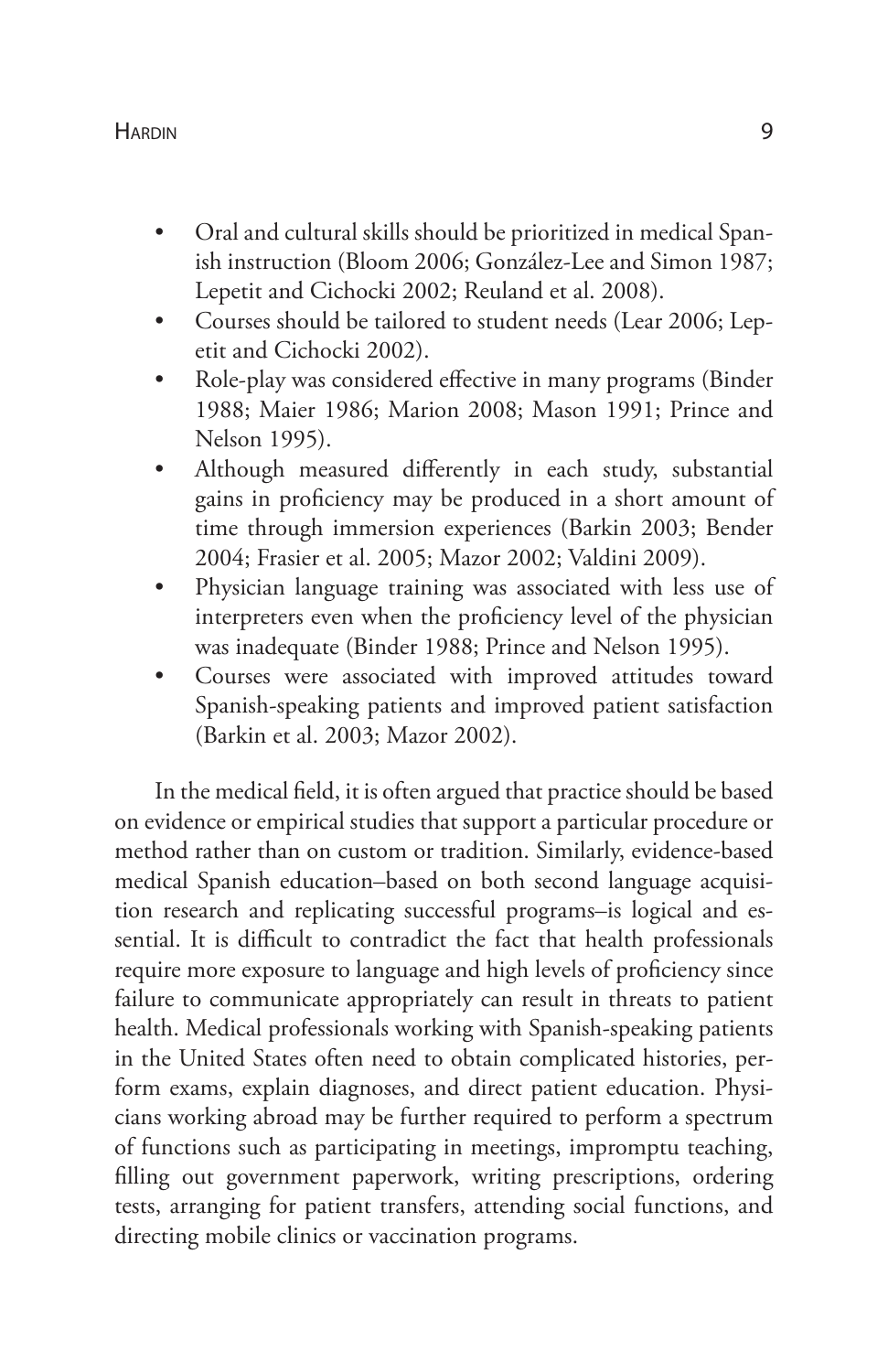# **Raising Expectations**

So how can Christian language professionals contribute to raising language expectations for health professionals if we do not have the necessary medical language expertise ourselves? Involvement in this ongoing issue may require us to increase our own proficiency and exposure to Spanish health contexts. Some possibilities might include regularly interpreting on medical mission trips, observing at community clinics with large Hispanic populations, serving as advocates for charities or non-governmental organizations, and becoming more involved in social services in the community. Our commitment to improving our practical knowledge of medical Spanish can be translated into better education for our students and an ability to teach what future medical professionals actually need to learn instead of what we hypothetically think they should learn. I have read medical Spanish course descriptions that involve interesting research and reading assignments that seem to focus on topics of interest to the instructor rather than practical needs for future health professionals. I say this with humility, however, because my initial foray into teaching medical Spanish was also inadequate. I first taught medical Spanish at a four-year college, having served as an interpreter on medical mission trips. Later, I moved to Ecuador to spend four years volunteering with my physician husband at a rural hospital operating entirely in Spanish. After returning to the United States to teach, I had a different approach to medical Spanish education based on personal experience and more awareness of the complex language requirements for health professionals. I now teach the course with a more practical emphasis than the way I taught it before living in South America. The experience led me to conclude that medical Spanish instructors should obtain both significant exposure to medical contexts *and* expertise in foreign language instruction. And who better to fill this need than Christian language professionals who are willing to involve themselves in medical interpreting?

In education, as in medicine, some practices are based on tradition and demand from patients (e.g., over-prescription of antibiotics) rather than on evidence. Consequently, language educators should not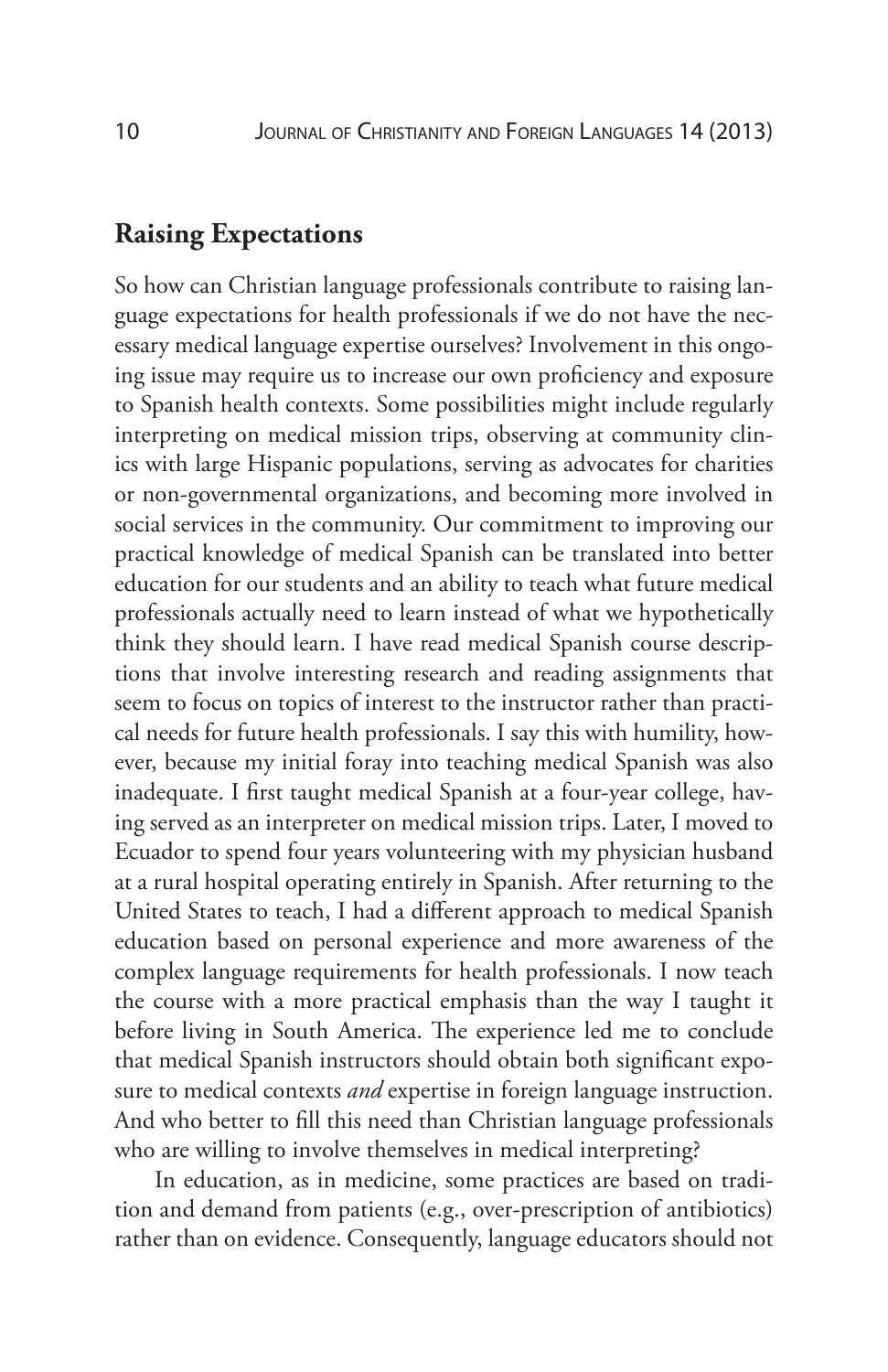just meet demand but also base courses on sound research and methodology (for a useful overview, see Shrum and Glisan 2010). Christian medical Spanish instructors should therefore hold themselves to high ethical standards, not offering courses for economic benefit to institutions, or simply acquiescing to public demand. Instead, instructors should encourage students to first attain proficiency in intermediate Spanish with cultural background before acquiring profession-specific terminology.

The following section contains an outline with suggestions for four levels of Spanish for health professions, summarized in Table 1 (see next page).

In this article, beginning Spanish is equivalent to low-, mid-, and high-novice, the level at which speakers can communicate and understand short messages on highly predictable, everyday topics that affect them directly. These speakers primarily use isolated words or phrases and may be difficult to understand even by sympathetic listeners accustomed to non-native speech. They typically require a slowed rate of speech, repetition, and rephrasing in order to understand messages (ACTFL 2012). Research suggests that basic fluency is acquired *before* learning profession-specific terminology (Maier 1986). This is not to say that teaching essential vocabulary is fruitless, but rather that we should not create an illusion of fluency that often comes with early levels. (As I often tell students, the more I know, the more aware I am of how much I still have to learn.) Instead of teaching medical Spanish terminology at the beginning level, we can emphasize crosscultural awareness through role-play and discuss cultural situations in which students might find themselves either in medicine or in other Spanish-speaking environments (e.g., using situations from Chong 2002). For a review of cultural competence training in healthcare, see American Institutes for Research 2002 and Carrillo et al. 1999. Beginners may also be trained to use Kleinman's (1978) questions that elicit patients' perspectives on illness in cross-cultural situations. Although not Spanish-based, Fadiman's (1997) *The Spirit Catches You and You Fall Down* can serve as an excellent introduction to the inherent difficulties in cross-linguistic medical communication. Beginning students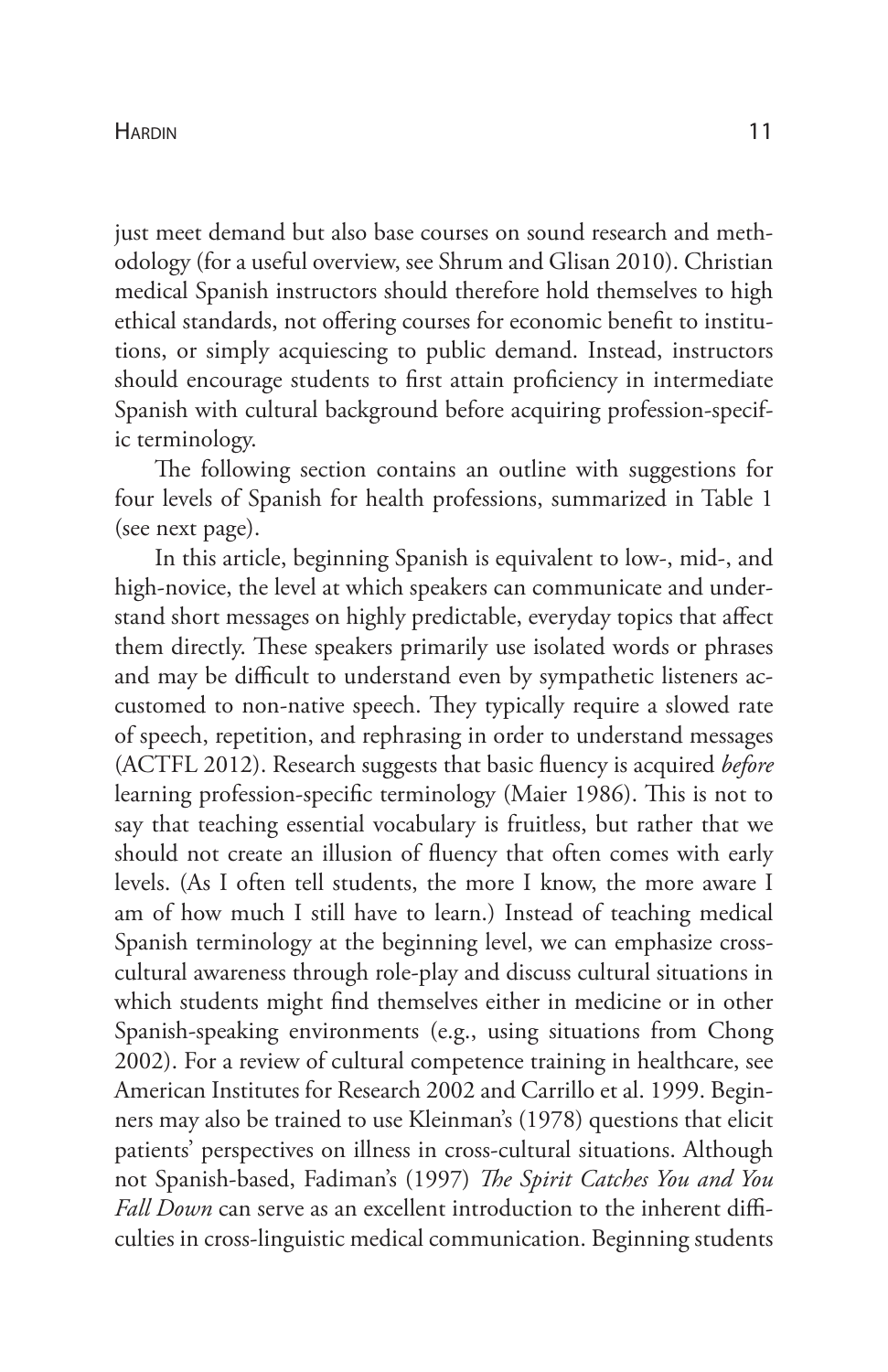|                | <b>BEGINNER</b>                                                                      | <b>INTERMEDIATE</b>                                                                                                                                                                                 |
|----------------|--------------------------------------------------------------------------------------|-----------------------------------------------------------------------------------------------------------------------------------------------------------------------------------------------------|
| Focus          | Basic fluency; basic<br>cultural proficiency                                         | Oral, aural, and cultural proficiency                                                                                                                                                               |
| <b>CULTURE</b> | Situational role-play;<br>Kleinman (1978)<br>questions                               | Situational role-play; anecdotes;<br>guest lecturers; videos/internet                                                                                                                               |
| VOCABULARY     | Basic Spanish; time and<br>dates, fractions, basic<br>anatomy                        | Anatomy; review of systems;<br>personal, social, and family history;<br>medical history; patient exam;<br>diagnosis and treatment; labor and<br>delivery; E.R.; nutrition                           |
| GRAMMAR        | Commands; reflexive<br>verbs; accidental 'se';<br>direct/indirect object<br>pronouns | Preterite/imperfect (understanding<br>patient history); perfects (obtaining<br>history); commands (exam);<br>subjunctive (treatment); future/<br>conditional (hypothesizing);<br>softening requests |
| COMMUNICATIVI  | Communicative<br>activities appropriate<br>for general beginning<br>Spanish          | Situational role-play; information<br>gap; open-ended Q&A interview<br>with native speakers                                                                                                         |

### **Table 1. A Proposal for Undergraduate Spanish for Future Medical Professionals**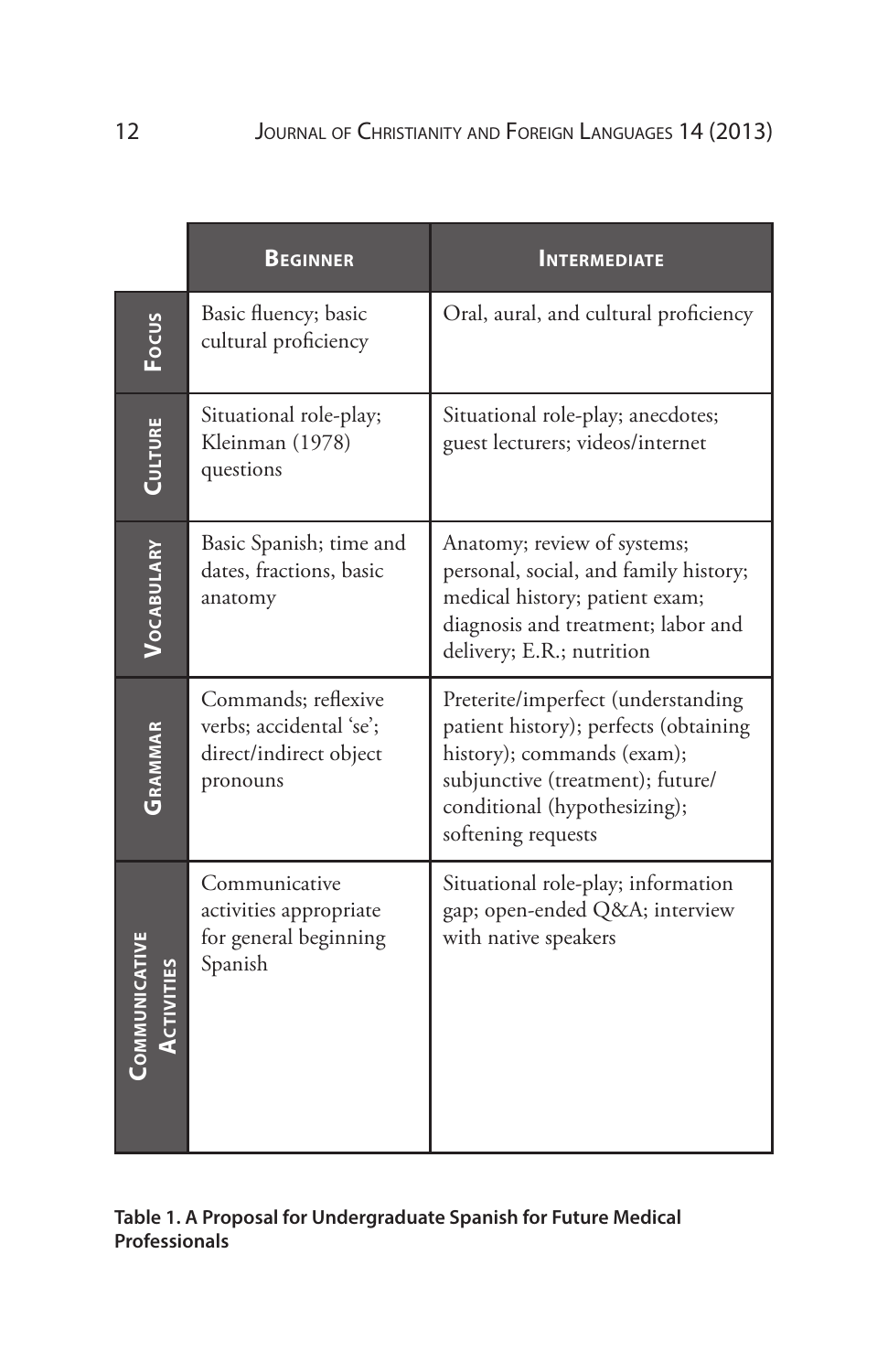|                                    | <b>ADVANCED</b><br>(MINISTRY FOCUS)                                                                                                                                                                                                                                                                             | <b>HERITAGE SPEAKER</b>                                                                                                                                                                                                                                                  |  |
|------------------------------------|-----------------------------------------------------------------------------------------------------------------------------------------------------------------------------------------------------------------------------------------------------------------------------------------------------------------|--------------------------------------------------------------------------------------------------------------------------------------------------------------------------------------------------------------------------------------------------------------------------|--|
| Focus                              | Oral, aural, and cultural<br>proficiency;<br>immersion; service-learning                                                                                                                                                                                                                                        | Sociolinguistic awareness<br>and usage; professional<br>speaking and writing                                                                                                                                                                                             |  |
| <b>CULTURE</b>                     | Situational role-play; shadowing<br>bilingual doctors; immersion;<br>service-learning; mission trips                                                                                                                                                                                                            | Situational role-play;<br>shadowing bilingual doctors;<br>immersion; service-learning;<br>mission trips                                                                                                                                                                  |  |
| VOCABULARY                         | End-of-life issues; bereavement;<br>treatment options; intimate and<br>spiritual issues; charting                                                                                                                                                                                                               | Colloquial vs. professional;<br>regionalisms; polite<br>terminology; charting                                                                                                                                                                                            |  |
| GRAMMAR                            | Continued recycling of<br>previously taught concepts as<br>appropriate                                                                                                                                                                                                                                          | Ongoing and tailored to<br>class needs                                                                                                                                                                                                                                   |  |
| COMMUNICATIVE<br><b>ACTIVITIES</b> | Native speaker and simulated<br>patients; role-play speaking by<br>phone; role-play interactions<br>with emergency personnel;<br>simulated morning rounds;<br>simulated interpreting; ongoing<br>practicum and journaling;<br>interviews with native speakers;<br>participation in Spanish<br>language churches | Role-play health education;<br>professional medical<br>letters; role-play contextual<br>appropriateness; written<br>translation of medical<br>instructions and forms;<br>simulated interpreting;<br>discussion of different health<br>settings in the U.S. and<br>abroad |  |

**Table 1 (cont.)**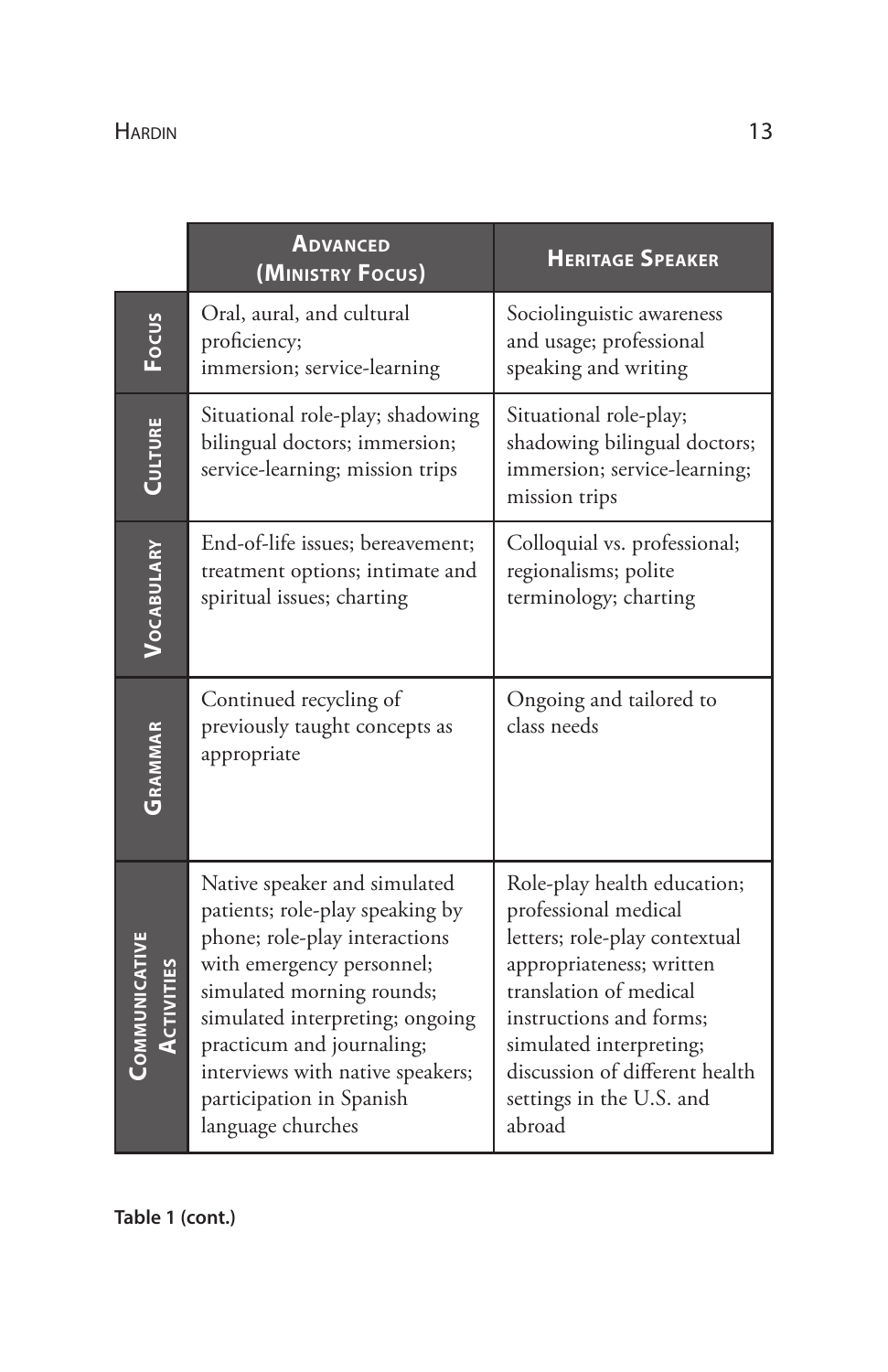who are pursuing health careers can also be introduced to folk illnesses and etiologies as well as common folk remedies. In this way, students obtain some cultural proficiency that is useful background knowledge for the future.

Educators must stress that beginning Spanish is inadequate for anything more than basic communication, that it is merely a stepping-stone. Medical personnel at beginning levels should instead be trained to rely on professional interpreters (Prince and Nelson 1995; Karliner et al. 2004; Diamond and Reuland 2009). It is not advisable to simply memorize terminology without adequate integration of all areas of language (Diamond and Reuland 2009; Maier 1986). Beginning levels are an appropriate time to emphasize general Spanish proficiency as a means for ministry. We can emphasize basic concepts that will become particularly useful in a health context such as time and dates, fractions (useful when giving patient instructions for taking medicine), commands, basic anatomy, reflexive verbs, direct and indirect objects, and accidental 'se'. Students at this level also can practice forming their own questions in preparation for future medical Spanish instruction at the intermediate level.

The intermediate level is defined as those who can create sentences and comprehend meaning when talking about familiar topics related to their daily life and who can handle straightforward survival situations, usually given in present tense. Generally listeners who are familiar with non-native speakers understand them. The intermediate level relies on contextual clues and redundancy to comprehend messages (ACTFL 2012). For intermediate medical Spanish students, we should continue to increase cross-cultural awareness and oral/aural proficiency, particularly emphasizing predictable situations such as general patient histories and physical exams, routine procedures, and common doctor-patient interactions. Swain (1995, 2000) emphasizes the role of output and "pushed output" in developing contextually appropriate speech; students need ample opportunity to collaborate and practice speaking in relevant and purposeful contexts. Once again, language professionals must emphasize the need to rely on interpreters for non-basic situations and emphasize how and when to appropri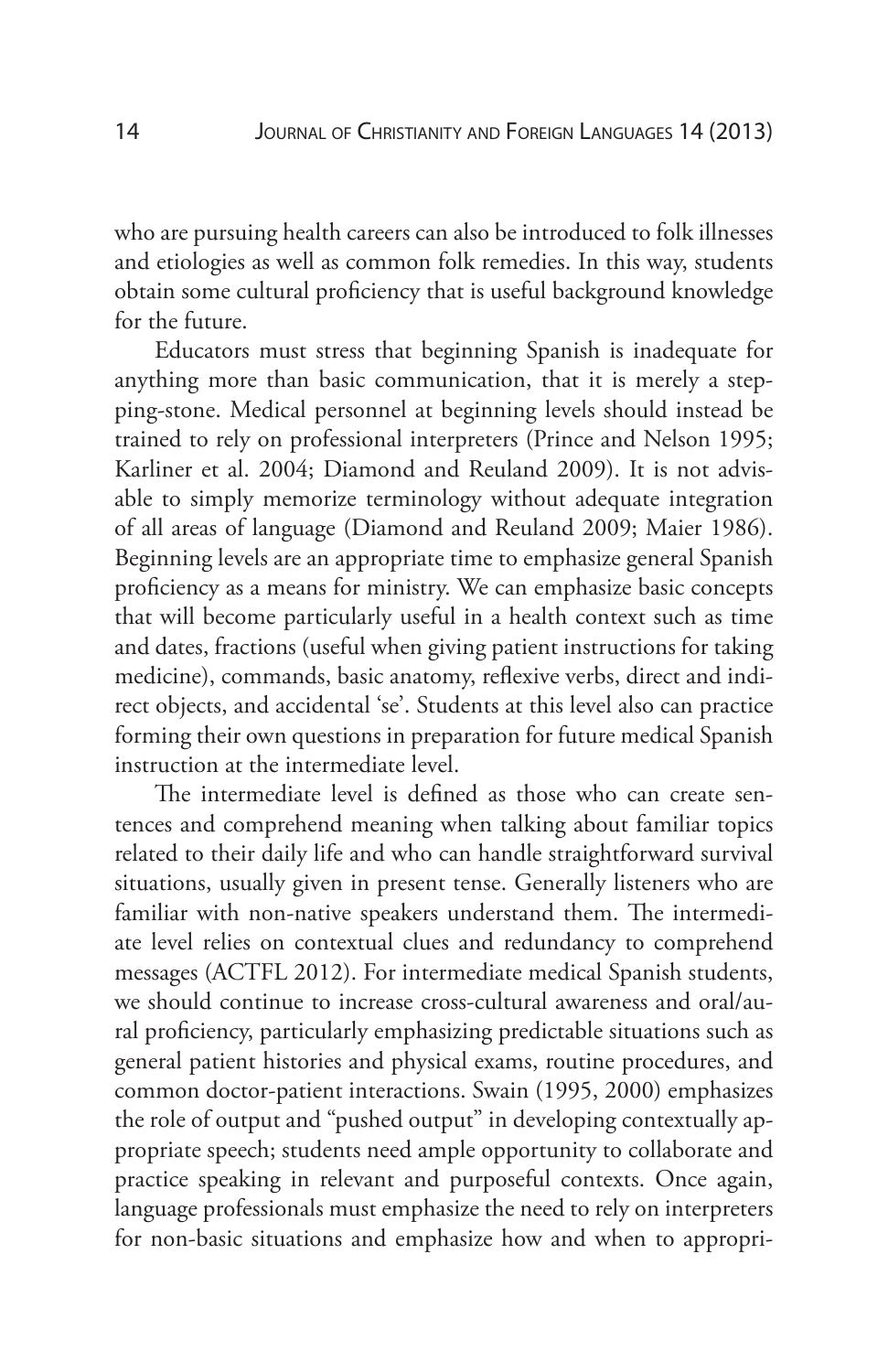ately utilize interpreters (Jacobs et al. 2010; Marion et al. 2008; Prince and Nelson 1995).

Students often tell me that they recall anecdotes from class involving common instances of miscommunication or impoliteness. They can also benefit from immersion experiences with mentors or preceptors (Reuland et al 2008). Sánchez-López (2006) advocates courses in Spanish for Special Purposes that incorporate service learning, internships, and curricula and communicative texts that are tailored to the needs of participants. Such experiences are beneficial at the intermediate level because they provide authentic input in health contexts that are unavailable in a classroom environment. By this level many students have adequate oral proficiency to be able to apply their knowledge by observing and performing basic verbal tasks in a health context.

In the fourth-semester intermediate college course that I currently teach, I target oral/aural and cultural proficiency. Initially, I focus on cultural background information and on acquisition of anatomical vocabulary via demonstrations, realia, and games such as Simon Says that incorporate Total Physical Response (Asher 1986). A bilingual physician guest lectures (in English) on issues pertaining to folk, spiritual, and biomedical explanations for illness. As students' familiarity with anatomical terms increases, students begin to learn vocabulary organized around systems (musculoskeletal, gastrointestinal, etc.) contained in syntactic frames or in projected photos and contextual videos in order to "bind" the vocabulary (Terrell 1986). Oral activities frequently involve role-play with pushed output (Swain 2000), information gaps (Shrum & Glisan 2010), and open-ended questions and answers. Students frequently work in pairs with photos from medical journals to describe health conditions of imaginary patients or with situational cues in English to create a controlled and purposeful dialogue in Spanish. These dialogues also include task-based communicative activities for practicing grammar (e.g., commands for patient exams, perfect tenses for obtaining patient histories, subjunctive versus indicative for diagnosis and treatment).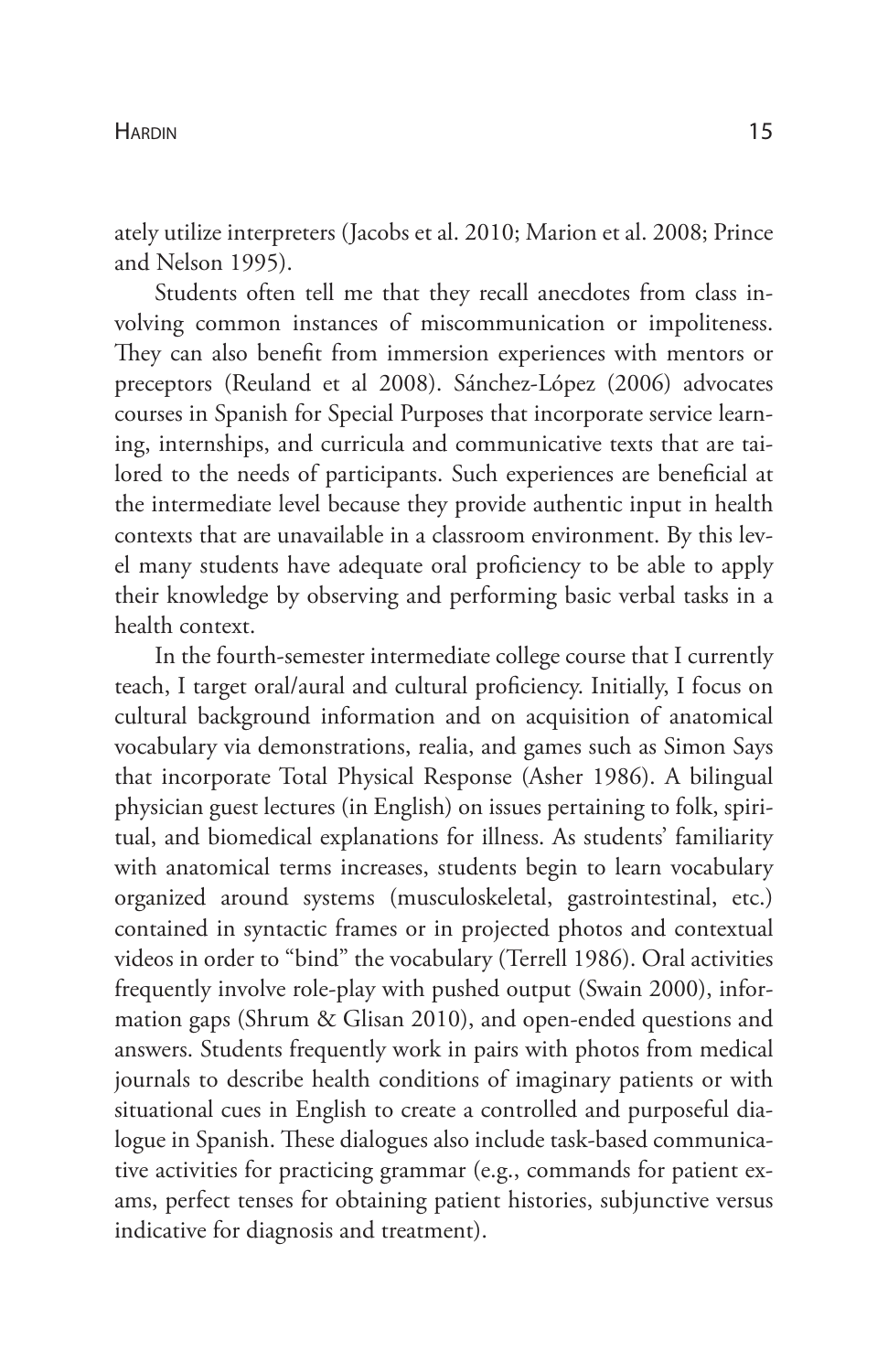As the semester continues, students learn to hypothesize about medical conditions of imaginary patients exhibiting particular symptoms, and students practice giving recommendations. They also practice softening requests and commands according to the age of the patient. Eventually students are asked to create a patient history and then perform a patient interview, all from memory; selected patient illnesses are tailored to students' future career goals. Toward the end of the semester, a bilingual physician presents actual patient scenarios from Latin America, and students try to discuss possible diagnoses and treatments (in Spanish). At the end of the semester, students interview a first-generation Spanish-speaking immigrant, applying appropriate questions that they have learned throughout the semester. The interviewee's biography and responses are also included in this project. Finally, students view and answer questions about a DVD of an actual patient (obtained with approval from the Institutional Review Board). Unlike previous videos that they observe throughout the semester, this culminating activity is a reality check for students in that it allows them to observe an actual patient using colloquial Spanish in a dialect that they may not be familiar with. We discuss the need for ongoing training in Spanish in order to learn what patients actually say versus what students learn to say as professionals in their fields. We also discuss opportunities to use medical Spanish in missions' contexts abroad. The course has received very positive feedback from alumni and is now in its fifth year with three sections offered each semester. My colleagues and I strongly urge students to continue in Spanish, and we highlight the need to use interpreters for all but basic situations.

### **Expectations for Medical Missionaries**

Before discussing suggestions for advanced medical Spanish courses, I will examine general language expectations for medical missionaries overseas. But first, a little bit of self-disclosure regarding my background and biases. I was born and raised in Papua New Guinea, a country with over 850 distinct languages, by parents who were lin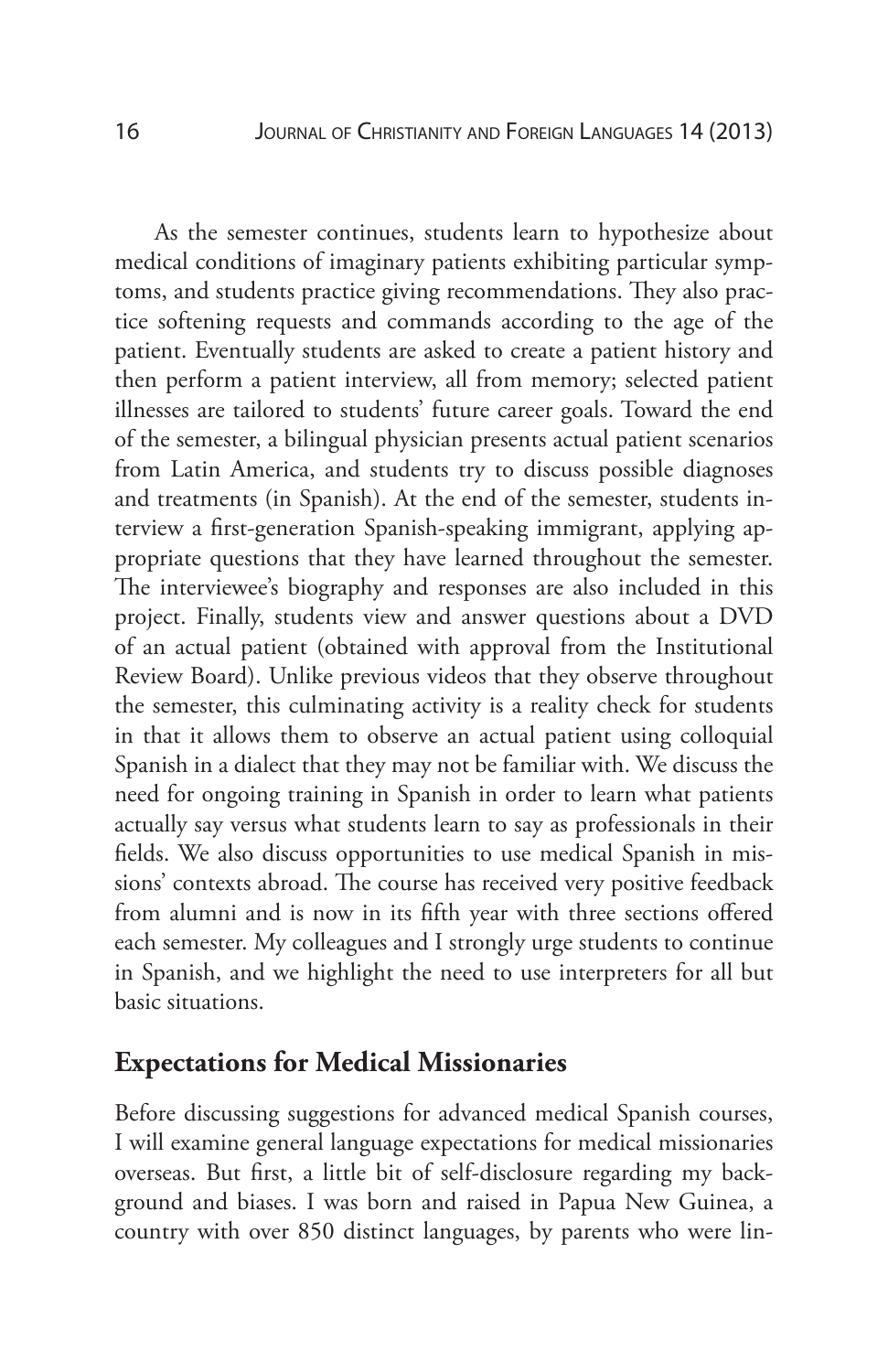guists and Bible translators with SIL International. They completed New Testaments in two dialects as well as a revision and are currently working with national translators on the Old Testament. To date they have spent over fifty years working in one language. So I grew up with missionaries who were particularly proficient in various languages and who dedicated much of their lives to learning how to appropriately communicate the gospel. Consequently, I was a bit surprised when, as an adult, I served with a different mission in Latin America and found that many of my colleagues did not speak Spanish well. I spent part of my time tutoring missionaries in Spanish (at their request) and helping them learn pragmatic and grammatical concepts that they had never been taught.

Many mission organizations consider one year of Spanish in a language school to be sufficient, and spouses often receive less training, a situation that can result in missionary attrition because of failure to integrate in the culture and be involved in the ministry. Requirements for the mission that I worked with in South America were somewhat flexible but generally required one year of language training for a person with no Spanish who committed to at least two years on the field. If the missionary had some college-level Spanish, he/she could possibly test out of part of language school. Nevertheless, these requirements were sometimes fluid, depending upon the situation. Spouses of the primary missionary were at times given an exemption from language service if the primary missionary already spoke Spanish. Furthermore, for example, if physician missionaries were urgently needed, they might be asked to come with as little as four months of language school, or in the case of one-year missionaries, with no language school at all. In such cases, my colleagues' ministry was handicapped by inadequate linguistic proficiency. Some medical mission websites do not refer to any language requirements, while others request self-ratings on the ability to read, write, and speak a language ("HCJB Global Hands," 2012; "Map International,"n.d.; "Mission Doctors Association," n.d.). Other missions, such as Samaritan's Purse, state that "second-language skills are helpful but not required" for physicians serving with World Medical Mission after residency ("Samaritan's Purse," 2012).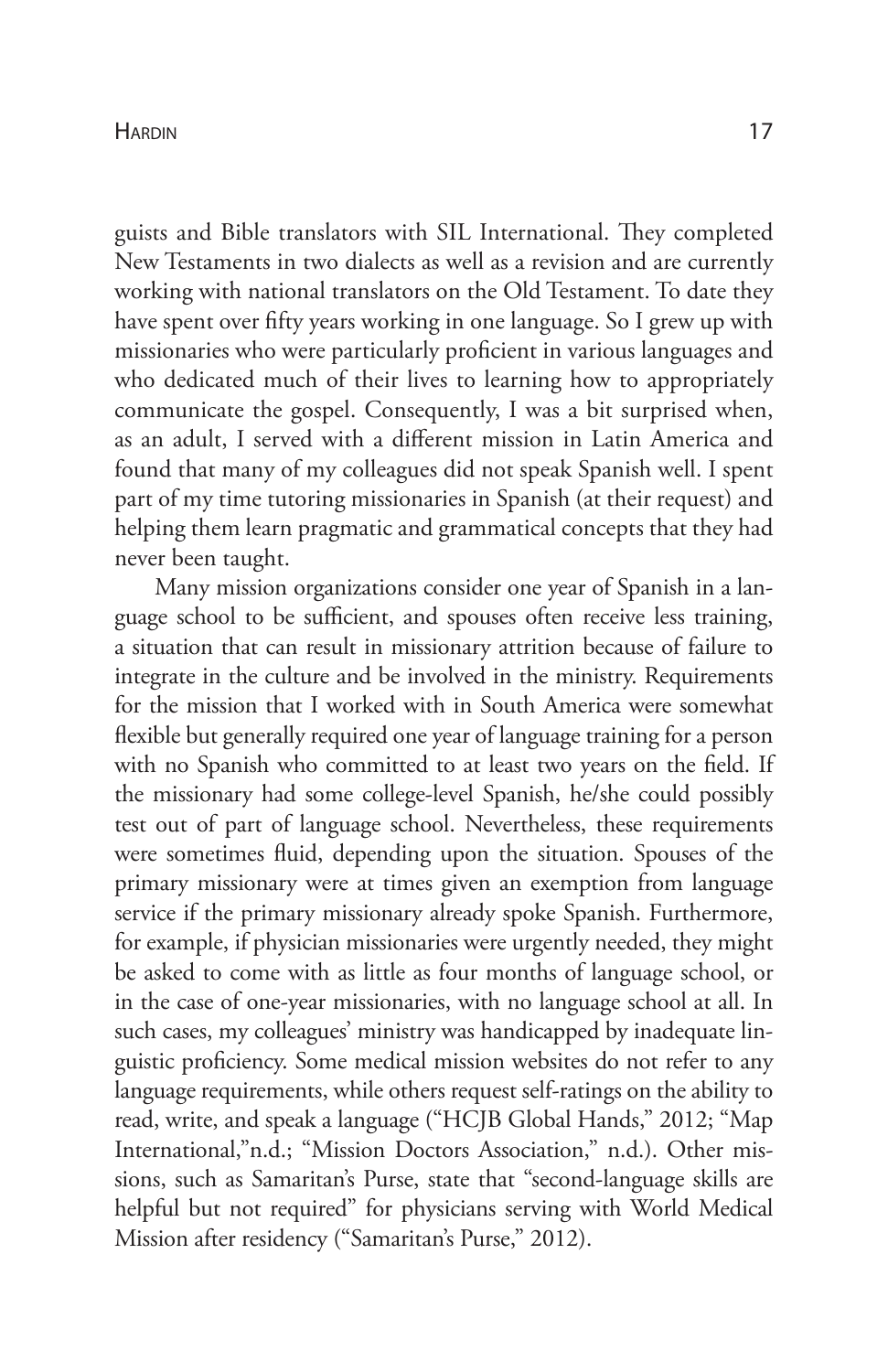My husband, who already had advanced Spanish proficiency and spoke very well in medical contexts, was exempt from language study. At first, he encountered domains outside his Spanish experience such as leading Bible studies, devotionals and prayer, and delivering frequent speeches in the hospital and church. However, without training, he initially found it difficult to discuss abstract concepts needed for spiritual discussions. Medical colleagues, and many pilots and other missionaries also found that their Spanish training did not allow them to minister beyond a superficial level. Since returning to the States, I often ask soon-to-be missionaries and volunteers what their language requirements are. Common answers are: no language requirement, one year, or sometimes two years for "more difficult" languages (such as Russian, Arabic, or Chinese) with no proficiency evaluation at the end of the training period.

# **Advanced Medical Spanish for Healthcare and Ministry**

Arguably, Christian medical professionals require more advanced language proficiency than their secular medical colleagues. Christian physicians commonly interact with patients in situations that are difficult even for the most proficient speaker: discussing end of life issues, dealing with bereavement, discussing complex treatment options, and appropriately communicating about intimate and spiritual topics. In an overseas context, the linguistic obligations are compounded by hospital communication in Spanish with employees, arrangements by phone, and interactions with police and community members. Health workers must navigate the complicated web of politeness for a given region, dialect, community, and individual.

In light of the existing need, I propose a course in advanced medical Spanish from the perspective of ministry to underserved Spanishspeaking patients both here and abroad. Advanced speakers are defined as those who can engage in conversation on a variety of topics using present, past, and future tenses and are able to deal with unexpectedly complex social situations. They are able to speak in discursive paragraphs using a variety of language features and can be understood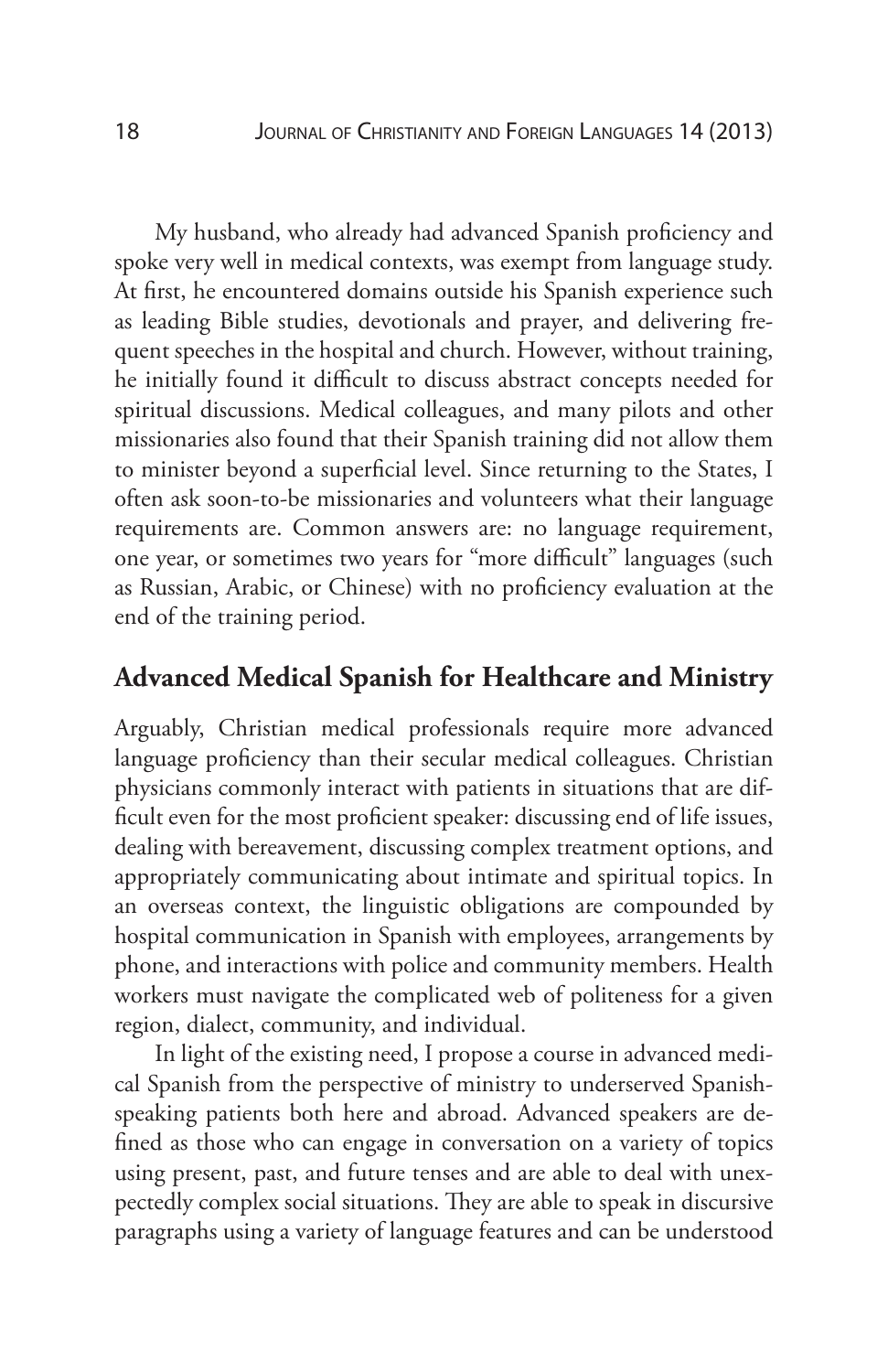#### Hardin 19

by listeners who are unaccustomed to non-native speech. They are able to understand a wide-range of conventional discourse (ACTFL 2012). The course would be based on observed needs, and would be adjusted to those of participants. The proposed course consists of a medical immersion experience plus an ongoing practicum observing at a clinic with a high volume of Spanish speakers. Ideally, students shadow physicians who also speak Spanish, but at minimum, they must observe interpreters.

The course itself emphasizes oral and aural proficiency since medical professionals in the U.S. seldom have to read or write in Spanish. Classroom time primarily consists of role-play situations, simulated interpreting of doctor-patient interactions, simulated patients who are native speakers, and oral presentations of patient histories. As assignments, students view medical videos/podcasts in Spanish with corresponding questions and record themselves in monologues about various medical education topics, presentations of patient histories, or dictations. As part of the ministry component, students regularly attend a local Spanish-speaking church, listen to podcasts of sermons in Spanish, answer Bible studies in Spanish, record, and then present short devotionals on medically-pertinent topics (grace, pride, legalism, materialism, death, prayer, grief). The course also incorporates communities-based learning (Kolb 1984) by interviewing first, second, and third generation Spanish speakers in the community to learn about their cultural perspectives on the relationship between biomedical, spiritual, and folk medicine, and their views on health care.

Colloquialisms and regionalisms are taught by observing both videos and native speakers as simulated patients in class and then incorporating vocabulary patients might say into oral and written dialogues. Students are introduced to sociolinguistic registers to distinguish between professional expressions that are appropriate for physicians, but unlikely to be heard from patients. The advanced course moves beyond teaching what the professional should say and improves comprehension of non-standard dialects that they might actually hear. Sociolinguistic and pragmatic subtleties are addressed through written journal assignments regarding anecdotes from class, dialogues, videos,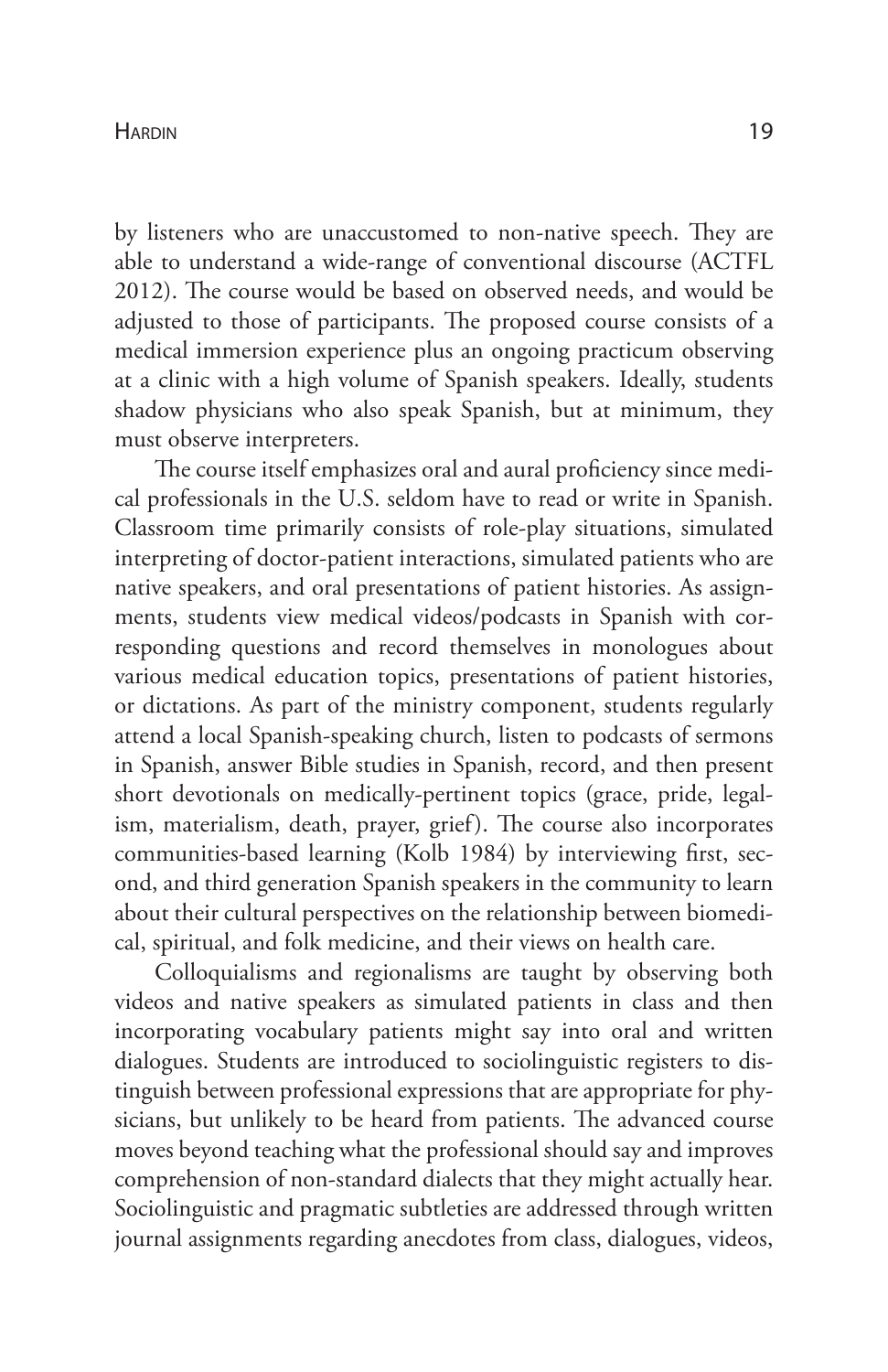and readings at home. Finally, the instructor emphasizes the need to call an interpreter when the situation is too complex.

For advanced speakers as well as Heritage Speakers who already have a high level of spoken Spanish, the course might further emphasize reading and writing skills, if they would be needed in another country. For example, students could be taught some basic abbreviations for patient charts and prescriptions, generic names in Spanish for common medicines, and how to write a professional letter (e.g., requesting a medical document, requesting permission to present an educational talk to a community group, or instructing employees in a course of action). The course would also identify colloquialisms in the students' own speech and suggest contextual appropriateness, professional vocabulary, and regionalisms. Gaps in vocabulary and grammar would also be targeted in order to increase the Heritage Speaker's awareness of dialectal and contextual variation and linguistic appropriateness. Ideally, the course would enhance the Heritage Speaker's fluency with speakers from different nationalities and backgrounds. The minor in medical Spanish for Heritage Speakers at the University of Texas-Pan American offers some examples of courses that address sociocultural awareness and health systems in the Spanish-speaking world (UTPA n.d.).

# **Conclusion**

In this paper, I have considered various ways to raise current language proficiency expectations for training medical personnel and not to settle for what is simple, profitable, or common. As Osborn (2008:17) states, the "form and focus of language education should be beyond marketplace reasoning" (Osborn 2008:17). I have argued that medical care from health providers with beginning or intermediate language proficiency should be considered inadequate and potentially dangerous. Instead, medical language education should necessitate immersion and continued practical oral/aural and cultural exposure. Christian language professionals must engage in improving medical Spanish education both at the college and professional level by prioritizing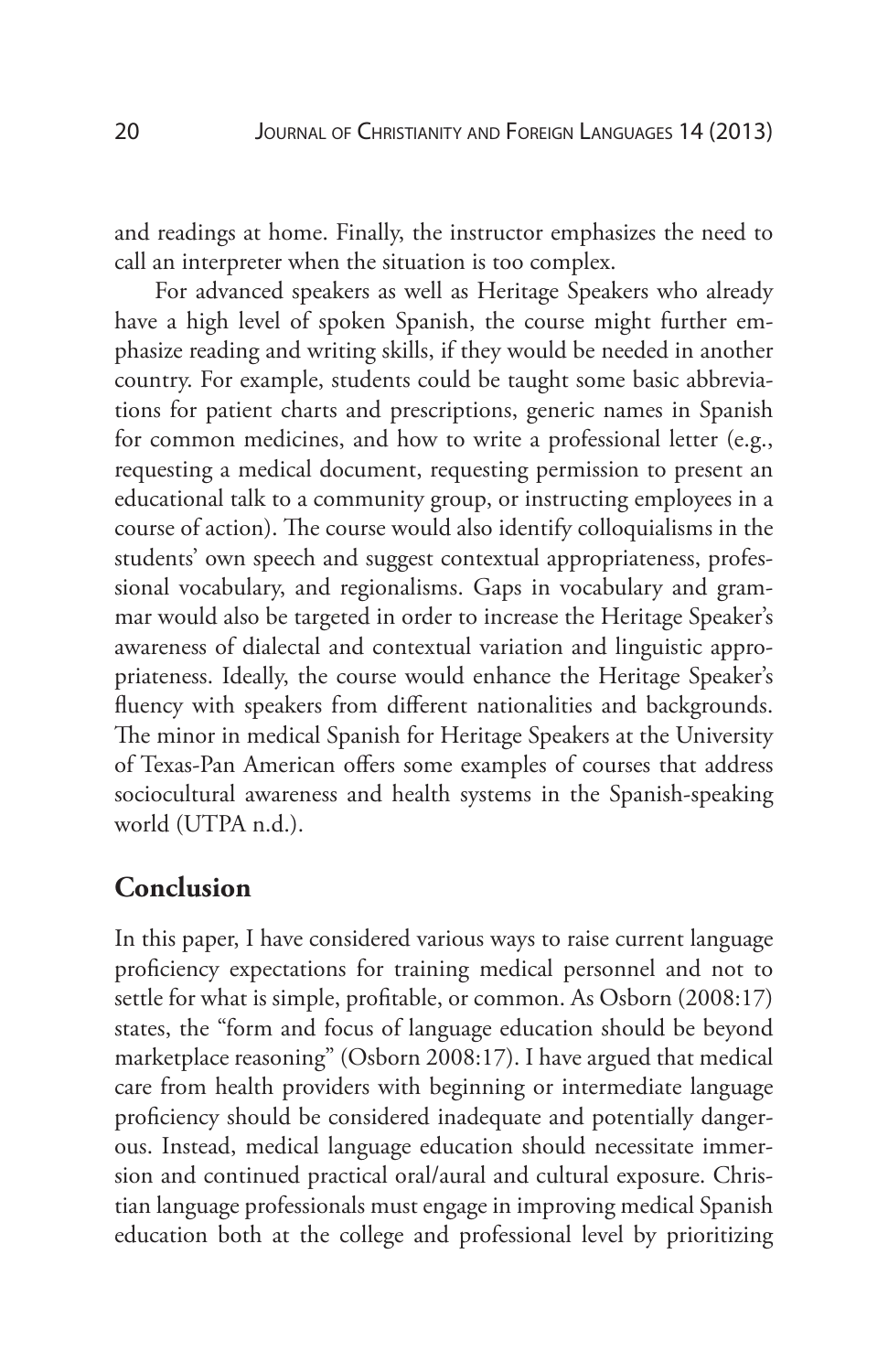service to the poor and alien and by training medical missionaries who can authenticate the gospel not just in their actions, but also with their ability to appropriately communicate in engaging and profound discourse.

# **Bibliography**

- American Council on the Teaching of Foreign Languages. (2012). "ACTFL Proficiency Guidelines." http://actflproficiencyguidelines2012.org Web. 1 Jan 2012.
- American Institutes for Research. (2002). "Teaching Cultural Competence in Health Care: A Review of Current Concepts, Policies and Practices." Office of Minority Health: Washington D.C. Print.
- Asher, James J. (1986). Learning Another Language Through Actions: The Complete Teachers' Guidebook. Los Gatos, CA: Sky Oaks Publications. Print.
- Association of American Medical Colleges. (August 2011). "Recent Studies and Reports on Physician Shortages in the US." https://www.aamc.org /download/100598/data/recentworkforcestudiesnov09.pdf Web. 9 May 2012.
- Bagchi, Ann D., Stacy Dale, Natalya Verbitsky-Savitz, and Sky Andrecheck. (February 2010). "Using Professionally Trained Interpreters to Increase Patient/Provider Satisfaction: Does It Work?" *Mathematica Issue Brief*. Web. 3 Feb. 2011.
- Barkin, Shari, Rajesh Balkrishnan, Janeen Manuel, and Mark A. Hall. (2003). "Effect of Language Immersion on Communication with Latino Patients." *North Carolina Medical Journal.* 64.6: 258–62. Print.
- Bender, Deborah E., Margaret Clawson, Christina Harlan, Rebecca Lopez. (2004). "Improving Access for LatinoI: Evaluation of Language Training Adapted to the Needs of Health Professionals." *Journal of Immigrant Health.* 6.4: 197–209. Print.
- Binder, Louis, Brian Nelson, David Smith, Bert Glass, John Haynes, and Michael Wainscott. (1988). "Development, Implementation, and Evaluation of a Medical Spanish Curriculum for an Emergency Medicine Residency Program." *Journal of Emergency Medicine.* 6: 439–431. Print.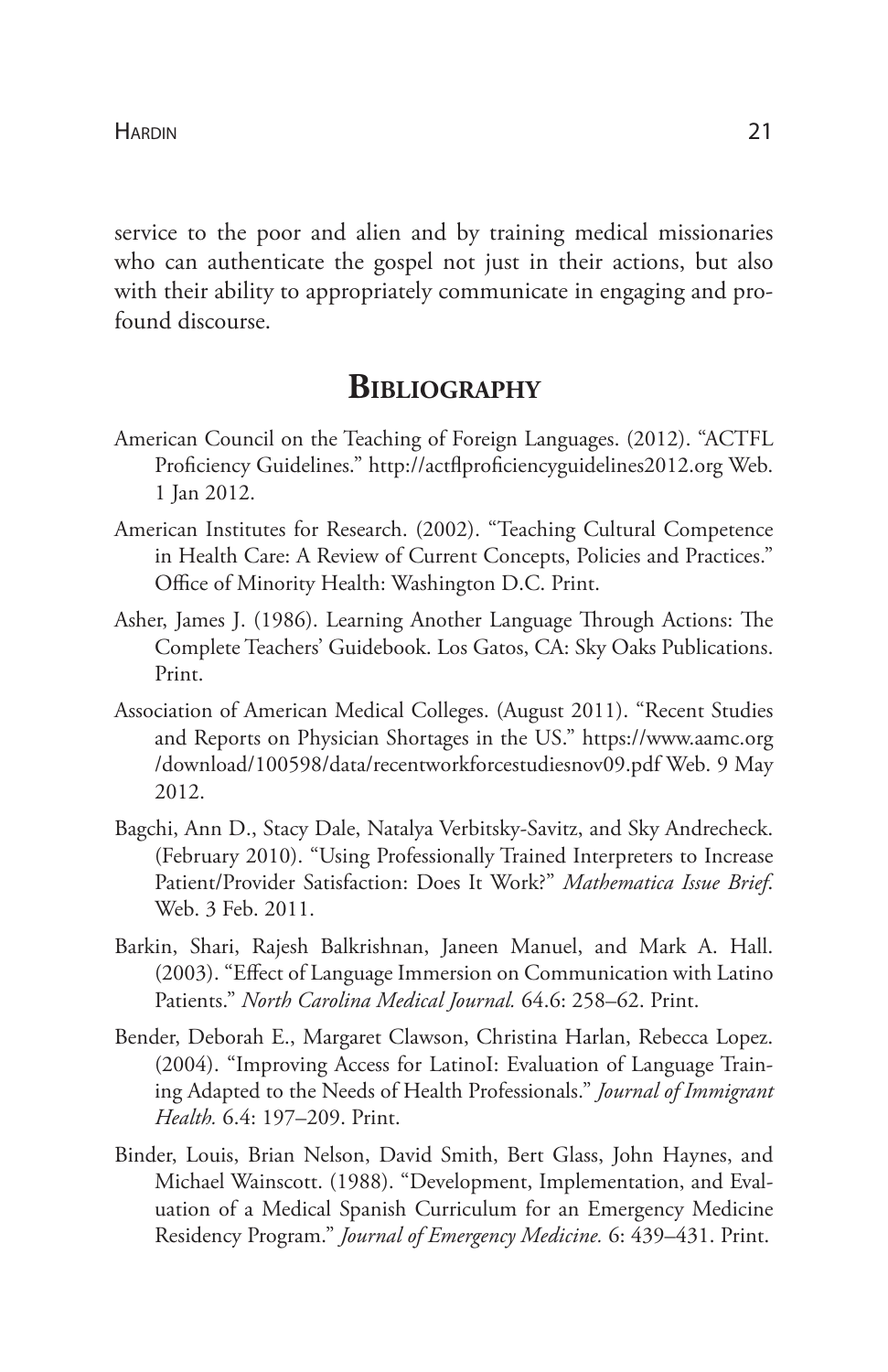- Bloom, Melanie, Gayle M. Timmerman, and Dolores Sands. (2006). "Developing a Course to Teach Spanish for Health Care Professionals." *Journal of Nursing Education*. 45.7: 271–274. Print.
- Burbano O'Leary, Sonja C., Steven Federico, and Louis C. Hampers. (May 2003). "The Truth About Language Barriers: One Residency Program's Experience." *Pediatrics.* 111.5: e569-e573. Web. 27 Sept. 2011.
- Bureau of Labor Statistics. United States Department of Labor. (2010). http://www.bls.gov/ooh/Media-and-Communication/Interpreters-and -translators.htm Web. 1 Jan 2012.
- Carrillo, J. Emilio, Alexander R. Green, and Joseph R. Betancourt. (1999). "Cross-Cultural Primary Care: A Patient-Based Approach. *Annals of Internal Medicine.*130: 829–834. Print.
- Chong, Nilda. (2002). *The Latino Patient: A Cultural Guide for Health Care Providers.* Yarmouth, Maine: Intercultural Press. Print.
- Derose, Kathryn Pitkin and David W. Baker. (March 2000). "Limited English Proficiency and Latinos' Use of Physician Services." *Medical Care Research and Review.* 57.1: 76–91. Web. 27 Oct. 2011.
- Diamond, Lisa C. and Daniel S. Reuland. (January 2009). "Describing Physician Language Fluency: Deconstructing Medical Spanish." *Journal of American Medical Association.* 301.4: 426–428. Print.
- Fadiman, Anne. (1997). *The Spirit Catches You and You Fall Down.* New York, NY: Farrar, Strauss and Giroux. Print.
- Flores, Glenn, M. Barton Laws, Sandra J. Mayo, Barry Zuckerman, Milagros Abreu, Leonardo Medina, and Eric J. Hardt. (2003). "Errors in Medical Interpretation and their Potential Clinical Consequences in Pediatric Encounters." *Pediatrics.*111: 6–14. Web 12 March 2012.
- Frasier, Pamela York, Diane Dávalos, Nusbaum, Margaret R.H., and Bron Skinner. (2005). "Mini-Immersion in Medical Spanish for Family Practice Residents." *Teaching and Learning in Medicine*. 17.3: 292–296. Print.
- González-Lee, Teresa and Harold J. Simon. (1987). "Teaching Spanish and Cross-cultural Sensitivity to Medical Students." *Western Journal of Medicine.* 146.4: 502–504. Print.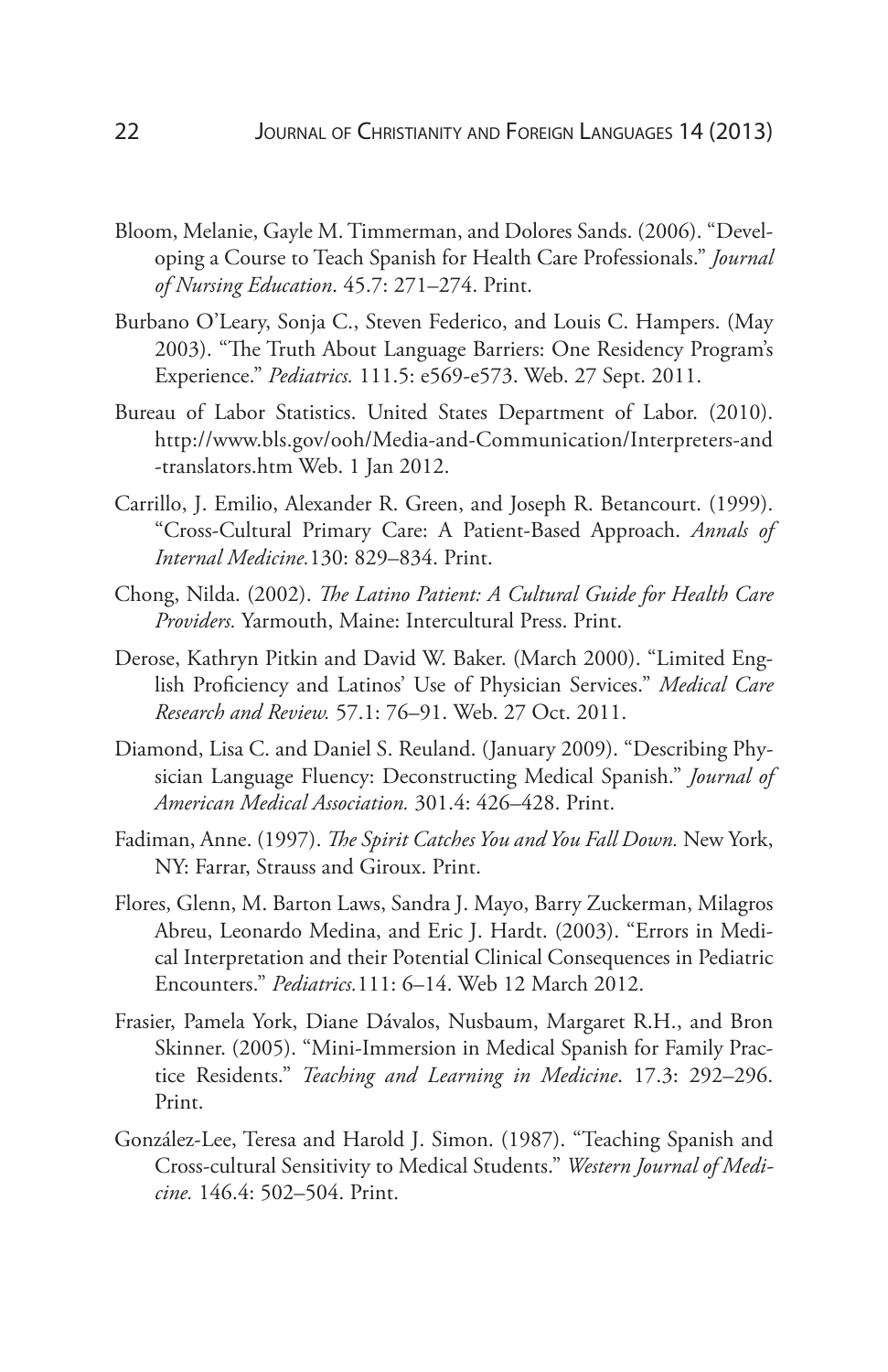- Hardin, Karol. (2012). Targeting Oral and Cultural Proficiency for Medical Personnel: An Examination of Current Medical Spanish Textbooks. *Hispania.* 95.4: 698–713. Print.
- Hardin, Karol J. and D. Mike Hardin, Jr. (Forthcoming). "Medical Spanish Programs in the United States: A Critical Review of Published Studies and a Proposal of Best Practices." *Teaching and Learning in Medicine*.
- HCJB Global Hands.(2012). Application Form. http://www.hcjb.org/index .php?option=com\_rsform&formId=11&Itemid=77 Web. 15 May 2012.
- Jacobs, Elizabeth A., Lisa C. Diamond, and Lisa Stevak. (2010). "The Importance of Teaching Clinicians When and How to Work with Interpreters." *Patient Education and Counseling.* 78: 149–153. Print.
- Karliner, Leah S., Eliseo J. Perez-Stable, and Ginny Gildengorin. (2004). "The Language Divide. The Importance of Training in the Use of Interpreters for Outpatient Practice." *Journal of General Internal Medicine.* 10.2: 175–83. Print.
- Kaufman, Tina M. and Ticiano Alegre. (2010). *Yes/No Medical Spanish: Comprehensive Handbook of Clinical Spanish*. Philadelphia: F.A. Davis. Print.
- Kleinman, Arthur, Leon Eisenburg, and Byron Good. (1978). "Culture, Illness, and Care: Clinical Lessons from Anthropologic and Cross-cultural Research." *Annals of Internal Medicine.*88.2: 251–258. Web. 27 Oct. 2011.
- Kolb, David A. (1984). Experiential Learning: Experience as the Source of Learning and Development. Englewood Cliffs, NJ: Prentice Hall. Print.
- Larrison, Christopher R., Daniel Velez-Ortiz, Pedro M. Hernandez, Lissette M. Piedra, and Andrea Goldberg. (2010). "Brokering Language and Culture: Can Ad Hoc Interpreters Fill the Language Service Gap at Community Health Centers?" *Social Work in Public Health.* 25.3–4: 387–407. Print.
- Lepetit, Daniel and Wladyslaw Cichocki. (2002). "Teaching Languages to Future Health Professionals: A Needs Assessment Study." *The Modern Language Journal.* 86.3: 384–396. Print.
- Lippincott Williams and Wilkins. (2009). *Medical Spanish Made Incredibly Easy.* 3rd ed. Ambler, PA: Lippincott Williams and Wilkins. Print.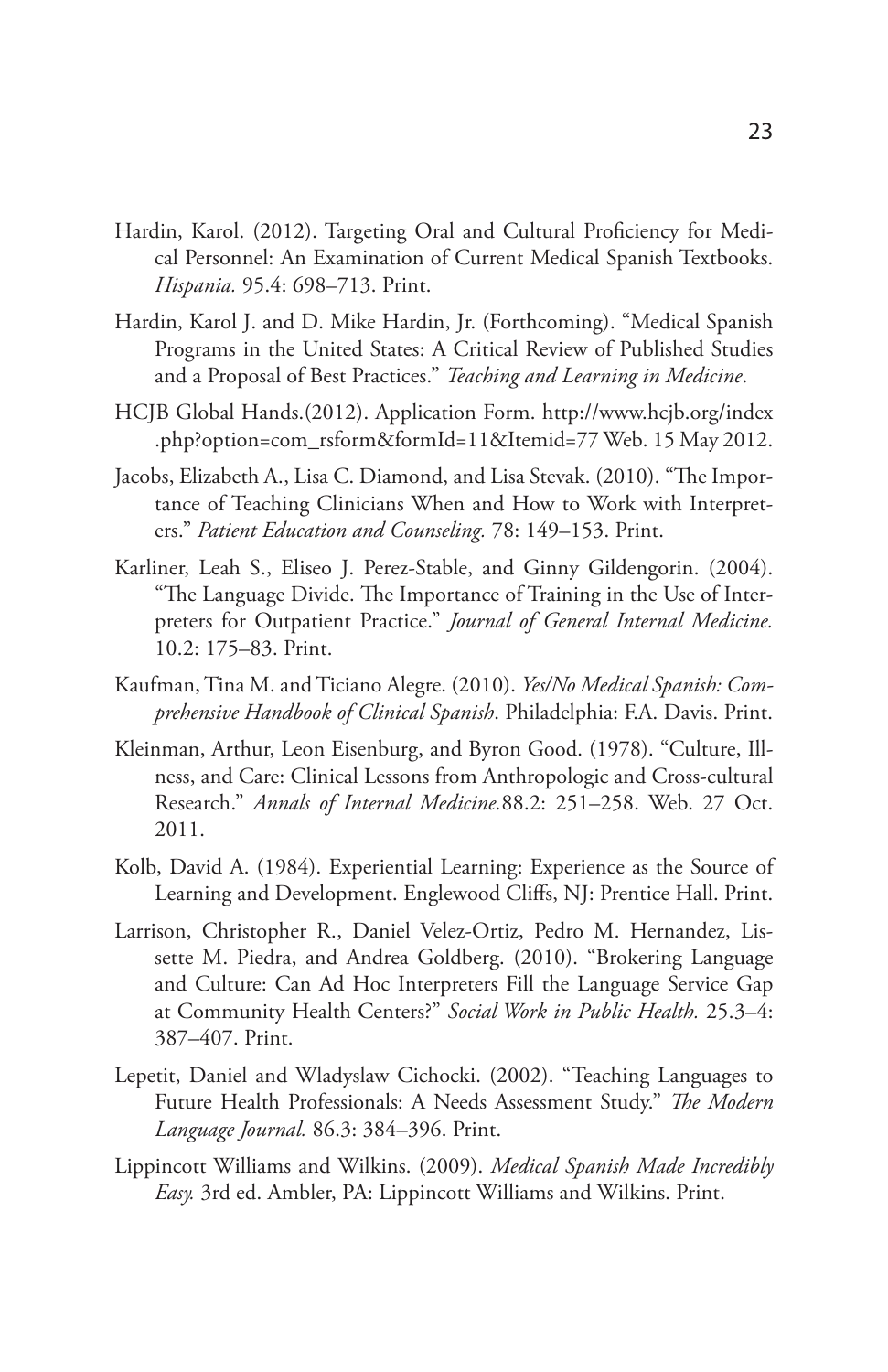- Maier, Carol. (1986). "Fitting It All in One Semester: An Intensive Introductory Course in Spanish for Health-Care Personnel." *Hispania.* 69.3:714– 719. Print.
- Manson, Aaron. (1988). "Language Concordance as a Determinant of Patient Compliance and Emergency Room Use in Patients with Asthma." *Medical Care.* 26.12: 1119–1128. Web. 27 Oct. 2011.
- MAP International. (n.d.). Application Form. http://www.map.org/what -we-do/map-fellows/ Web. 13 May 2012.
- Marion, Gail, Carol A. Hildebrandt, Stephen W. Davis, Antonio J. Marín, and Sonia J. Crandall. (2008). "Working Effectively with Interpreters: A Model Curriculum for Physician Assistant Students." *Medical Teacher.* 30: 612–617. Print.
- Mason, Keith. (1991). "Spanish for Majors: Open Wide and Say 'Yes.'" *Hispania.* 74.2: 452–6. Print.
- Mazor, Suzan S., Louis C. Hampers, Vidya T. Chande, and Steven E. Krug. (2002). "Teaching Spanish to Pediatric Emergency Physicians: Effects on Patient Satisfaction." *Archives of Pediatric Adolescent Medicine.* 156.7: 693–695. Print.
- McDowell, Liz, DeAnne K. Hilfinger Massias, and Robin Dawson Estrada. (April 2011). "The Work of Language Interpretation in Health Care: Complex, Challenging, Exhausting, and Often Invisible." *Journal of Transcultural Nursing.* 22.2: 137–147. Print.
- Mission Doctors Association. (n.d.). Application Form. http://missiondoctors .org/serve-long-term/ Web. 15 May 2012.
- Osborn, Terry A. (2008). "Teaching World Languages for Social Justice." *Journal of Christianity and Foreign Languages.*9*.*17: 11–23. Web. 12 March 2012.
- Pérez-Stable, Eliseo J., Anna Nápoles-Springer, and José M. Miramontes. (1997). "The Effects of Ethnicity and Language on Medical Outcomes of Patients with Hypertension or Diabetes." *Medical Care.* 35.12: 1212– 1219. Web. 9 May 2012.
- Price, Erika Leemann, Eliseo J. Pérez-Stable, Dana Nickleach, Monica López, and Leah S. Karlinen. (May 2012). "Interpreter Perspectives of In-Person, Telephonic, and Videoconferencing Medical Interpretation in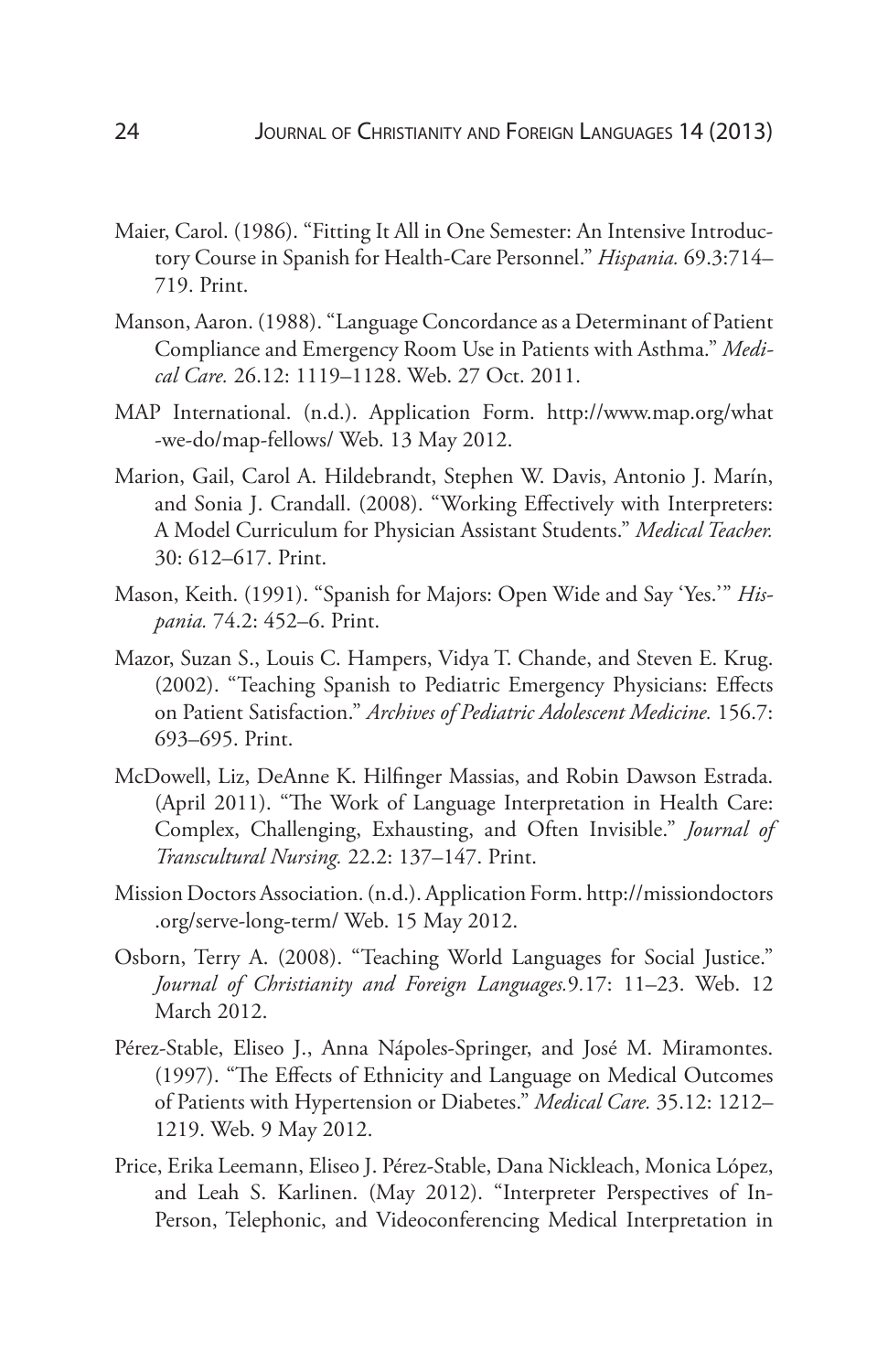Clinical Encounters." *Patient Education and Counseling.* 87.2: 226–232. Print.

- Prince, Diana and Marc Nelson. (January, 1995). "Teaching Spanish to Emergency Medicine Residents." *Academic Emergency Medicine.* 2.1: 32–36. Print.
- Reuland, Daniel S., Pamela Y. Frasier, Lisa M. Slatt, and Marco A. Alemán. (2008). "A Longitudinal Medical Spanish Program at One U.S. Medical School." *Journal of General Internal Medicine*23.7:1033–1037. Print.
- Samaritan's Purse Post-Residency Program. https://jobs.samaritanspurse.org /index.php/serving\_overseas/post\_residency Web 19 March 2012.
- Sánchez-López, Lourdes. (2006). La implementación de nuevosprogramas de españolpara fines específicos en la universidadestadounidense. *Cruce de caminos, encuentro de culturas: XXIII Asamblea de ALDEEU.* 11: 239–253. Print.
- Scott, Lindy. (2008). "Christians, Foreign Languages, and the Immigration Debate."*Journal of Christianity and Foreign Languages.* 9: 71–75. Web. 15 April 2012.
- Shrum, Judith L. and Eileen W. Glisan. (2010). *Teacher's Handbook: Contextualized Language Instruction,* 4th ed. Boston: Heinle, Cengage Learning. Print.
- Swain, Merrill. (1985). "Communicative Competence: Some Roles of Comprehensible Input and Comprehensible Output in its Development." In S. Gass and C. Maden (Eds.), *Input in Second Language Acquisition*, pp. 125–144. Oxford: Oxford University Press. Print.
- Swain, Merrill. (2000). "The Output Hypothesis and Beyond: Mediating Acquisition through Collaborative Dialogue." In G. Cook and B. Seidhofer (Eds.), *Principle and Practice in Applied Linguistics: Studies in Honour of H. G. Widdowson*, pp. 97–114. Oxford: Oxford University Press. Print.
- Terrell, Tracy David. (1986). "Recent Trends in Research and Practice: Teaching Spanish." *Hispania* 69.1: 193–202. Print.
- United States Census Bureau. http://www.census.gov/newsroom/releases /archives/facts\_for\_features\_special\_editions/cb12-ff19.html Web. 1 Jan 2012.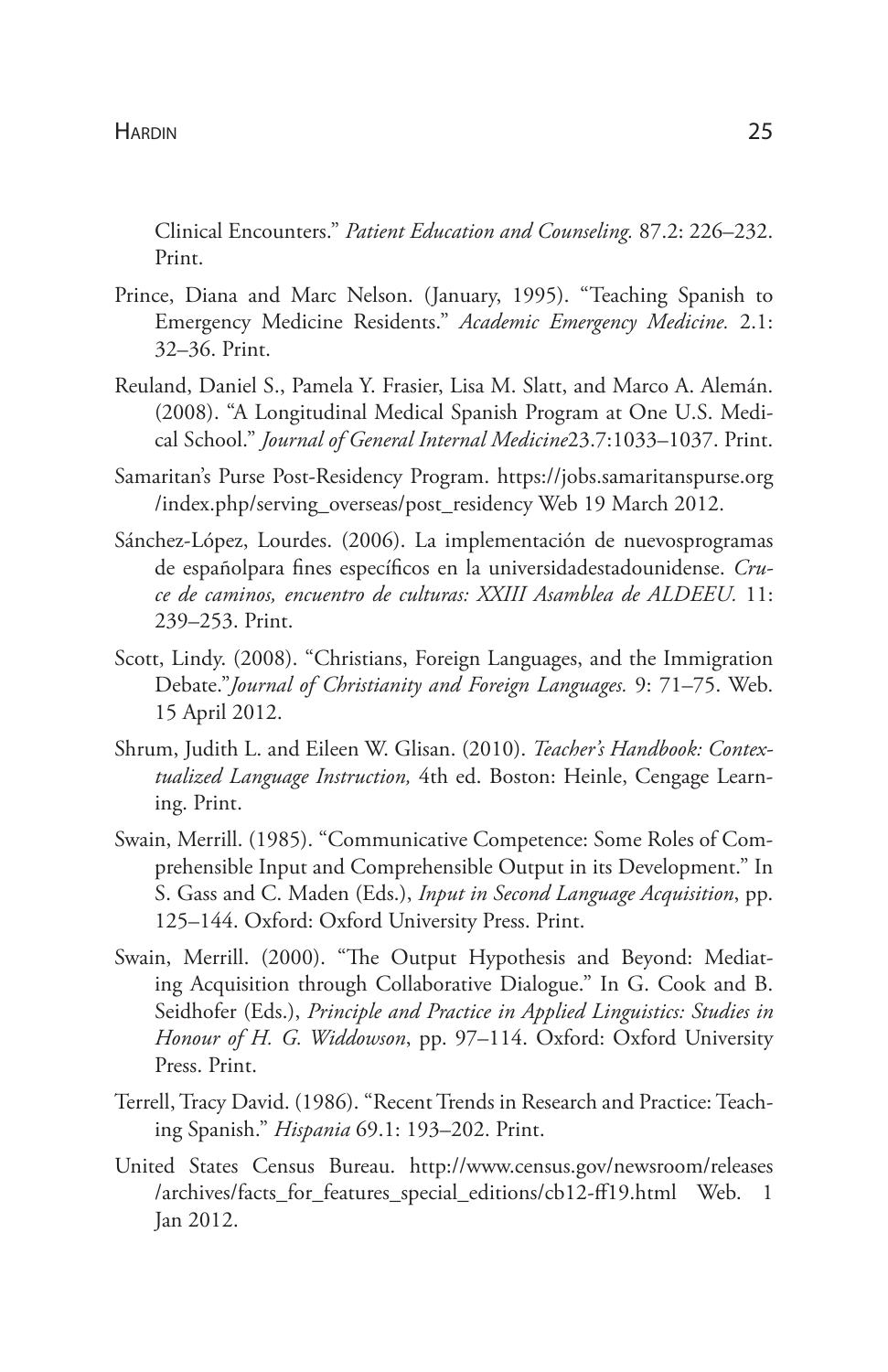- University of Texas Pan American (UTPA). (n.d.). "Medical Spanish for Heritage Learners." http://portal.utpa.edu/utpa\_main/daa\_home/coah \_home/medspan\_home Web. 1 Jan 2012.
- Valdini, Anthony, Scott Early, Carolyn Augart, G. Dean Cleghorn, and Helene C. R. Miles. (2009). "Spanish Language Immersion and Reinforcement During Residency: A Model for Rapid Acquisition of Competency." *Teaching and Learning in Medicine.* 21.3: 261–266. Print.
- Valero-Garcés and Anne Martin (Eds). (2008). *Crossing Borders in Community Interpreting: Definitions and Dilemmas.* Philadelphia: John Benjamins.
- Wilson, Elisabeth, Alice Hm Chen, Kevin Grumbach, France Wang, and Alicia Fernandez. (2005). "Effects of Limited English Proficiency and Physician Language on Health Care Comprehension." *Journal of General Internal Medicine.* 9.20: 800–806. Web. 15 May 2012.
- Yoon, Jean, Kevin Grumbach, and Andrew B. Bindman. (2004). "Access to Spanish-speaking Physicians in California: Supply, Insurance, or Both." *Journal of American Board of Family Practice.* 17.3: 165–172. Print.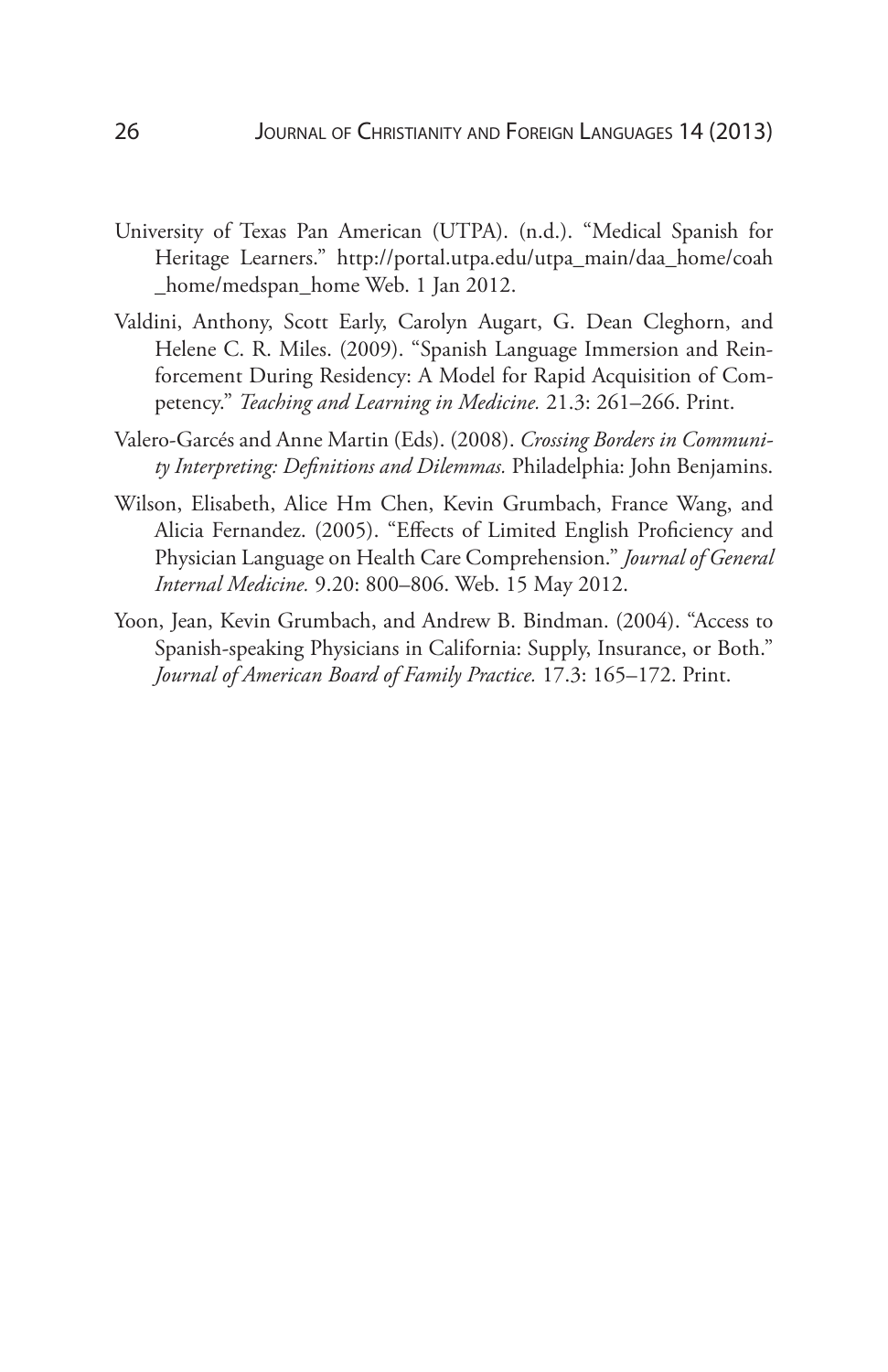# **Spiritual Engagement and Study Abroad: Student Perspectives**

# **Marcie J. Pyper & Cynthia Slagter Calvin College Grand Rapids, MI**

# **Abstract**

*In order to develop effective off-campus programs, Christian colleges should seek to understand how study abroad impacts students' spiritual/religious identity. This research examines the extent to which students participate in religious activity while abroad; what motivates or hinders their spiritual engagement; and what spiritual/religious challenges and insights students attribute to their semester abroad.*

A recent article in the *Chronicle of Higher Education* decries the "fervent advocacy" surrounding study abroad saying there has not been sufficient examination of what actually occurs during international programs, and expresses doubt as to whether the much vaunted outcomes are truly achieved (Salisbury, 2012). The author declares that "a more honest claim would be that studying abroad might, under *specific learning conditions* and as a part of a sequence of *intentionally designed* educational experiences, uniquely contribute to a student's development toward a set of complex learning outcomes" (n.p., emphasis added). His criticisms speak to the need to understand *how* study abroad impacts student development and to structure programs in such a way that our carefully considered goals might actually be achieved. At Christian colleges and universities, one aspect of that development is a student's spiritual/religious identity.

*JCFL* 14 (2013): 27–44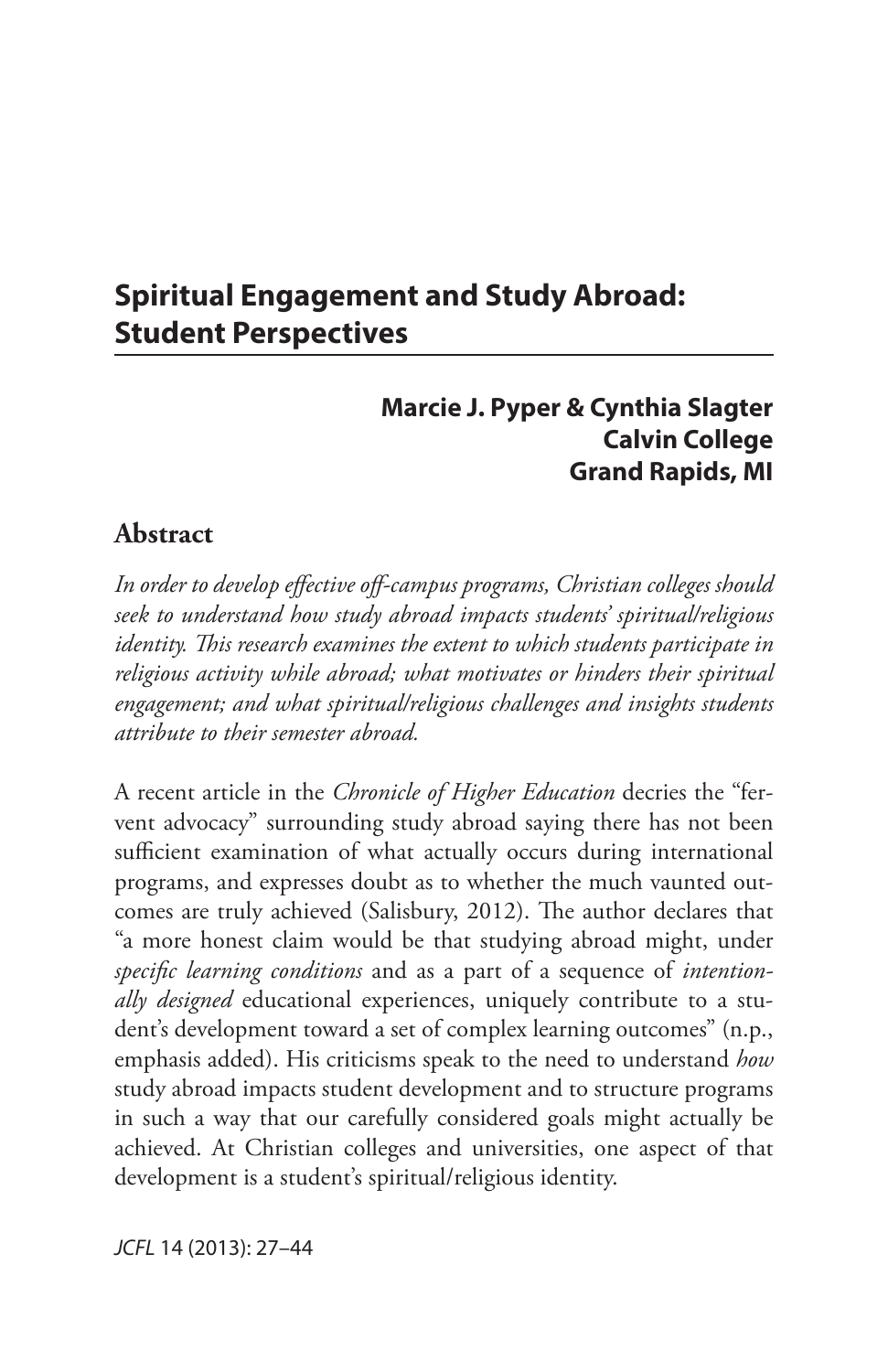There is a growing body of research on the spirituality of college students suggesting that it is during these years that students are "developing an authentic spiritual identity [that] involves moving away from or deeply questioning one's childhood religious tradition and authorities to which one has been exposed, in favor of a critical-reflective process" (Braskamp, Trautvetter & Ward 2006, 22). A number of investigations<sup>1</sup> include study abroad as one of the (many) factors that influence student spiritual development. In its comprehensive evaluation of the spiritual lives of American college students, the Higher Education Research Institute study shows that measures of spirituality described as "ethic of caring" and "ecumenical world view" were significantly enhanced by an experience abroad. This study also indicates that students' beliefs undergo change and solidification during the college years (Astin, Astin & Lindholm, 2010).

A collection of essays published by the Abilene University Press attests to the seriousness with which Christian faculty are working to ensure that study abroad programs are not merely academic tourism but rather "programs that expose students to the cultural other [and] move them toward cognitive dissonance, and ultimately, spiritual transformation and global engagement" (Smedley, 2010, 26). These essays offer examples of strategies and techniques that Christian faculty are using to create profound, meaningful experiences for study abroad students.

The effect of study abroad has been examined by professors at universities such as Whitworth and Pepperdine, where research has focused primarily on the impact that study abroad has on a student's understanding of vocation. Benson Schrambach (2009) and Miller-Perrin & Thompson (2010) cite the study abroad experience as influential in the vocation later pursued by student participants. Forty percent of respondents in Benson Schrambach's study indicated having changed their professional/vocational goals due to study abroad when surveyed within one year of the experience; for those surveyed ten years afterward, the proportion increased to 55%, suggesting that the effects of a study abroad experience remain significant for a long period after the return. Intriguingly, the Pepperdine survey revealed that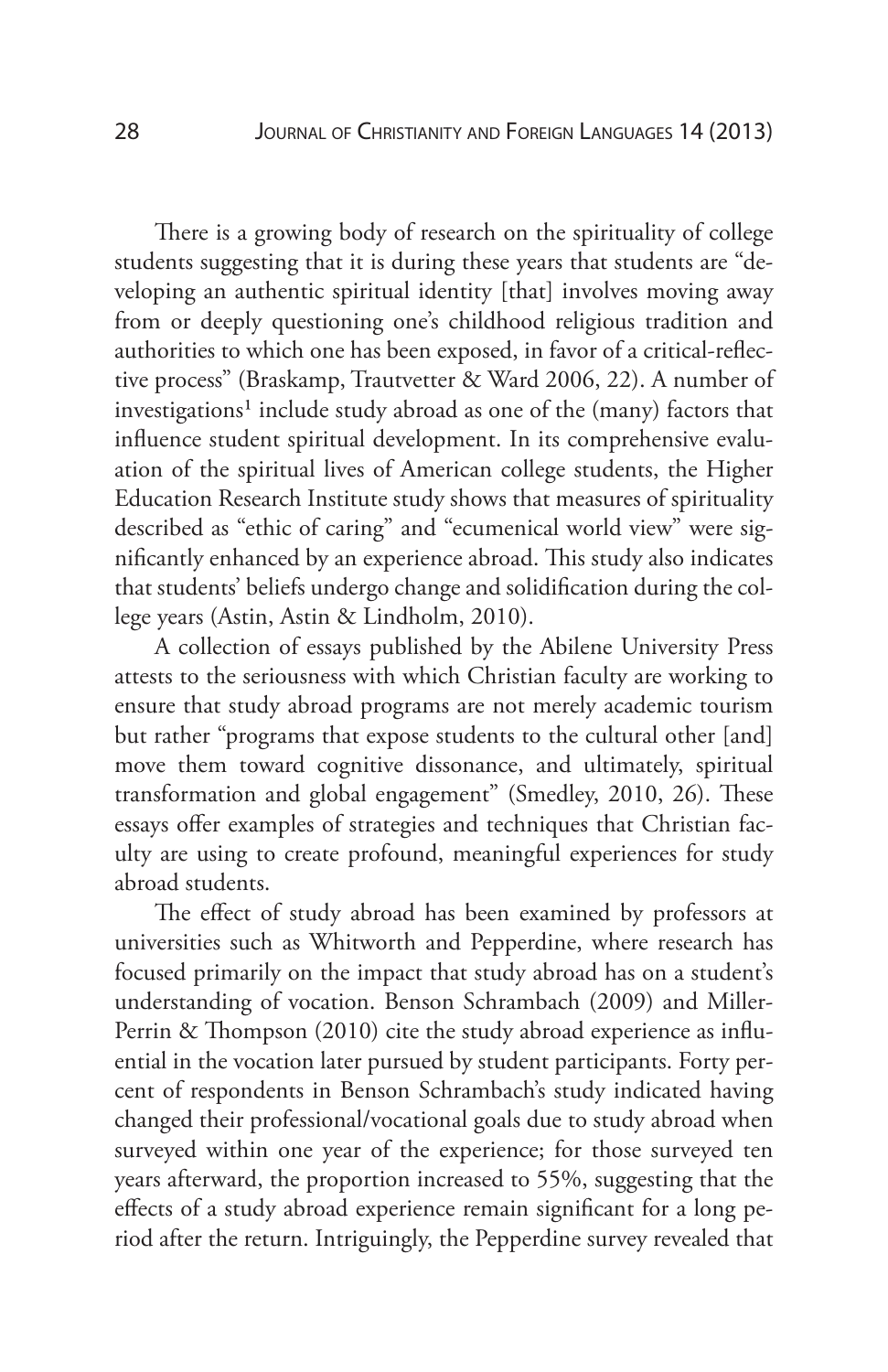the "application of faith to daily living and decision-making increased for students who studied abroad and decreased for those students who did not study abroad" (Miller-Perrin, & Thompson, 2010, 95).

While there are studies of student spirituality and of student experiences abroad, none focus specifically on the religious behaviors and beliefs of Christian college students who study internationally. Our study is designed to contribute to the conversation in this area.

# **Investigation Design**

# **Research Questions**

The purpose of this paper is to report students' spiritual practices both at home and abroad and their reactions to their new religious/spiritual environment as evidenced in their responses to survey and interview questions.2 Our research focused on three main questions:

- 1. To what extent do students [continue to] participate in religious activity while abroad?
- 2. What motivations and/or hindrances do students report in regard to their spiritual engagement while abroad?
- 3. What religious/spiritual challenges and insights do students attribute to their semester abroad experience?

# **Research Methods**

The participants in this project were students who studied abroad in one of four advanced Spanish language semester-long programs at a midwest Christian college during spring 2011, fall 2011 and spring 2012: two in Spain (two different locations), one in Peru, and one in Honduras. Of the 76 students enrolled in the four programs 51 (67%) consented to participate in the study. The data collection tools included three components: two web-based surveys (pre- and postprogram), and a post-program follow-up interview.

We administered the pre-program survey A (14 items) and postprogram survey B (21 items) through SurveyMonkey. In Survey A students were asked to report on their involvement in religious/spiri-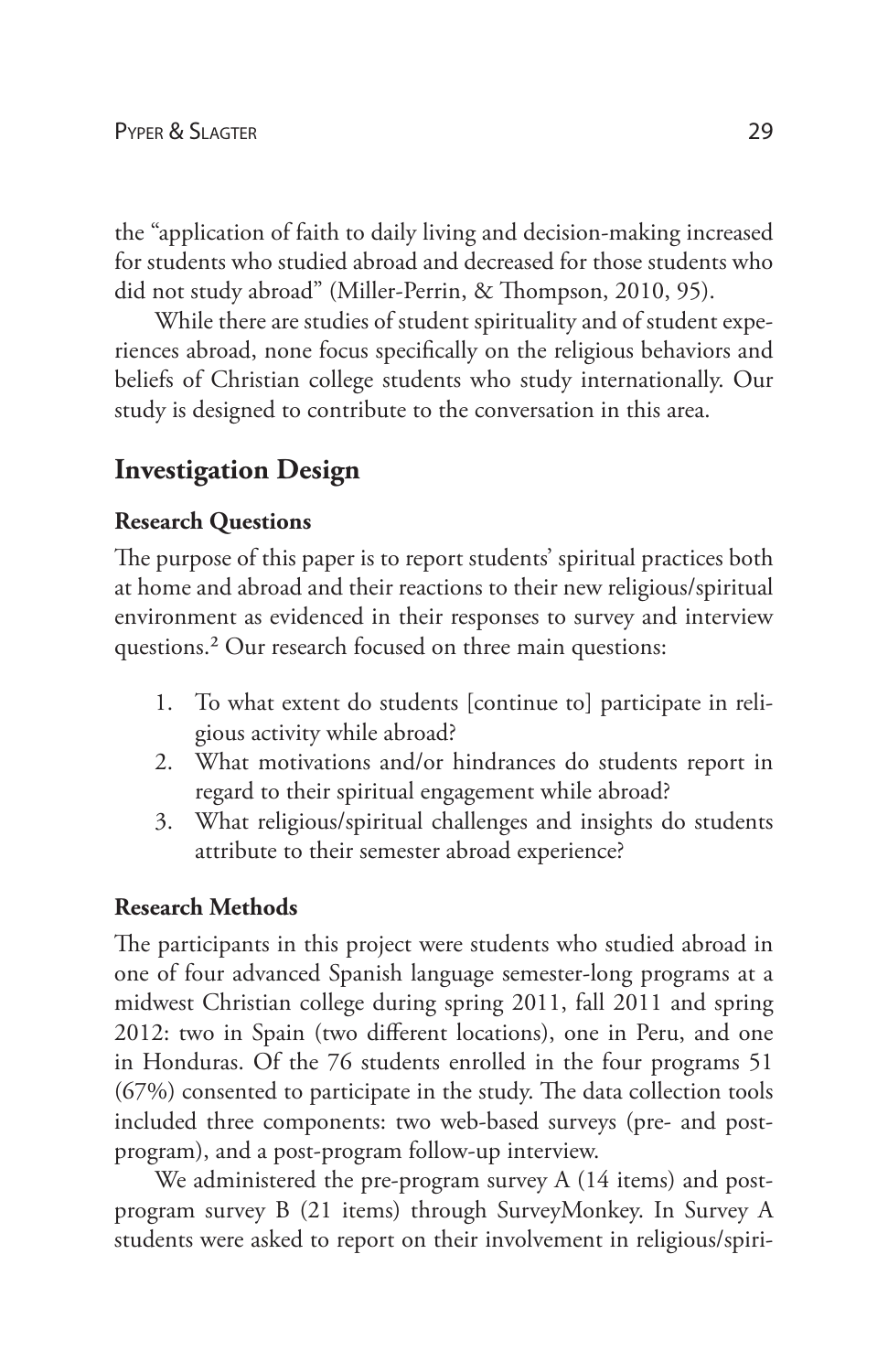tual activities during the semester prior to their study abroad and to predict types and levels of engagement in these same activities while abroad. Survey B once again asked students about their typical oncampus activities as well as their actual engagement in religious/spiritual activities while abroad. Thirty-three students (63%) completed survey A and 45 completed survey B (59%).

Thirty-six students from the four programs (47.4%) participated in the post-program interview consisting of ten questions, of which three focused specifically on students' religious/spiritual engagement while studying abroad. The interview was conducted in person or by phone (according to interviewee preference) by a student researcher not involved in the study abroad programs. Each interview was audio recorded and lasted between 10 and 30 minutes. The researcher then transcribed each interview and entered the data in NVivo, a qualitative data analysis program. Each transcription was identified by program location, year and an anonymous student identification number; then interview segments were highlighted, categorized, coded, and analyzed.

# **Results**

### **To what extent do students participate in religious activity while abroad?**

Survey A was administered before the program to three of the four study abroad groups: Honduras, Peru and one of the Spain groups. Students rated the frequency of their current participation in several spiritual engagement activities and predicted what their engagement would be in the same activities while abroad.

The data show consistency between the reported and the predicted behavior for each activity (church, Bible study, devotions), with a higher rating for anticipated spiritual engagement while abroad than reported activity the semester prior to the language study semester.

Survey B was administered to participants at the end of each program to gather information on students' actual engagement in religious activity during their semester abroad. In addition, students re-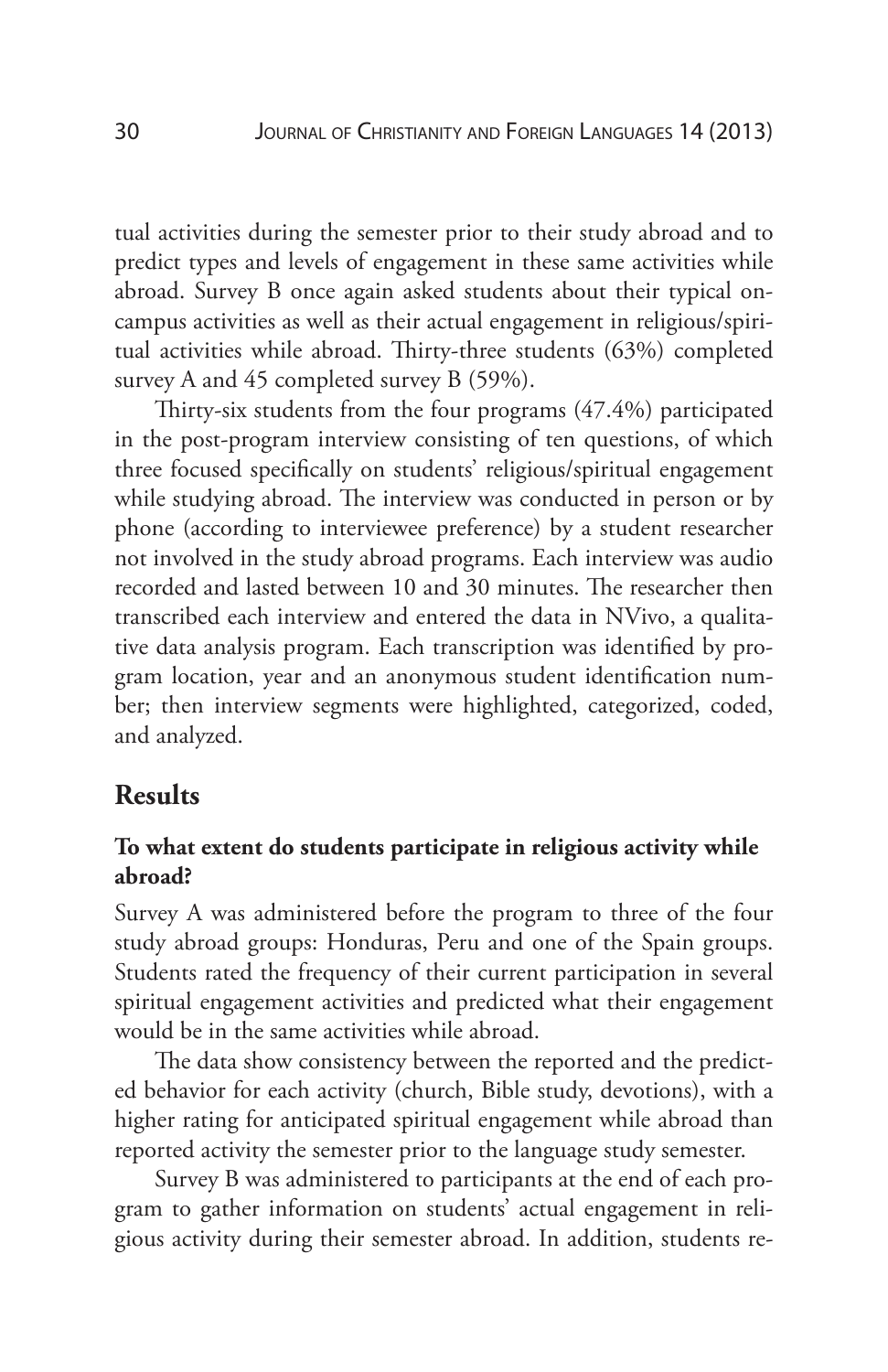ported again on their on-campus involvement in order to be able to compare from the same sample the data for on-campus activities and activities in the international context.

### *Church Attendance and Bible Study*

When asked in general about the importance of church attendance to their spiritual health, all but two students (96%) indicated that it was very or somewhat important. This correlates positively to the frequency of church attendance reported by the students (see Table 1).<sup>3</sup> Student self-reported church attendance varied only slightly for oncampus or study-abroad semesters when data from the four programs are combined (74% mark regularly/often on campus; 80% off campus). However, specific programs exhibit some interesting differences. The students in Peru reported a higher frequency of church attendance while abroad (93%) than at home (73%); on the other hand, the Honduras students reported attending church less often while abroad (25%; 100% reported attending church regularly at home).

In the survey data students reported a similar level of engagement in Bible study on campus and abroad.<sup>4</sup> Forty-six percent of the respondents reported attending a Bible study or prayer group on campus; during the semester abroad 50% said they attended a Bible study in Spanish. Another 28% reported attending Bible study in English while abroad, although it is not clear whether or not this referred to the same Bible study event where both languages may have been spoken, or whether the population for each study was, in fact, unique. Only 2% reported engaging in a Bible study with native Spanish speakers. The largest difference between religious activity on-campus and in the host country came from students in the Spain 2012 program. While just 40% reported involvement in Bible study on campus, there were 69% who reported attending Bible study while abroad.5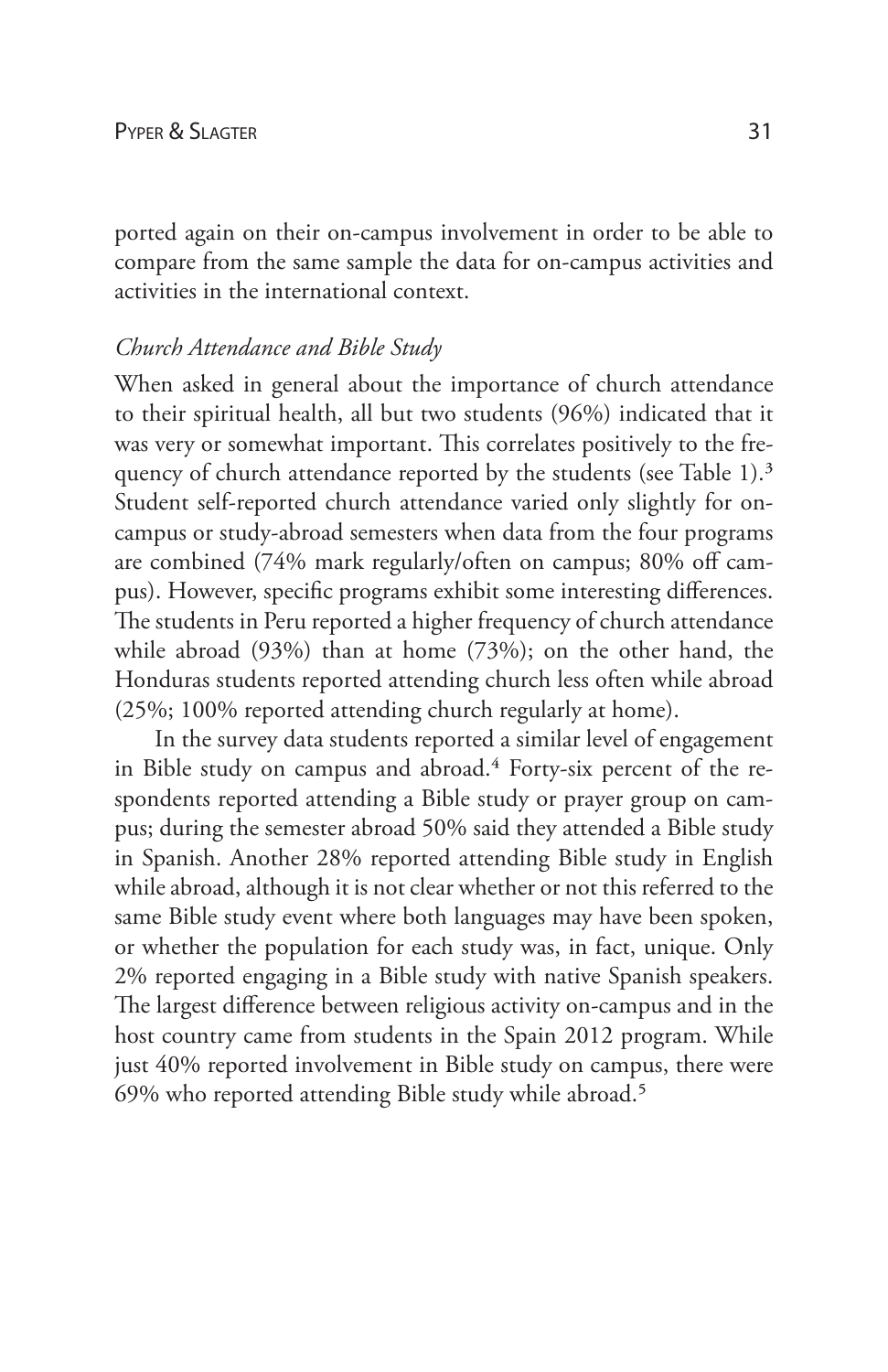|                       | <b>ON-CAMPUS</b> | IN HOST COUNTRY     |
|-----------------------|------------------|---------------------|
| <b>CHURCH SERVICE</b> | 74%              | 80%                 |
| Peru                  | 73%              | 93%                 |
| Honduras              | 100%             | 25%                 |
| <b>BIBLE STUDY</b>    | 46%              | $50\%$ <sup>6</sup> |
| Spain 2012            | 40%              | 69%                 |
| <b>DEVOTIONS</b>      | 61%              | 67%                 |

**Table 1. Percentage of respondents who indicated Regular or Often for religious activity.**

# **What motivations and/or hindrances do students report in regard to their spiritual engagement while abroad?**

Survey B asked students to report on their motivations for or hindrances to attending church in the host country. Across all programs, Spiritual Need was rated as the strongest motivation by 87% of the students (3.30 on a 4-point scale). Placing second and third in importance were Additional Language Input (63%; 2.88) and the Opportunity to Meet People (57%; 2.70). Interestingly, outside pressures (Host Family Expectations, 1.48; Director Expectations, 1.70; Peer Pressure, 1.39; and Family Expectations, 2.03) were consistently rated among the lowest motivators for church attendance.

There was no strong common thread for the rating of the hindrances to church attendance. In two of the programs some students mentioned that the host family had a negative influence on their church attendance (Spain 2011 and Honduras 2012). It must be noted that only the students who reported *not* attending church answered the hindrance question, so the number of respondents (13) is small.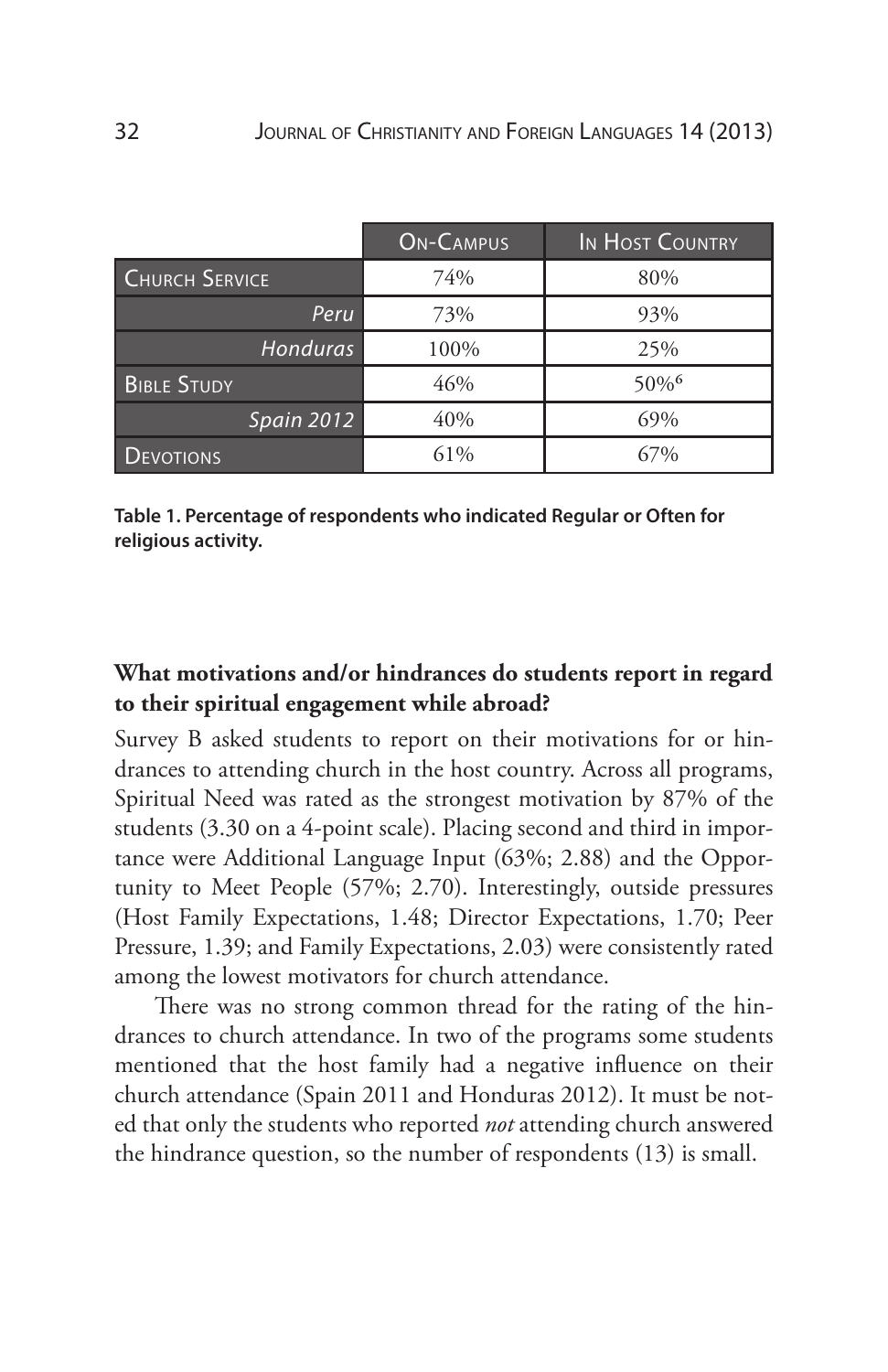### **What religious/spiritual challenges and insights do students attribute to their semester abroad experience?**

While the survey data reflect students' reported activities, the interview allowed us to explore their attitudes, beliefs, and reflections relating to their international context. Two of the questions asked were:

- 1. In what ways did your time abroad nurture and/or hinder your faith walk?
- 2. How did the language factor affect your level of engagement in religious/spiritual activity? (i.e. church attendance, participation, Bible studies with peers or native speakers)

Students reported experiencing religious difference in several aspects of the semester abroad: the host families' religious affiliation or lack thereof; the theological/doctrinal differences in local churches; and the worship style differences.7 For many students, their host families and local friends represented their first significant encounter with other beliefs. Some respondents indicated that these encounters with difference diminished their desire to engage (which we are labeling Resistance), but for many the encounters provided an opportunity to reformulate, strengthen, and redefine their faith and their relationship to the Church (Revitalization).

# *Resistance: Theological/Doctrinal Differences*

Overall, the students from the Peru semester, no matter what church they attended, were the least likely to express uneasiness in the area of theological difference. In the other programs, reactions were mixed. Some students reacted negatively to perceived differences between their belief system and what they encountered in their host country. One student in Spain said, "I was not comfortable at the Spanish church. . . .It was the way that people were talking about faith. . . .I just didn't go back to church after a while. " Another from the same program said, "I [was] a little upset at the simplicity of the sermon. . . .I really thought it was just a show so I didn't enjoy going. I ended up just listening to sermons [that] were in English."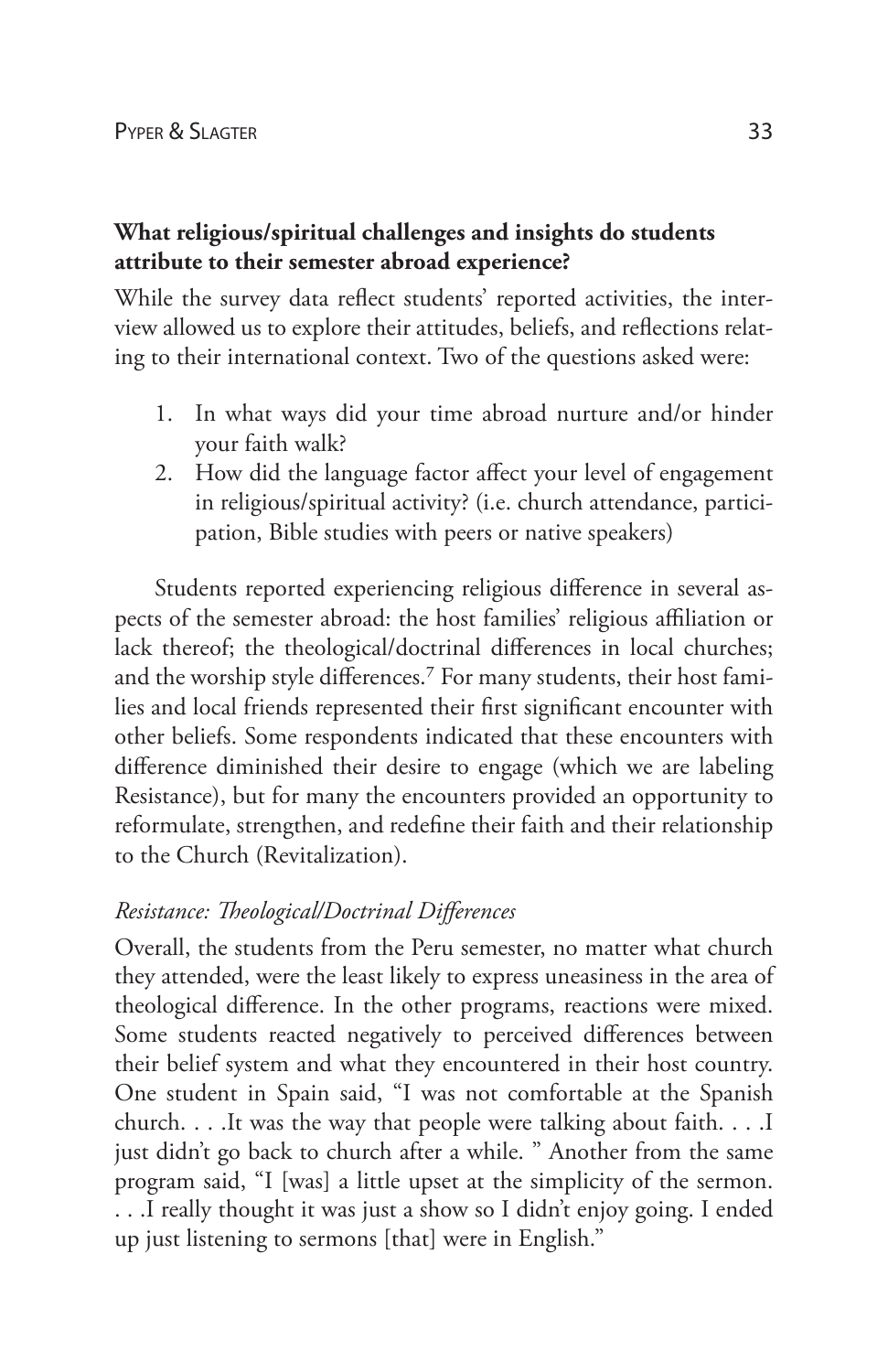In Honduras, several students noted the conservative nature of the local church, which required women to wear head coverings and where members expressed strong anti-Catholic sentiments. This perceived hostility between the evangelical and Catholic churches elicited negative reactions in several students. One student did not feel comfortable attending the local Catholic services because her host family stated that Catholics are "worshiping idols." Another student worried about the impression this divide gives to those outside the church:

The situation in Honduras of Christianity. . .made me sad. I think people who are not Christians look on the division and [wonder]. . . "They both say they're Christians but they hate each other?" That just doesn't look good to anyone, especially [those] outside of the faith.

#### *Resistance: Worship Style*

A second area that created discomfort in study-abroad students was worship style. When students encountered worship that differed from what they were used to or made them uncomfortable, some decided not to attend church. One student in Honduras commented, "My friends tried going to a Protestant church. . .and it was very different from what they were used to. . .so the rest of us either went to the Catholic church or just didn't go to church." Another student there found the lack of familiarity with the music off-putting. This student mentioned, "I love to sing hymns in church, but because I didn't know the hymns, I couldn't really sing. . . .It really just wasn't doing anything for me spiritually. . .so I eventually just stopped going." Students in both Spain semester programs remarked that the two-hour "marathon" services were a negative factor in their church attendance.

But not all students reacted negatively when confronted with difference. Instead of rejecting or avoiding worship experiences that were not what they were used to, many students found the differences to be interesting, intriguing, stimulating. We have categorized these responses under the following headings: Worship Style, Language Comprehension, Articulation of Faith, and Global Perspectives.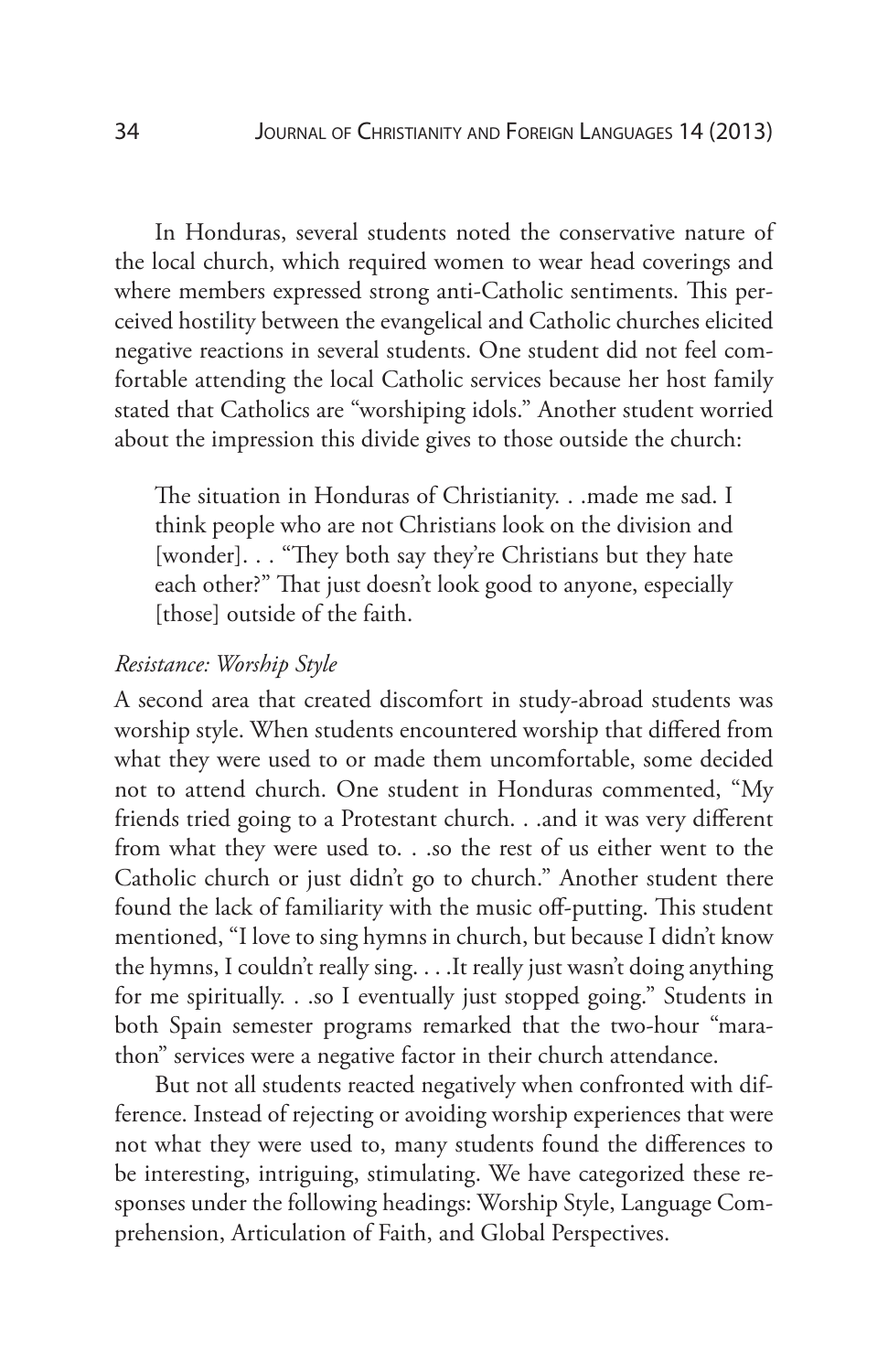### *Revitalization: Worship Style*

In response to new worship styles, one Peru student stated, "Being able to experience a different body of believers and a different language and. . .a completely different style of worship was kind of revitalizing in a way." Several found that attending church in another language enhanced the worship experience. One student studying in Spain said, "Hearing [Bible verses] in a different language could also put a whole new spin on them. . .it took on a whole new meaning to me." A different Spain student appreciated the opportunity to engage with the service in a way that did not happen at home:

I'm not saying it's my favorite style of worship or favorite church. . .but. . .it definitely got me out of my comfort zone and enabled me to . . . rethink things. . . . Since it was a different style of worship or different. . .focus as far as the church's mission. . .a lot of times we'd leave and we'd be like "What'd you think about. . .?" We'd actually talk about the sermon, which a lot of times here, it doesn't happen. . . .So I think it sparked a lot of discussion, it really kind of took me out of my comfort zone as far as what I was used to.

For this student, dissonance in worship prompted reflective dialogue and challenged thinking on faith issues.

### *Revitalization: Language Comprehension*

For many students the difficulties and struggles of nurturing and maintaining their spiritual engagement during study abroad were compounded by the language barrier; however, rather than being a negative, this represented an opportunity to renew, reexamine, and reinvigorate their faith through more profound linguistic exploration.

Partial or faulty language comprehension challenged students during their study abroad. Although several students commented on the negative impact that this lack of comprehension had on their church attendance, by far the majority of students focused on the positive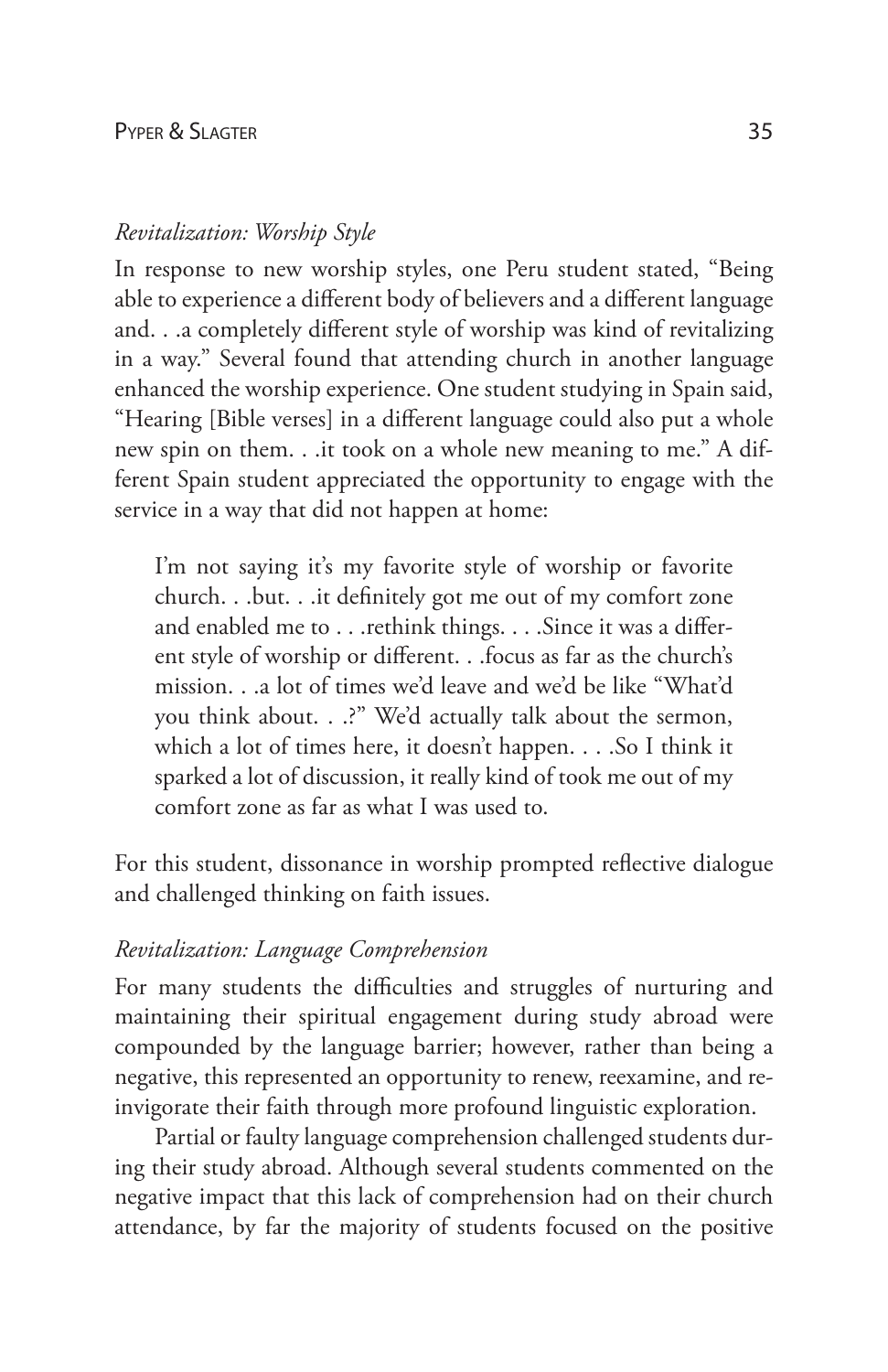effects of their effort to comprehend. Rather than being intimidated by language complexities, these students used the opportunity to improve linguistically. The encounter with familiar Biblical texts in a different language meant that for one student "some things could even be more meaningful or meaningful in a different way if you talked about them in Spanish." A student in Peru said,

As the semester went on, my comprehension of Mass got a ton better. . . .At first [language] was a huge barrier to my comprehension and enjoyment even of worship and. . .participation. . . .Definitely language was a problem at first, but just sticking through it,. . .towards the end of the semester it was not a problem.

In this case, the student found that the perseverance was a key characteristic for successfully navigating worship in an international setting.

### *Revitalization: Articulation of Faith*

The very nature of study abroad, freeing students from their normal extracurricular activities and obligations, can allow them greater time and opportunity for deliberate exploration and examination of their beliefs. In addition, Miller-Perrin and Thompson (2010) suggest that study abroad provides significant events, experiences, and crises that serve to challenge students' perspectives about the world and about themselves. Encountering situations that include religious diversity "force the examination of personal beliefs and values in a healthy way" (97). Significantly, a student from Honduras asks, "What is my faith if I'm not going to church on a weekly basis? What am I doing in my daily life that's making me a Christian?" Indeed, another student put it well,

I had a lot of time for personal reflection. . .[and] that more than anything else helped me grow mentally, emotionally, spiritually. . .Being put in a different environment made me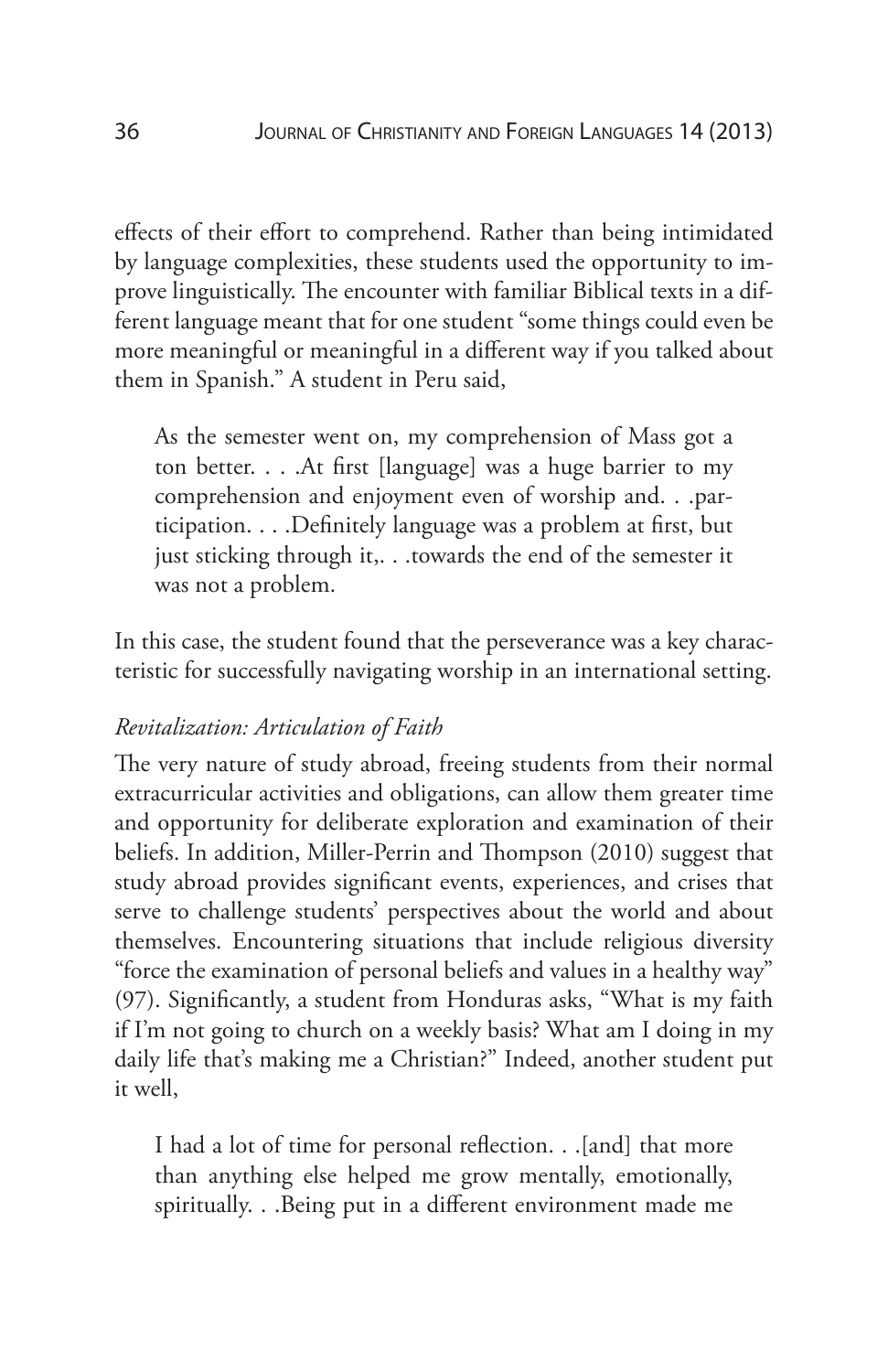reevaluate certain parts of my life and realize the things that are important to me.

For some students, the experience abroad was the first time they were called upon to articulate their own beliefs, what one student termed "taking my faith into my own hands." A key word on this topic appears to be "challenge." A student from Peru said of her host family: "[They] challenged me with very difficult questions, and that kind of questioning of my faith really challenged me." One of the students in Spain remarked, "When you go abroad. . .you're challenging your understanding of what it means to be a Christian." Another Spain student said,

I think it nurtured my faith because I wasn't inside the [Christian college] bubble anymore. . .so it was a lot more on me to work on my faith. . . .It strengthened my faith; it wasn't my parents' faith as much anymore. I was doing this because I wanted to.

Clearly, the context of the study abroad experience gives students the opportunity to consider the faith assumptions with which they have grown up and to take ownership of their beliefs.

#### *Revitalization: Global Perspectives*

While likely something students already understood intellectually, the study abroad experience appears to have given substance to the idea of the global church. A student from Peru commented, "One day I had this realization that God doesn't speak a language, He just knows them all. So whatever language we praise Him with, He receives the glory." A student from Spain struggling with studying the Bible in Spanish recognized that "Christianity isn't just this thing that happens in English. It's in all different languages, so that's something powerful to think about as well." A different student from Spain, describing extensive travels, remarked, "All of a sudden [international travel] puts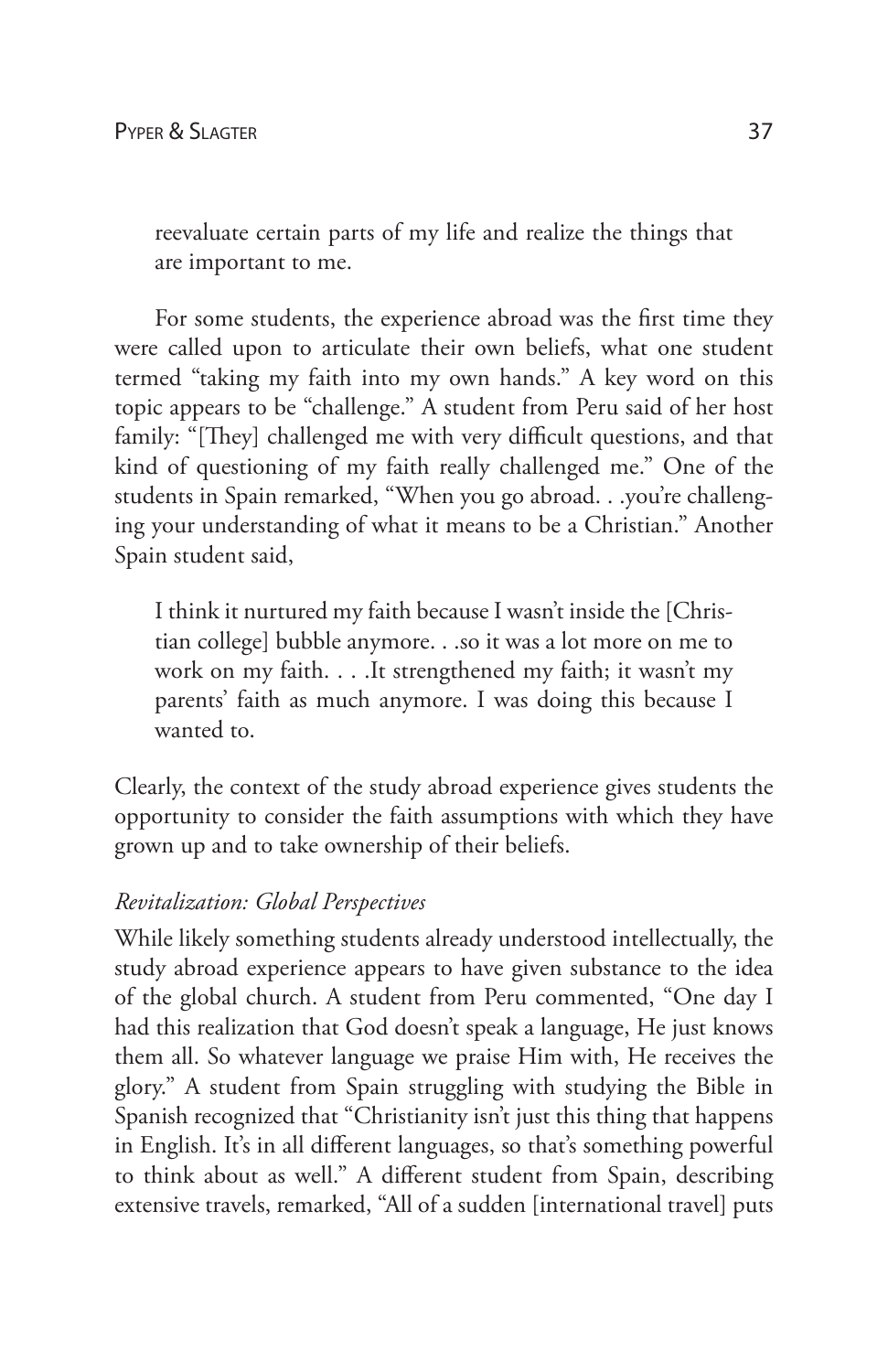your faith in a larger framework. . . .It was exciting for me to know that I was part of a global tradition."

### **Discussion**

Although an initial impulse for this investigation was the assumption (based on personal observations) that students participate less in worship opportunities while abroad than they do on campus, the data from this study do not support that notion (except in the case of Honduras). For church attendance, Bible study, and personal devotions, students overall reported a slightly higher level of participation while abroad than on campus.8 The higher level of engagement in religious activity while abroad might be attributed to the fact that, as students face the unknown of living and studying in a foreign country for a semester, feelings of inadequacy or fear may prompt a stronger need for reliance on God. Indeed, Miller-Perrin and Thompson (2010) suggest that

students who study overseas, for example, may be more inclined to encounter day-to-day circumstances that push them to rely on their faith in order to deal with the challenges of living in another culture. Faith may serve as one of their first coping mechanisms in situations where they encounter doubts, confusion, and the unknown of living abroad. Subsequently, they discover an invaluable, readily available inner resource that provides them a means of sustaining and informing their day-to-day living. (96)

Perhaps not surprisingly since our survey participants were Christian college students, spiritual need was chosen as the strongest motivator for church attendance. Their rating of the church as a place for additional language input and the opportunity to meet people was lower than we had expected. The program directors consider the church context to be not only a highly supportive environment for language acquisition due to the familiarity of the content, but also an ideal con-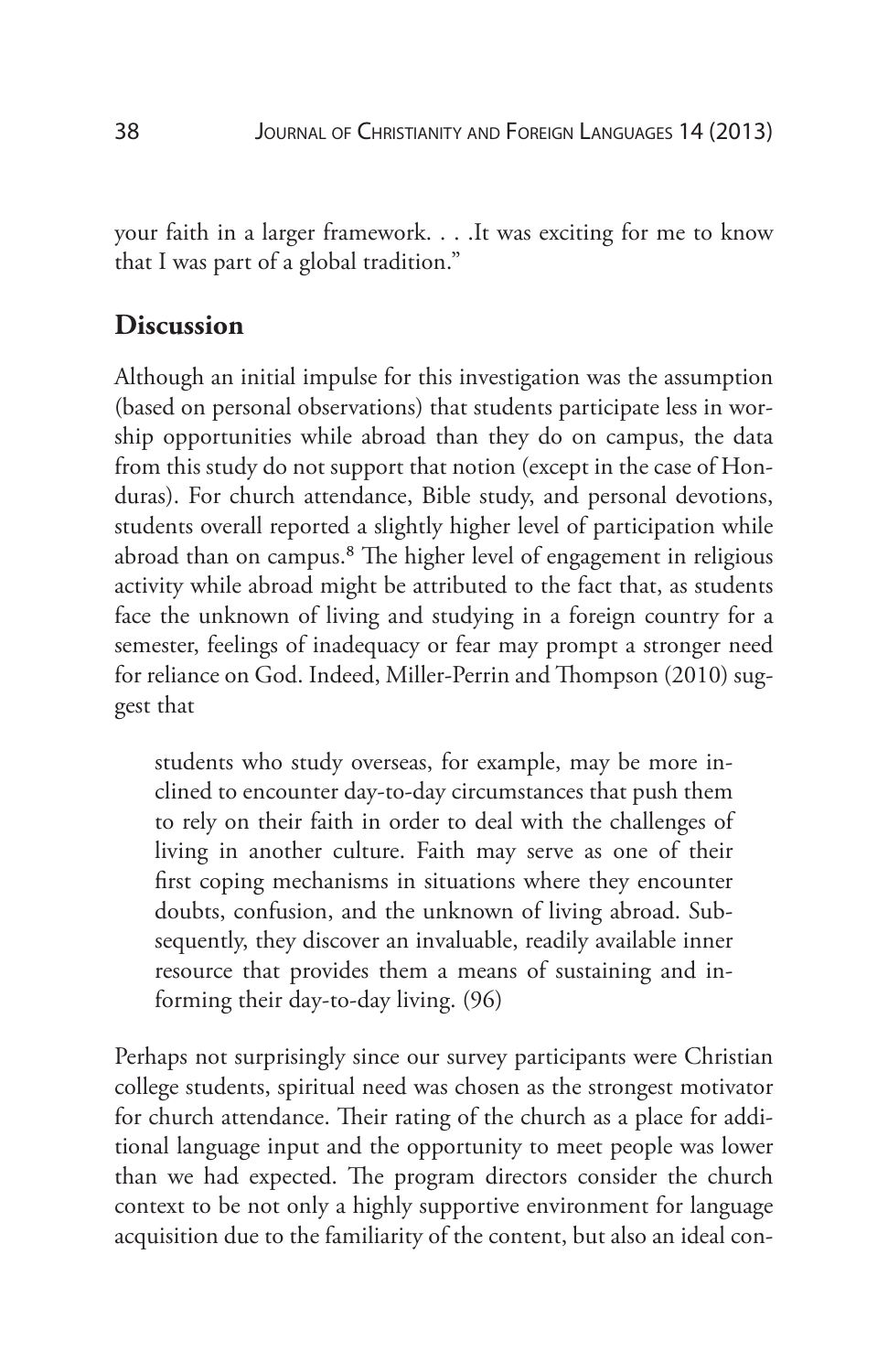text for students to encounter the hypothetical and non-concrete language necessary for them to advance linguistically. Furthermore, the church context is an ideal location for students to meet locals because of the hospitality exercised in a Christian community setting.

Although some students found the differences in worship style or theological bent disconcerting while abroad, many found the experience of worship in another culture to be exciting, fulfilling, and refreshing. These students took on the challenge of articulating and taking ownership of their beliefs in a new context. Their comments show that in the best circumstances our programs abroad accomplish exactly what we hope they will. What is frustratingly unclear is what exactly moves students into each of these categories and how we might guide them from complacency to commitment.

Referring back to the quote with which we began this article, in order to accomplish the specific learning outcomes of a semester abroad program, it is paramount to craft a "sequence of intentionally designed educational experiences" (Salisbury, n.p.). Our data point to several areas where study abroad programs can be strengthened. We have seen that student encounters with religious diversity may prompt deeper thinking about personal faith perspectives or simply reinforce preexisting opinions. This in turn has important implications for how directors should structure programs and guide students in all phases of the study abroad experience: pre-program orientation, on-site programing, post-program reentry.

#### **Orientation**

In order to provide students with a better framework for approaching worship and understanding the onsite religious environment, pre-program student orientation should include basic information about the local religious climate, including options for worship and any conflicts or tensions that exist. Because the data showed that students did not understand the Catholic/protestant dynamic, nor were they aware of the extent of the secularism in certain communities, the orientation to the study abroad should broach these issues. A brief history of the Catholic church in the study abroad location as well as information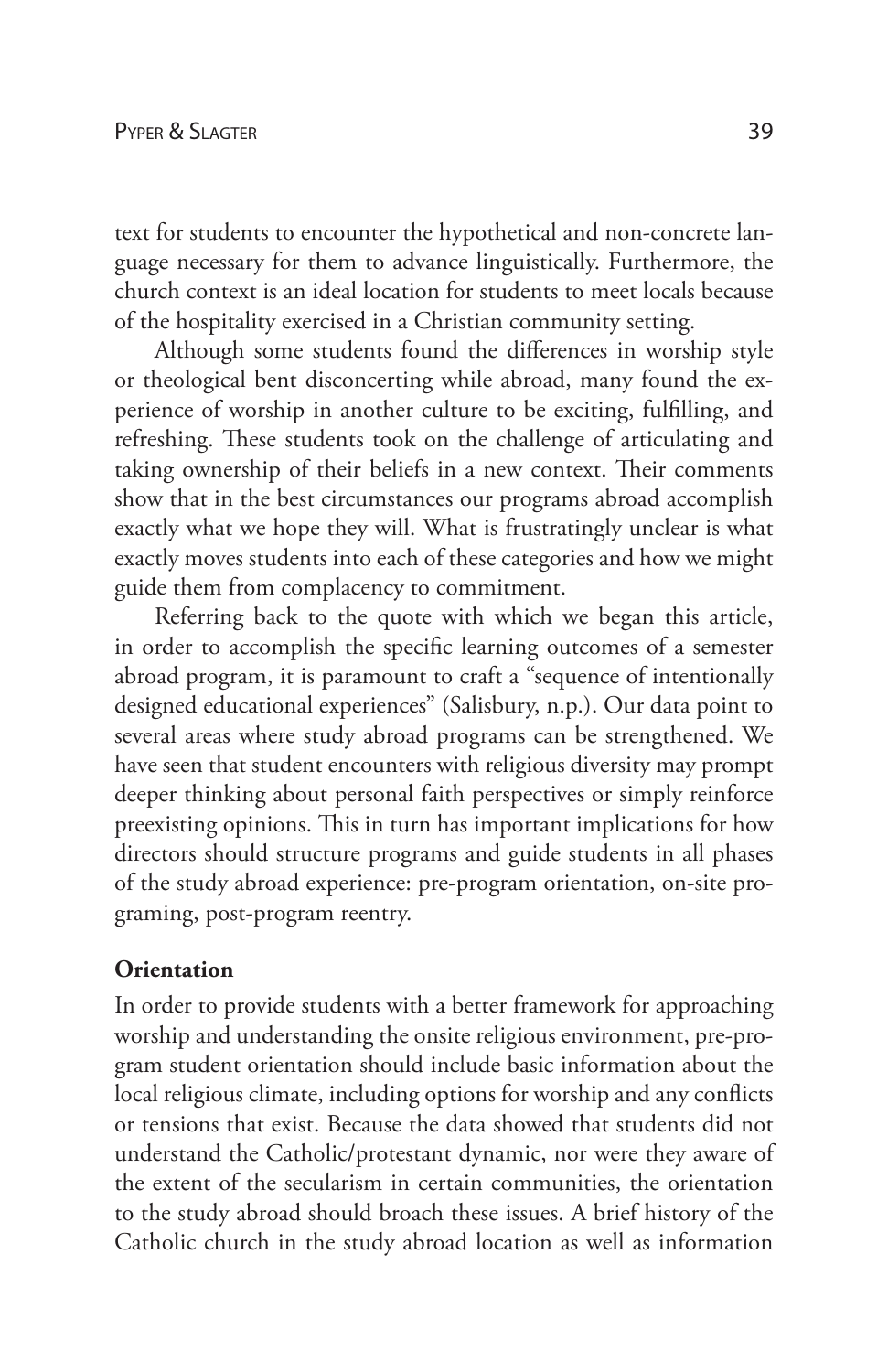about the establishment of protestant churches in these countries can go far toward preparing students to process and comprehend the situations they may encounter on site in their study abroad location.

In addition to the survival phrases that we teach students in preparation for their international experience, we should include basic linguistic tools (vocabulary and grammar structures) to enable students to articulate their faith and answer basic questions about their beliefs in the new context. They need to face ahead of time the kinds of faith questions they may confront in the host culture. Written testimonies and role play situations can be especially valuable in accomplishing this goal.

#### **On-Site Guidance**

The challenge of understanding the religious climate and articulating faith cannot be met solely in the orientation process. In fact, these issues must be addressed repeatedly throughout the semester abroad. Miller-Perrin and Thompson (2010) recommend that off-campus program directors

view their work as one of mentor to the protégé student, providing support, wisdom, challenge, and counsel. In particular, *on the heels of any learning moment*, students need to be able to reflect on their experiences with mentors who have been through similar rites of passage and are therefore able to share their seasoned perspective. (97; emphasis added)

This underscores the importance of a well-structured program with an on-site director who is committed to the spiritual growth of the students and is prepared and ready to take advantage of such teachable moments as they occur.

Program directors should be aware of and provide students with a list of the variety of opportunities available to students in the local faith communities. In addition, during the program it is important that the director intentionally include class time for questions and discussion about local expressions of faith. Guest lecturers can assist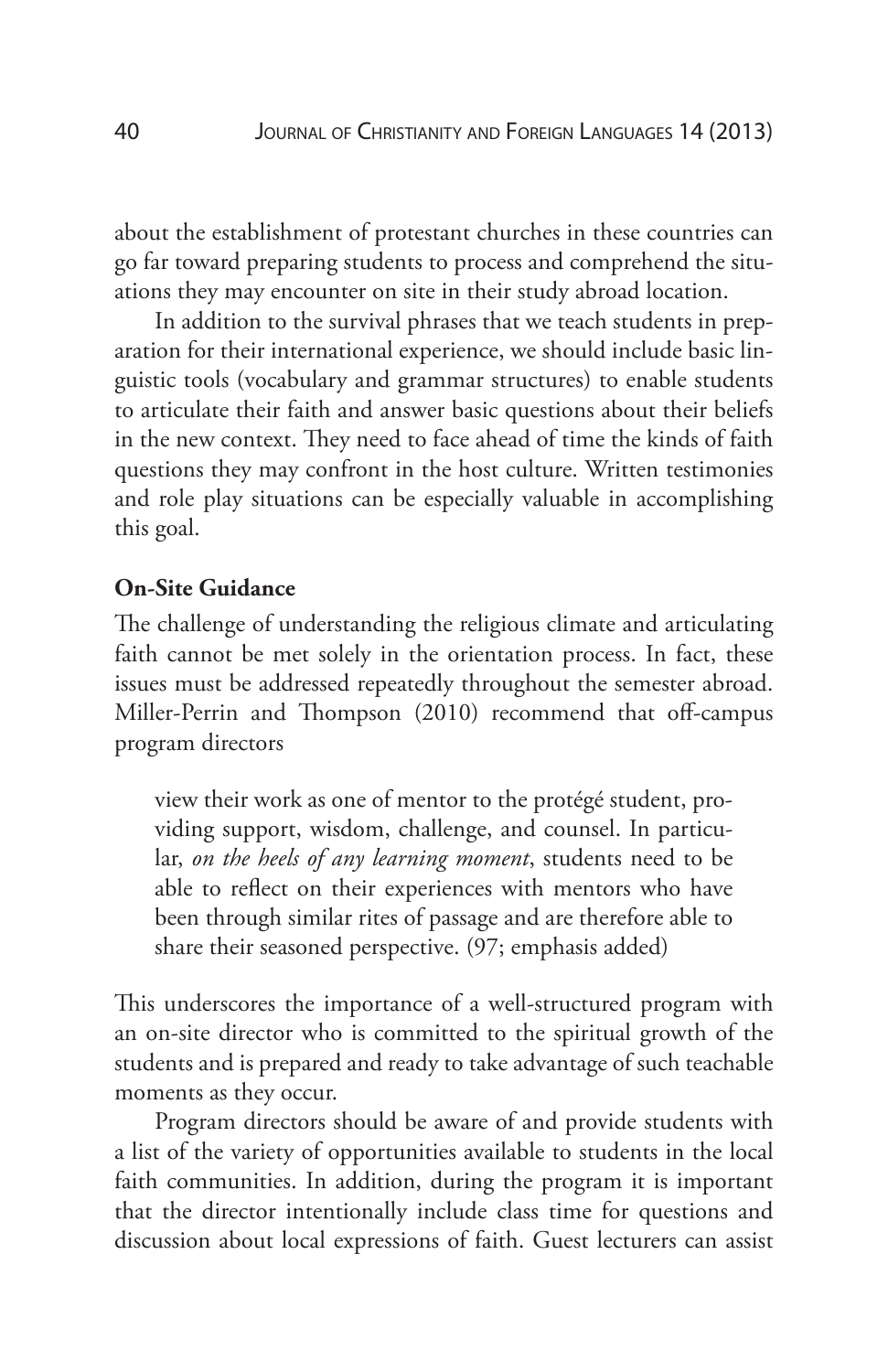students in developing an understanding of local faith perspectives. Students will need assignments that are intentionally designed to draw out or help them process what we hope will be their increasingly nuanced understanding of the complex religious landscape. For example, students may be required to conduct a survey to gather data on what beliefs are held by people in the host country. Students should be encouraged to promptly articulate both their uncertainties and their incipient understanding of the local situation and then be guided to sincerely consider their own actions and reactions to the situation in which they find themselves.<sup>9</sup>

#### **Post-program Follow-Up**

Ideally student learning does not end when the group leaves the host country. Westmont College provides a wonderful example in that their study abroad programs conclude with a reentry seminar on campus giving students an opportunity "to continue reexamining their faith, the church, and the meaning of 'loving others' in the light of their experience abroad" (Montgomery & Docter, 2010, 128). At the very least, returning students ought to be encouraged to participate in the orientation and preparation of new student study abroad groups.

There are several limitations that should be noted in this preliminary investigation. Due to the small sample size the results cannot be generalized to a broader population. As the study continues over the next two years, we will be able to gather data from a larger group. While using the data collection tools, we have discovered several weak areas. Edits, revisions, and additions have now been made to both the pre- and post-program surveys in order to clarify, reorganize, and more accurately assess student behaviors and beliefs.10 Likewise, after this initial stage of the research the interview questions have been modified so as to enable us to examine student engagement with spiritual and religious issues in greater depth.

Creative thinking and committed action is essential if we are to provide our students with transformational programs abroad. Further research is needed to devise and test processes by which students in international study programs are afforded rich opportunities to wrestle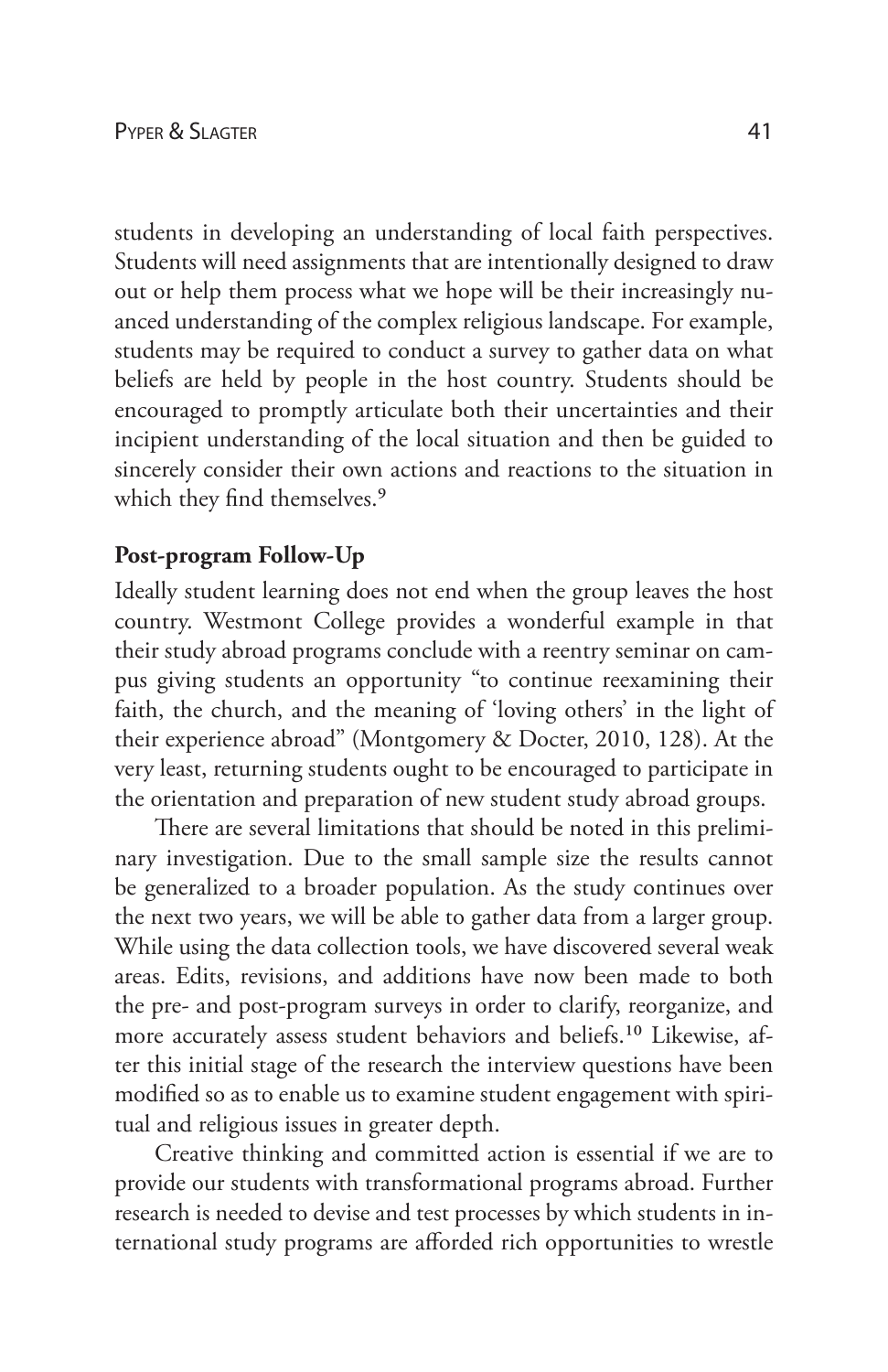with the bigger questions related to faith. We look forward to continuing conversations and possible collaborations with colleagues interested in these areas.

# **NOTES**

- 1. Astin 1993; Astin, Astin, & Lindholm 2010; Benson Schrambach 2009; Braskamp, Trautvetter, & Ward 2006; Braskamp, Braskamp, & Merrill 2009; Doyle 2009; Kinginger 2009; Miller-Perrin & Thompson 2010; Pascarella & Terenzini 2005; Stephenson 1999.
- 2. This study is part of a broader investigation of language acquisition and spiritual/cultural engagement abroad.
- 3. Data were collected also from a group of novice-level language students studying for a semester in Spain. These data are not included in the reporting for this article. Interestingly, for this beginning language group, the church attendance figures were much lower. Only 62.5% indicated that church attendance was very or somewhat important to their spiritual health; 37.5% said it was not important. This may be due to the fact that the students, being much more limited in their language skills, could not access the church experience in the same way the advanced students could. Since they are reporting this at the end of their semester abroad, the data may reflect their experience of having found support for spiritual health other than the organized church.
- 4. Similarly, Personal Devotions were reported at 46% (regularly and often) on campus and 50% abroad.
- 5. Although the survey data do not indicate the reason for this difference, the director of the program informally shared that she had strongly encouraged Bible study with that group, had allowed class time for students to organize times and places for meetings and hosted one Bible study group in her home.
- 6. This percent refers to reported Bible study with peers in Spanish. Students also reported some involvement in Bible study in English.
- 7. In all program locations there are Roman Catholic churches which students may attend. In each location there is at least one Protestant option including Baptist, Evangelical, Brethren, Pentecostal, and non-denominational churches.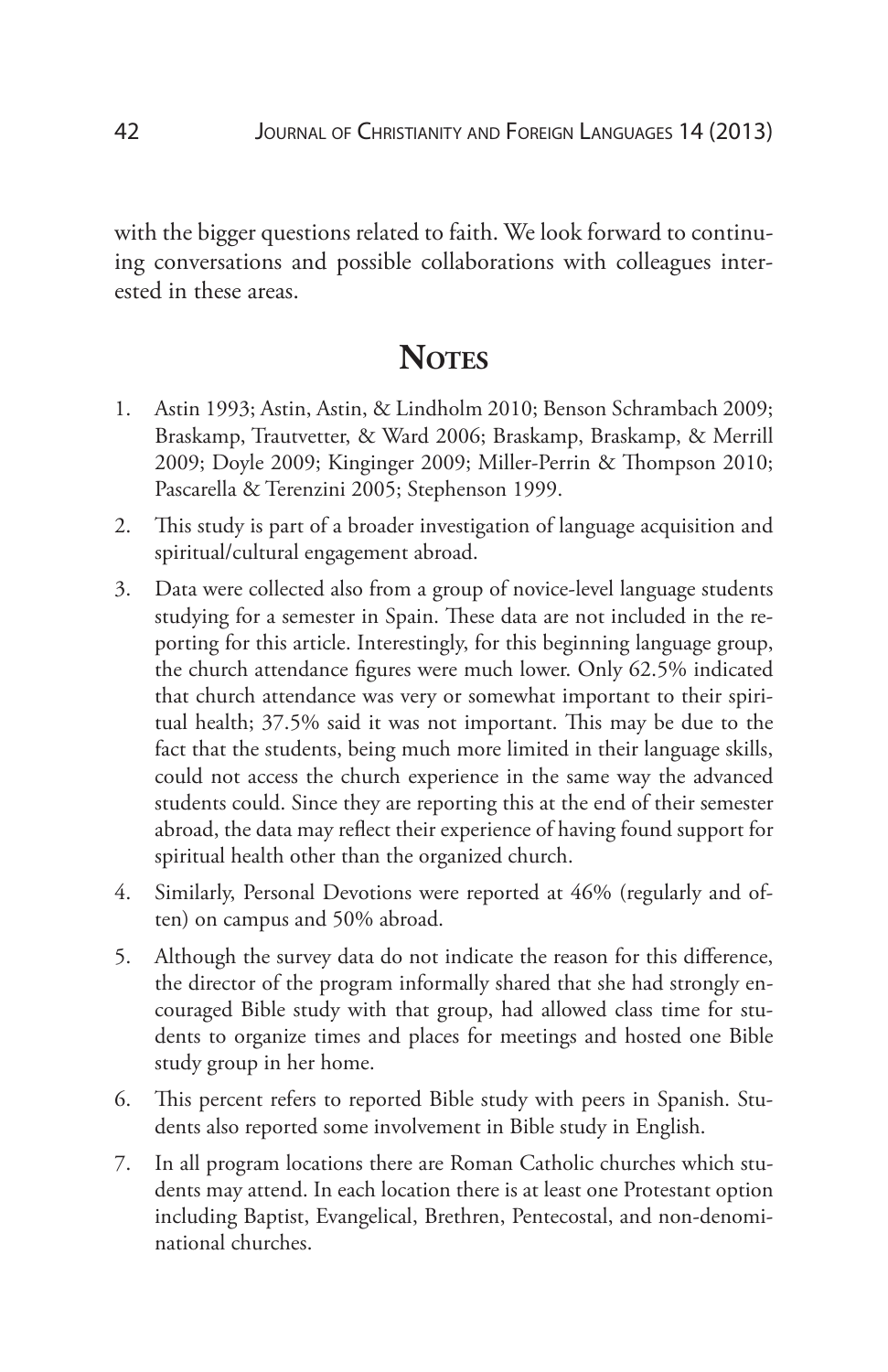- 8. Overall, church attendance on campus, 74%; abroad, 80%. Overall, Bible study on campus, 46%; abroad 50%. Overall, devotions on campus, 61%; abroad, 67%.
- 9. A helpful tool in this regard is David Smith's book *Learning from the stranger: Christian faith and cultural diversity*, Eerdmans 2009.
- 10. While the issues examined remain essentially the same, we have reorganized the survey to follow more closely the Language Contact Profile designed by Freed, Dewey, Segalowitz, & Halter (2004) as documented in the SSLA, vol. 26, pp. 349–356.

# **WORKS CITED**

- Astin, A. (1993). *What matters in college?: Four critical years revisited.* San Francisco: Jossey-Bass.
- Astin, A., H. Astin, & J. Lindholm. (2010). *Cultivating the spirit: How college can enhance students' inner lives.* San Francisco: Jossey-Bass.
- Benson Schrambach, B. (2009). Undergraduate study abroad as a tool for vocational discernment. *Journal of Christianity and foreign languages, 10*,  $10-27.$
- Braskamp, L., D. Braskamp, & K. Merrill. (2009). Assessing progress in global learning and development of students with education abroad experiences. *Frontiers: The interdisciplinary journal of study abroad, XVIII*, 101–118. Accessed from www.frontiersjournal.com, Forum on Education Abroad, 11 July 2012.
- Braskamp, L., L. Trautvetter, & K. Ward. (2006). *Putting students first: How colleges develop students purposefully.* Bolton, MA: Anker.
- Doyle, D. (2009). Holistic assessment and the study abroad experience. Frontiers: The interdisciplinary journal of study abroad, XVIII, 143–156. Accessed from www.frontiersjournal.com, Forum on Education Abroad, 13 July 2012.
- Freed, B., D. Dewey, N. Segalowitz, & R. Halter. (2004). The language contact profile. *Studies in second language acquisition*, *26*, 349–356.
- Kinginger, C. (2009). *Language learning and study abroad: A critical reading of research.* Basingstoke, United Kingdom: Palgrave Macmillan.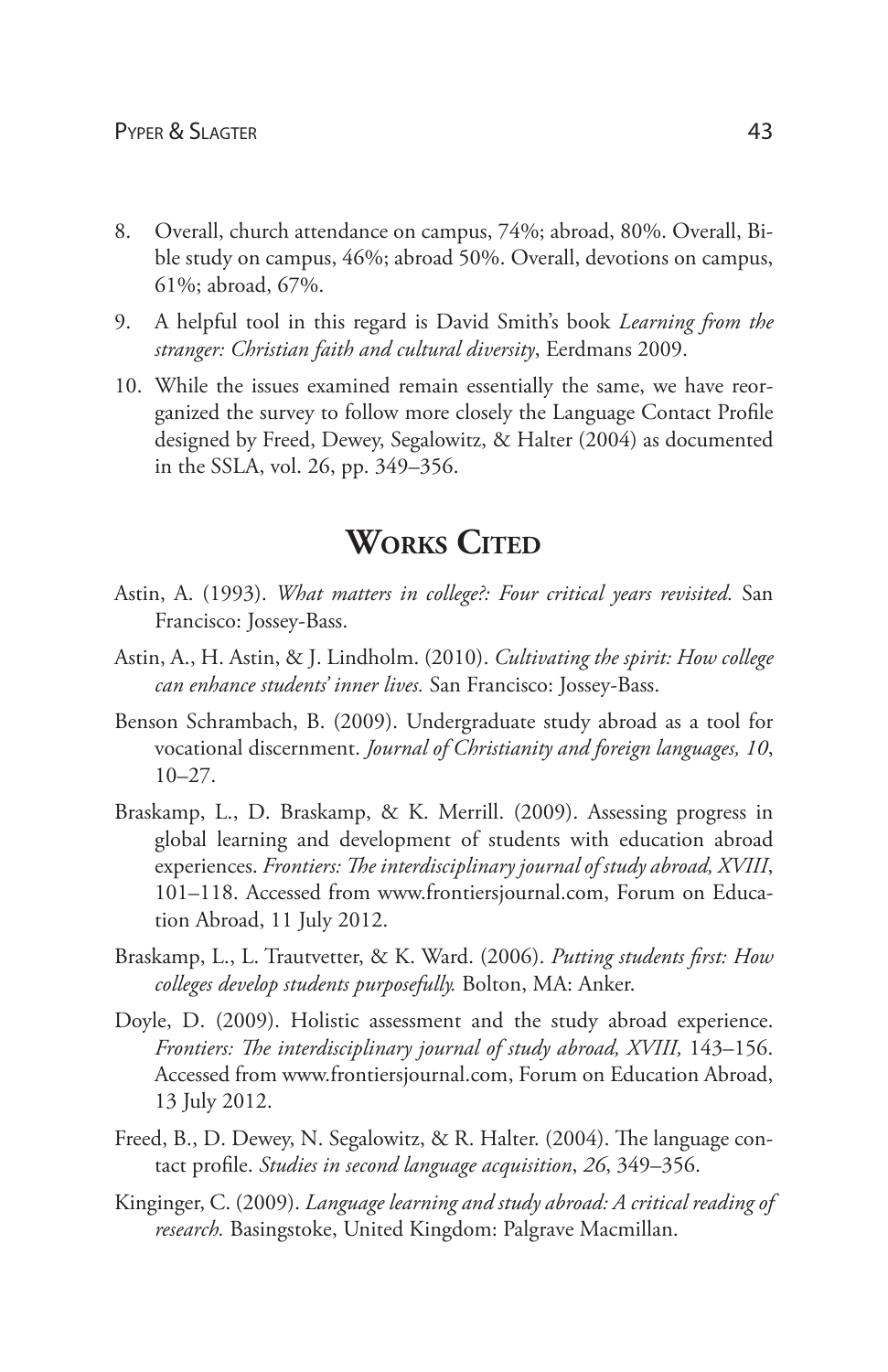- Miller-Perrin, C. & D. Thompson. (2010). The development of vocational calling, identity, and faith in college students: A preliminary study of the impact of study abroad. *Frontiers: The interdisciplinary journal of study abroad, XIX,* 87–104. Accessed from www.frontiersjournal.com, Forum on Education Abroad, 12 July 2012.
- Montgomery, L., & Docter, M. (2010). "With open eyes": Cultivating world Christians through intercultural awareness. In *Transformations at the edge of the world: Forming global Christians through the study abroad experience.* R. Morgan & C. Smedley (eds.). Abilene, TX: Abilene Christian University Press, 117–131.
- Morgan, R. & C. Smedley (eds.). (2010). *Transformations at the edge of the world: Forming global Christians through the study abroad experience.*  Abilene, TX: Abilene Christian University Press.
- Pascarella, E. & P. Terenzini. (2005). *How college affects students: A third decade of research.* San Francisco: Jossey-Bass.
- Salisbury, M. (2012). We're muddying the message on study abroad. *The chronicle of higher education.* 30 July 2012, n.p.
- Smedley, C. (2010). Introduction. In *Transformations at the edge of the world: Forming global Christians through the study abroad experience.* R. Morgan & C. Smedley (eds.). Abilene, TX: Abilene Christian University Press, 19–30.
- Smith, D. I. (2009). *Learning from the stranger: Christian faith and cultural diversity.* Grand Rapids, MI: Wm. B. Eerdmans Publishing.
- Stephenson, S. (1999). Study abroad as a transformational experience and its effect upon study abroad students and host nationals in Santiago, Chile. *Frontiers: The interdisciplinary journal of study abroad, V, 1–38. Accessed* from www.frontiersjournal.com Forum on Education Abroad, 13 July 2012.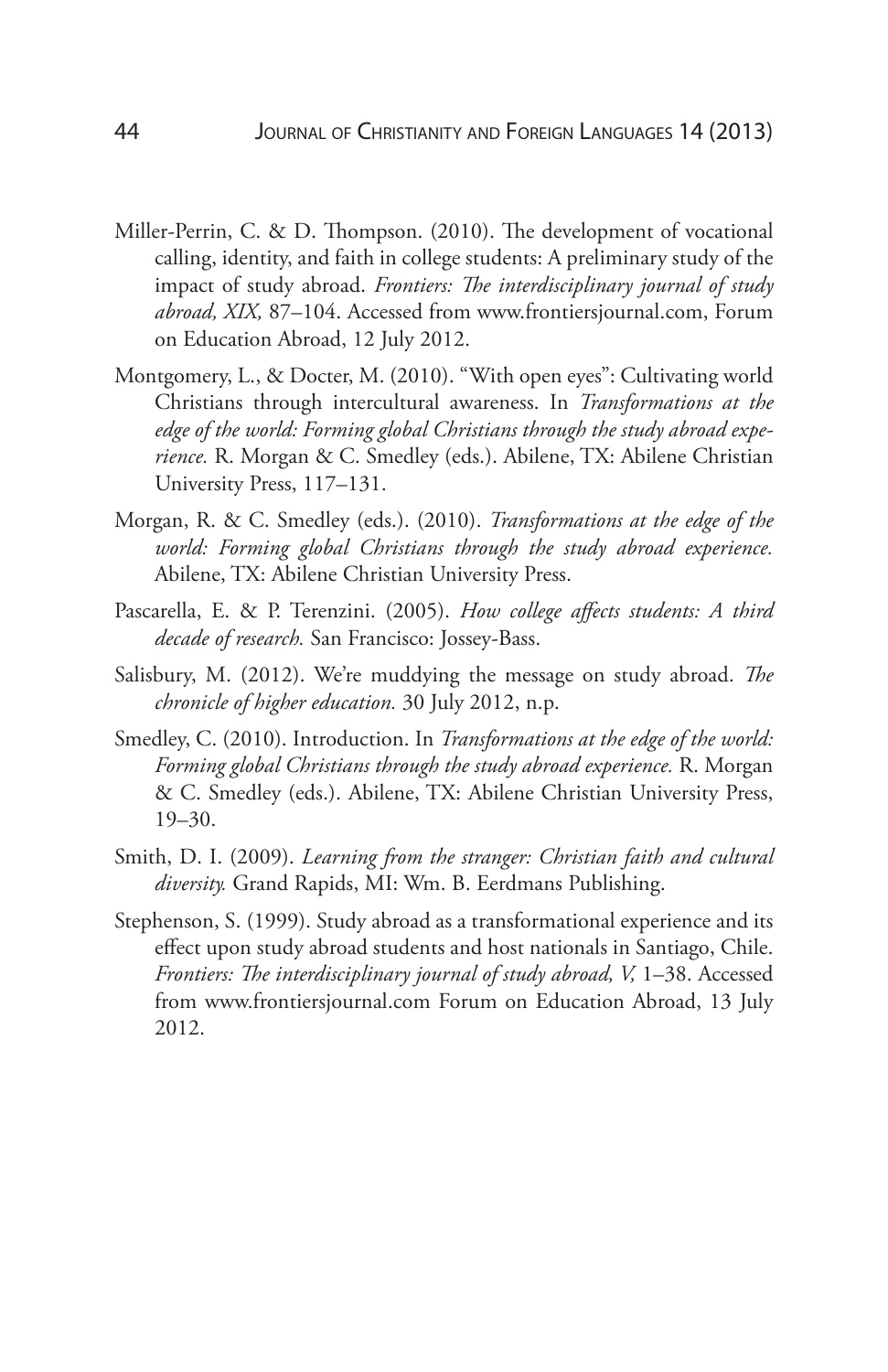# **(In)Visible Agents in the Academy: Locating the Discussion of Faiths and Practices**

## **Carolyn Kristjánsson Trinity Western University Langley, BC**

## **Abstract**

*These articles examine the relationship between underlying "faiths" and overt practices in the academic environment. The first provides an overview of the rise and influence of the materialistic scientific worldview and notes emerging shifts. It provides context for the second article in which Earl Stevick combines historical perspective and personal reflection to illustrate the faith-practice relationship in his teaching experience at the beginning, middle, and present stages of his sixty-year career as a language educator.*

**Key Words:** faith, practice, beliefs, spirit, soul, scientific worldview, secular humanism, Christianity, Audiolingualism, Silent Way.

Almost eight decades ago, structural linguist W. Freeman Twaddell (1935) wrote: "Whatever our attitude toward mind, spirit, soul, etc. we must agree that the scientist proceeds as though there were no such things, as though all his information were acquired through the processes of his physiological nervous system. In so far as he occupies himself with psychical, non-material forces, the scientist is not a scientist. The scientific method is quite simply the convention that mind does not exist. . ." (p. 9). For Twaddell and colleagues, a mindless, spiritless, science devoid of soul was the order of the day. Descartes' seven-

*JCFL* 14 (2013): 45–55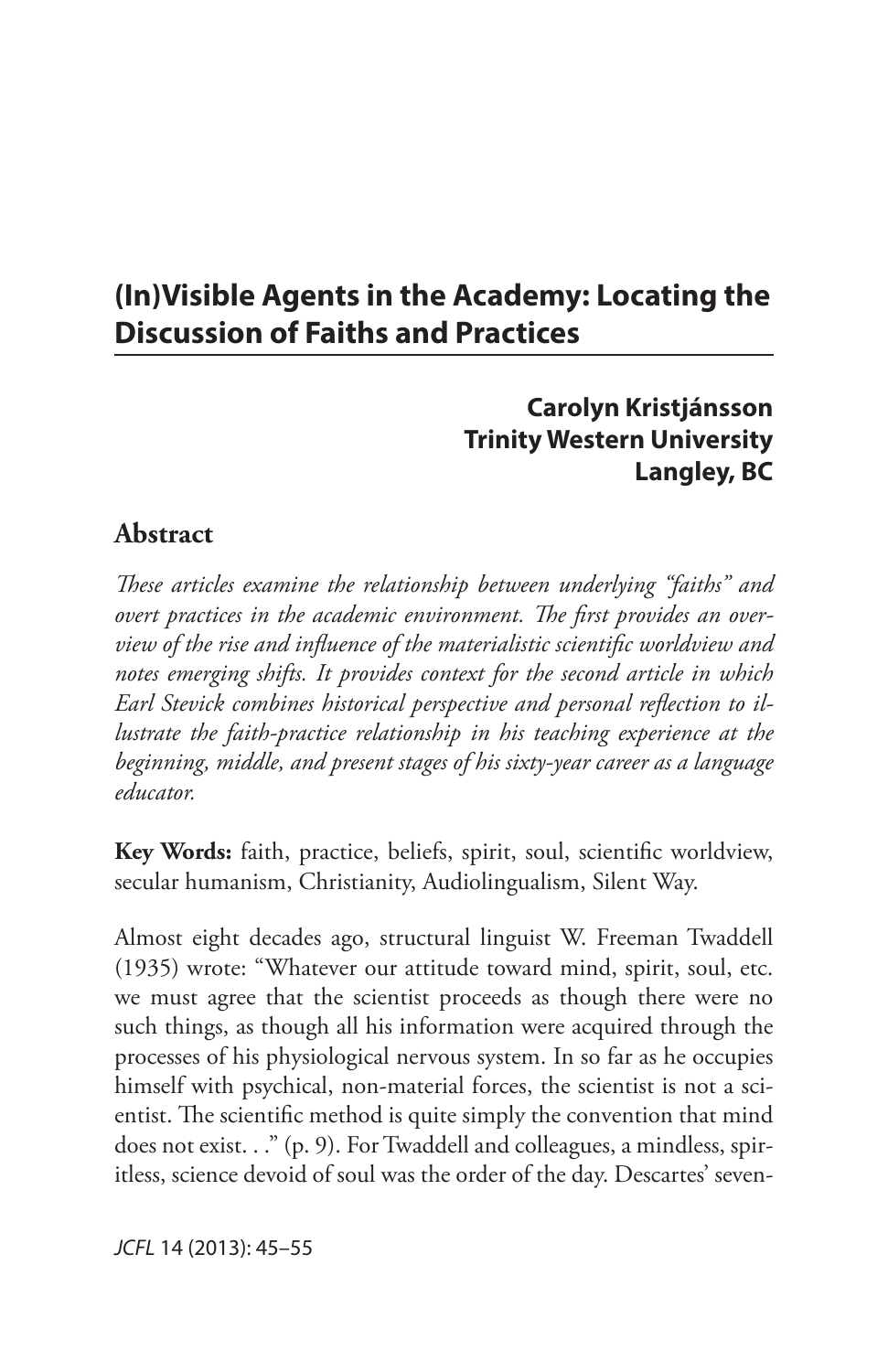teenth century division of nature into two distinct realms—the mental or experiential and the physical—had, in effect, parceled out the conscious mind along with soul and spirit to religion and the material world to science. For the next several centuries, intellectuals did battle over whether mind or matter formed the basic constituents of reality (Schwartz & Begley, 2002). However, by the mid nineteenth century, materialism had become the dominant intellectual position, and by the turn of the twentieth century, most universities in Europe and North America had severed ties with their founding Church establishments. This revolutionary change was hailed as "a triumph of science and Enlightenment ideals over religious dogmatism" (Gross & Simmons, 2009, p. 102), and ushered in an era in which the materialist scientific worldview associated with higher education became "the preeminent source of cultural authority to compete with religion" (p. 102). Small wonder that Twaddell took such pains to clarify the assumptions underlying his definition of the phoneme and went to such lengths to eradicate any potential suspicion regarding the presence of agents considered invisible in the prevailing scientific worldview.

Yet within a matter of years, Twaddell's (1935) assertion that "the. . .result of mentalistic assumptions is not progress, but obstruction, in scientific work" (p. 10) was turned on its head as linguistic theorists began to declare themselves "mentalistic" and cognitive psychologists began seeking to understand processes of the mind underlying verbal behavior (Chomsky, 1965; Chastain, 1972; Rivers, 1986). This did not require infidelity to the scientific creed of materialism—mental activity could be reduced to biological processes by those determined to do so (see Pinker & Bloom, 1990)—but it was a turn that began to make visible that which Twaddell had rendered invisible only a few decades earlier. Still, materialism reigned, providing the underpinnings for most major intellectual movements of the twentieth century in the West, although not without challenges to the claim that scientific rationalism could provide an adequate account of reality. Nord (2011) has observed that the "Scientific method requires scholars to abstract away from the messy richness of lived reality, screening out the personal, normative, and spiritual dimensions of re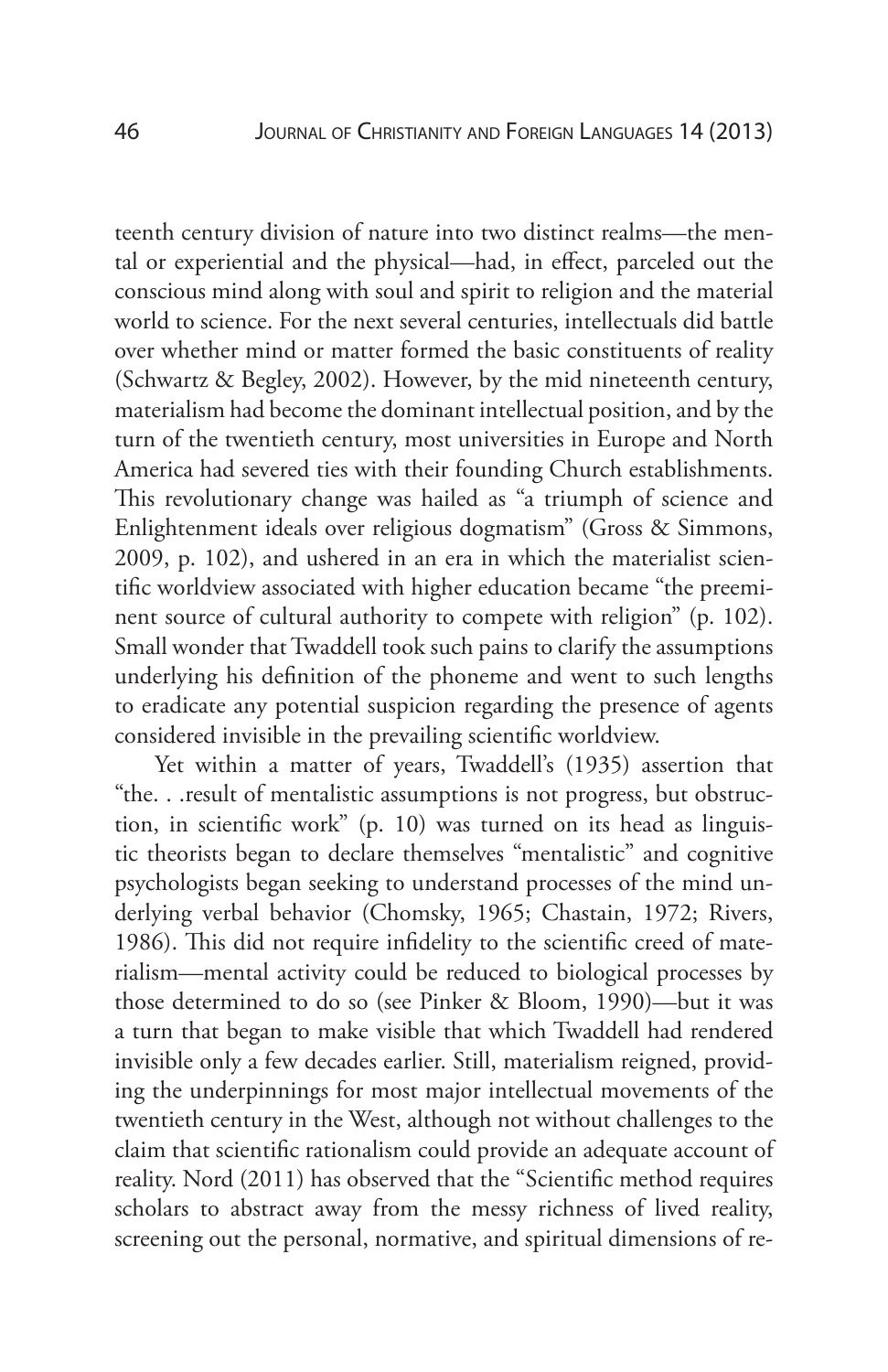ality, leaving us with a thin and abstract account" (p.20). It is this very concern that, by the turn of the millennium, was leading some neuroscientists to accept consciousness and the mind as legitimate areas of scientific investigation (Schwartz & Begeley, 2002). This included a quantum physics model of mind-brain that understands the two as an organically integrated spiritual-material unity (Schwartz & Begely, 2002; Schwartz, 2004), a view that makes a case for the existence of the soul (Beauregard & O'Leary, 2007). Less than seven decades after Twaddell published his monograph, the invisible agents of mind, soul, and spirit had reappeared in the academy.

In spite of such developments, many continue to see "the primary purpose of science as providing evidence for materialist beliefs" (Beauregard & O'Leary, 2007, p.3). But therein lies another challenge and another agent in the academy, one that is arguably invisible to those who fiercely defend the principles of scientific rationalism beliefs. Thinkers from various disciplines have pointed out that the scientific worldview is in fact a belief system on par with religious faith, linking Enlightenment rationalism with "the religion of secular humanism" (Chaplin, 2009, p. 56). Goheen (2009) explains further, clarifying his view of the interaction between this faith and traditional religious faiths:

Secular humanism is, of course, not considered a religion by those who have been inculturated into its story and conditioned by its beliefs since birth. ...The religion of secular humanism domesticates traditional religions that offer another view of the world by limiting them to the private sphere of life, to the 'spiritual' and 'moral' areas of life. The religion of humanism that has shaped the West and that is now a major player in the global world, is a story that simply eliminates rival truth claims and competing visions of the world by finding a non-threatening place for those rival stories in its bigger narrative. If one accepts this Western story, religion is then by definition private views of God and ethics. (p. 70)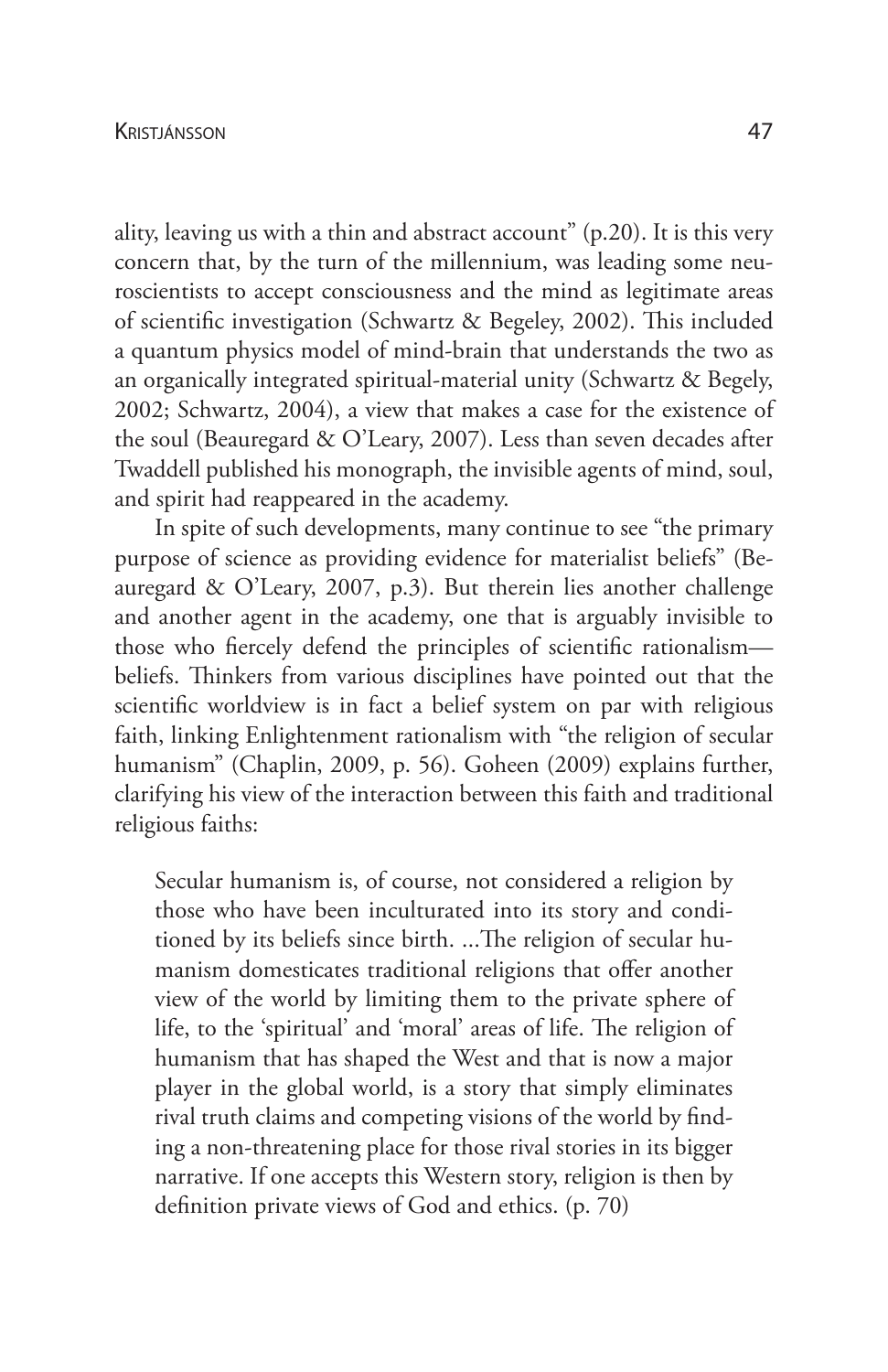From this perspective, the faith of secular humanism can be understood as a guiding force in the academy and traditional religious beliefs as shunted off to private corners of life. It is an understanding that helps shed light on recent research findings which show that the majority of faculty at institutions of higher learning in the United States selfidentify as having spiritual or religious beliefs (e.g., Gross & Simmons, 2009; Lindholm & Astin, 2008). In other words, as sociologists Gross & Simmons categorically assert, "the hypothesis that the university is a secular *institution* because of the irreligious tendencies of the faculty does not withstand empirical scrutiny: *it is a secular institution despite the fact that most of its key personnel are themselves religious believers*" (Gross & Simmons, 2009, p. 124, italics in the original). These beliefs are, for the most part, simply kept invisible. But the tide is turning.

What difference might this make for those who are involved in education? While the final decades of the twentieth century saw calls for a recognition of the importance of spiritual perspectives among teachers and in schools (e.g., Palmer, 1983; 1998; Purpel, 1988), the first decade of this century has been characterized by growing attention to topics of spirituality and religion in higher education in North America and in the United States in particular. According to Subbiondo (2006), "Many. . .are beginning to reflect on how they might connect their religious and spiritual values to their professional and educational roles without sacrificing either" (p. 23). Spiritual and religious beliefs are beginning to gain visibility along with questions about the possible effects of this presence. While significant attention has been paid to student perspectives (Lindholm, 2007), less has been given to understanding the views and practices of faculty (Craft, Foubert, & Lane, 2011; Gross & Simmons, 2009). Nevertheless, recent research has included some initial attention to the relationship between spiritual and religious values and faculty teaching styles and practices (Cecero & Prout, 2011; Lindholm & Astin, 2008).

In spite of these developments, we would be mistaken to conclude that it is a relatively straightforward matter for Christian educators to construct integrated identities as both Christians and faculty members in the academy (Craft, et al, 2011). As Subbiondo (2006) hints in the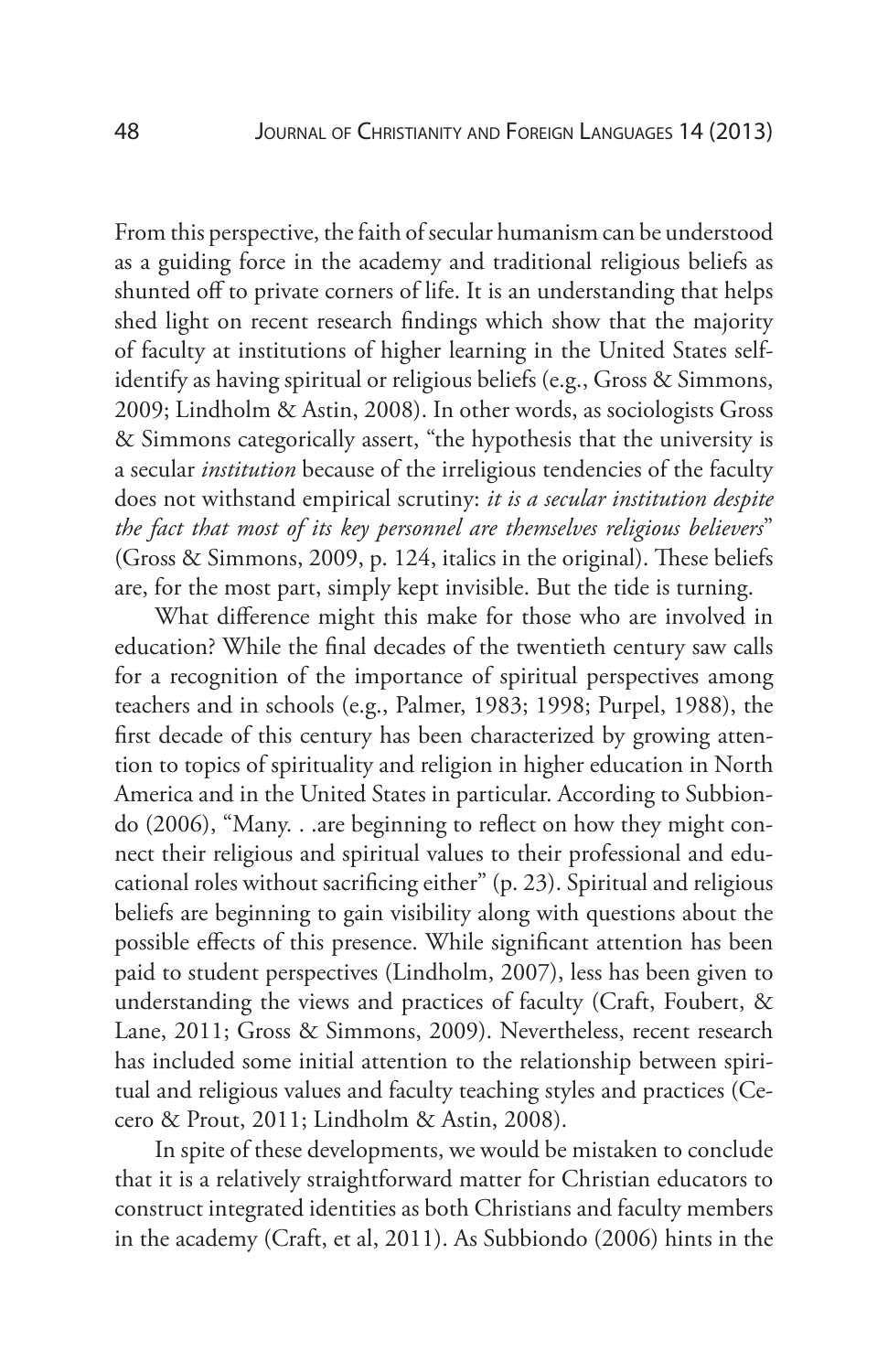excerpt noted above, the possibility of undesirable consequences, both personal and professional, is very real. For this reason, some faculty in secular contexts choose to express religious faith values in subtle and covert ways in their teaching and research. In such cases these beliefs are deliberately given limited visibility or even made to appear invisible on the surface due to the perceived lack of fit between the faculty member's worldview and that of the public higher education context (Craft et al., 2011, p. 104). And faculty in Christian institutions are not immune to challenges either. Gross & Simmons (2009) cite Benne, who observes that while some schools are genuinely committed to Christian values, faculty members have often been "'trained in. . .graduate schools that. . .imbibed heavily the Enlightenment faith' and socialized into academic disciplines characterized by 'methodological atheism' where 'religion as an independent variable in any human action' is 'ignored'" (p. 109). For many there is thus a disconnect between Christian faith beliefs and learned scholarly and pedagogical practices. In his discussion of communities of practice, Wenger (1998) observes that a person's sense of identity is more than a category, role, or label; rather it is lived experience that involves participation in a particular community. This encompasses not only the pursuit of some enterprise, but also understandings of how that engagement fits in the broader scheme of things, both of which are shaped by and may shape the reification of important concepts within that community (p. 163). Reification means taking something which is not a "thing" and referring to it as if it were a concrete, material object. For those influenced by the outworkings of Enlightenment faith, the tenet of "objectivity" is one such "thing" that has precluded the admittance of spiritual and religious faith perspectives as legitimate to mainstream scientific and pedagogical endeavors in the West. The good news is that presuppositions of neutrality and objectivity in science have been questioned in recent years, opening up new possibilities for Christian perspectives as

a valid source of knowledge and understanding in scholarly work and

classroom practice (Marsden, 1997; Smith & Smith, 2011). The bad news is that some Christian faculty members in faith-based or secular institutions who wish to strategically bring the values of religious faith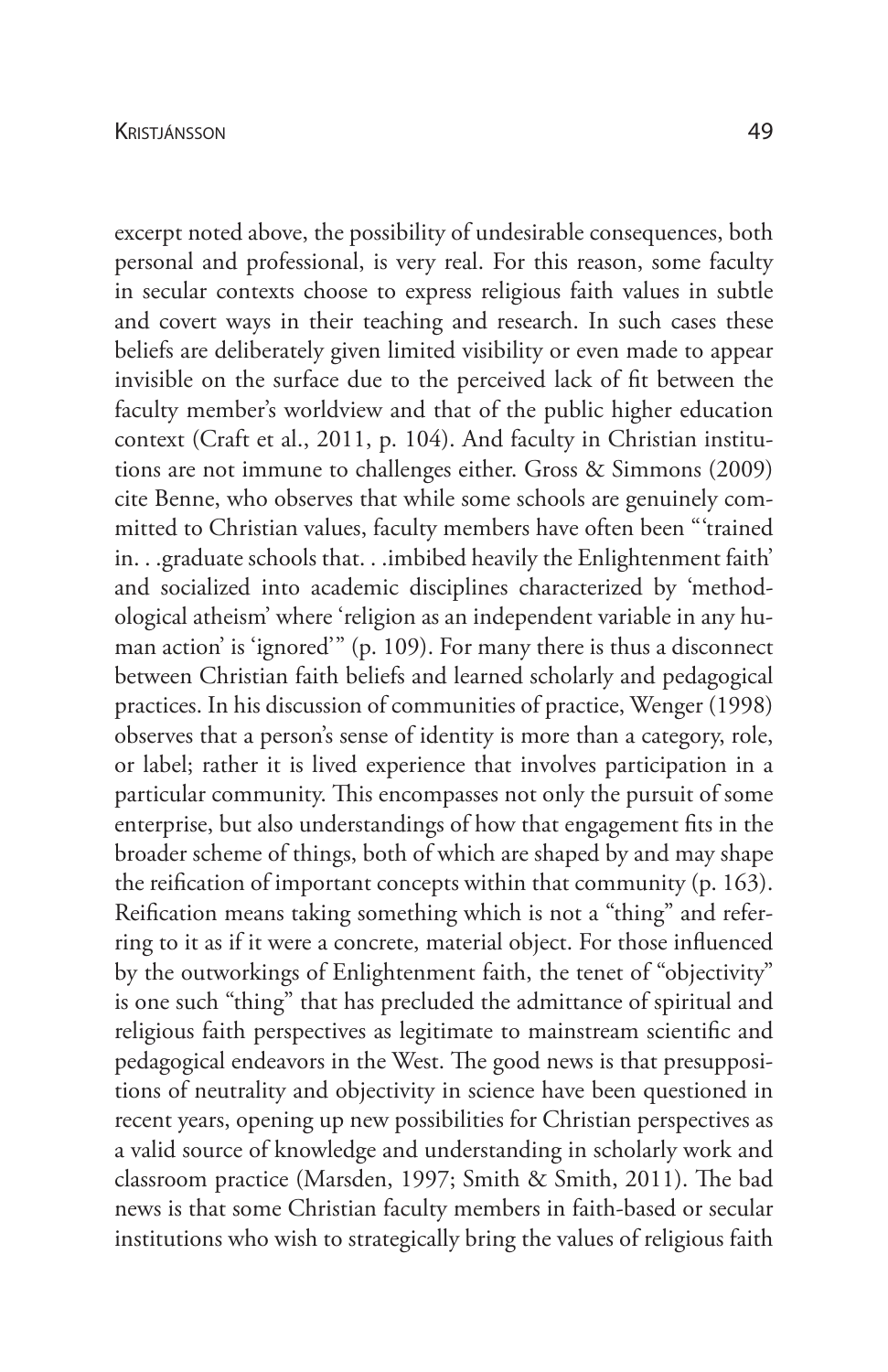to bear on their practice may be uncertain of how to do so, unsure of how to make present in non-superficial transformative ways that which has for so long been excluded.

How might this connect to the experience of those of us involved in applied linguistics and language education? Researchers and educators of various orientations have pointed out limitations resulting from positivist influences in our field and have called for change (e.g., Canagarajah, 2009; Menzes de Souza, 2005; Karmani, 2005; Osborn, 2006; Smith & Carvill, 2000, Watson-Gegeo, 2004). In 1990, Earl Stevick's book, *Humanism in Language Teaching*, written in response to earlier conversations, made the case that the so-called objective stance taken by some critics of "humanistic" methods and religious faith was itself grounded in unprovable articles of "faith," raising for language educators the broader discussion about beliefs and scientific worldview. This early contribution to published dialogue about the relationship between faith and language teaching<sup>1</sup> included a discussion of teaching as "sacramental." Stevick subsequently began dialoguing with language teachers interested in exploring these matters further, a process that included reflection on the various faiths that had come to bear on his own practice as a language educator at different stages. Since that time, there has emerged a growing published discussion of various aspects of the interrelationship of Christian faith and practice in language education (e.g., Smith & Carvill, 2000; Smith, 2009a; Smith & Osborn, 2007; Snow, 2006; Wong & Canagarajah, 2009; Wong, Kristjánsson, Dörnyei, 2013). Nevertheless, Stevick's reflection on his personal trajectories across different communities of practice (Wenger, 1998) remains a thoughtful and informative illustration of the interrelationship of faith and practice in the experience of one individual—in this case, a scholar and language professional whose involvement in language education has spanned more than sixty years.

Stevick's influential contributions to the field have been widely recognized (see Kristjánsson, 2013) and are being celebrated in a new anthology which pays particular tribute to his understanding of meaningful action in teaching and learning (Arnold & Murphey, 2013). However, little published attention has been given to the influence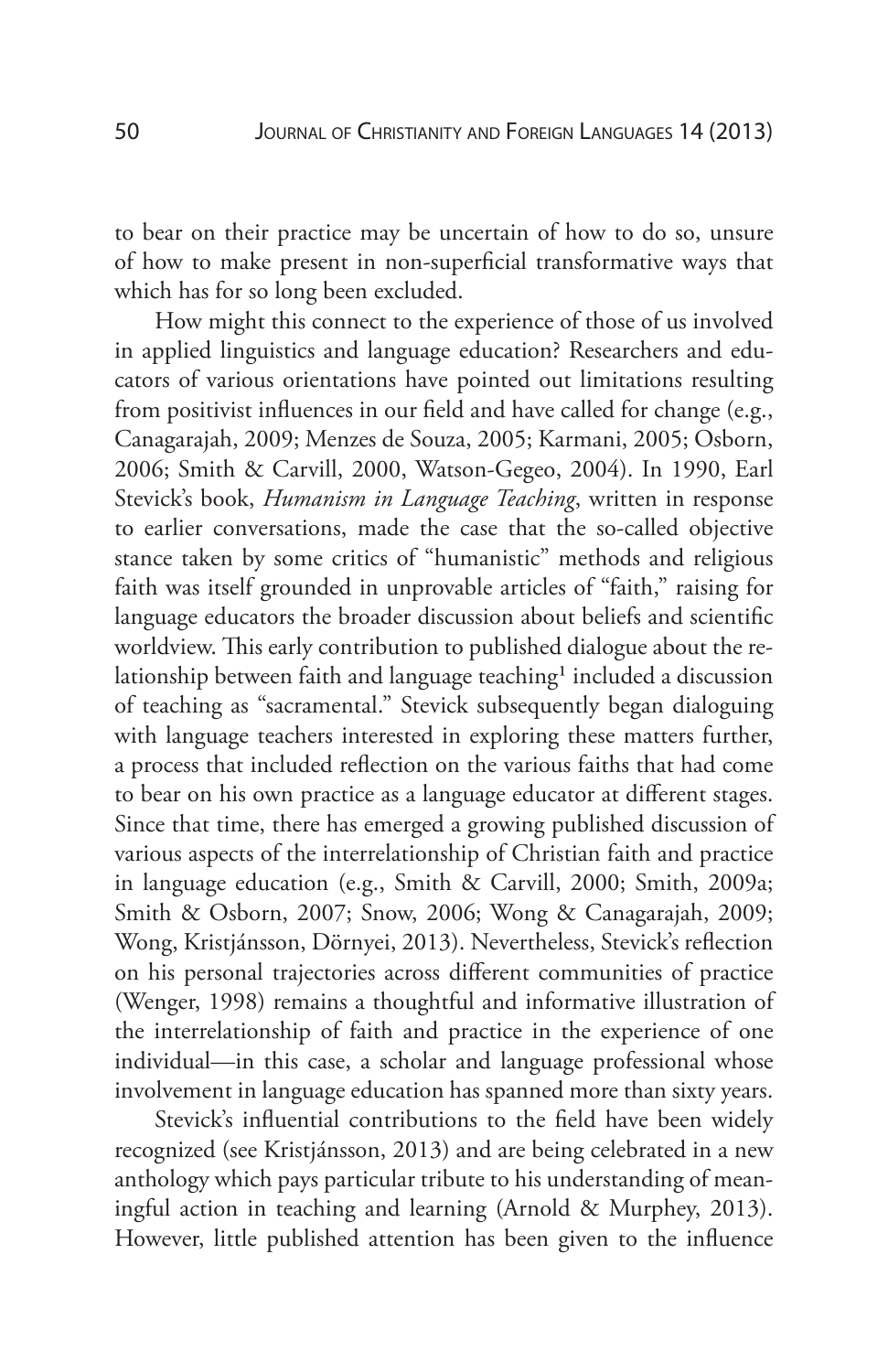of faith on his views of meaningful practice. In the essay that follows, Stevick combines historical perspective with personal reflection to offer readers a picture of how various faiths have influenced his practice in different phases of his career. Graduating with an MA in Teaching English as Foreign Language in 1950 and a PhD in general linguistics in 1955, he came to language education at a time when the scientific worldview articulated by Twaddell reigned supreme. This was not without consequence for his practice even though he had first entered the field for the explicit purpose of Christian ministry. As time went on, his responsibilities at the language school of the American Foreign Service Institute and consulting work for the Peace Corps brought about opportunities to become acquainted with the principles and practices of unconventional teaching methodologies of the day. His published description and interpretation of these to the broader community of language educators (Stevick, 1976) in turn brought about reactions that led him to examine and begin to articulate the influence of Christian faith in his scholarship and pedagogic practice.

Stevick's journey is significant, but not because it provides readers with a prescription for how to forge Christian faith into professional practice. As Smith (2009b) points out, there is no straight line from Christian faith values to teaching techniques. Furthermore, the discussion is not about an all or nothing choice of pedagogic practice sanitized from non-scientific beliefs versus pedagogical determinism based on a Christian worldview (p. 248). Rather, the pursuit is one of increased understanding, of making visible—at least to ourselves—the agents that inform our practice in the complex environments of our professional lives. This is what Stevick models. And he invites us to join him. In so doing he facilitates the bigger quest in which many of us find ourselves engaged—that of seeking to make our practice mindful, inspirited, and satisfying to the soul as well as the intellect.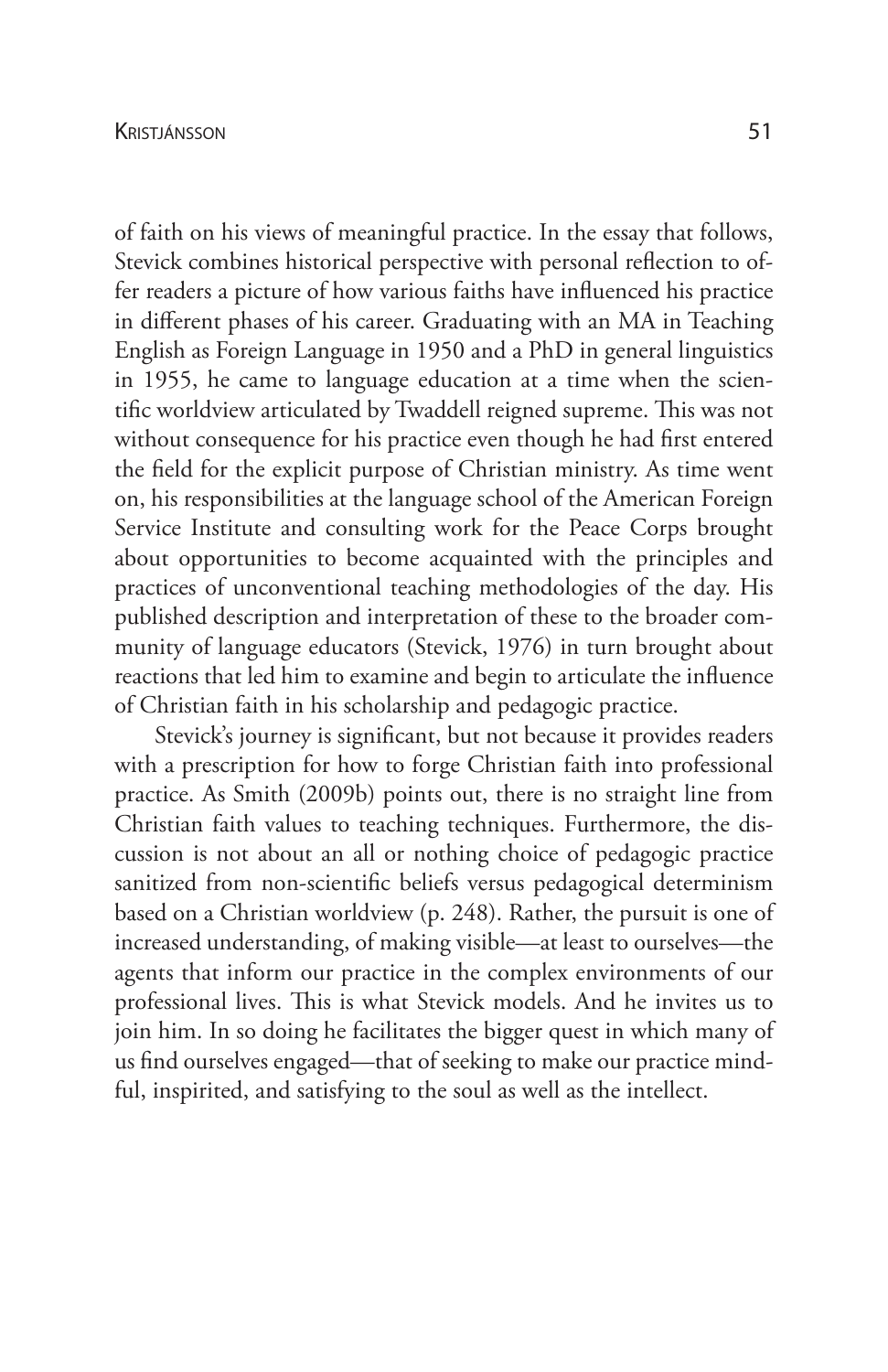# **NOTES**

1. For more on how the published discussion has developed, particularly as it pertains to the teaching of English as a Second or Foreign Language, see Wong, Dörnyei, & Kristjánsson (2013).

# **WORKS CITED**

- Arnold J. & Murphey, T. (2013). *Meaningful action: Earl Stevick's influence on language teaching*. Cambridge: Cambridge University Press.
- Beauregard, M. & O'Leaery, D. (2007). *The spiritual brain: A neuroscientist's case for the existence of the soul*. New York: Harper Collins.
- Canagarajah, S. (2009). Introduction: New possibilities for the spiritual and the critical in pedagogy. In M. Wong & S. Canagarajah (Eds.), *Christian and critical English language educators in dialogue: Pedagogical and ethical dilemmas* (pp. 1–18). New York: Routledge.
- Cecero, J. & Prout, T. (2011). Measuring faculty spirituality and its relationship to teaching style. *Religion & Education, 38*(2), 128–140.
- Chaplin, J. (2009). God, globalization, and grace: An exercise in public theology. In M. Goheen & E. Glanville (Eds.), *The gospel and globalization* (pp. 49–68). Vancouver, BC: Regent College Publishing.
- Chastain, K. (1972). Behavioristic and cognitive approaches in programmed instruction. In H. Allen & R. Campbell (Eds.), *Teaching English as a second language: A book of readings*, 2nd ed. (pp. 49–59). New York: McGraw-Hill
- Chomsky, N. (1965). *Aspects of the theory of syntax*. Cambridge, MA: MIT Press.
- Craft, C., Foubert, J., & Lane, J. (2011). Integrating religious and professional identities: Christian faculty at public institutions of higher education. *Religion & Education, 38*(2), 92–110.
- Gross, N. & Simmons, S. (2009). The religiosity of American college and university professors. *Sociology of Religion, 70*(2), 101–129.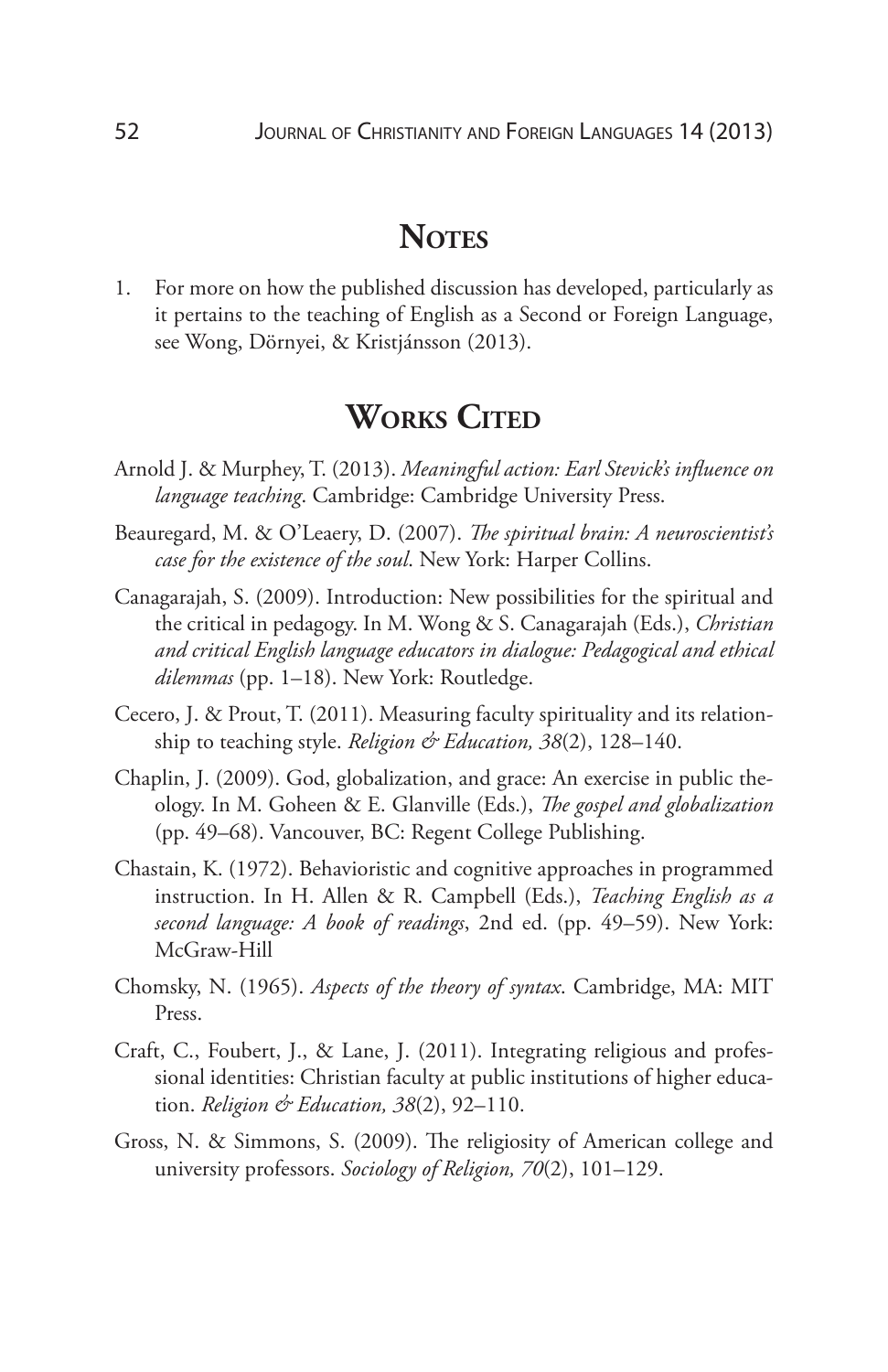- Goheen, M. (2009). Probing the historical and religious roots of economic globalization. In M. Goheen & E. Glanville (Eds.), *The gospel and globalization* (pp. 69–90). Vancouver, BC: Regent College Publishing.
- Karmani, S. (2005). TESOL in a time of terror: Towards an Islamic perspective on applied linguistics. *TESOL Quarterly, 39*(4), 738–744.
- Kristjánsson, C. (2013). A way with words: Perspectives on the contribution and influence of Earl W. Stevick. In J. Arnold & T. Murphey (Eds.), *Meaningful action: Earl Stevick's influence on language teaching* (pp. 298– 305). Cambridge: Cambridge University Press.
- Lindholm, J. (2007). Spirituality in the academy: Reintegrating our lives and the lives of our students. *About Campus, 12*, 10–17.
- Lindholm, J. & Astin, H. (2008). Spirituality and pedagogy: Faculty's spirituality and use of student-centered approaches to undergraduate teaching. *The Review of Higher Education 31*(2), 185–207.
- Marsden, G. (1997). *The outrageous idea of Christian scholarship*. New York: Oxford University Press.
- Menzes de Souza, L. (2005). A change of skin: The grammar of indigenous communities in Brazil. *TESOL Quarterly, 39*(4), 724–728.
- Nord, W. (2011). Does God matter? Taking religion seriously in our schools and universities: An excerpt. *Religion & Education, 38*(1), 3–23.
- Osborn, T. A. (2006). *Teaching world languages for social justice: A sourcebook of principles and practices*. Mahwah, NJ: Erlbaum.
- Palmer, P. (1983). *To know as we are known: Education as a spiritual journey*. New York: HarperSanFrancisco.
- Palmer, P. (1998). *The courage to teach: Exploring the inner landscape of a teacher's life*. San Francisco: Jossey-Bass.
- Pinker, S. & Bloom, P. (1990). Natural language and natural selection. *Behavioral and Brain Sciences 13*(4), 707–784.
- Purpel, D. (1988). *The moral and spiritual crisis in education: A curriculum for justice and compassion in education*. New York: Bergin & Garvey.
- Rivers, W. (1986). *Communicating naturally in a second language: Theory and practice in language teaching*. New York: Cambridge University Press.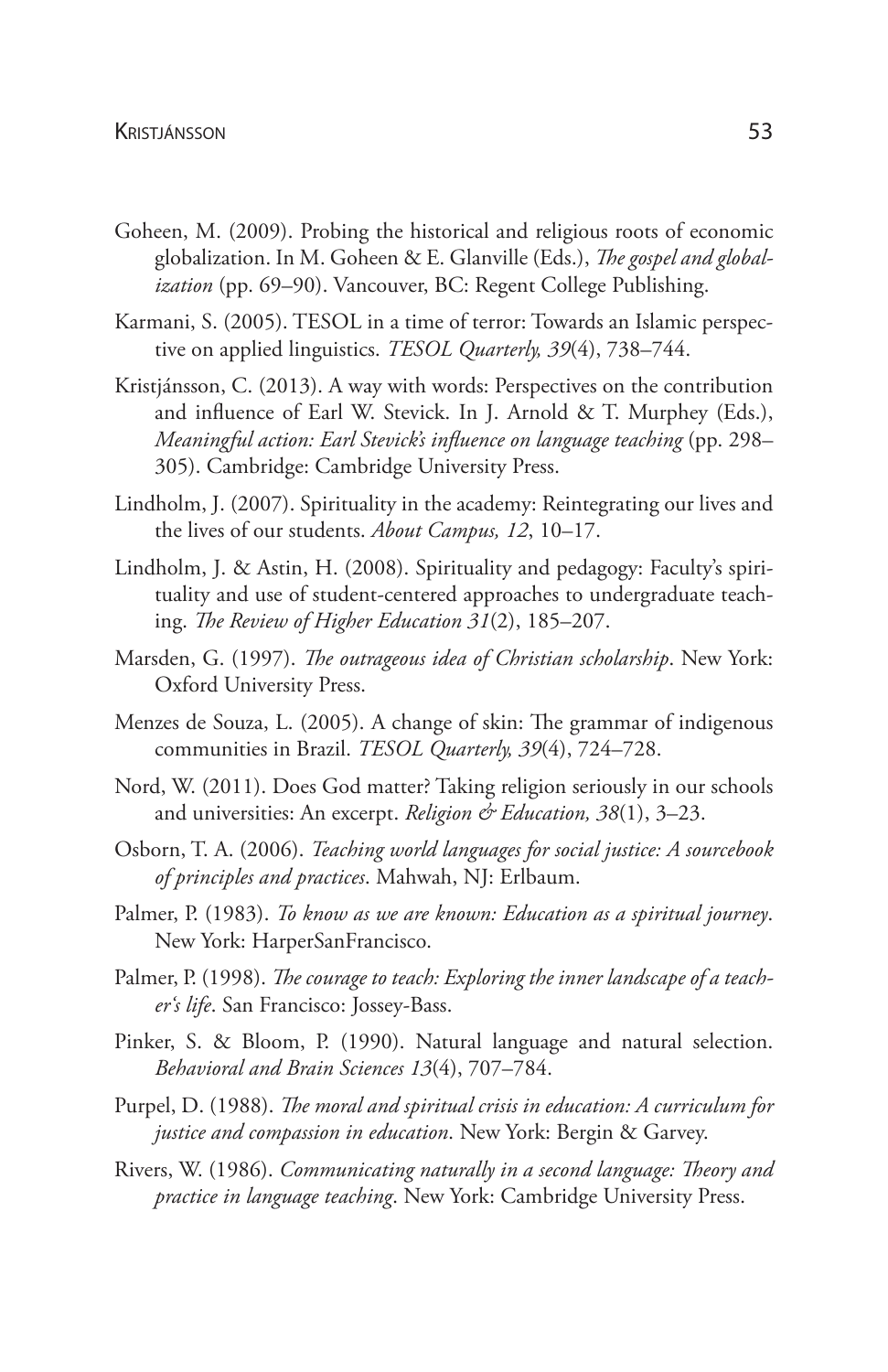- Schwartz, J. (2004). *Fusing mind with matter.* Interview with David Hume. Retrieved March21, 2012 from http://trendlines.org/visionmedia /article.aspx?id=295.
- Schwartz, J. & Begley, S. (2002). *The mind and the brain: Neuroplasticity and the power of mental force*. New York: Harper Collins.
- Smith, D. I., (2009a). *Learning from the stranger: Christian faith and cultural diversity*. Grand Rapids, MI: William B. Eerdmans.
- Smith, D. I., (2009b). The spiritual ecology of second language pedagogy. In M. Wong & S. Canagarajah (Eds.), *Christian and critical English language educators in dialogue: Pedagogical and ethical dilemmas* (pp. 242– 254). New York: Routledge.
- Smith, D. I., & Carvill, B. (2000). *The gift of the stranger: Faith, hospitality, and foreign language learning*. Grand Rapids, MI: William B. Eerdmans.
- Smith, D. I., & Osborn, T.A. (2007). *Spirituality, social justice, and language learning*. Charlotte, NC: Information Age Publishing
- Smith, D. I., & Smith, J. K., (2011). Introduction: Practices, faith and pedagogy. In D.I. Smith & J.K. Smith (eds.) *Teaching and Christian practices: Reshaping faith & learning* (pp. 1–23)*.* Grand Rapids, MI: William B. Eerdmans.
- Snow, D. (2001). *English teaching as Christian mission: An applied theology*. Scottdale, PA: Herald Press.
- Stevick, E. 1976. *Memory, Meaning, & Method*, Rowley: Newbury House.
- Stevick, E. (1990). *Humanism in language teaching: A critical perspective*. Oxford University Press.
- Subbiondo, J. (2006). Integrating religion and spirituality in higher education: Meeting the global challenges of the 21st century. *Religion & Education, 33*(2), 20–38.
- Twadell, W. F. (1935). On defining the phoneme. *Language, 11*(1), 5–62.
- Watson-Gegeo, K. (2004). Mind, language, and epistemology: Toward a language socialization paradigm for SLA. *The Modern Language Journal, 88*(3), 231–250.
- Wenger, E. (1998). *Communities of practice: Learning, meaning, and identity.*  Camridge, UK: Cambridge University Press.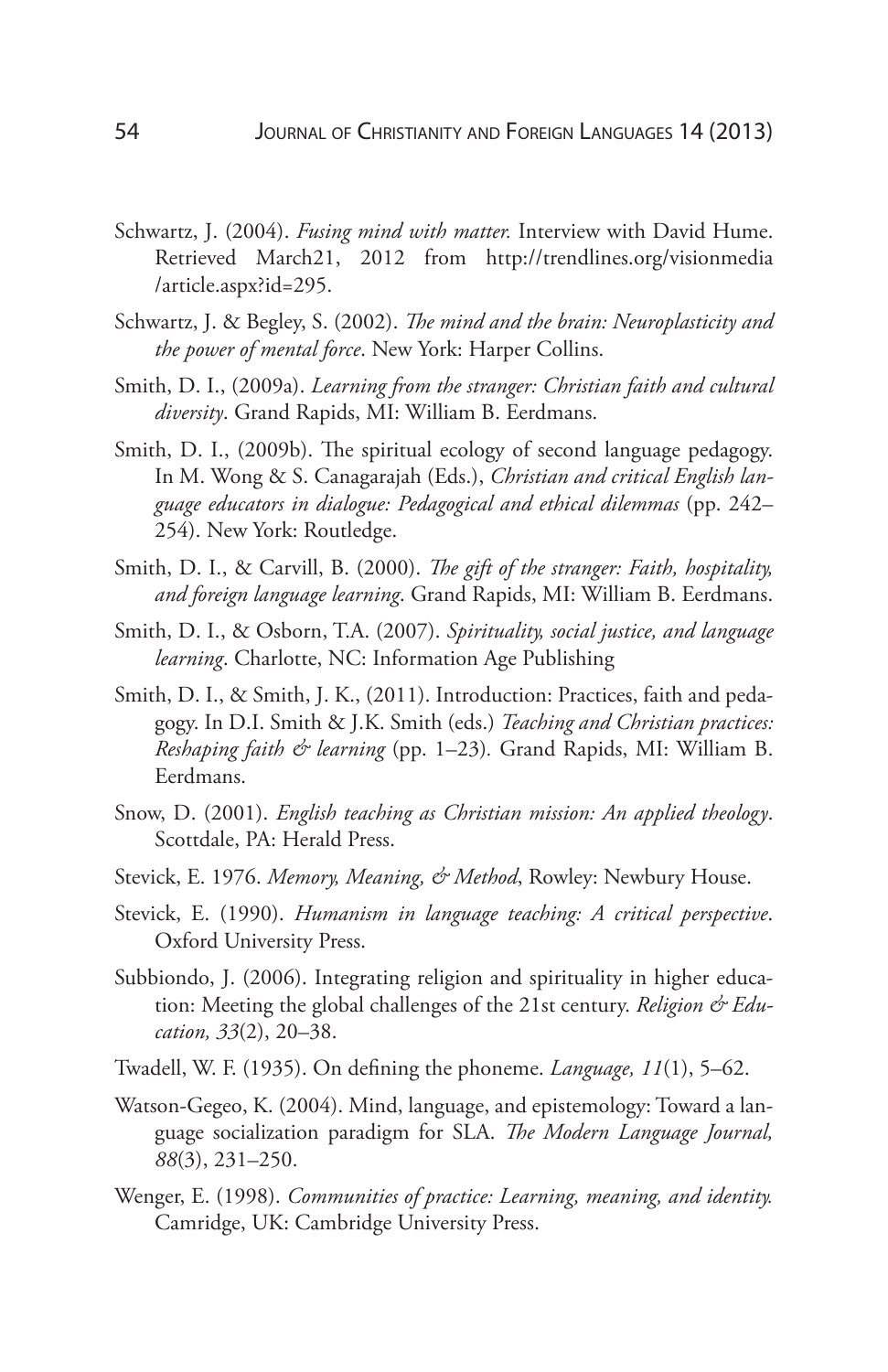- Wong, M., & Canagarajah, S. (2009). *Christian educators and critical practitioners in dialogue: Ethical dilemmas in English language teaching*. New York: Routledge.
- Wong, M., Kristjánsson, C., & Dörnyei, Z. (2013). *Christian faith and English language teaching and learning: Research on the interrelationship of religion and ELT*. New York: Routledge.
- Wong, M., Dörnyei, Z., & Kristjánsson, C. (2013). Introduction: The faithful fence. In M. Wong, C. Kristjánsson, & Z. Dörnyei (eds.), *Christian faith and English language teaching and learning: Research on the interrelationship of religion and ELT* (pp. 1–4). New York: Routledge.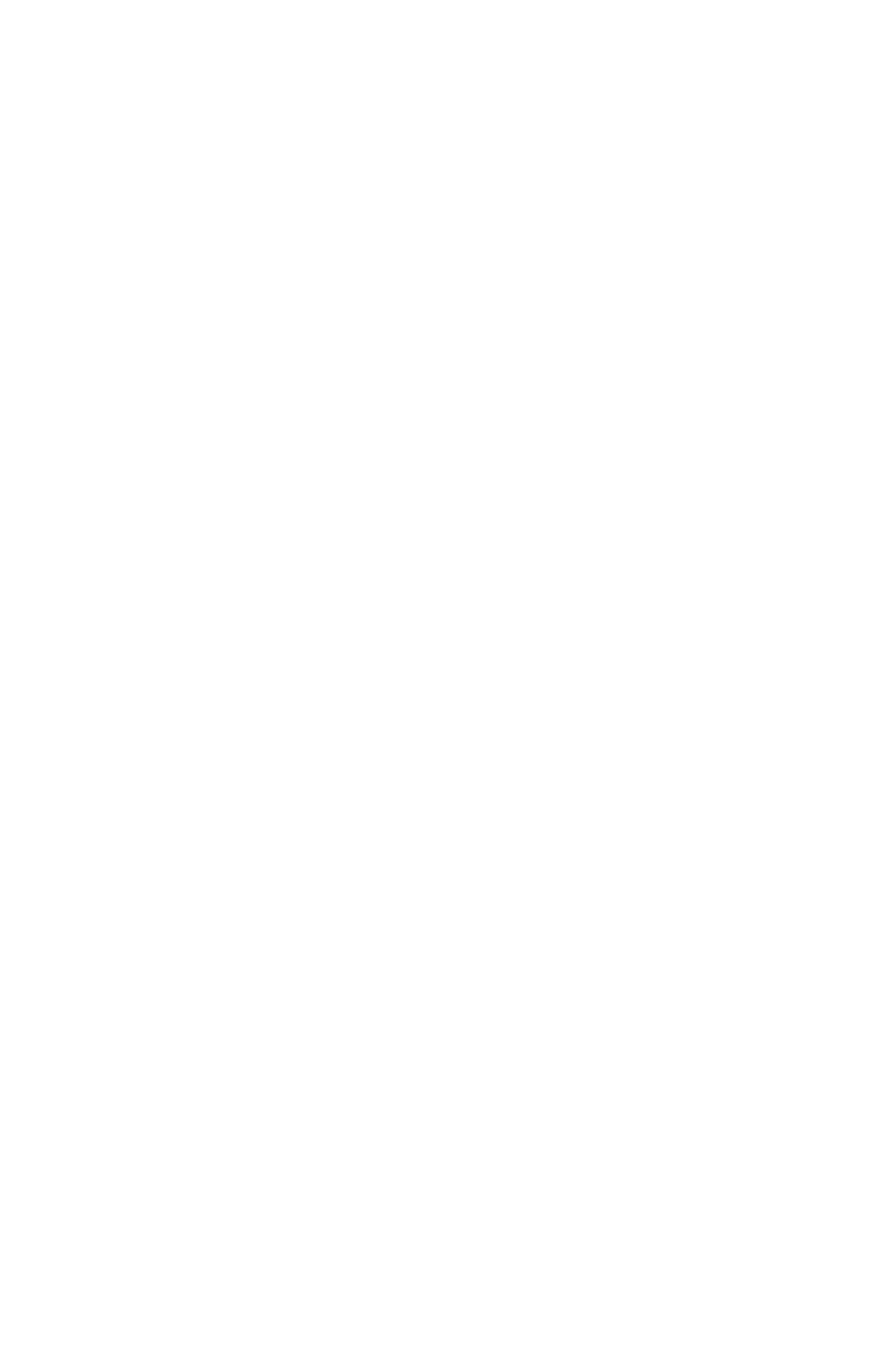## **Faiths and Practices in Language Teaching**

## **Earl Stevick with Carolyn Kristjánsson Trinity Western University Langley, BC**

In 1948 I was formally and publicly commissioned as a missionary. In this role I expected to be ministering to both the spiritual and linguistic needs of ordinary people in ordinary classroom encounters in America and ultimately in Eastern Europe. In 1949, however, I found myself in a secular master's program studying how to meet linguistic needs, but with mention of the spiritual side absent, or, at best, noted in passing with obvious disapproval. That same year I began teaching "English for Foreigners" at Presbyterian Labor Temple on New York's Lower East Side. The brief methodology textbook I followed—in fact, the only methods text I knew—was titled *Teaching and Learning English as a Foreign Language* (1945). The author was Charles C. Fries of the University of Michigan, affectionately called "Papa Fries" by those who knew him. The approach was entirely behavioristic, there was no reference to "affect" or anything like it, and mention of the difference between basic and specialized vocabulary provided the author with an opportunity to insert a phrase that implicitly questioned "the historicity of certain common Christological predicates" (p. 1). So there I was, a committed missionary and eager graduate student, full of spiritual motivation for teaching English, but guided by "Papa Fries" and his friends.

When my plans to go overseas as a missionary did not work out and the limited employment available to me in Christian colleges came to an end, I began teaching in secular contexts. The prevailing wisdom continued to be that it was relatively simple to distinguish between things that had bearing on language learning and things that

*JCFL* 14 (2013): 56–80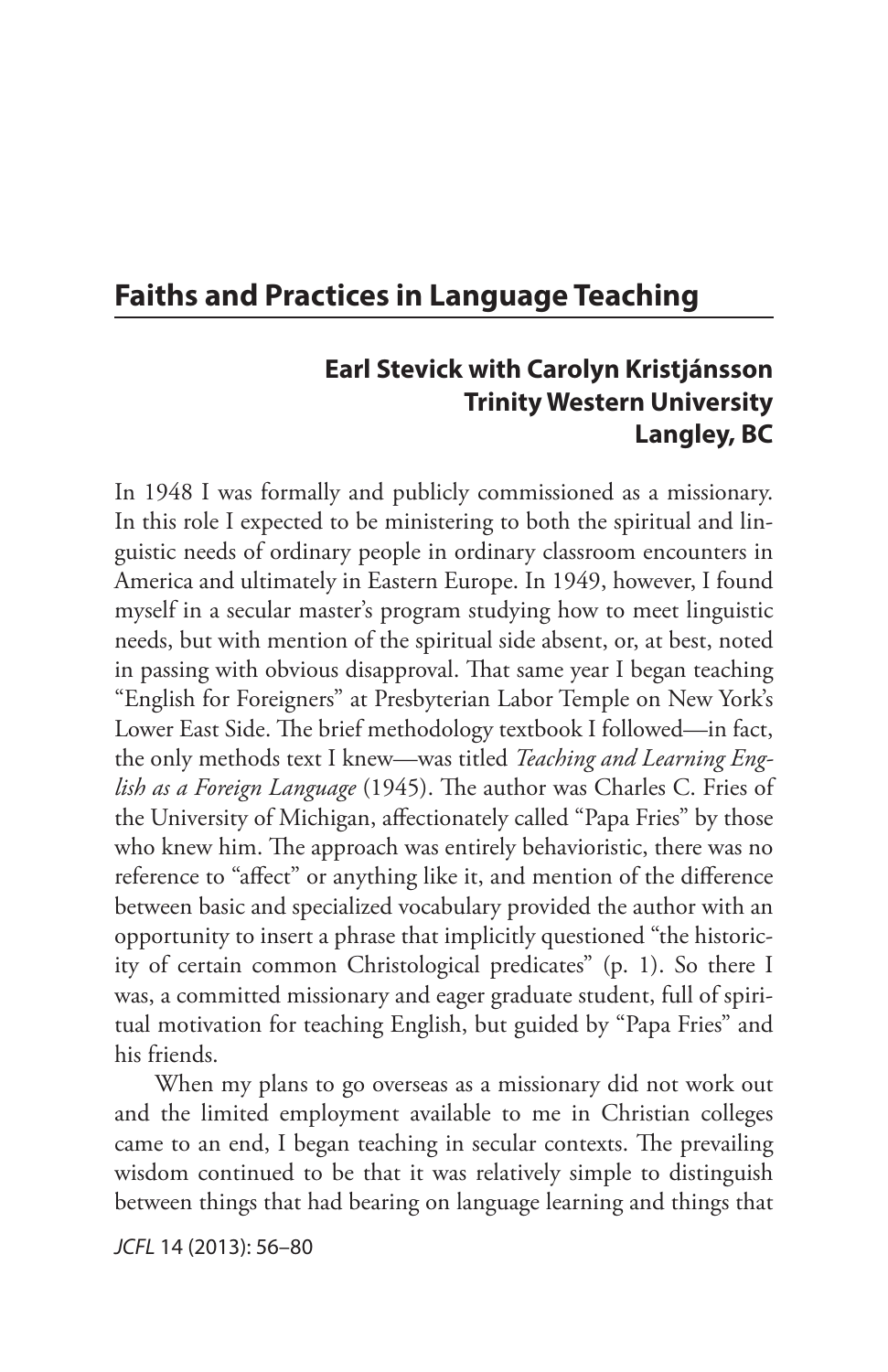did not. Matters of faith certainly did not. My motivations and my methods were basically cut off from each other, and remained that way for almost three decades.

As I have noted elsewhere (Stevick, 2009), the reactions to a book I wrote in the 1970s, *Memory, Meaning, & Method* (1976), brought me to a turning point. I began to intentionally consider the dynamic interplay between my beliefs, broadly defined, and my pedagogical choices as a language teacher, a process that, with the passing of time, led to a series of conversations with groups and individuals also interested in exploring the topic for one reason or another. This paper is a summary of my contributions to that dialogue which can perhaps best be described as a consideration of "Faiths and Practices in Language Teaching."

But before I go any further, I'd better clarify a few terms. First, there's the term "practice." As I'm going to use the word in this paper, my "practice" in any situation is simply how I usually act or react in that situation. "Faith," the second term, is a little more complex. It seems to me that how a person reacts to the changing situations of life is enabled, influenced and limited, though not totally determined, by all the various ideas and assumptions that that person holds. Here I'd like to use the word "faith" in a very generic sense. I'd like to say that an article of "faith" is simply one or another of the deepest of those guiding assumptions that a person works from. It may be on a spiritual topic, but it doesn't have to be. An ancient non-lexicographer once wrote that "Faith is the substance of things hoped for, and the evidence of things not seen"—which is to say that faith is what enables us to act as if something or other is true even though we can't absolutely prove that it's true. It's what lets you walk out on the pond in the middle of winter even though you can't prove that the ice is frozen thick enough to support your weight, for example. Some articles of faith are consciously arrived at and held, but others arise from less conscious sources. Many articles of faith are parts of what the holder of the article thinks of as "just plain common sense."

As I've thought about these things and talked to others, it has seemed to me that I need a third term alongside "practice" and "faith."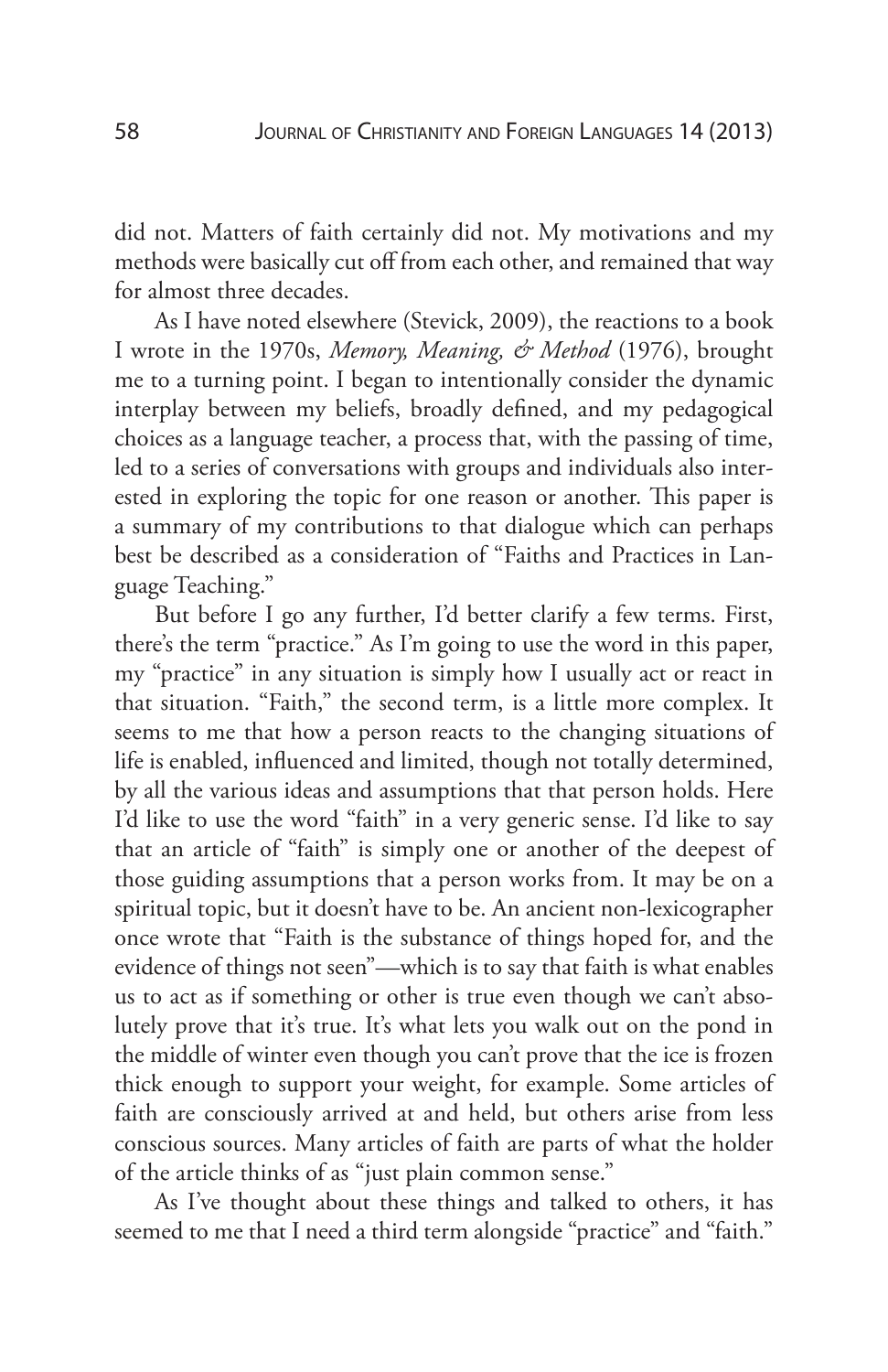That term is "experience," which I intend in the, again, very loose and very everyday sense that "a person's 'experience' is the sum of everything that that person has participated in or has at least observed."

Both experience and practice are relatively overt. Faith is a mental construct, and so it is basically covert, though it can be put into words at least to some extent. Every instance of practice contributes to experience, and experience may be a model for practice. But both practice and experience often contribute to conclusions and previously-formed conclusions often guide practice. So I guess what I'm really trying to say is that it's these deeper, less conscious, more powerful conclusions that I'm here calling "faith."

The rest of this paper is going to consist of three firsthand examples of relationships among faith, practice and experience. The first example is taken from the beginning of my career, the second from about the middle, and the third will be about how I see things right now.

## **My First Years as a Language Teacher: Audiolingualism**

As noted above, I became a language teacher shortly after World War II—somewhat to my surprise and greatly to my delight. In those days, a powerful shared experience in my country included tremendous euphoria and optimism, and confidence in "good old American knowhow"—in the "way of life" that had brought us "our" victory and that had led to our emergence as the dominant power in the world, militarily of course, but now economically, culturally and linguistically as well. These were conspicuous ingredients in our experience, therefore they were powerful shapers of our common sense—which is, as I said, an important source of faith.

Among the features of life in wartime that made a particularly deep and dramatic impression on us was the unusual degree of control over many areas of civilian life: over access to scarce goods and services, and over what you had to pay for them once you were allowed to buy them, for example. Those of us in uniform came away with the value of a number of other things impressed upon us: the value of discipline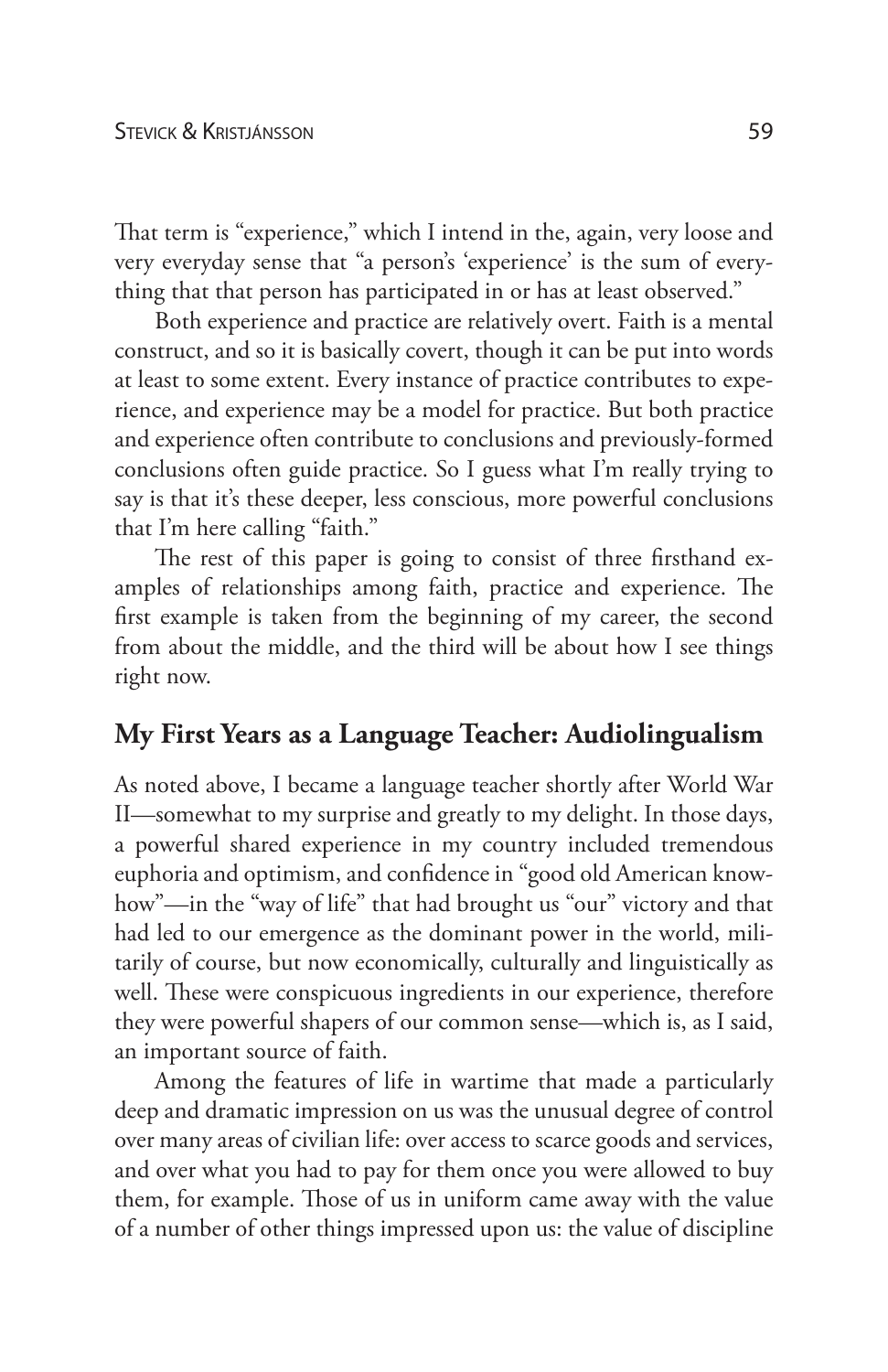(i.e., immediate and unthinking obedience to stimuli originating in the sergeant's vocal cords), and the value also of doing things together and in unison (such as marching instead of walking). We also were made aware of the need to subordinate our own preferences (and today that would include "learning styles" and "Myers-Briggs profiles"!) to group norms. We discovered the concentrated use of physical energy, and the building of strength through painful but gainful use of muscles. Decisions about what was to be done, and how, and when and where were made at the top of the command chain and passed down for us to execute, and we learned not to ask *Why*-? questions. We learned to identify one objective at a time, taking that objective first, and only then looking for the next objective. And of course we got used to doing everything "on the double."

Some other factors, though they didn't apply to the population at large, did turn out to have important effects on the field of postwar language teaching, at least in the United States. They arose from the sudden need to come up with not only a whole mountain of new language study materials—a whole mountain range, in fact—but also some unprecedented *source of* these materials—plus of course the personnel to serve as teachers. You see, overnight the United States found itself to be the most powerful nation on one side of a conflict that was much more on a "world" scale than World War I had been a quarter of a century earlier. As such, we had to be ready to take effective action in almost any part of the world on very short notice. "Taking effective action" might turn out to include personal living within a local economy and culture, dealing with counterpart officials in a local government; organizing and supervising local police; monitoring electronic communications, and so forth. Such work would have to be carried out by people who had the necessary job skills, and were also trustworthy, and this in effect meant military personnel who would be competent in one or another of these dozens and dozens of languages, many of which we had hardly heard of, and most of which were not taught in this country at all—or only in a few universities. Moreover, the goals, schedules, and overall durations of university courses were, needless to say, drastically incompatible with the government's needs.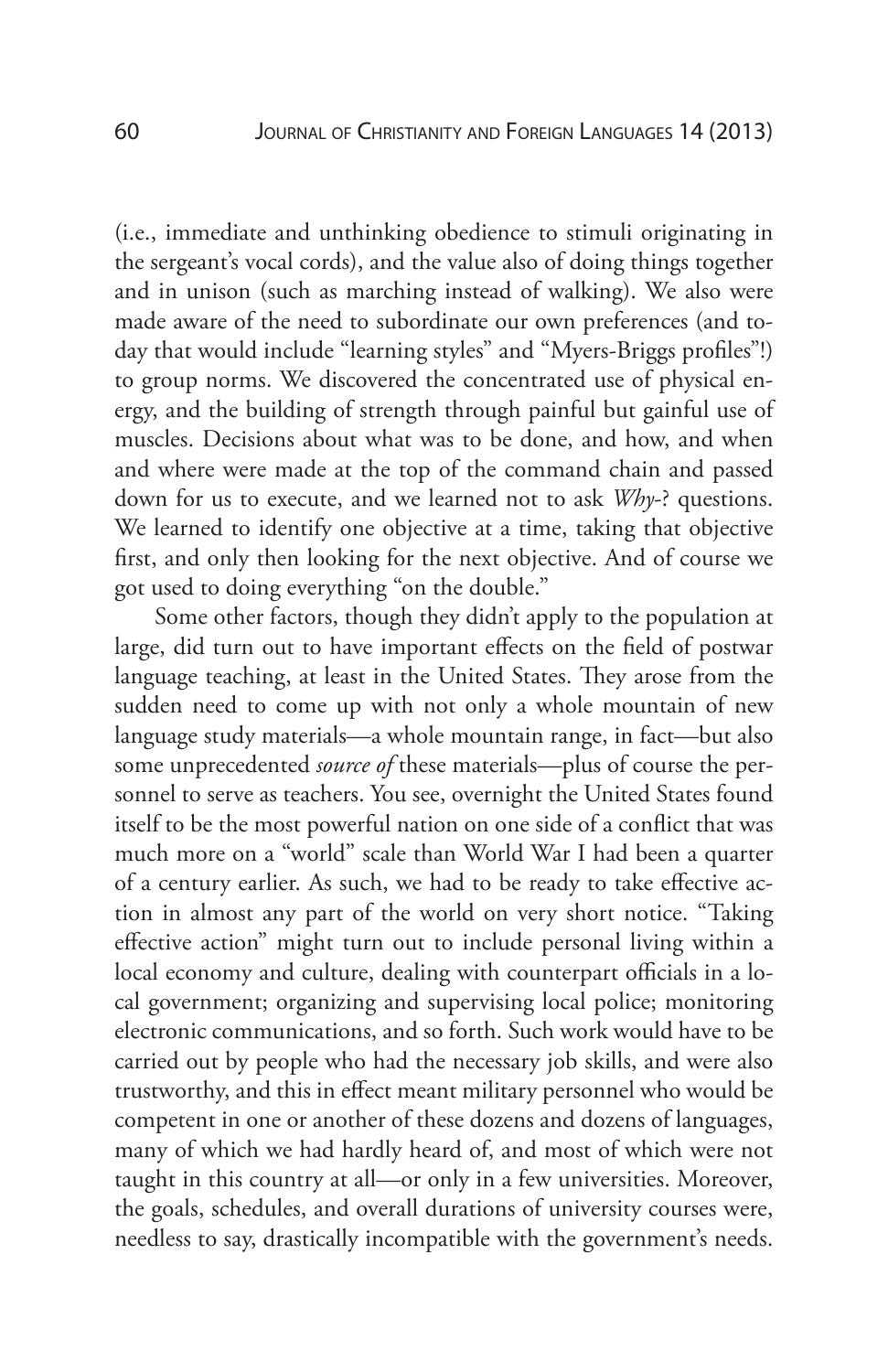Who could possibly whip together the necessary training methodology, not to mention the study materials for a set of training programs that were clearly going to be be both extensive and intensive?

At this point, onto the scene come a group of scholars whose field of activity was not literature or phonology or historical linguistics, and whose usual habitat was not a library or a classroom. Instead, they had for some years been immersing themselves in the recording and analyzing of hundreds of languages spoken by only small numbers of people. Few of these languages had ever been reduced to writing, so anyone who wanted to do anything with them had to deal with them first of all in terms of the noises that came out of people's mouths as they reacted vocally to the analyst's actions. Structurally, the languages studied by the anthropological linguists differed widely among themselves, and in general were quite different from the languages that Westerners were accustomed to studying (Rivers, 1983, p. 3).

Second, for reasons we've just seen, the anthropological linguists often studied languages while they themselves were living within the cultures that used the languages. The wide and unending variety of religious/spiritual beliefs that they encountered under these circumstances was quite consistent with the abandonment of any supernatural assumptions of their own that the linguists might have started out with. Furthermore, behaviorism was widespread in the thinking of the day, and the highly respected leader of the anthropological linguists at that time, Leonard Bloomfield, was a strong exponent of that point of view (Bloomfield, 1933). Materialistic behaviorism told us that we have only this one life on earth, and that in what we call "human learning" there is no "mind," but just an "organism"—a physical body with its muscles, nerves, and other tissues—surrounded by other organisms, all of them receiving and emitting a continual flow of physically-transmitted stimuli and responses (Skinner, 1957).

For language teaching, the methodological counterpart of this unorganized collection of articles of faith was of course Audiolingualism1 (Richards & Rogers, 2001). I think we are all familiar enough with the method that I don't need to take time here to spell out the many correspondences between the postwar environment as I have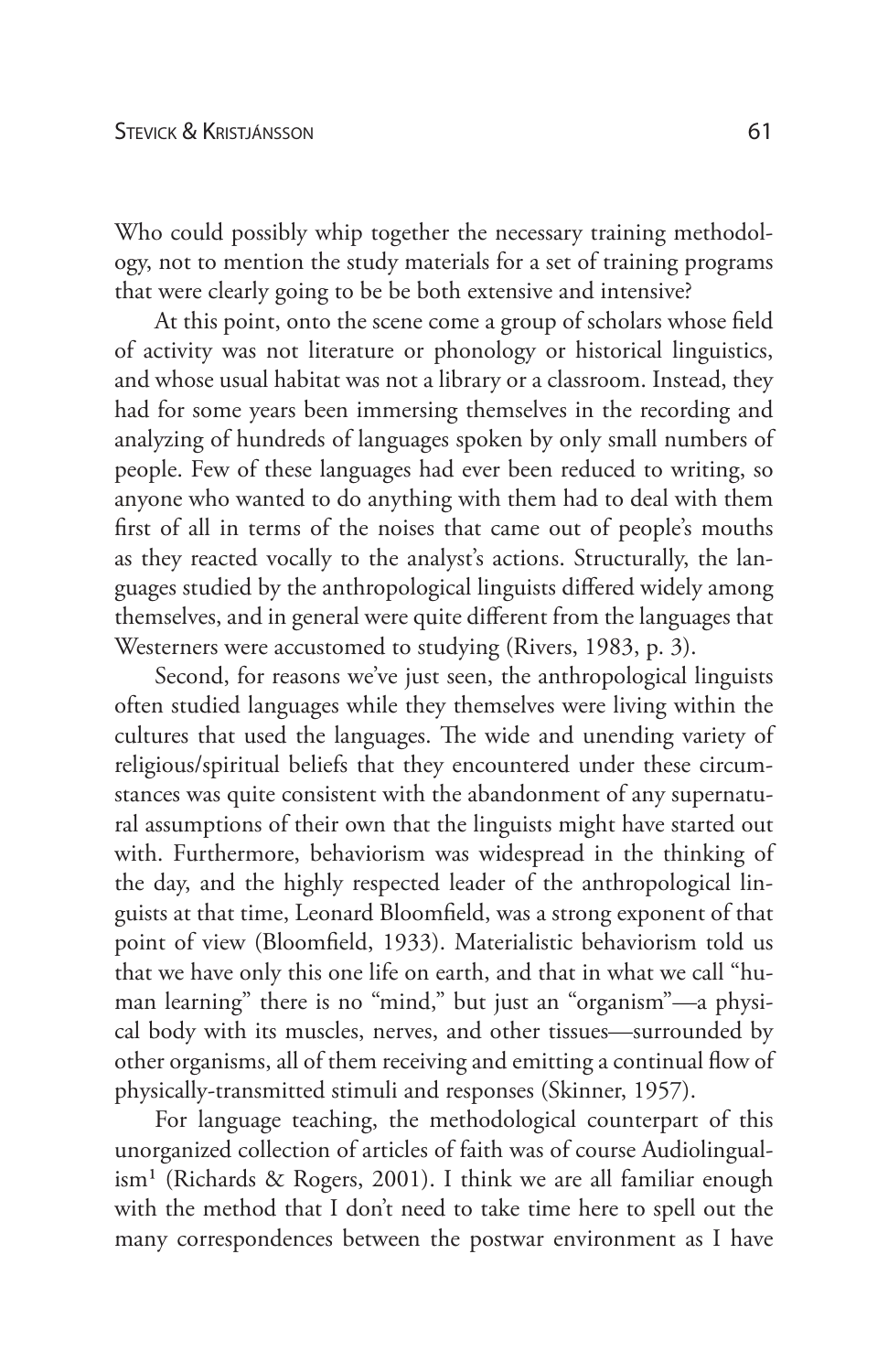described it, and the approach to language teaching that this environment spawned. However, my summary statements below may serve as reminders of some of the factors I listed:

- "A language is a set of habits involving the muscles of the speech organs."
- "A language is a set of oral signals by means of which a social group cooperates."
- "Accuracy before fluency."
- "Don't just learn—overlearn!"
- "The acquisition of non-thoughtful responses is the very core of successful language learning."
- "Hearing before speaking, speaking before reading, reading before writing."

Let me point out some conclusions that the creators of Audiolingualism seemed to have drawn, consciously or unconsciously, from materialistic behaviorism. In this one and only life, some of the methodologists apparently concluded, there are two *things one can do with one's self*: One can advance oneself financially or professionally, or one can enjoy oneself—or of course one can try to do both. *The job of the teacher* was to prepare students for success in one or both of these directions. This was to be achieved mainly by guiding the students in forming new habits of ear ("audio-") and tongue ("lingual"). *The materials for use* were externally supplied by teams of experts—experts in linguistics, cultural anthropology, and other relevant fields, assisted by a few non-professionals who were native speakers of the language in question. Such materials should be made as "student-proof" as possible. (In fact, some of the *illuminati* were occasionally heard, in moments of unguarded condescension, to mutter something about making things "teacher-proof.") The teacher was principally just a guide through a maze that consisted of mimicry-memorization of dialogs, and mechanical practice of drills. *The relationship among the students* in a class of two or more was mainly one of competition, both for academic standing and for the time and attention of the teacher.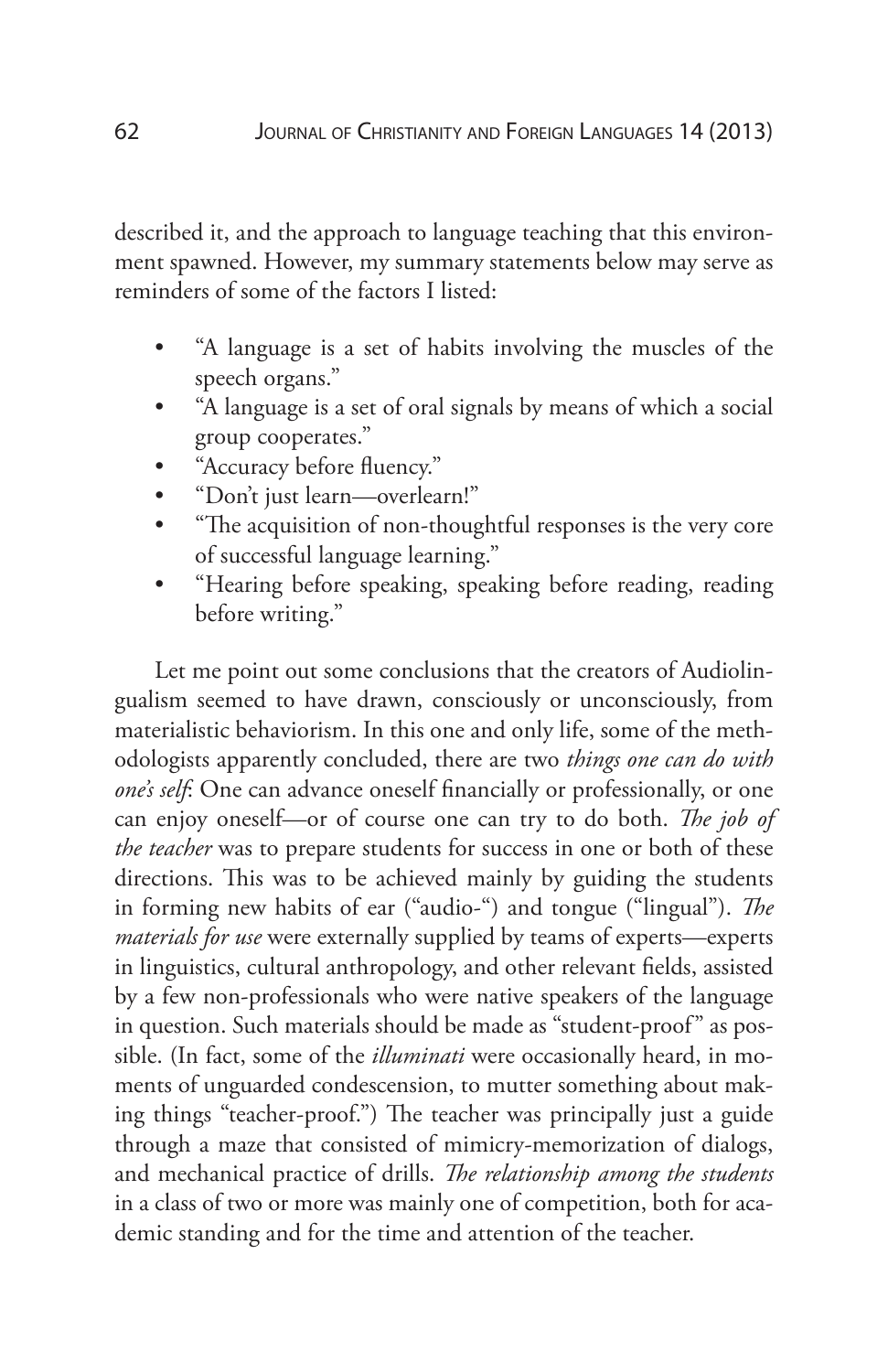Before I go on to my second example of faith-practice relationships, let me say again that the cultural and historical factors I've listed did not form some single integrated whole, and so individuals were free to pick up whichever of these features they themselves resonated to, and to de-emphasize the rest. I myself, for example, was one of those who retained our belief in a God who created the universe but is not a part of it, and who is conscious of those facts, who has purposes and power, and so on. This contrasted with the belief of the Bloomfieldians, that there is no God and that there also is no "spirit," or "soul" or anything like that. Some of us, however, including me, did buy rather heavily into the behavioristic learning theory of the audiolingualists.

## **Mid-career: The Silent Way**

Let's move on now to my next example of faith and practice, which comes from just about the middle of my career. Sometime around 1969 I came across an approach I had never heard of, called "The Silent Way," put forward by a man I had never heard of, whose name was Caleb Gattegno. In many respects though not in all, the Silent Way was the complete opposite of Audiolingualism. In fact, an appropriate nickname for Audiolingualism might have been "The Noisy Way."

### **"Faith" and the Silent Way**

Not long before Gattegno died, I sent him a summary of his ideas as I understood them based on my participation in Silent Way training and my reading of his work (e.g., Gattegno 1963, 1976, 1977, 1987, 1988). His only comment was that though he would have hoped for a more creative response from me, I did seem to have the facts down right. On this basis, I venture to offer the following list of articles of the "faith" (again in the generic sense of that word) that I believe underlay the Silent Way:

1. **Materialism** "Materialism" in philosophy is the belief that the universe is made up of nothing but matter, and that matter and its motions account for everything else, including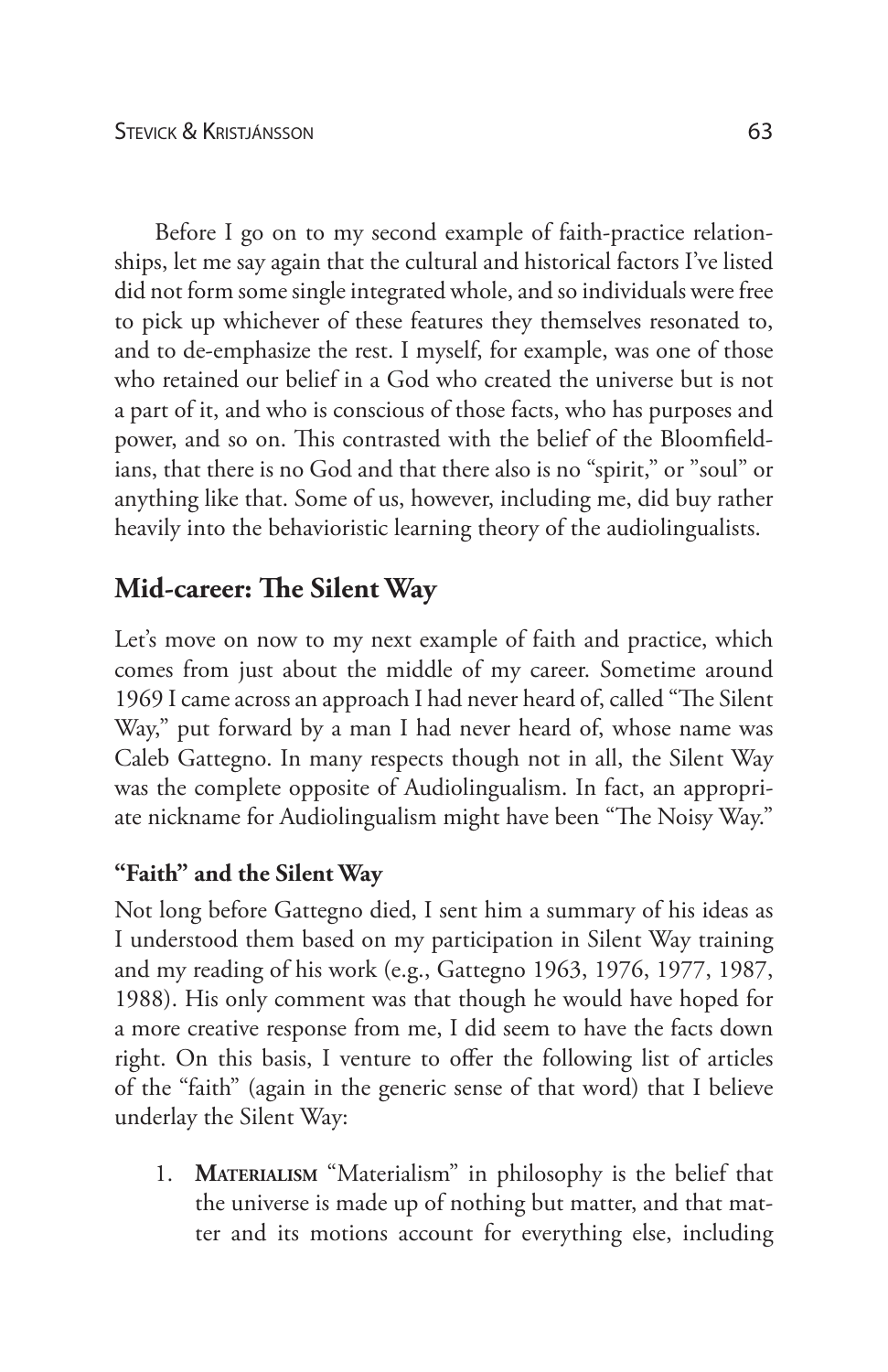what we in everyday language call "mind." Now Gattegno in person would have fitted no one's stereotype of a "materialist." But when, apparently building on Einstein's discovery about the  $e = mc^2$  relationship, Gattegno states that the only ultimate realities are time and energy, he has in effect declared himself a materialist.

- 2. **The "Self"** The second article of faith contrasts sharply with materialism. Although there are no ultimate realities except time and energy, there are some bits of energy that have special properties not found in the kinetic energy of an avalanche, or in the potential energy of a tankful of gasoline, or in an electrical circuit. Every human being has one tiny packet of this energy. The name for this packet is a "Self." The involvement of the Self with physical matter begins the moment it joins a fertilized human egg and sets out to build a body for itself.
- 3. **Awareness** Among its other remarkable characteristics, this little packet of special energy called the Self is able to make choices, to form awarenesses, and awarenesses of awareness, and also to store these awarenesses, and then to use its stored awarenesses in order to control other forms of energy around it, and to find ways of meeting new challenges.
- 4. **Adaptive** Awarenesses are formed, developed and revised as parts of the Self's efforts to deal in a satisfactory way with whatever is not going as the Self would like. This may be something that comes from *outside*: for example, noticing that one is being misunderstood whenever one speaks a foreign language. But one of the great strengths of the Silent Way is that the learner may also see what she/he is doing *inside* that's aiding the learning process or that's interfering with it: something such as harboring a deep dislike for the speakers of the language, for example. Then, having seen what needs to be changed inside, the learner may select from present resources and devise internal changes that will make him/her better able to deal with the internal obstacle, and from there meet the external challenge more effectively.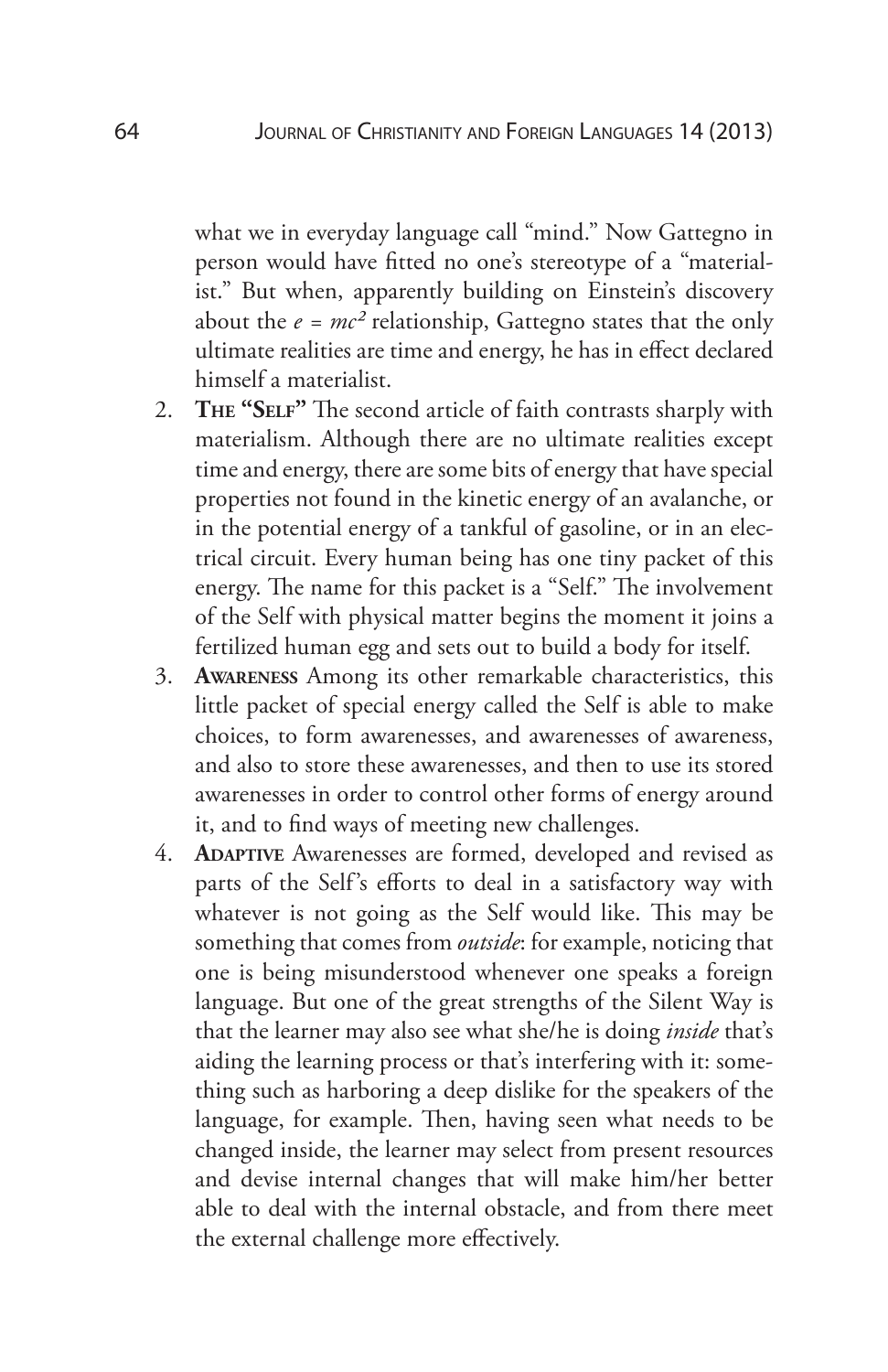- 5. **Independence** In responding to a new external challenge or other stimulus, the Self draws on its accumulated resources of awarenesses and other information.
- 6. **Autonomy** In meeting a new challenge, the Self usually has available to it a choice among two or more ways of using its stored resources. Gattegno gives the name "autonomy" to this choice-making.
- 7. **Responsibility** The Self continues to try various combinations of resources until its interaction with an outside challenge finally becomes satisfactory.
- 8. **Learning** Each experience of dealing with outside challenges results in modification of the Self's existing inner resources. That's what "learning" is.
- 9. **Subordination** Learning in this sense can be accomplished only through *work*—through *internal* work, and internal work is *doable only by the Self.* Everything else, including teaching, must be subordinated to that learning process.
- 10. **Teaching** A Silent Way teacher is constantly learning and relearning the students. That is to say, she/he tries to monitor where the students are in their internal development of whatever awarenesses they need for the subject matter of the course, and to indicate to them when and where they need to do a bit of additional internal work, and to provide new inputs which will nudge that internal work in the right direction. For example, the fact that "the place where additional work is needed is in the second syllable" is commonly transmitted by the teacher pointing to the second knuckle of her own finger. "Round your lips more" could be conveyed by the teacher silently rounding her own lips and pointing.
- 11. **Permanence of Self** At the death of the body, the packet of energy that is the Self remains intact, and moves on to another human sperm-and-egg combination somewhere in the world.
- 12. **Permanence of Awarenesses** As the Self makes this transfer, it carries with it whatever *awarenesses* it had accumulated in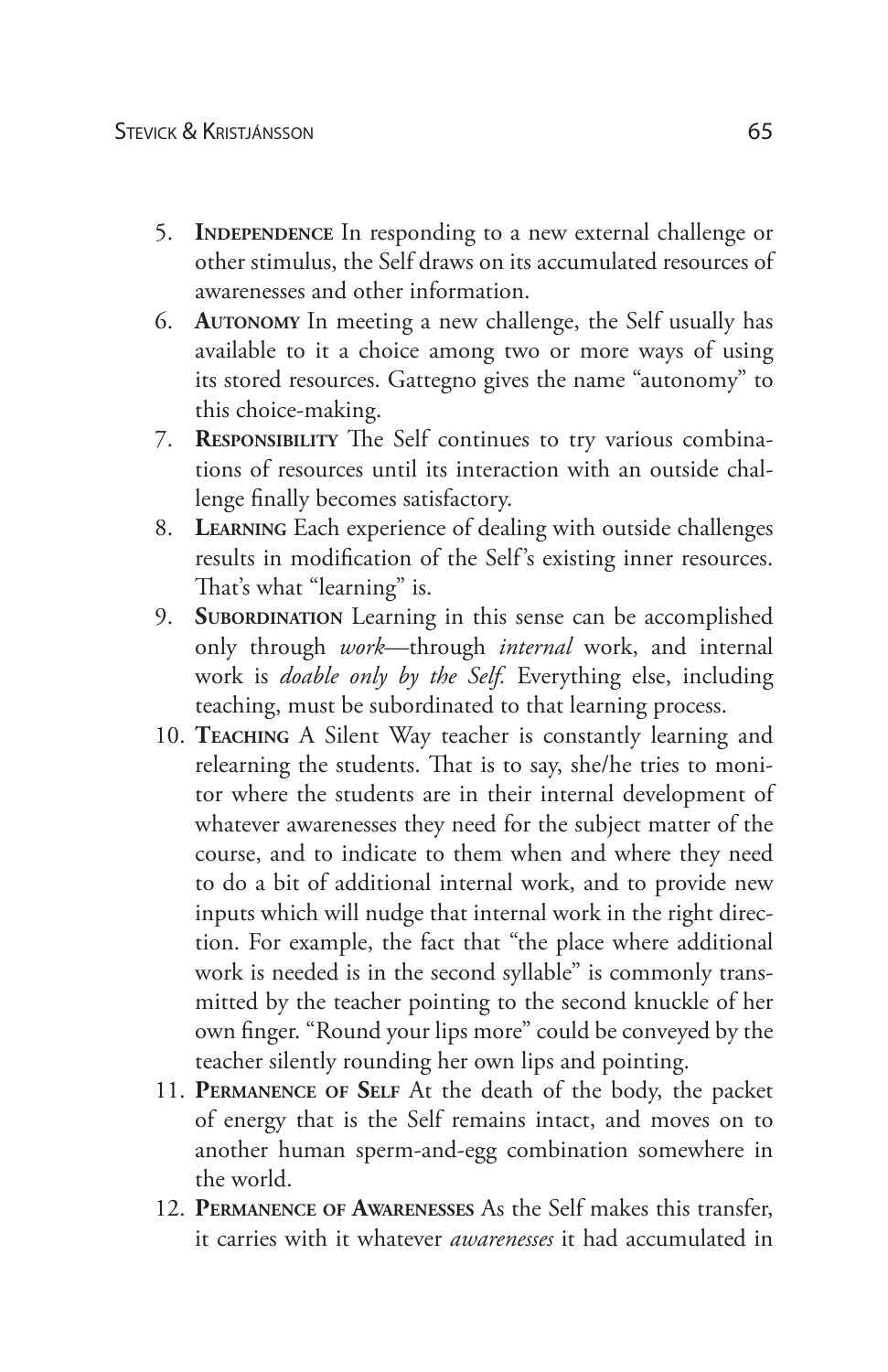its previous life or lives. It does *not* however carry with it any *specific information* at all.

- 13. **Solitary Pilgrim** Thus the Self makes its way like a solitary pilgrim through an indefinitely long series of lives.
- 14. FULL HUMANITY The Self's goal in this pilgrimage is to reach the next stage of evolution, which Gattegno called being "fully human."

Let's pause for a moment and compare the Audiolingual faith with Silent Way faith. Audiolingual faith, remember, was all about the external self and its conformity with the outer world. Now we find the Silent Way focusing on the inner Self and its creativity, and we watch it learning to do everything on the basis of criteria set for it and it alone by its unique experiences and awarenesses. In Audiolingualism, the materials are intended to be "one-size-fits-all"; in the Silent Way, individual selves and individual classes are so unique that permanent published materials would be inappropriate in principle. In the Silent Way, the learner is taught not only to speak French, but to be aware of awareness, and to become responsible for making autonomous choices among his or her own set of independent resources. Remember also that although the Silent Way had been in development for many years before 1960, it found wide acceptance in the 60s and 70s, during the great cultural upheaval of those times.

#### **Some "Practices" Typical of the Silent Way**

The specific techniques that I refer to in the Audiolingual and Contemporary sections of this paper are familiar to most language teachers, but I recognize that the same is not true for the Silent Way. Here, then, is a brief description of just a few parts of the Silent Way that would seem novel to anyone who was observing it for the first time.

• The teacher is entirely or almost entirely silent most of the time, even when he or she is leading students to pronounce material that contains sounds they have never ever heard. Gattegno's success with the use of silence was extensive, it was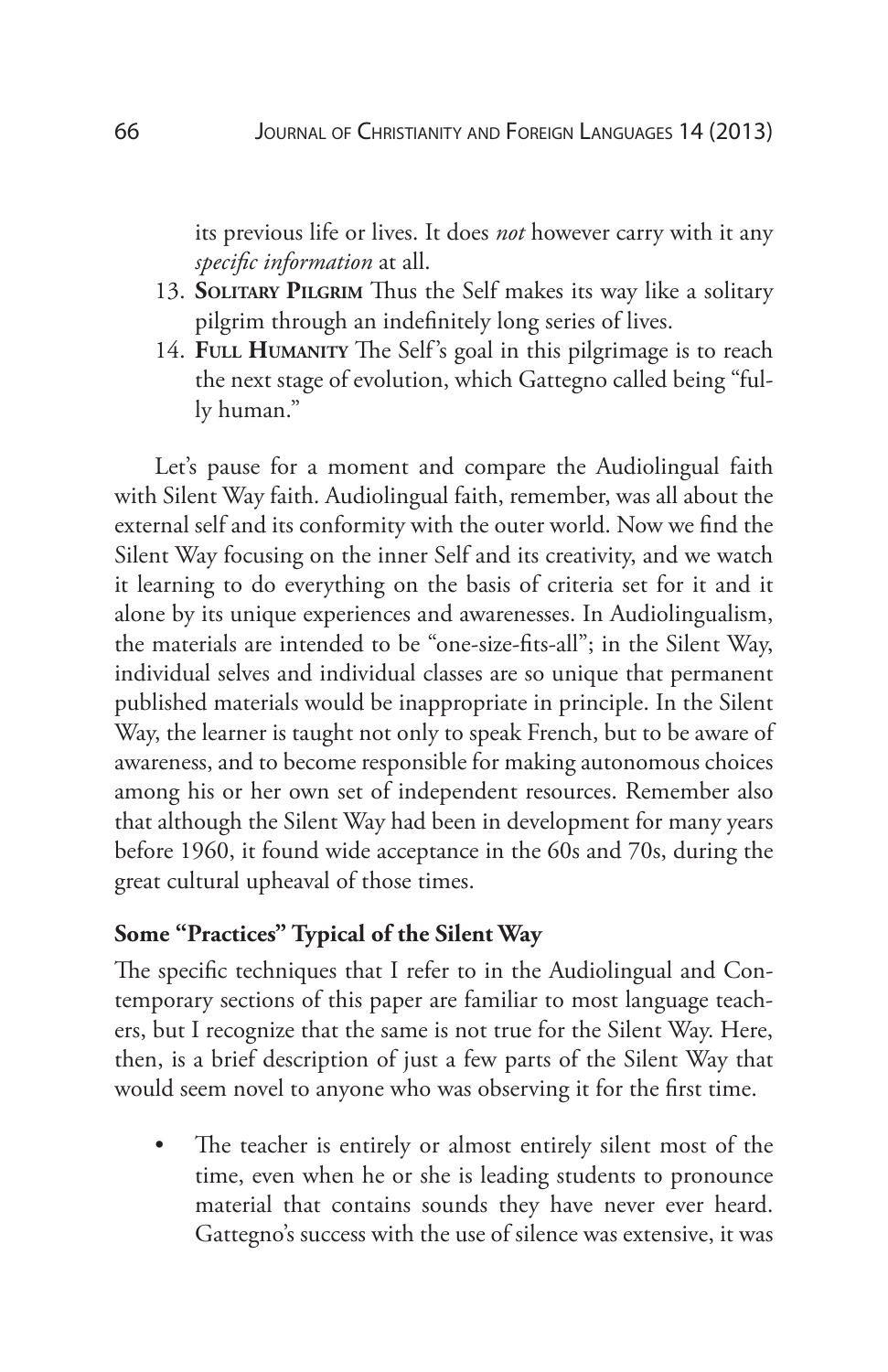often astonishing, and to me as a teacher who was learning from him, it was profoundly instructive. However—and this has surprised some people—he did not consider silence to be essential to his methodology. For Gattegno, the purpose of the silence was to force people back onto their own existing resources [cf. Independence, autonomy]. Through the use of these resources, new information would be discovered, and awarenesses would be tested, modified and strengthened [Learning].

- Compare this with the usual "Repeat-after-me" technique of Audiolingualism and most other methods. Such a technique allows the student to fall back on his or her ability to mimic, and makes unnecessary the thorough observation and the responsible experimentation that the Silent Way allows for, and even demands. Gattegno saw the mimicry process as relatively superficial—as something that was unlikely to either generate new awarenesses or to profit from them. [cf. Subordination]
- After being taught in this manner for a while, the learner notices (becomes Aware of) the physical acts of tongue, jaw, voice and so on that he or she has to perform before the teacher indicates that no further work is needed on this point [ADAPTIVE] which the learner recognizes as an "OK for now" signal. Still later, the student may notice that he or she is noticing pronunciation details, and later that he or she is noticing the fact of noticing noticing, and so on [Awareness of awareness]. Such a student quickly becomes aware of being able to use INDEPENDENCE and AUTONOMY on specific data, rather than having to constantly seek the approval of the teacher [Responsibility] or ask the teacher for a new model to imitate, and this awareness is commonly followed by an awareness of reduction in anxiety. Resort to mimicry would short-circuit the learning process, and would lead only to very brief retention of any material treated in this way. [TEACHING]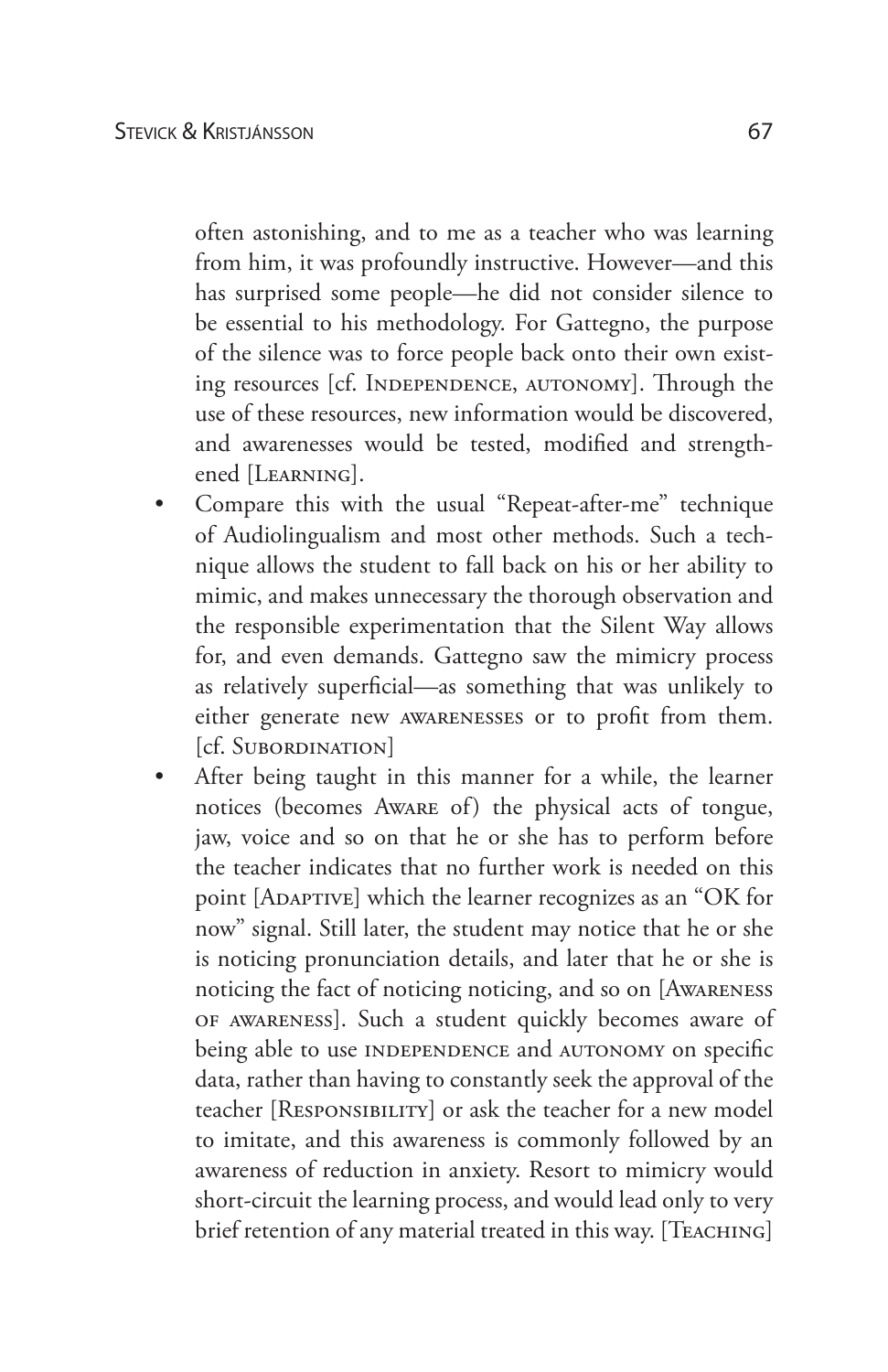• There is little if any choral work, particularly when the goal is improvement of pronunciation. After all, how could the teacher give appropriate feedback [Teaching] to individuals under these circumstances [Learning]? On the other hand, individual learners [SOLITARY PILGRIM] do profit greatly from observing whatever interactions are taking place between the teacher and the other individuals in the class.

### **Outcomes of the Silent Way**

Let's turn now to the outcomes of Silent Way study. Linguistically, they are commonly outstanding. As for personal outcomes, in Gattegno's approach, the main thing to do with one's self is not just to advance it or just to enjoy it, as in the faith that underlay Audiolingualism. The goal is rather to *improve* one's self.

With regard to this goal, the world and the other people in the world—the class and the other people in the class—are not mere competitors as they were in Audiolingualism. In the Silent Way, they are in the last analysis more like mines, because from their behavior awareness-generating experiences may be extracted; they are the crucible in which awarenesses are formed; and they are the anvil on which the Self shapes and reshapes itself, but the deeper concerns of classmates, and their reactions as persons, play a peripheral role. It's therefore not surprising that Silent Way teachers have generally seemed to me to give relatively little attention to the interpersonal relationships among their learners.

In this last sentence I said *"seemed to me."* Some of my friends who are expert users of the Silent Way take vigorous exception to that conclusion, and to what I said earlier about a "Solitary Pilgrim." They tell of Silent Way classes in which there was genuine concern for the other members of the class, warm mutual support, and a very strong and enduring *esprit de corps.* I have no doubts at all about the testimony of these colleagues. Their expertise on this subject vastly exceeds mine. Nevertheless, my experience did include a number of training programs a day or more in length *about* the Silent Way, conducted by Dr. Gattegno; two 22-hour intensive weekends, in each of which I studied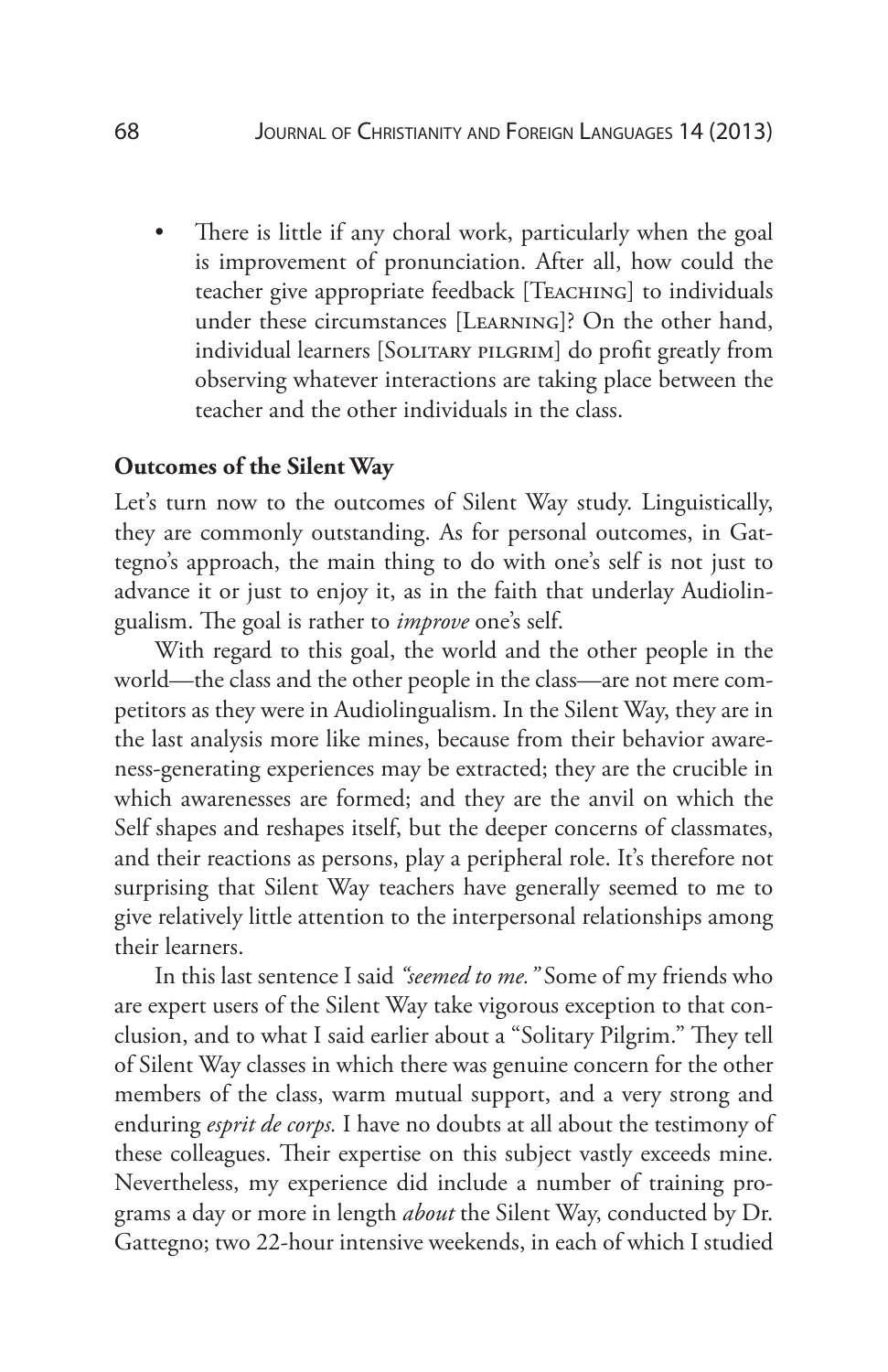a language that was new to me, using the Silent Way. One of those classes was conducted by Dr. Gattegno, the other by a thoroughly experienced native speaker who had a high reputation as a Silent Way teacher. I also observed a number of classes (some ongoing real classes, some demonstrations) conducted by members of the Educational Solutions staff.). As a Silent Way teacher myself, I also conducted a few beginning courses of 10 to 50 hours in length in Turkish or Swahili. My observation about the lack of attention to interpersonal relations was supported by all except perhaps the first of those experiences, which was an ongoing class in Spanish being taught by a relative newcomer to the Silent Way. Even though my experience with the Silent Way may have been atypical, I'm going to retain it in this paper just as a further illustration of what I mean by a faith-practice relationship.2

As for the degree to which I embraced the underlying principles of the Silent Way faith, I ignored the originator's clear stance against my basic theological beliefs evidenced, for example, in his views related to ultimate reality and the source of Self [cf. MATERIALISM and The "Self"], reincarnation [cf. Permanence of Self, Permanence of Awareness, and Solitary Pilgrim] and the Self's ultimate goal [cf. FULL HUMANITY]. I did this while at the same time trying to learn from him what he was discovering about how our learning equipment—from my point of view, our *created* learning equipment—operates. I'll explain more about my own views in what follows.

## **Contemporary: My Own Present Version of the Christian Faith**

I'm going to draw my third example of the faith-practice relationship from the present, that is, from how I see things at the end of my career. Let me begin with what is probably the most controversial aspect of my faith, which has to do with matters that lie both inside this world and beyond it. Where the Bloomfieldians who contributed so much to the outlook behind Audiolingualism saw one life and one life only per customer, and where Gattegno saw an indefinite series of lives, I believe that each of us has this one life, here in this world, but that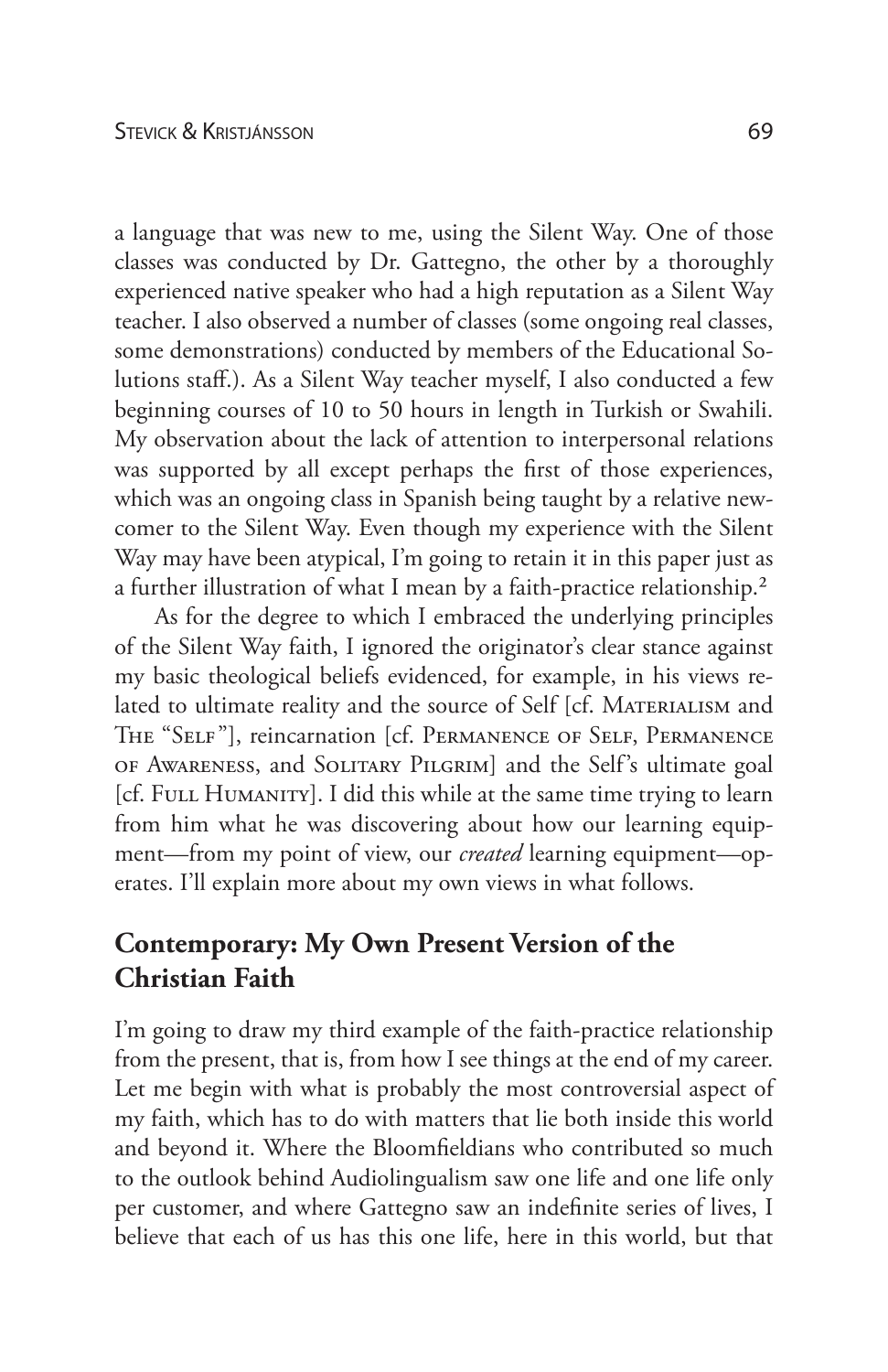this life will be followed by an eternity either very pleasant or very unpleasant, depending on two aspects of what has happened in this life. What happens in this life is therefore awfully important. One aspect of what happens in this life has to do with a person's relationship to God through Christ.

In this connection, there's a relevant story about the Apostle Paul when he was being transported in shackles to Rome for trial. On the way he had a hearing before a local king, and took the occasion to explain his faith. When the king asked Paul if he was trying to convert him, Paul is reported to have replied that he'd like not only the king, but everybody who was listening, to "become such as I am, except for these chains," and for "chains" I in the 21st century can substitute the numerous limitations and defects that I drag around with me.

So I agree with Paul here, but I'm not as bold as he was, and in a professional setting I'm even less bold. My own practice in a professional setting is to somehow identify myself as a Christian as soon as convenient, and to try not to discredit the name of Christ by my actions.

From a Christian point of view, the other side of what happens in this life is how a person interacts with other people, the most important aspect being *agape*—unconditional, self-giving love. Community Language Learning (CLL) gives us two method-specific examples of this kind of "love" (Curran, 1977, pp. 128-141). The first is how in the earlier stages the knower (i.e., the teacher) voluntarily subjects him- or herself to the linguistic needs of the learners and also to their emotional needs. The other CLL example is that learners who reach what's called the fourth stage voluntarily show concern for the linguistic and emotional needs—and standards—of the knower. This kind of learner doesn't resent correction or try to avoid it, and is not discouraged by it, but welcomes it, and is also very much aware of the teacher as a person, not just as a special piece of equipment.<sup>3</sup>

A more general, and in the long run a more important example of *agape* is not method-specific. It is the teacher who works long and hard for very little pay, just for the sake of the students. I hasten to add two points here, though: first, that this kind of love is found among other people as well as among Christians; and second, that the pre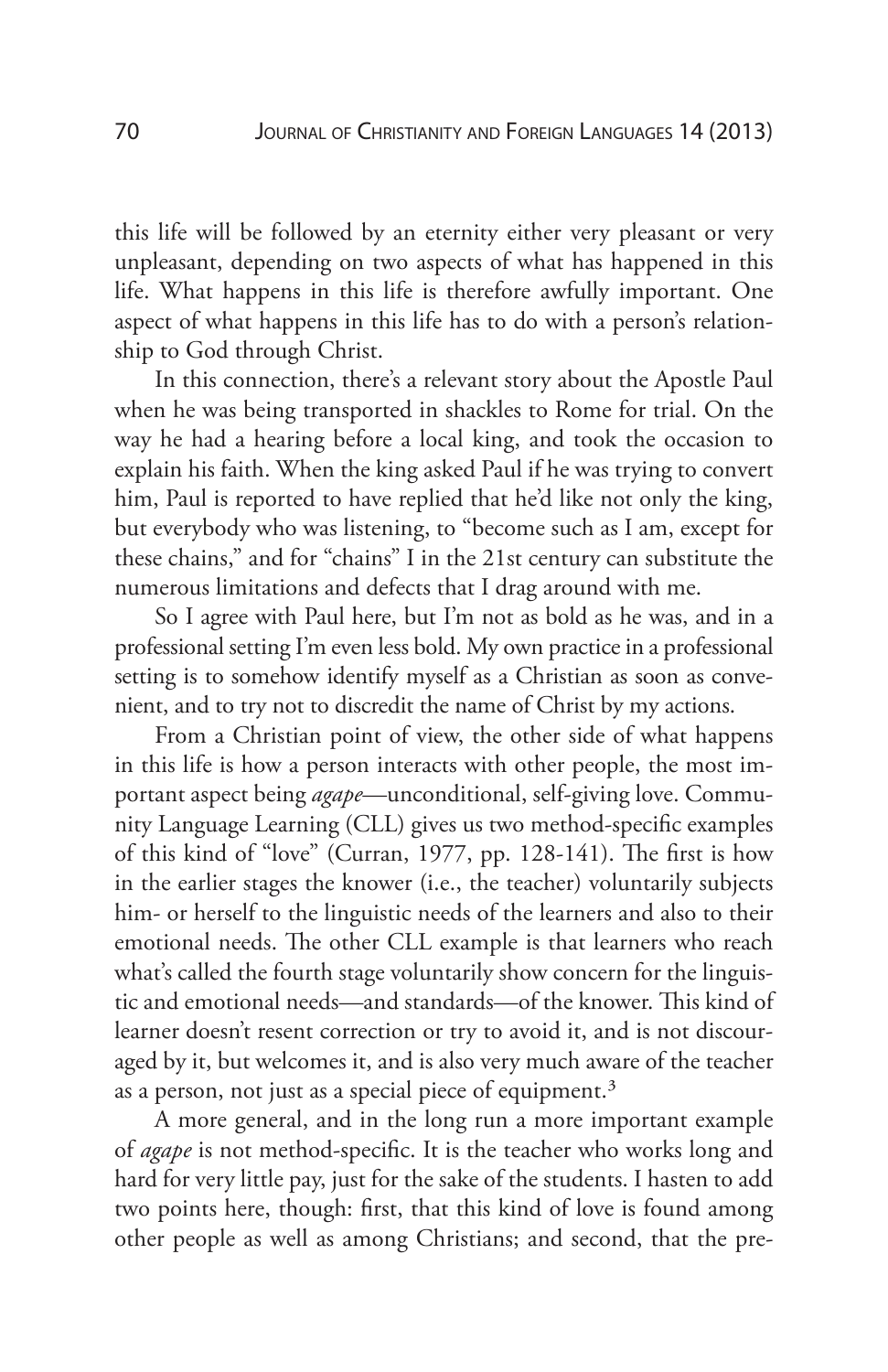ciousness of the message that can be carried in this way must not be used by others to justify disregarding the socio-political status of the teacher, or to excuse unfair salaries and indecent working conditions. This raises the question: Does the "self-giving" type of love then mean that one is supposed to accept such conditions? As I see it, there's no simple answer. I guess it's a matter of being very clear about the relationship between what is most important to *us,* and what really *is* most important, and about which kind of security we want in our lives.

Turning now to the practical side, the importance of relationships with other people, and of interactions with other people, certainly contributes to my interest in approaches that emphasize relationships and interactions, and that consider the outcomes in this area to be important right alongside subject-matter outcomes such as accuracy, fluency, or communicative competence. Obviously Christians don't have a monopoly on this kind of interest.

I personally try to act in ways that are consistent with Christ's teachings and with his example. I do this for two reasons, frankly: one is to increase the credibility of whatever I may say explicitly about my faith; and the other is to provide an example of Christian behavior that is at least local and contemporary, even though of course it's also very, very imperfect.

Let me go on now to some specifics of my faith. **I believe** the world (including us humans) was created by an intelligent and selfconscious God (though I don't pretend to know anything about the methods of the creative acts or about their duration).

**I believe**, along with many non-Christians, that we have, built into us, some wonderful potentials, not all of which are known about or fully understood. **I also** share with many non-Christians **the belief** that in the organization and working of memory, the elements that have to do with purpose and emotion play a central role. Recognizing this fact may be very useful to us in devising techniques and in preparing materials.

Because **I believe** that human potentials are parts of God's creation, I haven't hesitated to explore some of them, without worrying too much about whether they were first noticed or explored by non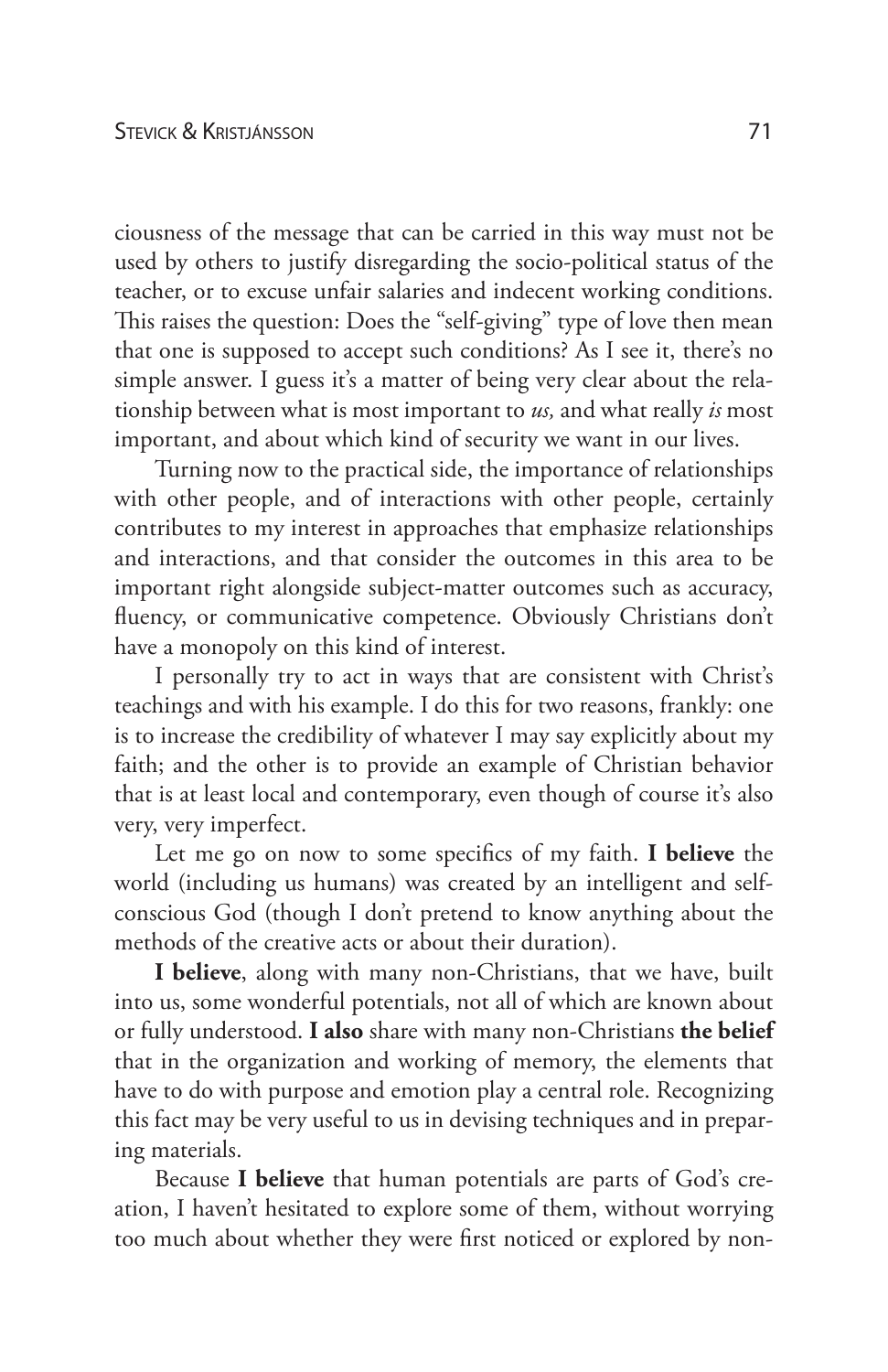Christians—such things as meditative techniques, group dynamics, or the use of music, for example.

**My belief** in unrecognized or underexploited human potentials also contributes to my willingness to accept and even to encourage learner initiative within a language learning program. Here, too, we find no Christian monopoly.

**I also believe**, though, that there are built-in limitations on our potentials, both intellectually and morally. That is to say, I've been tremendously impressed by the energy, elation, and high-quality learning that can be generated by giving students freedom to design and conduct certain aspects of their own language study. At the same time, however, I've never been convinced that basic human ignorance, laziness, lack of concentration, and interpersonal tension ever fade completely away even under the best of circumstances. Sort of a non-sectarian counterpart of "indwelling sin," I suppose. **This belief** is related to my emphasis on maintaining teacher "control" alongside learner "initiative."

**These beliefs** have consequences for the question about the highest thing one can do with oneself: survive, succeed, or whatever. In my understanding of the Christian view, what is ultimately important is not self-preservation, not self-understanding, not self-advancement, not self-enjoyment, not self-knowledge, not self-actualization, and it's not even self-improvement or self-realization. It is self-giving. Again, Christians have no monopoly on self-giving, but self-giving does occupy a central place in Christian theory that I'm not sure it occupies in other faiths. In any case, I see my own motivation less in an ethical light than in a historical light, summarized briefly in three technical terms. It is (a) God having become a particular human being at a particular time and place: "*Incarnation*;" (b) me being thereby set free from what would otherwise have led to certain and permanent disaster: "*Redemption;*" and (c) me for the rest of this life becoming more and more like what God wants me to be: "*Sanctification.*"

How might my beliefs contrast with those of people who have embraced some form of materialistic faith, as in (but not limited to) my first two examples? For the sake of this last part of our discussion,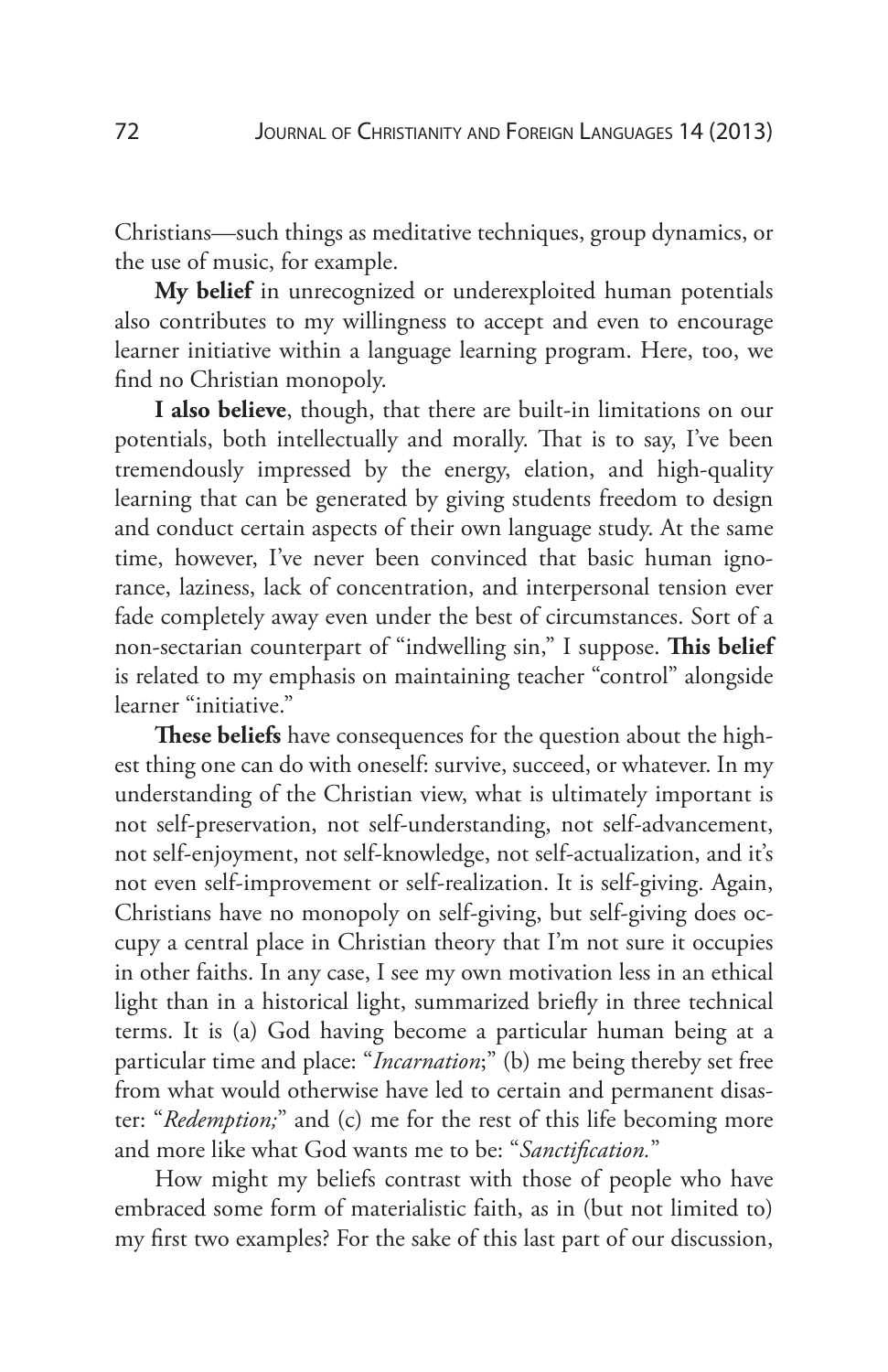let me call these folks "secular humanists," a term I use broadly.<sup>4</sup> In the left-hand column below, I offer a summary of my understanding of the positions many secular humanists take, broadly defined. In the right-hand column, I provide a succinct overview of my own views that I've presented above.

| Secular humanists tend to get<br>excited about human potentials that<br>have hitherto been undiscovered or<br>underdeveloped.                                                                                         | I too tend to get excited about<br>human potentials that have<br>hitherto been undiscovered or<br>underdeveloped.<br>But I also think there are built-<br>in limitations on people's ability<br>to, by their own individual or<br>collective efforts, rise above<br>ignorance and self-centeredness.   |
|-----------------------------------------------------------------------------------------------------------------------------------------------------------------------------------------------------------------------|--------------------------------------------------------------------------------------------------------------------------------------------------------------------------------------------------------------------------------------------------------------------------------------------------------|
| Secular humanists tend to believe<br>that these exciting potentials<br>have come over the eons with the<br>gradual evolution of blind matter<br>and energy, and over the centuries<br>through cultural conditioning.  | I believe that these potentials are<br>parts of an order created by a self-<br>conscious, intelligent God.                                                                                                                                                                                             |
| Secular humanists tend to think that<br>the meaning of human activities is<br>found only within this world, with<br>humans as the center.                                                                             | I think the goal of human<br>activities is preparation for a life<br>beyond this world, centered on<br>God.                                                                                                                                                                                            |
| Secular humanists tend to think<br>that the goal of human activities<br>should be to increase knowledge,<br>wisdom and social harmony, as well<br>as to contribute to the physical and<br>emotional health of others. | Although I think the goal is<br>beyond this life, I also think<br>that preparation for the life to<br>come is consistent with, and may<br>even require, efforts to increase<br>knowledge, wisdom and social<br>harmony, as well as to contribute<br>to the physical and emotional<br>health of others. |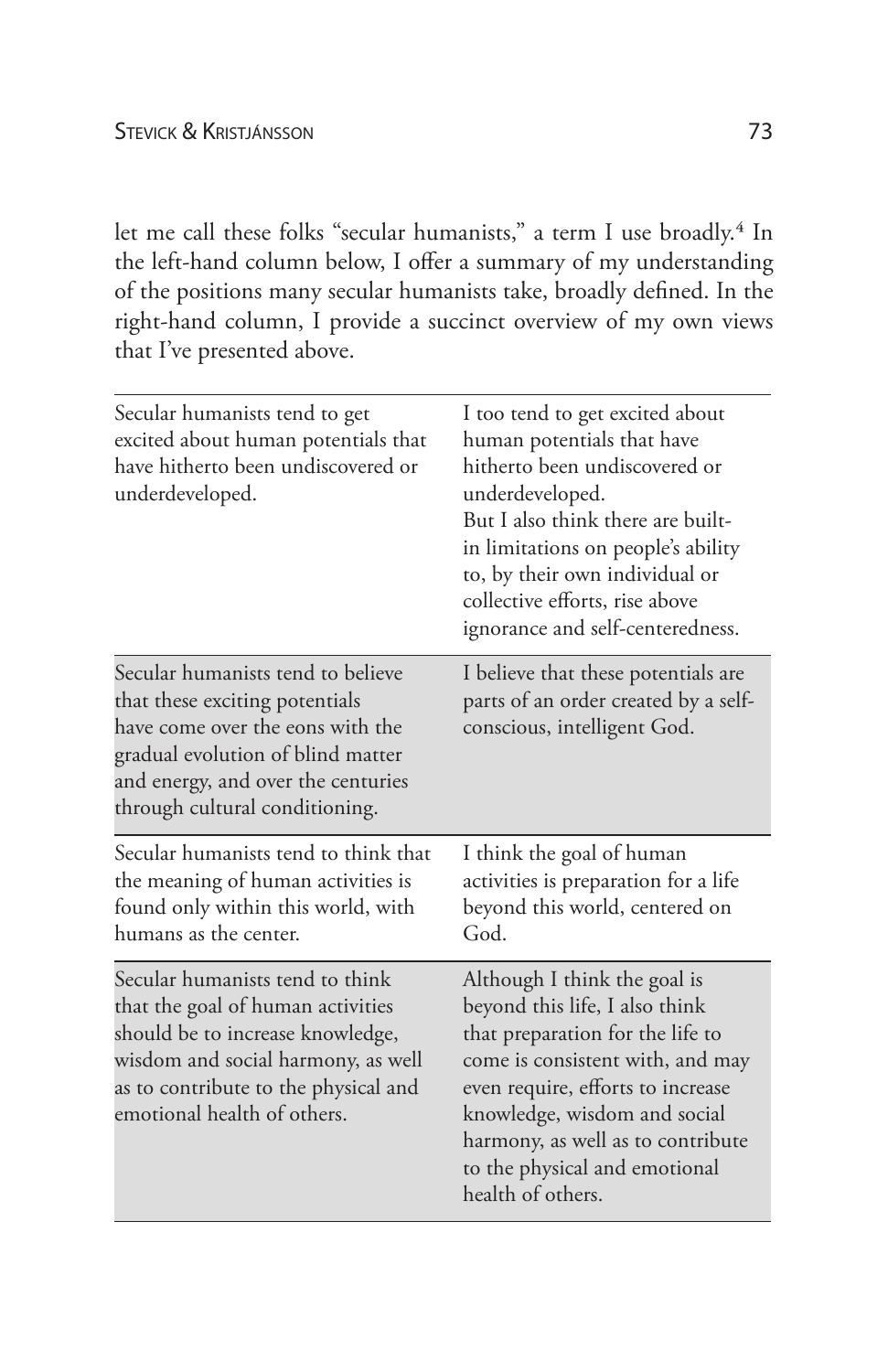Secular humanists, as far as I can tell, tend to see their own motivations for doing such things in the light of high principles and good will, and I would not dispute them on this.

As a Christian, I see my own motivation for doing such things more in a historical light:

- God having become a particular human being *("Incarnation").*
- Me being set free from permanent disaster *("Redemption").*
- Me for the rest of this life becoming what God wants me to be *("Sanctification")*.

As I've stated above, these beliefs and assumptions have consequences for the question about the highest thing one can do with oneself. The beliefs mentioned in the right-hand column are no doubt hard for lefthand column people to fathom, relate to, or accept, but I feel the same way about those in the left-hand column. Still, this does not mean that people of different faiths cannot work together. Left-hand column people and right-hand column people—and people in columns I have not included—can, should, and commonly do cooperate with each other in exploring human potentials, in finding ways to develop those potentials more fully, and in trying to increase knowledge, wisdom and social harmony, as well as to contribute to the physical and emotional health of others. However, the way they go about such things, the meaning they attach to their actions, and the new understandings they reach as a result, may be different. In my case, the principle of self-giving and related Christian beliefs permeate the way I understand and try to live out my pedagogic practice.

# **Conclusion**

A language teacher who has read the preceding parts of this paper might well comment, "Yes, there are some interesting ideas here, but how do they apply to my work?" Well, I got to thinking about that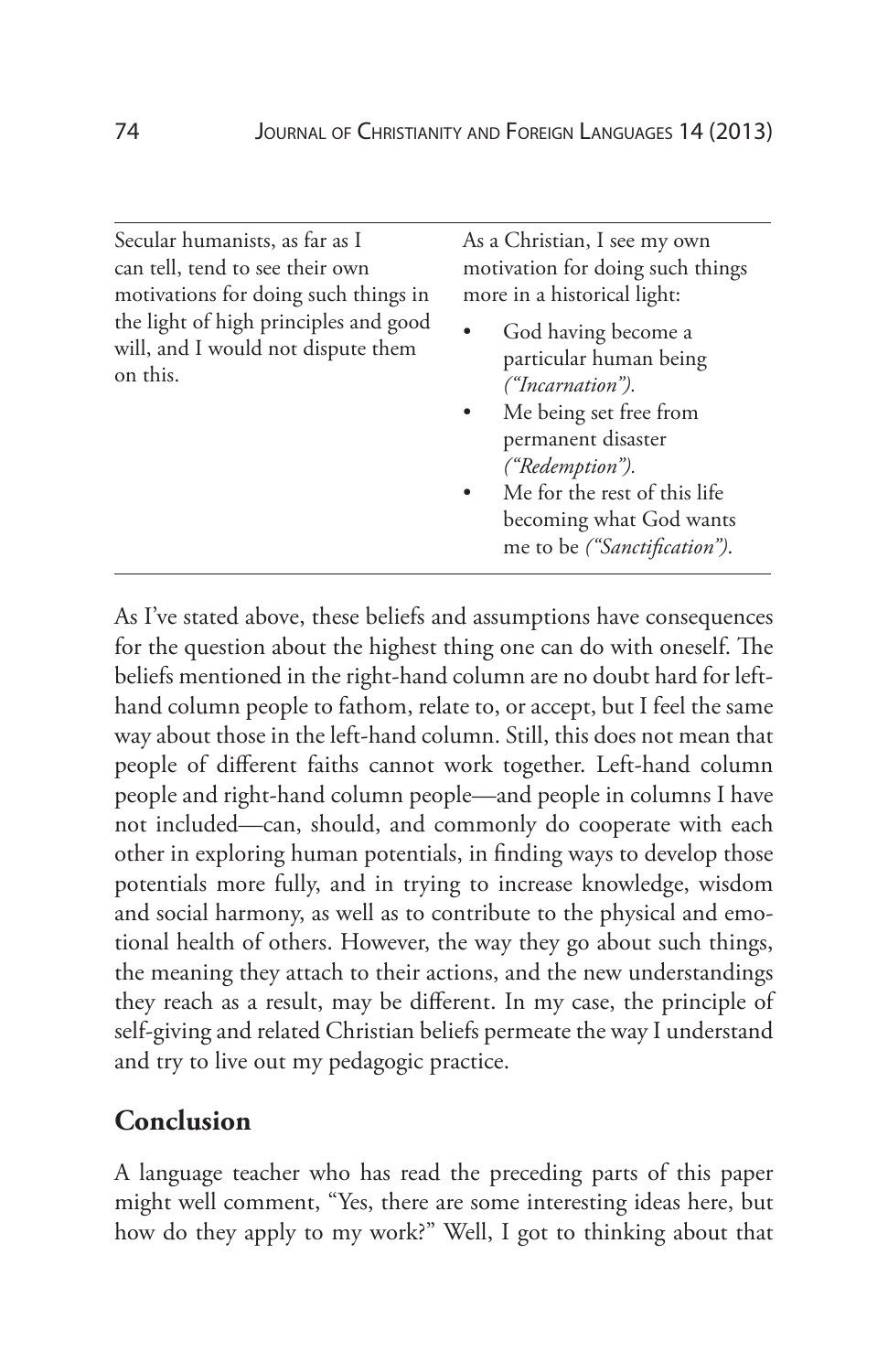too, so I've picked out at random three things we have to do in just about every language teaching situation: (1) selecting or creating materials, (2) reacting to students' errors, and (3) leading students from hesitant, short-lived control of new material to long-lived, unthinking mastery of it. About each aspect I asked myself: "How did these three approaches (Audiolingual, Silent Way, and "Christian") influence me? What did they say to me about this aspect of my teaching? How did they heighten my interest in, or deepen my appreciation of, various existing practices in the field?" Table 1 contains the beginnings of my answers.

And it's with the notes of Table 1 that I'm going to end this paper. In a way, it would have been more fun to close with a rhetorically polished paragraph that would have left you with a bit of new information, illumination or inspiration. I'm going to close instead with an invitation: an invitation to sit down, alone or with a few good colleagues, and consider your own past, your own deepest assumptions, and your own ways as a teacher, and draw the empty boxes for your own Table 1. Then fill in the boxes, or at least begin to fill them in. Then stop. Put the project aside, and come back to it in a day or two. Add anything else that comes to mind, and as you look at your notes, consider: What kinds of faith underlie your practices? Can you envision the outcomes that might occur if some articles of faith had more—or less—influence in your professional activity? Are any of your ways as a teacher cut off from principles that you deeply value? As you reflect on these and other questions like them, you may find yourself discovering that a certain amount of new information, illumination, or perhaps even inspiration is available after all. The process may even lead you to some new conclusions. Whatever the case, I hope you find yourself enriched by an ever deepening awareness of the faith-practice relationship in your own language teaching experience.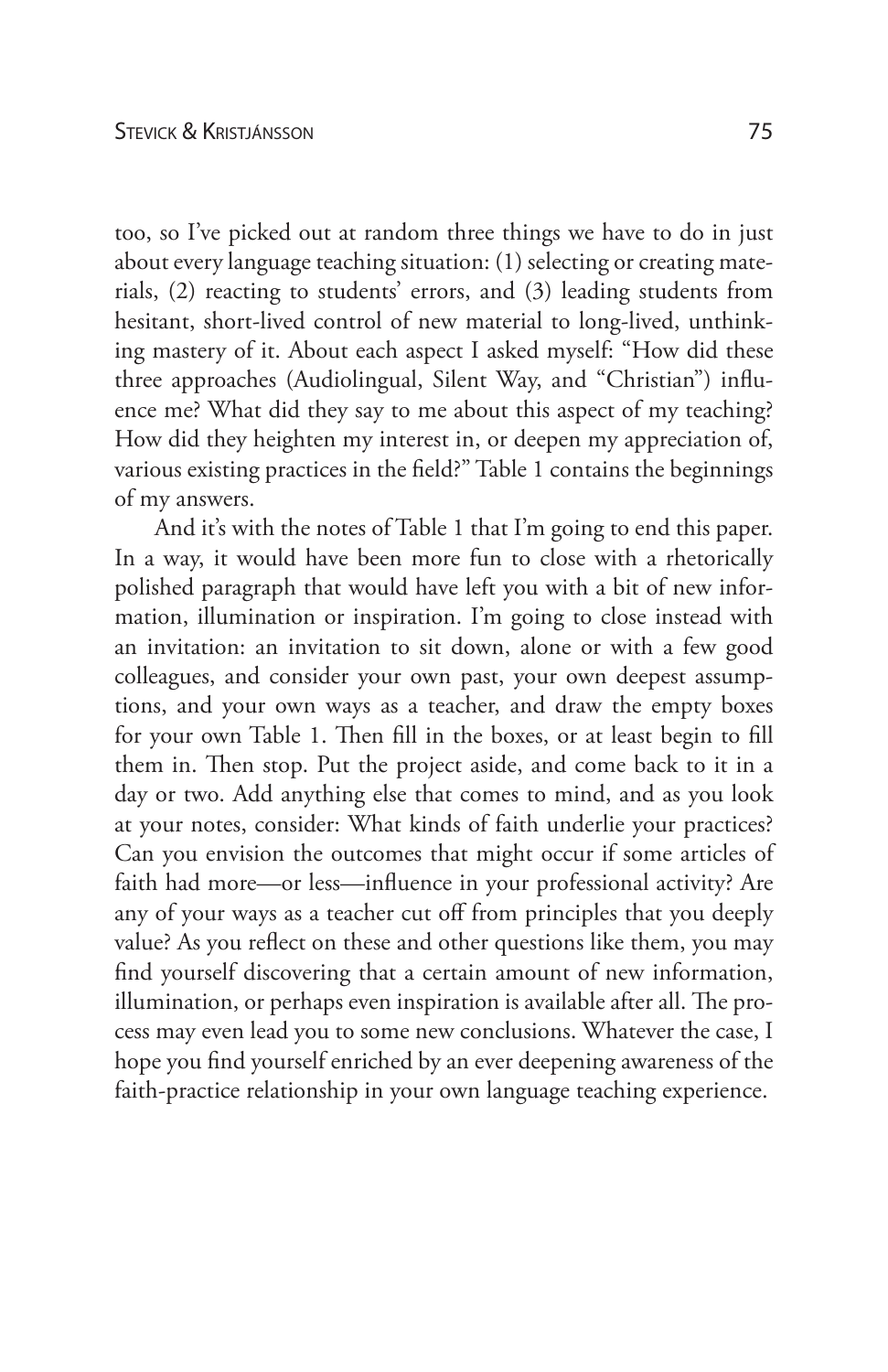|                     |            | <b>CREATE/SELECT MATERIALS</b>                                                                                                                                                                                                                                                                   |
|---------------------|------------|--------------------------------------------------------------------------------------------------------------------------------------------------------------------------------------------------------------------------------------------------------------------------------------------------|
|                     | "Faith"    | The experts know best, so follow them.                                                                                                                                                                                                                                                           |
| AUDIOLINGUALISM     | "Practice" | Use or if necessary create materials embodying<br>linguistically-sound methods, with vocabulary relevant<br>to trainees' prospective needs                                                                                                                                                       |
|                     | "Faith"    | Just as every learner is unique in the order and speed of<br>developing the needed awarenesses, so every class is also<br>unique.                                                                                                                                                                |
| <b>SILENT WAY</b>   | "Practice" | Permanent materials transferable from one class to<br>another are not feasible. Teachers create materials as<br>the course goes on, taking into account all they have<br>learned about the present students.                                                                                     |
|                     | "Faith"    | Personal interaction is ubiquitous in Christian theory.<br>Thus Christians are told how to treat one another; God<br>is portrayed as constantly active, especially in the Old<br>Testament. Theologians even talk about communication<br>taking place within the Trinity.                        |
| STEVICK - CHRISTIAN | "Practice" | Use student-generated materials and personal<br>information to some extent either as main lesson<br>material or in supplementary activities, but only where<br>this can be done without leaving students insecure<br>about either the language or what they are supposed to<br>be doing with it. |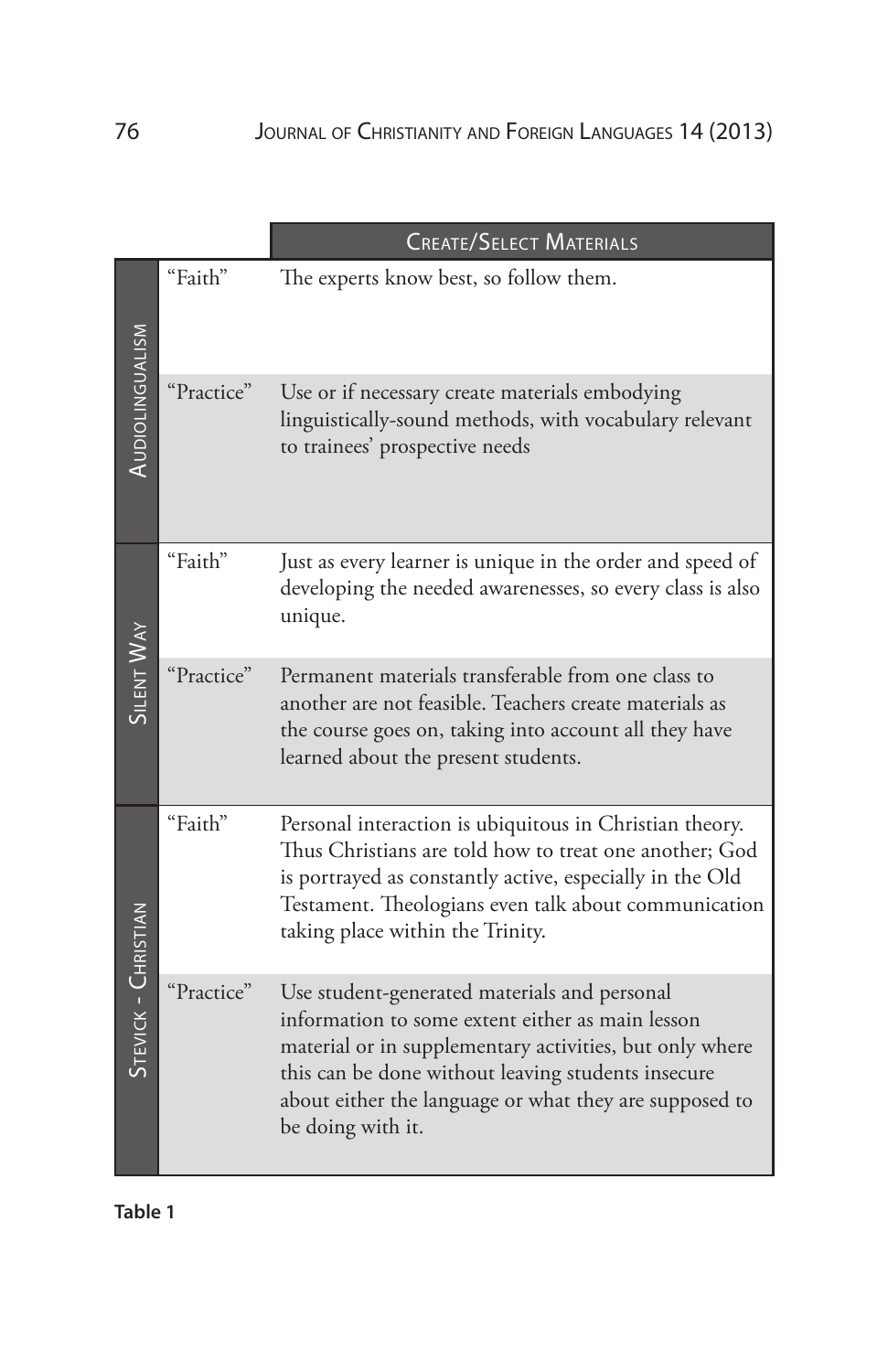|                        |            | <b>RESPOND TO STUDENT ERRORS</b>                                                                                                                                                                                                                       |  |
|------------------------|------------|--------------------------------------------------------------------------------------------------------------------------------------------------------------------------------------------------------------------------------------------------------|--|
|                        | "Faith"    | The learner is an organism that responds to stimuli,<br>including stimuli that indicate acceptability or<br>unacceptability of its previous responses                                                                                                  |  |
| <b>AUDIOLINGUALISM</b> | "Practice" | Give positively or negatively reinforcing stimuli as<br>briefly and as quickly as possible, especially when the<br>student has made an error of any kind. Be sure student<br>responds to reinforcement by improved or perfect new<br>production.       |  |
|                        | "Faith"    | What people call "errors" are valuable hints about the<br>present state of their awarenesses needed for the task<br>with which the teacher is challenging them at the<br>moment.                                                                       |  |
| SILENT WAY             | "Practice" | The teacher should take the time needed to devise a<br>next challenge that helps the student's effort to create<br>the appropriate response out of materials already in his/<br>her head.                                                              |  |
|                        | "Faith"    | It would not be right to mislead students about their<br>accuracy in using the language, but this is one more<br>situation in which learners can observe such values as<br>"speaking the truth in love" and concern for person as<br>well as accuracy. |  |
| STEVICK - CHRISTIAN    | "Practice" | More important than the presence or absence of<br>the correction itself is the nonverbal message that<br>accompanies it. Communicate interest and support,<br>not disapproval or impatience. Or let students correct<br>one another.                   |  |

**Table 1 (cont.)**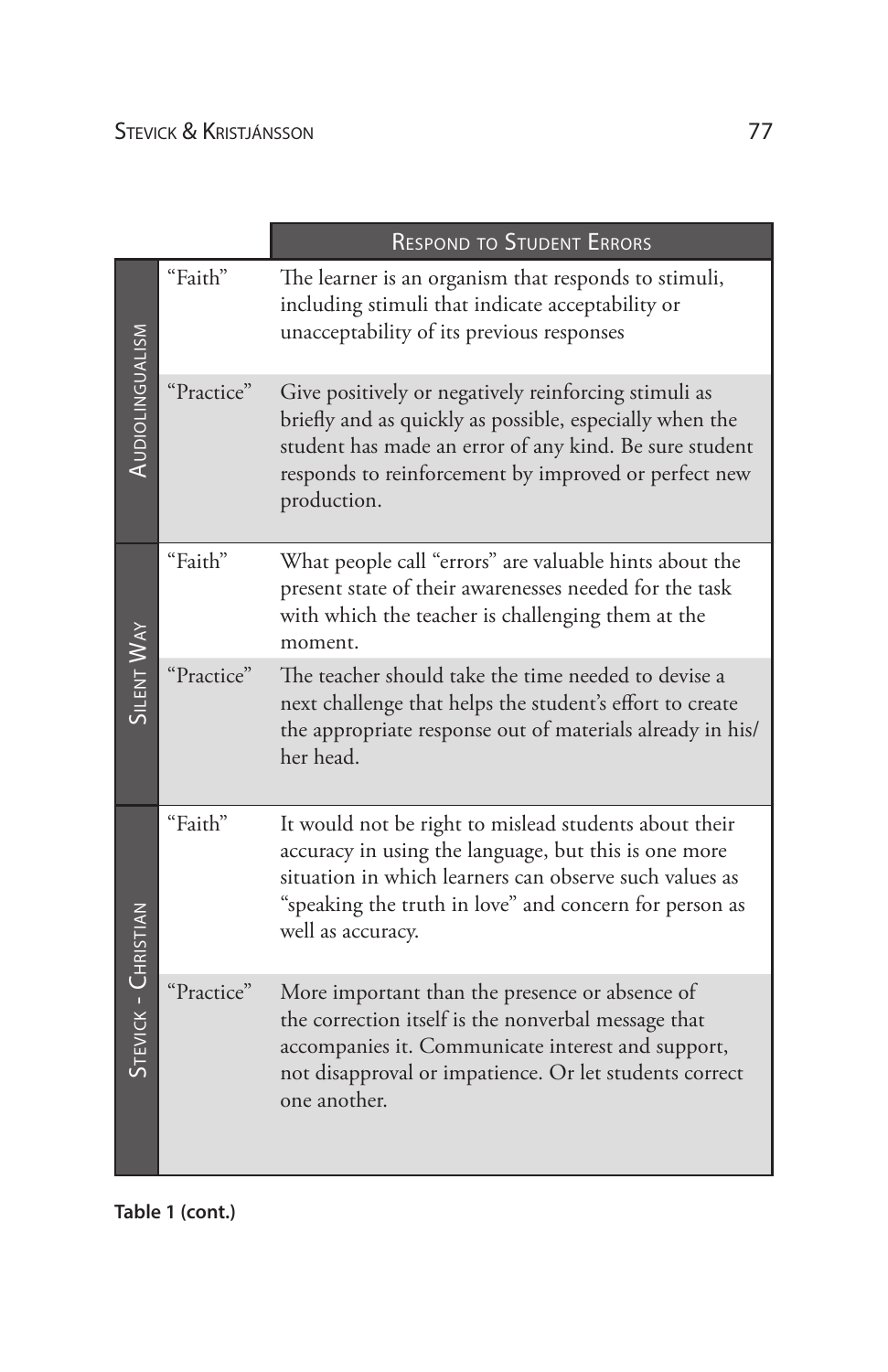|                     |            | FROM TEMPORARY TO PERMANENT CONTROL                                                                                                                                                                                                                                             |
|---------------------|------------|---------------------------------------------------------------------------------------------------------------------------------------------------------------------------------------------------------------------------------------------------------------------------------|
|                     | "Faith"    | Fluency of production depends on the strength of the<br>underlying habits.                                                                                                                                                                                                      |
| AUDIOLINGUALISM     | "Practice" | Arrange for plenty of practice, some of it purely<br>mechanical and against the clock, to further strengthen<br>habits. Avoid giving students puzzles or tasks in which<br>they are likely to produce errors.                                                                   |
|                     | "Faith"    | Even after students have developed the awarenesses<br>necessary for a word, sound or structure, further<br>practice may be necessary.                                                                                                                                           |
| <b>SILENT WAY</b>   | "Practice" | Arrange for further practice in which attention is<br>focused on meaning as well as on form.                                                                                                                                                                                    |
|                     | "Faith"    | Our created equipment for learning language includes<br>storage facilities in which the learner's emotions and<br>purposes play a crucial role.                                                                                                                                 |
| STEVICK - CHRISTIAN | "Practice" | Let students gain initial temporary control of new<br>material in activities that allow them to think about<br>linguistic form if they need to. Then incorporate the<br>new words or structures into activities in which real<br>people are doing real things with real people. |

**Table 1 (cont.)**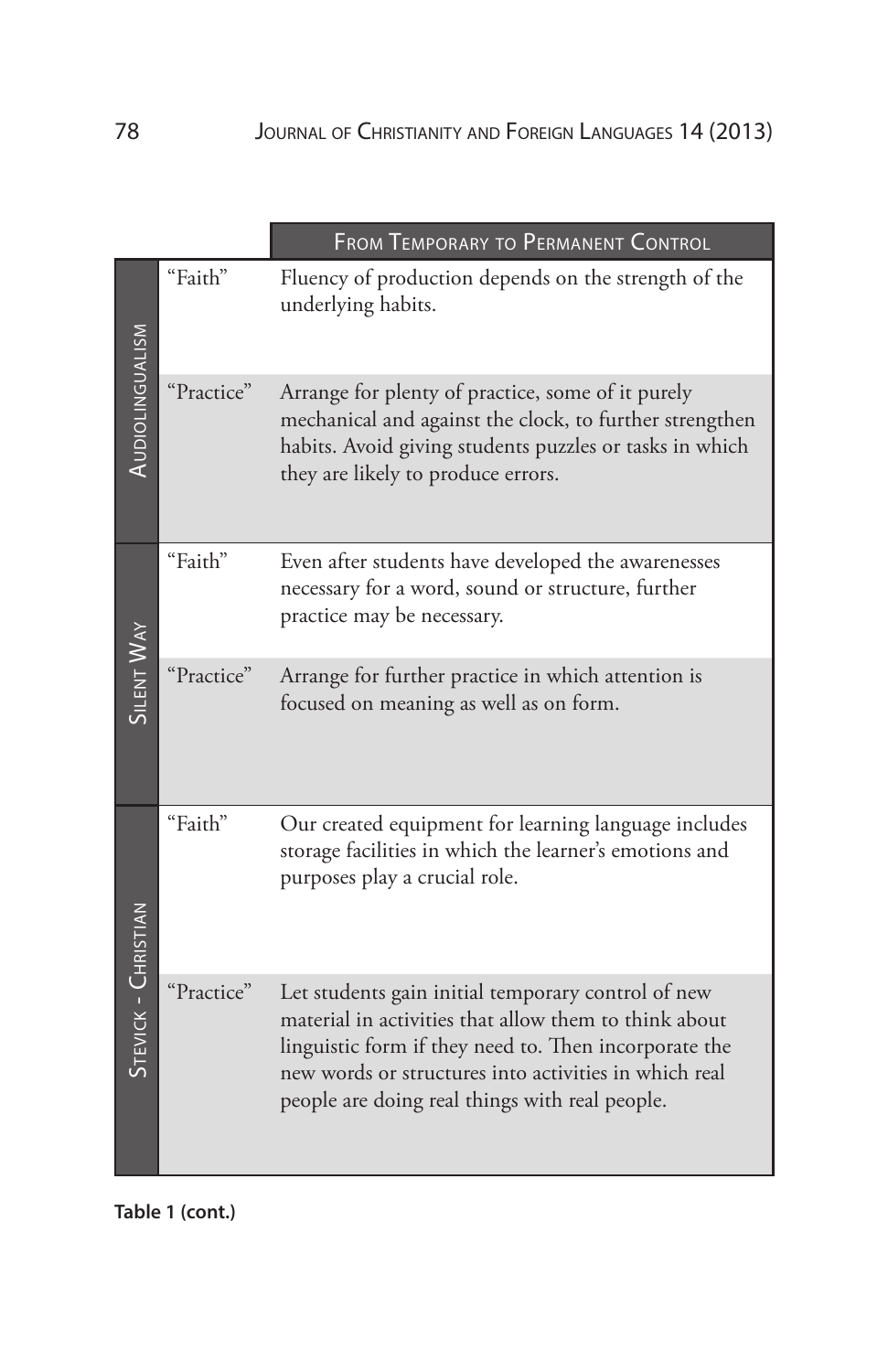# **NOTES**

- 1. I am of course aware that the term "audiolingual" was coined much later than the years during which the anthropological linguists were producing their language courses for the Army. I am using the word here as a convenient label for the set of assumptions that underlay all of this tradition.
- 2. *E pur si muove!*
- 3. For more on my view of Christianity in the context of language teaching with reference Community Language Learning, see *Humanism in Language Teaching* (1990, pp. 86-95). The book is available for free download at: http://www.sil.org/lingualinks/languagelearning /BooksBackInPrint/onhumanisminlanguageteaching/humanism.pdf
- 4. For a more specific discussion, see *Humanism in Language Teaching* (1990), pp. 31–33

# **WORKS CITED**

- Bloomfield, L. (1933). *Language*. New York: Henry Holt and Company.
- Curran, C. (1977). *Counselling-learning: A whole-person model for education.*  Apple River, IL: Apple River Press.
- Fries, C. (1945). *Teaching and learning English as a foreign language*. Ann Arbor: University of Michigan Press.
- Gattegno, C. (1963). *Teaching foreign languages in schools: The silent way.* New York: Educational Solutions.
- Gattegno, C. (1976). *The common sense of teaching foreign languages.* New York: Educational Solutions.
- Gattegno, C. (1977). *Evolution and memory.* New York: Educational Solutions.
- Gattegno, C. (1987). *The science of education: Part 1: Theoretical considerations.* New York: Educational Solutions.
- Gattegno, C. (1988). *The mind teaches the brain.* New York: Educational Solutions.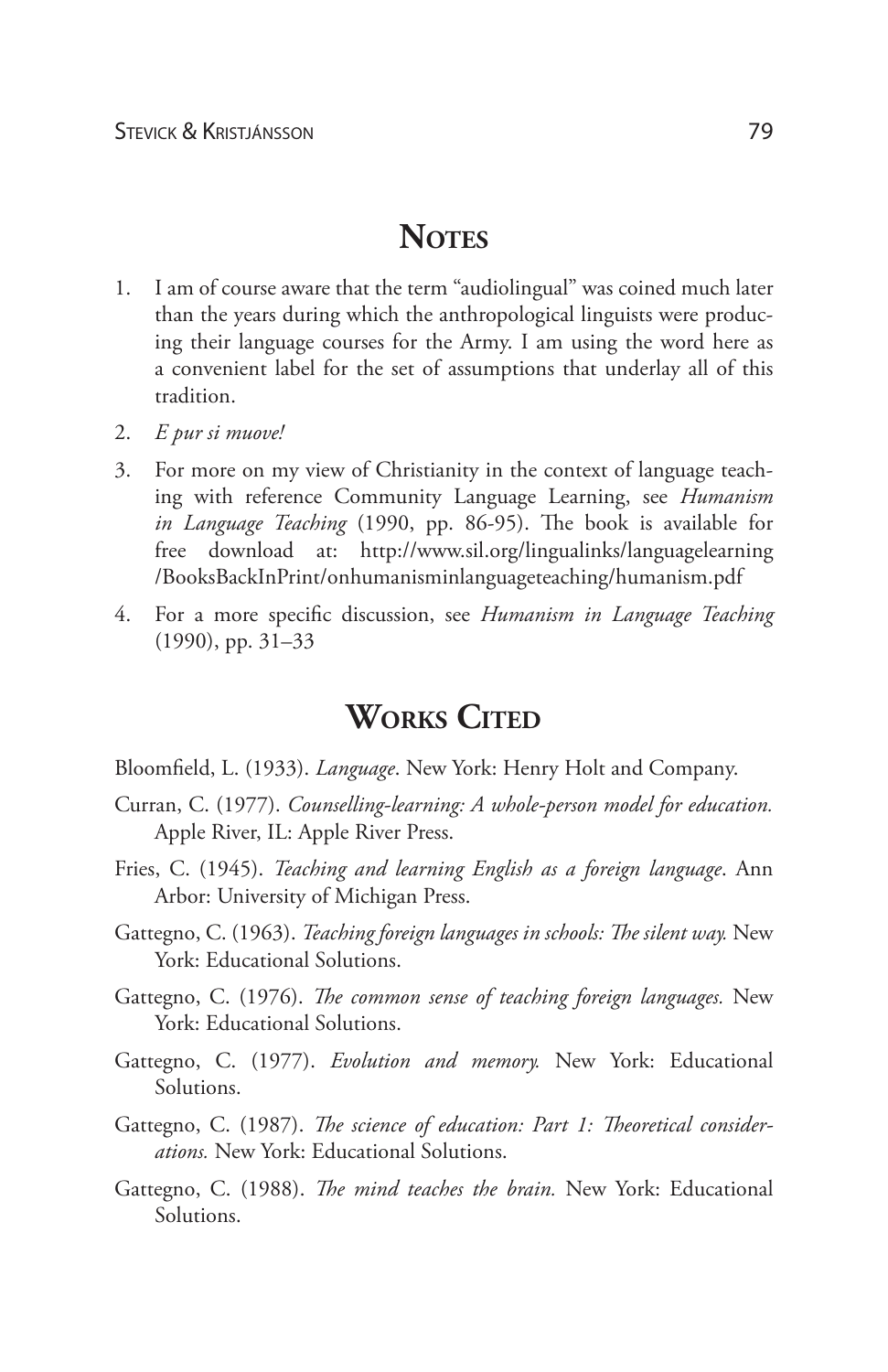- Richards, J. & Rodgers, T. (2001).*Approaches and methods in language Teaching*. New York: Cambridge University Press.
- Rivers, W. (1983). *Communicating naturally in a second language: Theory and practice in language teaching.* New York: Cambridge University Press.
- Skinner, B.F. (1957). *Verbal behavior.* New York: Appleton-Century-Crofts
- Stevick, E. (1976). *Memory, meaning and method*, Newbury House.
- Stevick, E. (1990). *Humanism in language teaching: A critical perspective*. Oxford University Press.
- Stevick, E. with Kristjánsson, C. (2009). Afterword: The dilemma. In M. Wong and S. Canagarajah (eds.), *Christian educators and critical practitioners in dialogue: Ethical dilemmas in English language teaching* (pp. 292–297). New York: Routledge/Taylor & Francis.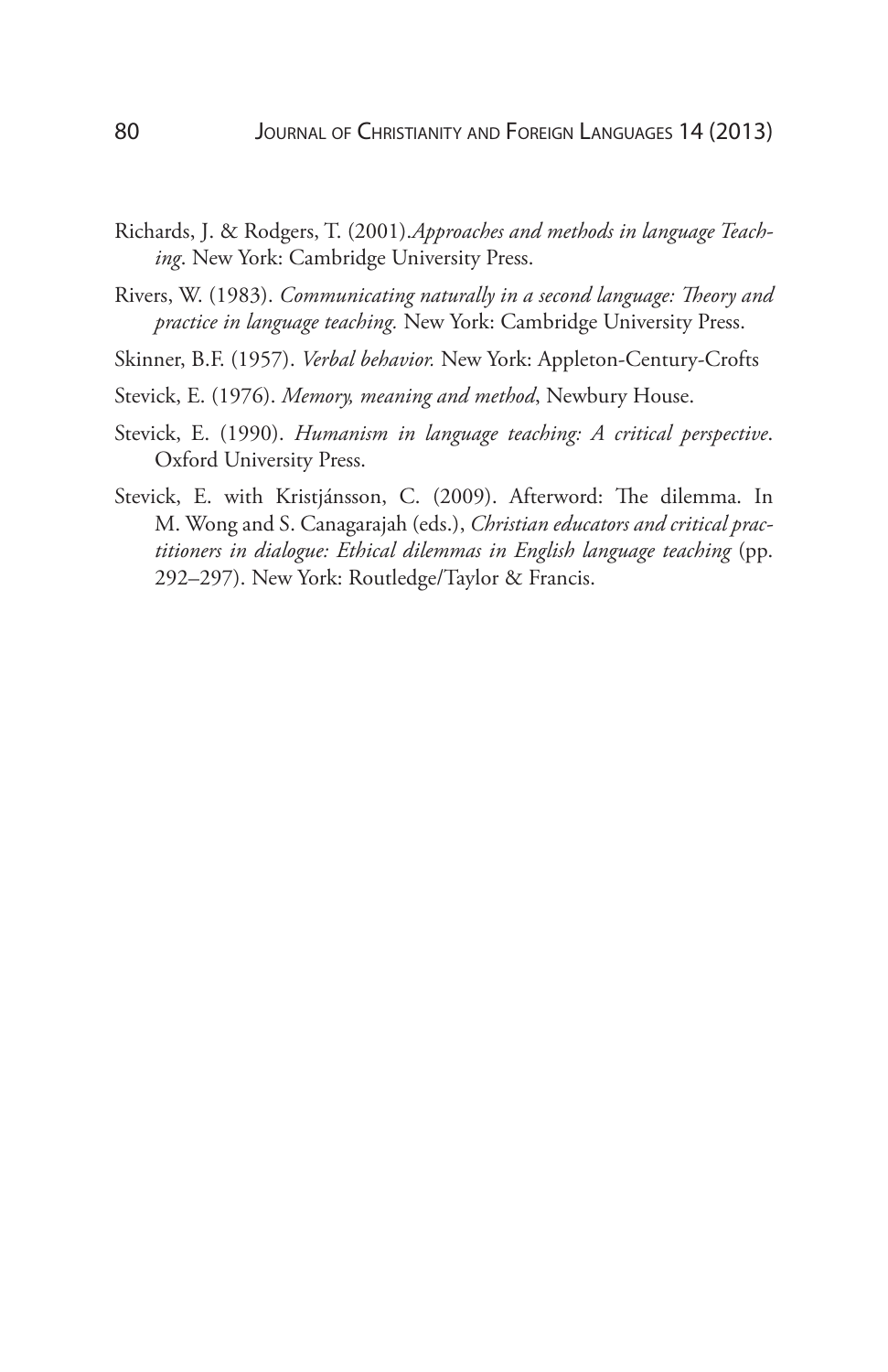# **Biblical Righteousness and Justice: Challenges for the Spanish-English Interpreter**

### **Piet Koene Northwestern College**

When interpreting for speakers who refer to the Biblical concepts of righteousness and justice, the Spanish-English interpreter quickly finds herself facing a challenge: how to properly render the terms in the other language.<sup>1</sup> Although English distinguishes between the two terms, Spanish does not adhere to the same distinction.<sup>2</sup> Therefore, in order to accurately interpret these terms, the Spanish-English interpreter needs to fully understand the two related terms in English, which words are used in Spanish to convey the concepts, how the terms are used in both the Old and New Testaments, the post-Biblical development of the terms, how South and North American churches understand the concepts of righteousness and *justicia*, and which words related to the parallel concepts are utilized in a discussion concerning the topic.

Our understanding of the concepts of righteousness, justice and the closely connected term of justification has "been accompanied by the most intractable difficulties" (McGrath 4) and is complicated by the fact that the terms in English and Spanish were translated from Hebrew, Greek and Latin words (with context, as in all translation, being at the heart of the issue). "Such an enterprise involves not merely the substitution of a modern word for the original, but the transference of the latter from its own proper conceptual framework to one in which its meaning is distorted" (5). If we agree that "one cannot understand the Bible without understanding what it has to say about righteousness" (Boise 1158), it becomes clear that the interpreter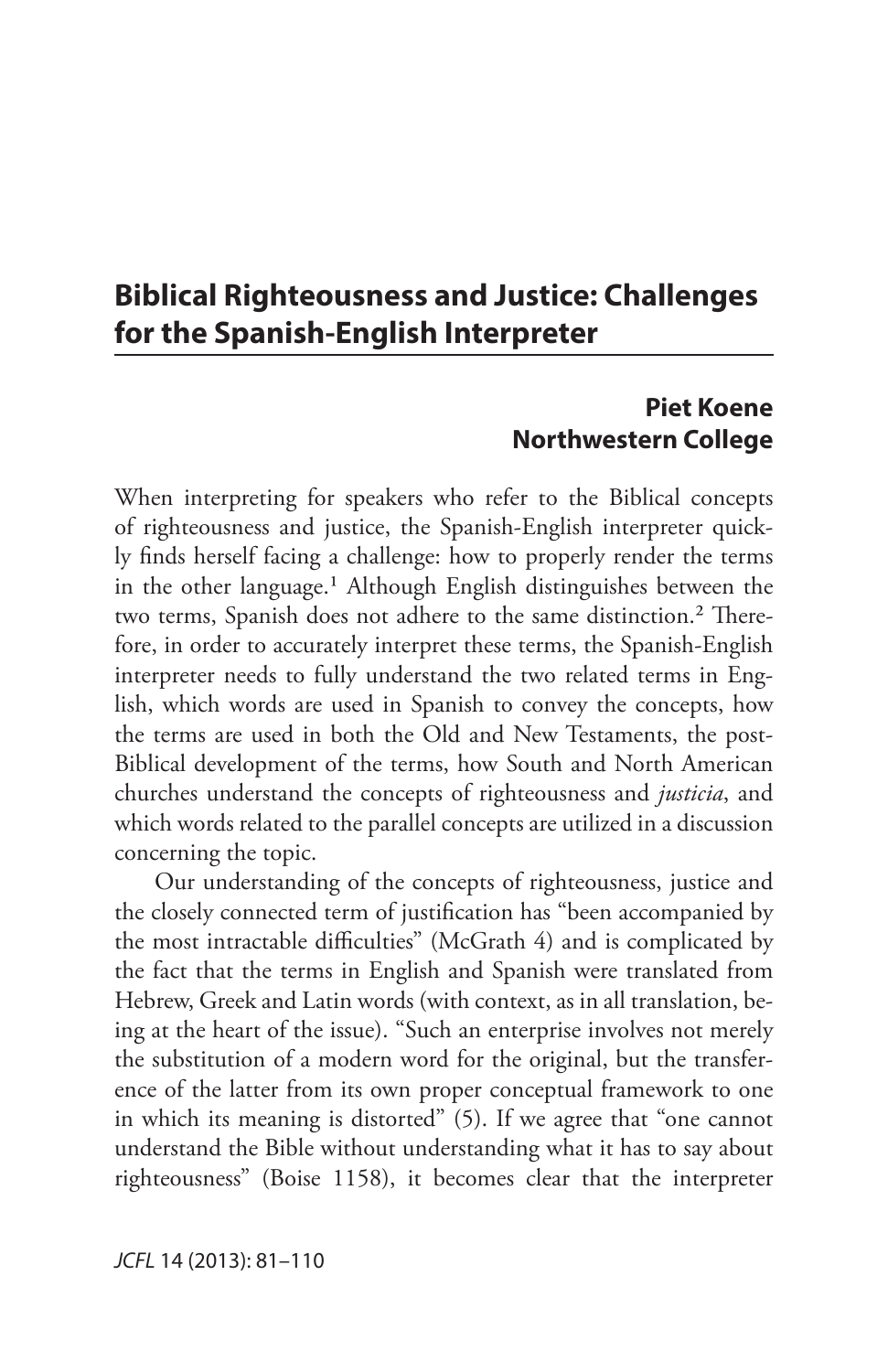must be well-prepared in order to interpret these terms correctly and to avoid introducing further difficulties into an already complicated theological topic.

Before examining the topic in detail, a few examples will serve to illustrate the problem. The English reader of the King James Version (KJV) of the Bible will read the word "justice" a mere 28 times, and then only in the Old Testament (Voth 290). However, someone reading a similar historical translation of the Bible in Spanish, the Reina Valera (RVR), would encounter the term "justicia" 370 times, with 101 of those occurrences in the New Testament (290). What accounts for the difference? The use in English of the term "righteousness." Looking back even further historically, the word "iustitia" appears in the Latin Vulgate translation (including the Apocryphal books) over 400 times (291). Based on the translation and interpretation of this key concept of righteousness and *justicia*, theology, as practiced in the English-speaking world with the term righteousness, "becomes alien to those of us who read the text in Spanish" with the term *justicia* (De La Torre).

After a review of the terms in question, including the standard dictionary definitions of the words, this paper will examine the historical development of the terms, their use in the Old and New Testaments, and how they are understood in North and South American churches, followed by a comparison of several Biblical passages from different English and Spanish translations of the Bible, and concluding with an analysis of how the terms are conveyed into English and Spanish in different translations of the Bible, focusing on the New International Version and the *Nueva versión internacional* translations.

In English translations of the Bible there are two sets of terms: the first group, based on the word "just," with the verb "to justify," the adjective "just," the noun "justification" which denotes an action, the noun "justice" which denotes a quality or virtue, and double-word phrases that are utilized to translate specific concepts from Paul, such as just decrees or just requirements (Wright *Justification* 88); and the second group, based on "righteous," with the adjective "righteous," the adverb "righteously," the noun "righteousness" which denotes status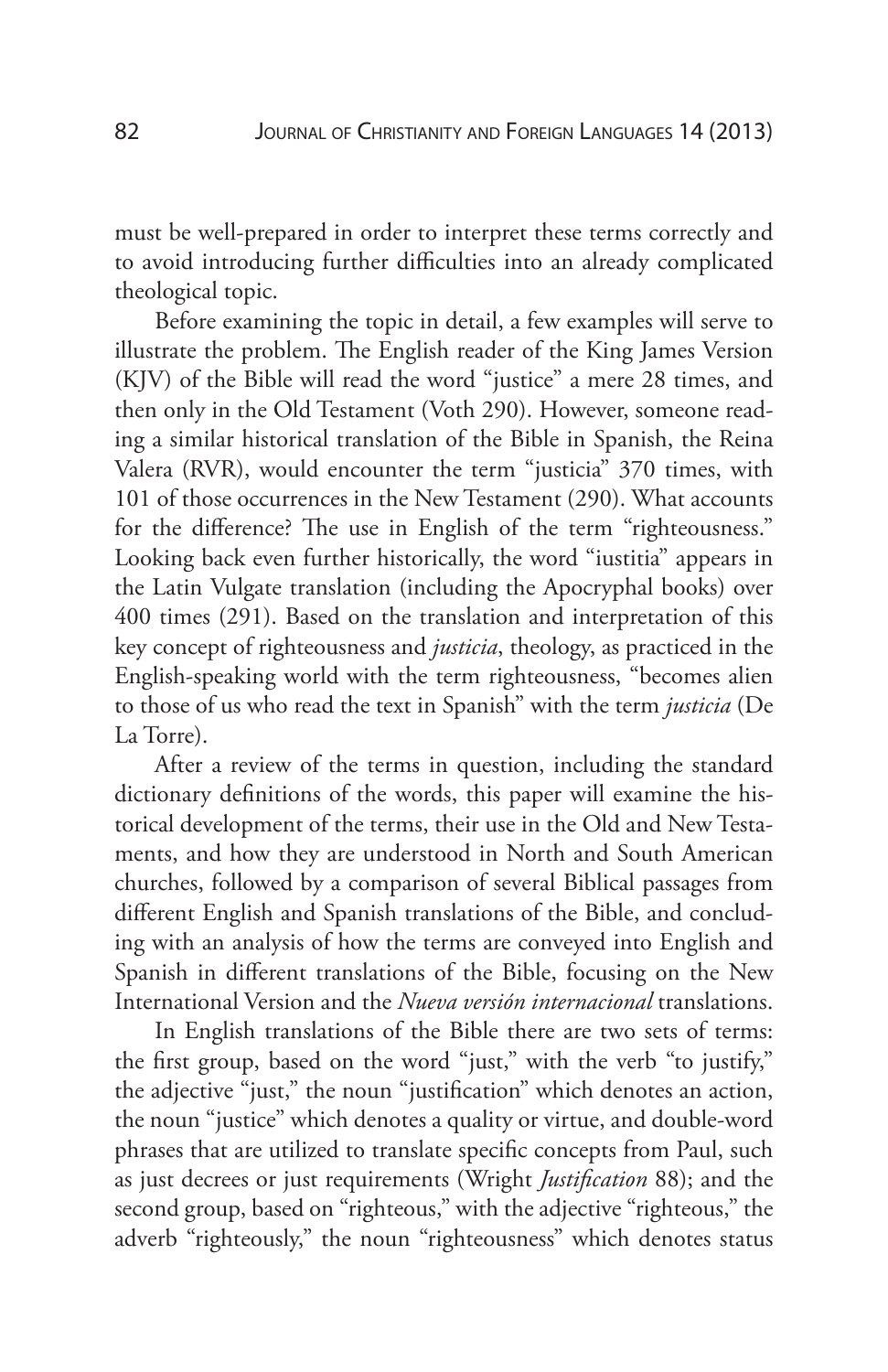#### Koene 83

and behavior appropriate to that status or a moral quality that is supposed to underlie that behavior, and the noun and adjective "right" which denotes something appropriate or correct, but not a verb similar to "justify." Although some individuals have tried to revive an early form in English "to rightwise," it has not become popular (Wright *Justification* 88–89 and Wright *Saint Paul* 95).

However, in Spanish there is only one set of terms, based on "justicia," which includes the verb "justificar" (to justify, to excuse, and to make excuses for), the adjective "justo/a" (fair or just), the adjective "justificado/a" (to be justified), the noun "justicia" (justice, fairness and law), the noun "justificación" (justification or proof), and the adverb "justificadamente" (justifiably).

When we look at the Biblical use of these terms, we see that in Old Testament Hebrew one set of terms was used, based on the word group derived from "tsedaqah" (Wright *Justification* 88). The root word "şdq" signified to be just and righteous, to be justified, to put right, to justify, to make appear righteous, to do justice, to declare righteous and to make right; the adjective "şaddîq" entailed being just, righteous, correct and lawful; the noun "şedeq" indicated rightness and righteousness, while the noun "şedāqâ" meant righteousness and righteous acts (VanGemeren 744).

In New Testament Greek the root word was "dikaios," meaning upright, just and righteous (Brown 352, and Wright *Saint Paul* 95). Words that were derived from the term include the noun "dikaiosynē," indicating righteousness, uprightness and justice; the verb "dikaioō," signifying to justify, "to righteous" or "to rightwise," to vindicate, to treat as just, to pronounce or treat as righteous, and to make or set free from; the noun "dikaiōma," meaning regulation, requirement, commandment and righteous deed; and the adverbs "dikaiōs," meaning justly, in a just manner and uprightly, and "dikaiōsis," indicating justly, in the sense of justification, vindication and acquittal (Brown 352, and Wright *Saint Paul* 95).

According to the *Oxford English Dictionary*, the term "righteous" is primarily defined as "a person: acting or disposed to act rightly or justly; conforming to the precepts of divine law or accepted standards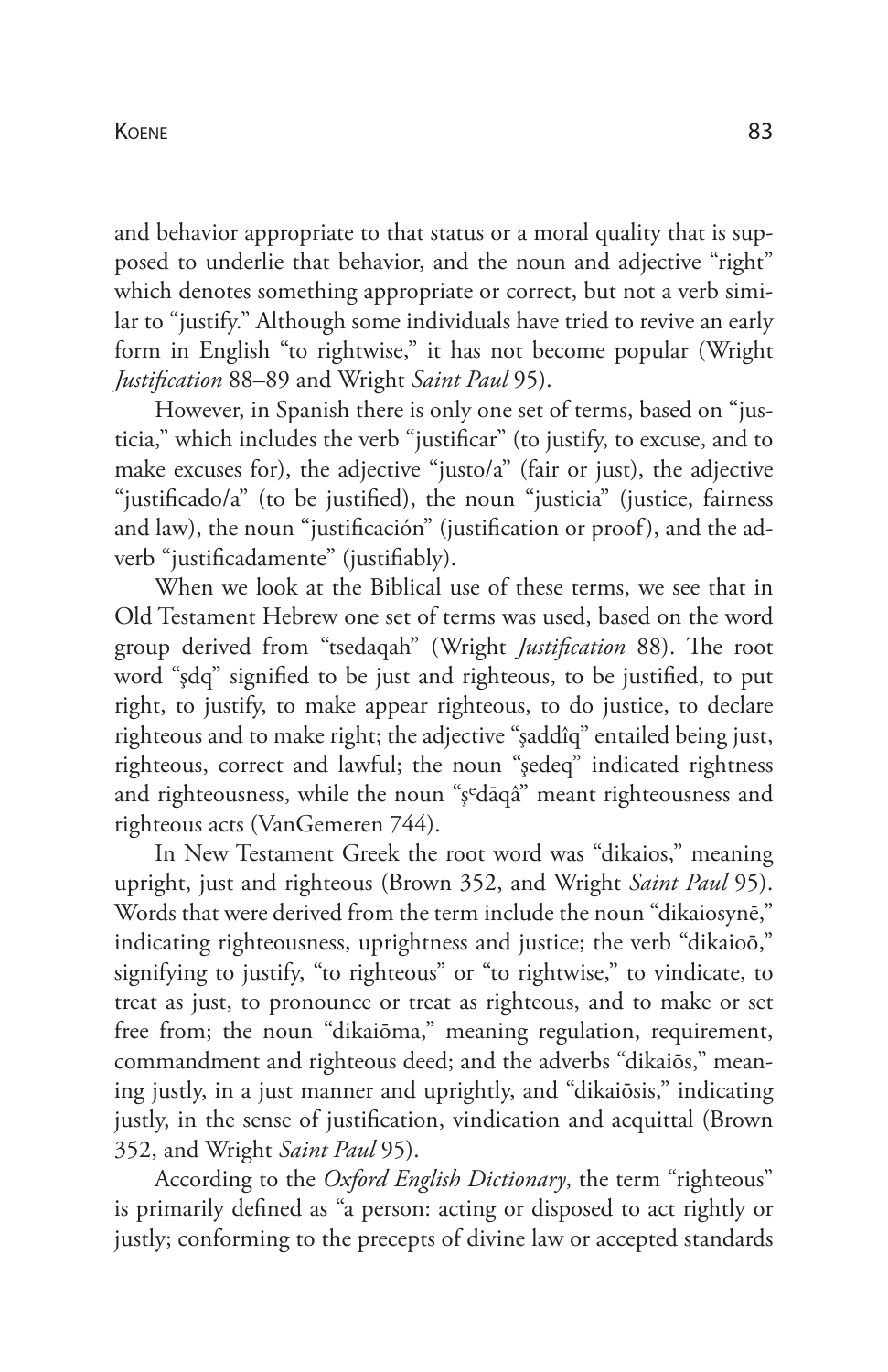of morality; upright, virtuous" and "an action, situation, emotion, etc.: characterized by justice or uprightness; morally right or justifiable."3 "Righteously" is similarly defined as "in accordance with justice or goodness; with due regard for moral principles or the precepts of divine law; virtuously, uprightly" and "conscientiously" and "scrupulously." "Righteousness" is "the state or quality of being righteous or just."

The *Merriam-Webster Dictionary* defines the adjective "righteous" more succinctly—"acting in accord with divine or moral law: free from guilt or sin" and being "morally right or justifiable." It also gives the following synonyms: all right, decent, ethical, honest, honorable, just, moral, nice, right, good, right-minded, straight, true, upright, and virtuous.

As can be seen from the definitions, the central aspects of our understanding of the term "righteousness" include morality, justice, and integrity, as well as acting in accordance to divine law.

Turning now to the term "justice," the *Oxford English Dictionary* defines it as the "quality of being (morally) just or righteous; the principle of just dealing; the exhibition of this quality or principle in action; just conduct; integrity, rectitude. (One of the four cardinal virtues.)" as well as the "observance of the divine law; righteousness; the state of being righteous or 'just being God'."4

The term "just" has a similar primary definition: "That does what is morally right, righteous, just before (with) God or, simply, just: Righteous in the sight of God; justified."5 The secondary definitions, such as "upright and impartial in one's dealings" and "consonant with the principles of moral right or of equity; righteous; equitable, fair" continue to be closely related to the definitions of righteous and justice, as discussed above.

The *Oxford Spanish Dictionary* offers the following translations of the terms: righteousness—*rectitud*; path of righteousness—*el buen camino*; righteous (adj)—*recto, honrado*; righteous (noun)—*los justos*; justice—*justicia*; and just—*justo*.

According to the *Real Academia Española*, (RAE) the term "justo" is defined as "*que obra según justicia y razón*" and "*que vive según la ley*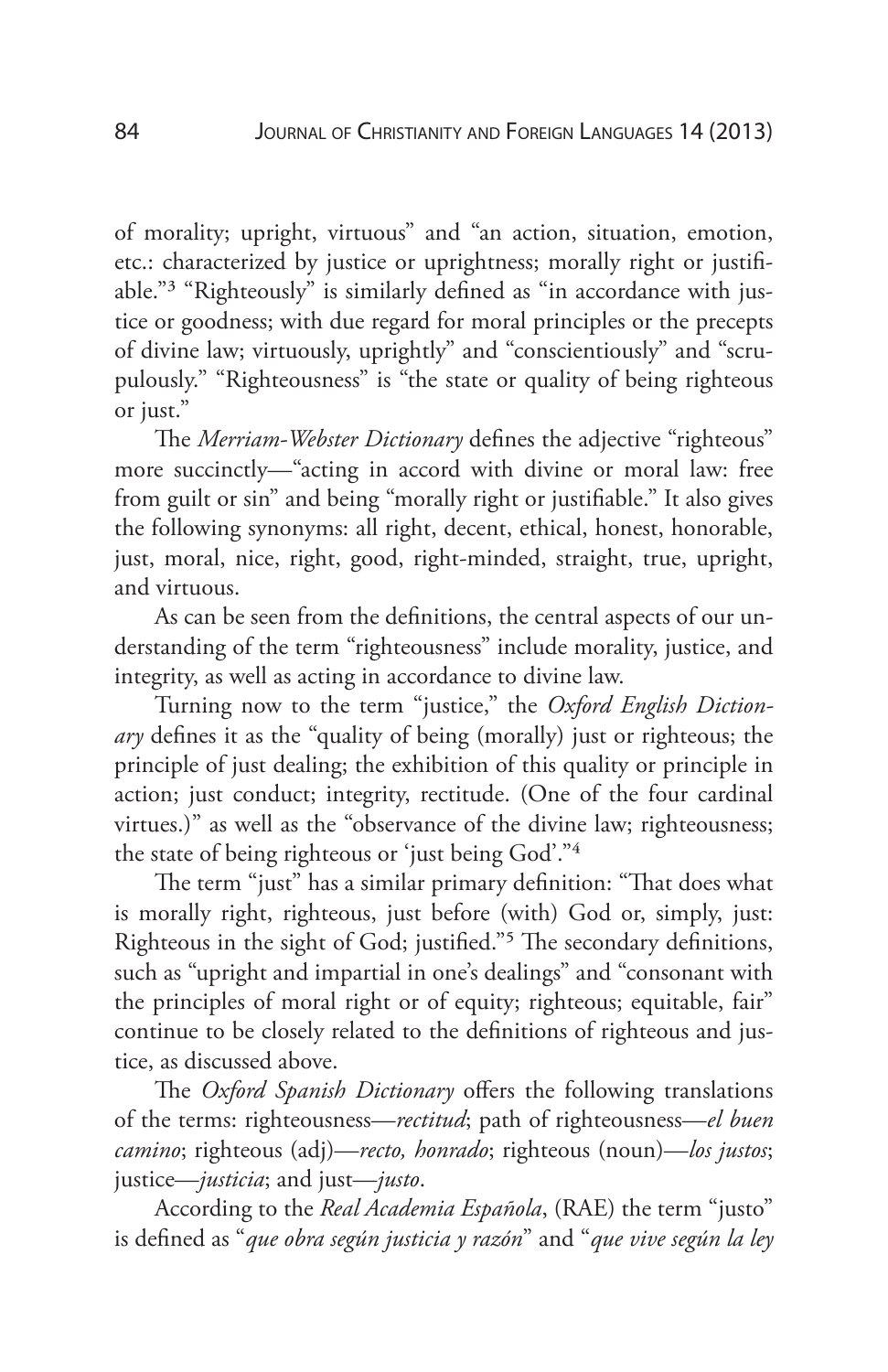#### Koene 85

*de Dios*." The *Diccionario de uso del español* (María Moliner) also adds "*Se aplica en lenguaje religioso al que vive según la ley de Dios: 'El cielo es la mansión de los justos'. Tranquilo de conciencia, en gracia, en gracia de Dios, en paz y en gracia de Dios. Bienaventurado*."

The term "justicia," as per the RAE, deals with "*derecho, razón, equidad*" and "*aquello que debe hacerse según derecho o razón*." María Moliner also indicates that it is an "*entidad abstracta constituido por lo que es justo: 'El reinado de la justicia'*."

The RAE defines "recto" (amongst many other possible definitions) as "*justo, severo e intachable en su conducta*" and María Moliner goes into further explanation with "*aplicado a personas, justo: 'Un juez recto'. Íntegro, honorable u honrado: 'Un gobernante [o un funcionario] recto'. Moral*."

The word "rectitud" is closely related to *recto*, being defined by the RAE as the "*cualidad de recto*" and the "*recta razón o conocimiento práctico de lo que debemos hacer o decir*." María Moliner adds "*cualidad de justo u honrado*."

One of the earliest complicating factors in the historical development of these terms was when New Testament writers attempted to find Greek equivalents for the Old Testament Hebrew terms. The difficulty in the situation has been that "Paul is writing in Greek, but aware of the Hebrew scriptures that stand behind what he wants to say; and that we are writing in English, vainly attempting to find words and phrases which catch the flavor and emphasis of what was already a subtle and intricate train of thought" (Wright *Saint Paul* 96). Furthermore, the Old Testament meaning of the Hebrew "şdq" word group did not have a "satisfactory Greek equivalent" in that the Greek term referred only to the political community, but not to the gods (McGrath 9). Although the Septuagint translators largely used "dikaios" related words for "şdq" terminology, "this relationship was not exclusive on either side" (VanGemeren 766). For example, when referring to the righteousness of God, a separate Greek term was needed, but then the Greek reader of the New Testament, unfamiliar with Hebrew, would read two terms whereas in Old Testament Hebrew there was only one (McGrath 10).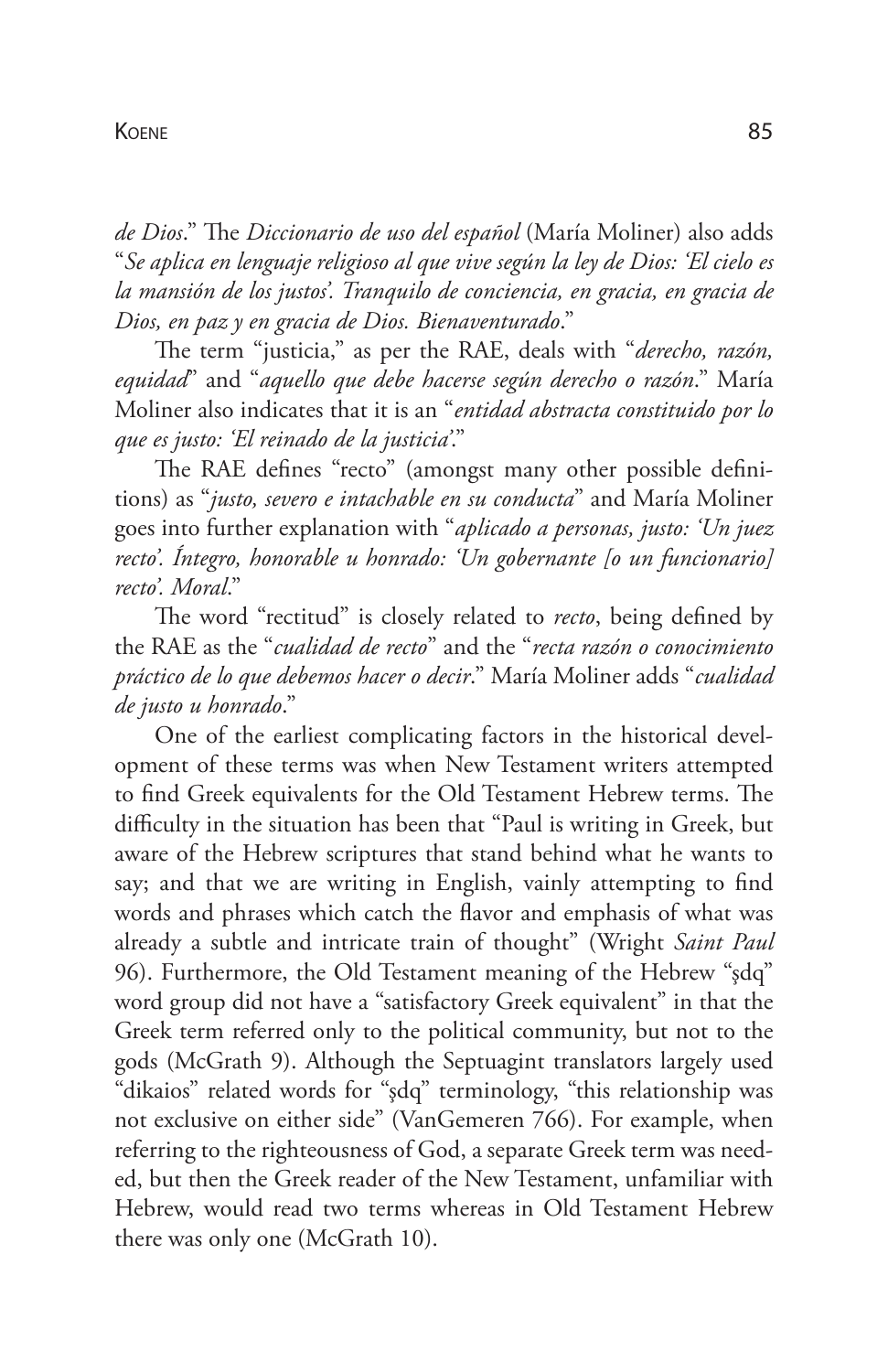When the Bible was translated into Latin, the concept of "şdq" and "dikaios" was translated as "iustitia," with all of its connotations, legal and otherwise (McGrath 10). In addition, "iustificare" was also used, which introduced another difficulty: the Greek verb "has the primary sense of being *considered* or *estimated* as righteous, whereas the Latin verb denotes *being* righteous, the reason why one is *considered* righteous by others" (14–15). During medieval times, the understanding of the term "iustitia" evolved further, setting up how Luther and others understood the concepts of righteousness, the righteousness of God, the righteousness of believers, and justification and how it leads to righteousness.<sup>6</sup>

As the church spread through Europe and the Bible began to be translated into the vernacular, the concept of "şdq/dikaios/iustitia" needed to be rendered in other languages as well. As has been typical throughout history where translation is involved, the "Old English church was generally able to express Christian ideas by giving new meanings to existing words in the vernacular, or by forming new compounds of words already in use."7 In English, the term "righteousness" evolved in the early 16th century, with influences from other surrounding languages but principally from Middle English "rightwisnesse" (meaning justice, fairness, impartiality), which itself was an alteration from Old English "rihtwis" (meaning righteous, just, right, justifiable).<sup>8</sup> Therefore, in addition to the word family based on "justice," English now had a second word group, based on "righteous," to convey a concept that originally only had one family of terms in Old Testament Hebrew, in New Testament Greek, and in Latin.

When the KJV version of the Bible was developed, the term "righteousness" was chosen to convey the concept of "şdq/dikaios/iustitia." "Righteousness" speaks "of a state of being and not of an active, intentional responsibility towards others—especially the poor and the marginalized" and "is a much safer term. It's also a term that speaks more of an individual state than a societal or communitarian *shalom*" (Voth 299). Because issues such as social justice, the transformation of the structures of society and individual civic responsibility were not among the priorities of the English king at that time, the reli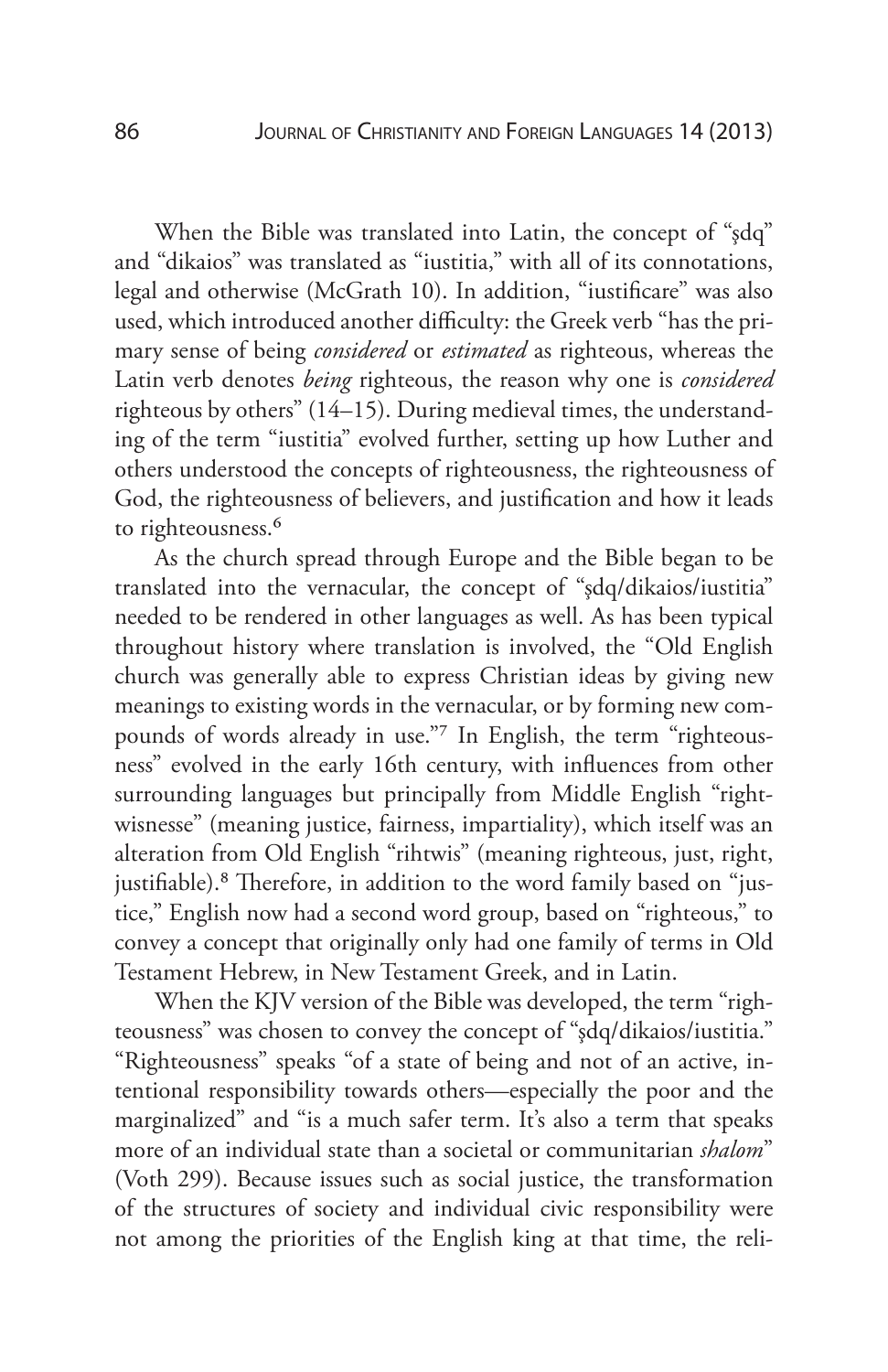gious word "righteousness" was a logical choice (299): "…the meaning and usage of the term righteousness emphasized personal piety, individual holiness, and moral purity. These connotations served the king well and supported the Puritan worldview and theological framework" (300).

Meanwhile, the translators of the Bible working into Spanish chose the word group "justicia" to convey the concept of "şdq/dikaios/iustitia." Indeed, some scholars, such as Luis Alonso Schökel, have argued that "justice" is the first and primary meaning of "sedeq" (Schökel, as quoted in Voth, 293).

Therefore, "the KJV translators' decision to use 'righteousness' moved Anglophone Christianity along a trajectory that prioritized personal morality to the relative neglect of other important nuances of *şedeq* and the biblical theology it embodies. Conversely, the Spanish decision to go with *justicia* (justice) sensitized that particular culture more to the social imperatives and communal obligations of Christianity and perhaps somewhat less to the call to personal sanctification" (Scorgie 34).

A closely related New Testament concept has been the doctrine of justification and its possible translations from Greek into English and Spanish. "The concept of *justification* is inextricably linked with that of *righteousness*, both semantically and theologically" (McGrath 4). For example, when in English "justification" and the status of being "righteous" are discussed, in Spanish this becomes "justificación" and the status of being "justo" (Wright *El verdadero pensamiento* 140). The doctrine of justification—"the act of God by which people are 'declared to be in the right' before him" (Wright *Justification* 11) deals with many of the same concepts of covenant, law courts, acquittal and "the granting of the status of 'righteous' to those who *had* been on trial."9 Again, although in English there appears to be a clear distinction between the word groups—righteousness or justice and justification—in Spanish it is part of the same family of words based on "justicia."

Not only has it been difficult for translators of the Bible to render the concept of "şdq/dikaios/iustitia" in different languages, it also pres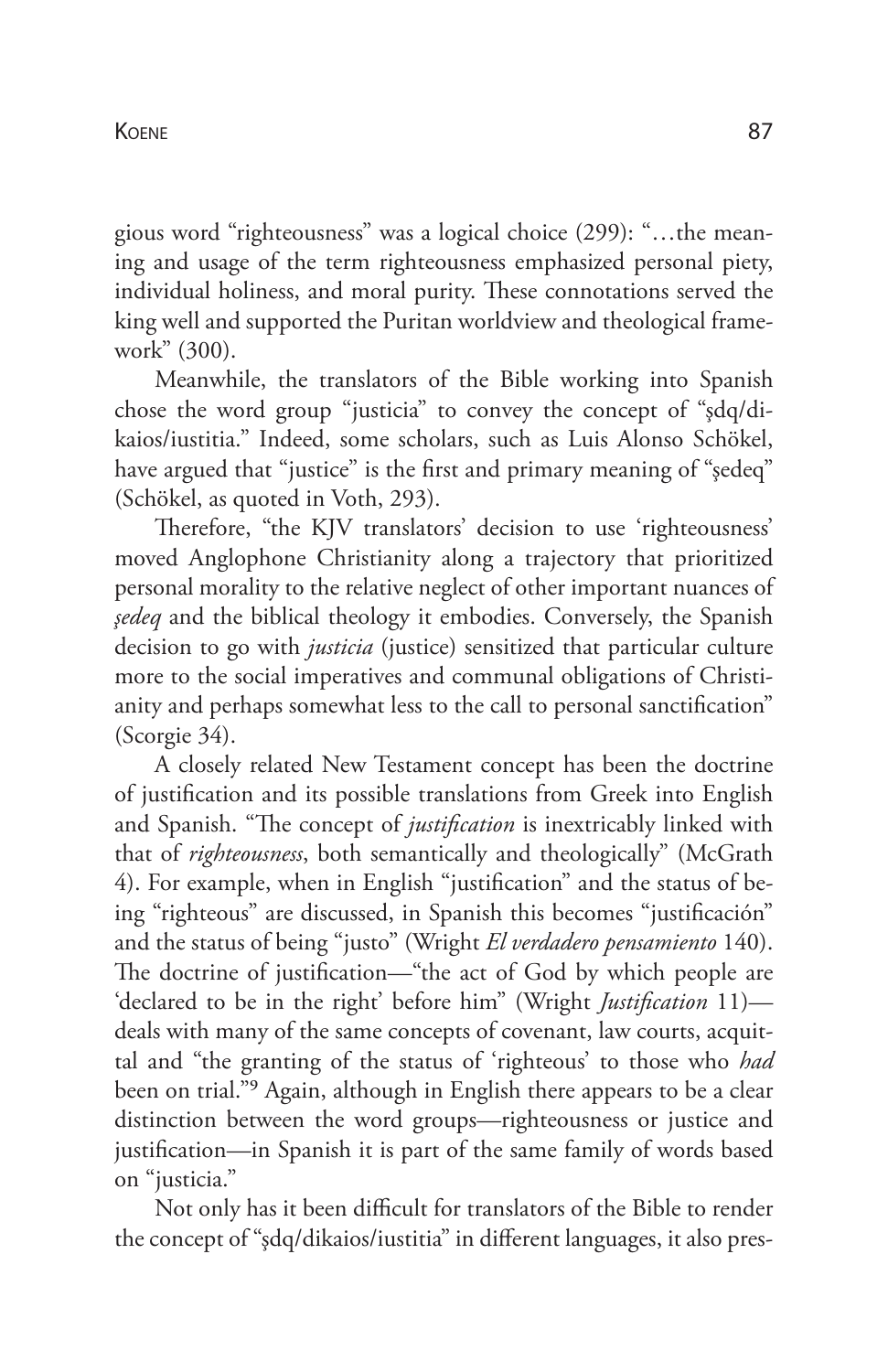ents a challenge when Biblical commentaries and theological studies written in English make use of the term "righteousness" and are then translated into Spanish. As can be seen in treatises by Wright and Ridderbos, common practice, as is typical in works of this nature, is to translate "righteous" as "justo" or "recto," "righteousness" as "justicia" or "rectitud," "just" as "justo," and "the righteousness of God" as "la justicia de Dios."10 Typically, the translator will add a note explaining the difficulty of translating the English concept of righteousness while clarifying that "se intenta salvar las distancias entre los diferentes matices" (Wright *El verdadero pensamiento* 104), and then refers the Spanish reader to the English original of the book when in doubt. Two examples, taken from *Paul: An Outline of his Theology*, will suffice to illustrate the inherent difficulties for translators of this subject matter.

| "And man in this way no longer<br>arrives at the law, that is to say, no<br>longer at the righteousness and at<br>the life to which the law points<br>him. The apostle is therefore able<br>to demonstrate the impossibility<br>of acquiring righteousness and life<br>in the way of works at one time<br>to those who praise the law with<br>their mouth but in reality grossly<br>transgress it" (Ridderbos An Outline<br>140). | "Y de de esta manera el hombre<br>ya no logra el objetivo de la ley,<br>es decir, queda imposibilitado de<br>alcanzar la justificación y la vida<br>a la que esa ley señala. Por tanto,<br>por un lado, el apóstol es capaz de<br>demostrarle a los que ensalzan la<br>ley con sus bocas pero que a la vez<br>la transgreden groseramente en sus<br>vidas que para ellos es imposible<br>adquirir justicia y vida por medio<br>de las obras de la ley" (Ridderbos |
|-----------------------------------------------------------------------------------------------------------------------------------------------------------------------------------------------------------------------------------------------------------------------------------------------------------------------------------------------------------------------------------------------------------------------------------|-------------------------------------------------------------------------------------------------------------------------------------------------------------------------------------------------------------------------------------------------------------------------------------------------------------------------------------------------------------------------------------------------------------------------------------------------------------------|
|                                                                                                                                                                                                                                                                                                                                                                                                                                   | El pensamiento 180).                                                                                                                                                                                                                                                                                                                                                                                                                                              |
| "The antithesis with the<br>righteousness that is of the law is<br>nowhere given voice more sharply<br>than in this first expression"<br>(Ridderbos An Outline 174).                                                                                                                                                                                                                                                              | "La declaración de que Dios<br>«justifica [= declara justo] al<br>impío» expresa en la forma más<br>vigorosa posible la antítesis con<br>la justicia que es por la ley"<br>(Ridderbos El pensamiento 225).                                                                                                                                                                                                                                                        |

To better grasp the complexities of understanding the concept of "justicia" and "righteousness," it is important to analyze the terms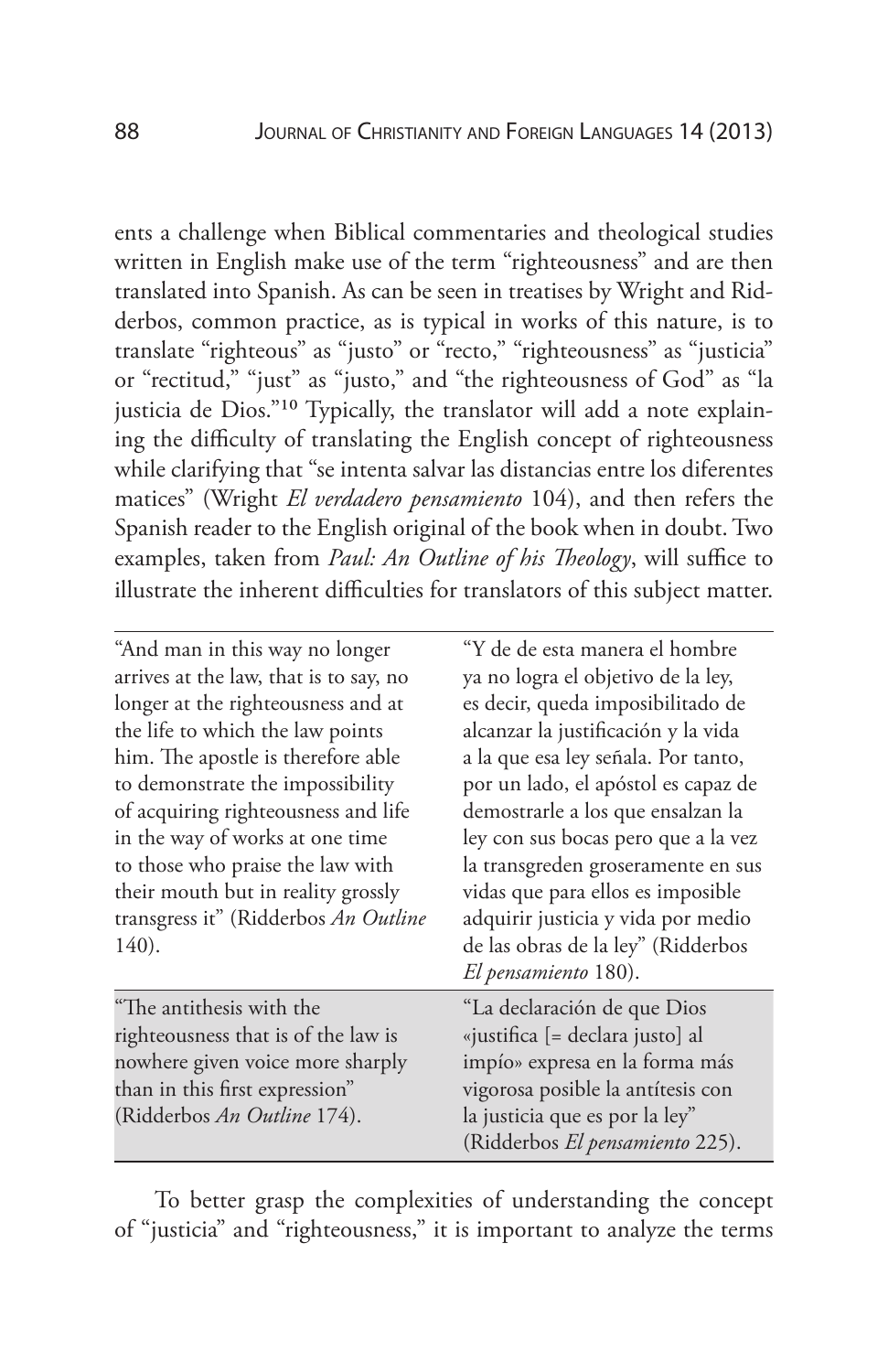#### Koene 89

in their original context. *The Anchor Yale Bible Dictionary* emphasizes that the Old Testament terms should not be understood through the lens of the Reformation and the New Testament (724). Although it is difficult to clearly establish the origins of the "şdq" word group in Hebrew, it was related to West Semitic, from right or just (Akkadian), and justice and rightness (Amorite), as well as to grant and to concede, to fulfill an obligation, a right, something due, a truth, and proper or appropriate (Old South Arabic) and legitimate (Ugaritic) (725).

*The New Interpreter's Dictionary of the Bible* admonishes the reader that there is a "broad range of meanings in the early Jewish texts" (807) and the Biblical scholar Alister McGrath explains that there are many possible meanings for "şdq," "of which the most fundamental appears to be that of *conformity to a norm*" involving "right behaviour" or "right disposition" (6).

The *New International Dictionary of Old Testament Theology & Exegesis*, in its detailed analysis of the concept, explains that "şdq terms regularly deal with behavior that, usually by implication, accord with some standard" (VanGemeren 746), as well as "şedeq" weights, measures, statutes and ordinances in Deuteronomy 25:15 and 4:8 (748). Walter Brueggemann explains that the concept of "şdq" is a "key theological motif in the Old Testament," which theologically needs to be understood within the context of covenant, loving God and loving your neighbor, and ethically refers to living "generatively in the community in order to sustain and enhance the community's well-being" (177). *The International Standard Bible Encyclopedia* indicates that righteousness "is justice within the context of a covenant relationship. When a person fulfills the obligation of a relationship, that person is said to be righteous" (193). It also points out that in Old Testament Israel "the poor, widows, and orphans were righteous over against both the wealthy who oppressed them and the evil rulers who denied them justice" (193). *Anchor Yale* explains that God "was thus regarded as the source and guardian of justice because justice and righteousness are his very nature and attributes" (1128). During the time of the prophets, the "şdq" word group became to mean "the primary mark of the com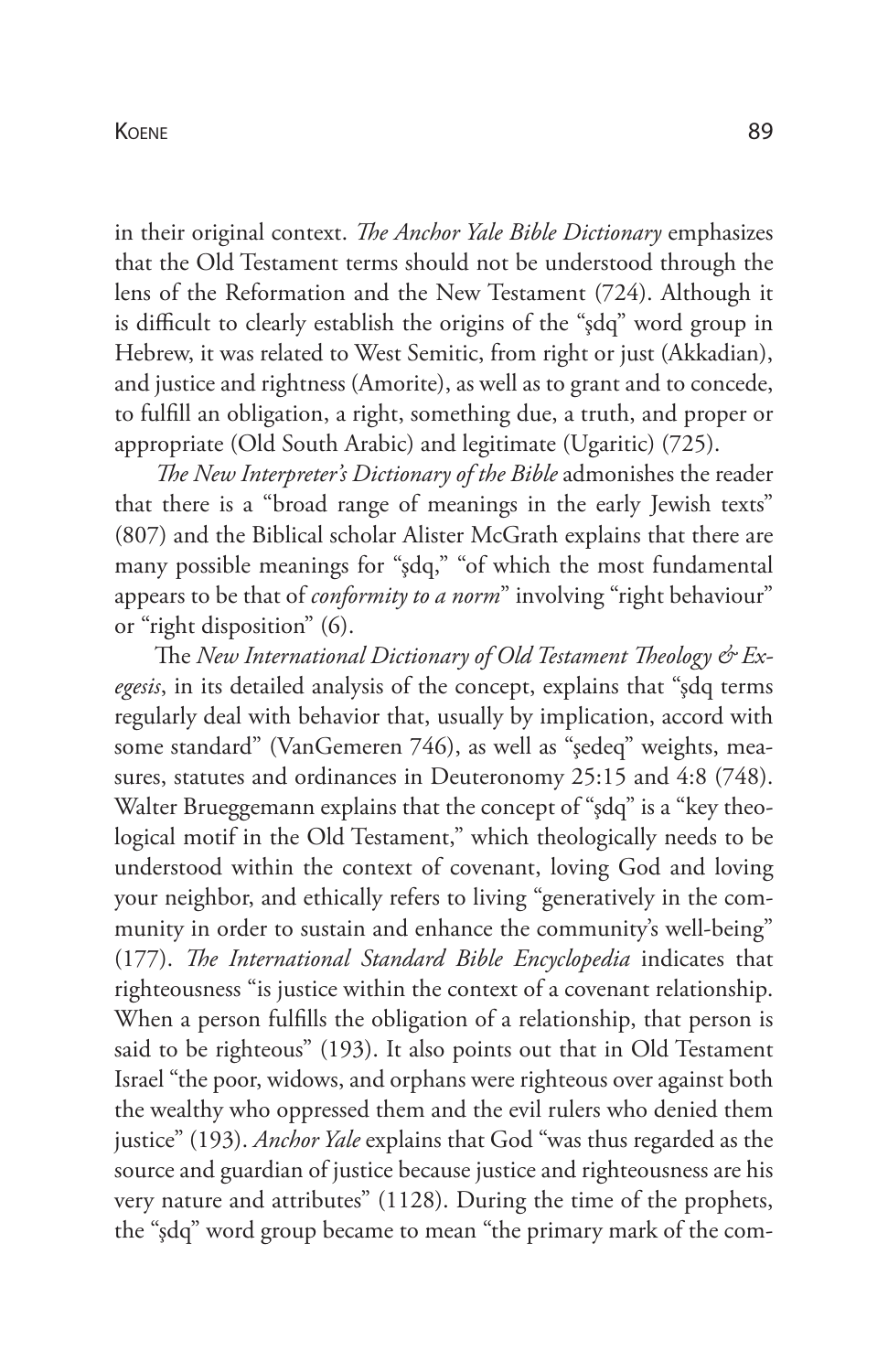ing rule of God" (Brueggemann 178) and that "şdq" needed to exist for restoration to happen (Voth 294).

An additional related meaning for the concept of righteousness, as found within the Old Testament context, was that of a law court. N.T. Wright explains that it regularly referred to law court or quasi law court situations: "Judah declares that Tamar is 'righteous rather than me,' not meaning 'She is more virtuous than I am,' but rather that the implicit lawcourt in which they are squared off against one another has clearly, without actual need for a judge, found in her favor and against him" (*Justification* 68). When Saul said to David that David was righteous and Saul was not, he was not arguing that David was virtuous and Saul was not; rather, because of the implicit law court situation, David was "in the right" and Saul was "in the wrong" (69). Righteousness, in Hebrew law courts, was when the court found in favor of an individual (be that the defendant or the plaintiff) who then had the status of "righteousness" (68). The judge was also righteous if there were not any bribes involved, if no favoritism was shown, if the law was upheld, if the wrongdoer was punished, if the person "in the right" was vindicated, and if widows and orphans received what was due.11

In summary, the Hebrew word group with "şdq" as its root appears 523 times in the Old Testament (*Anchor Yale* 724) and has amongst its possible translations: acquittal, deliverance, honest evidence, integrity, judgment, justice, prosperity, right, righteousness, righteous deeds, righteous help, salvation, saving help, victory and vindication (724).

A closely-related key Old Testament Hebrew term is "mišpāt." Although a discussion of this concept would entail a separate study, it is important to mention that when "mišpāt" and "şdq" terms appear together, "they represent the ideal of social justice, an ideal lauded by the Queen of Sheba concerning Solomon's kingship in I Kings 10:9" (VanGemeren 750). The term "mišpāt" occurs 425 times in the Old Testament, and is often found in close proximity to terms from the "şdq" word group.12 A well-known verse, both in English and Spanish, where the two terms appear alongside each other is Amos 5:24 "But let justice roll on like a river, righteousness like a never-failing stream!"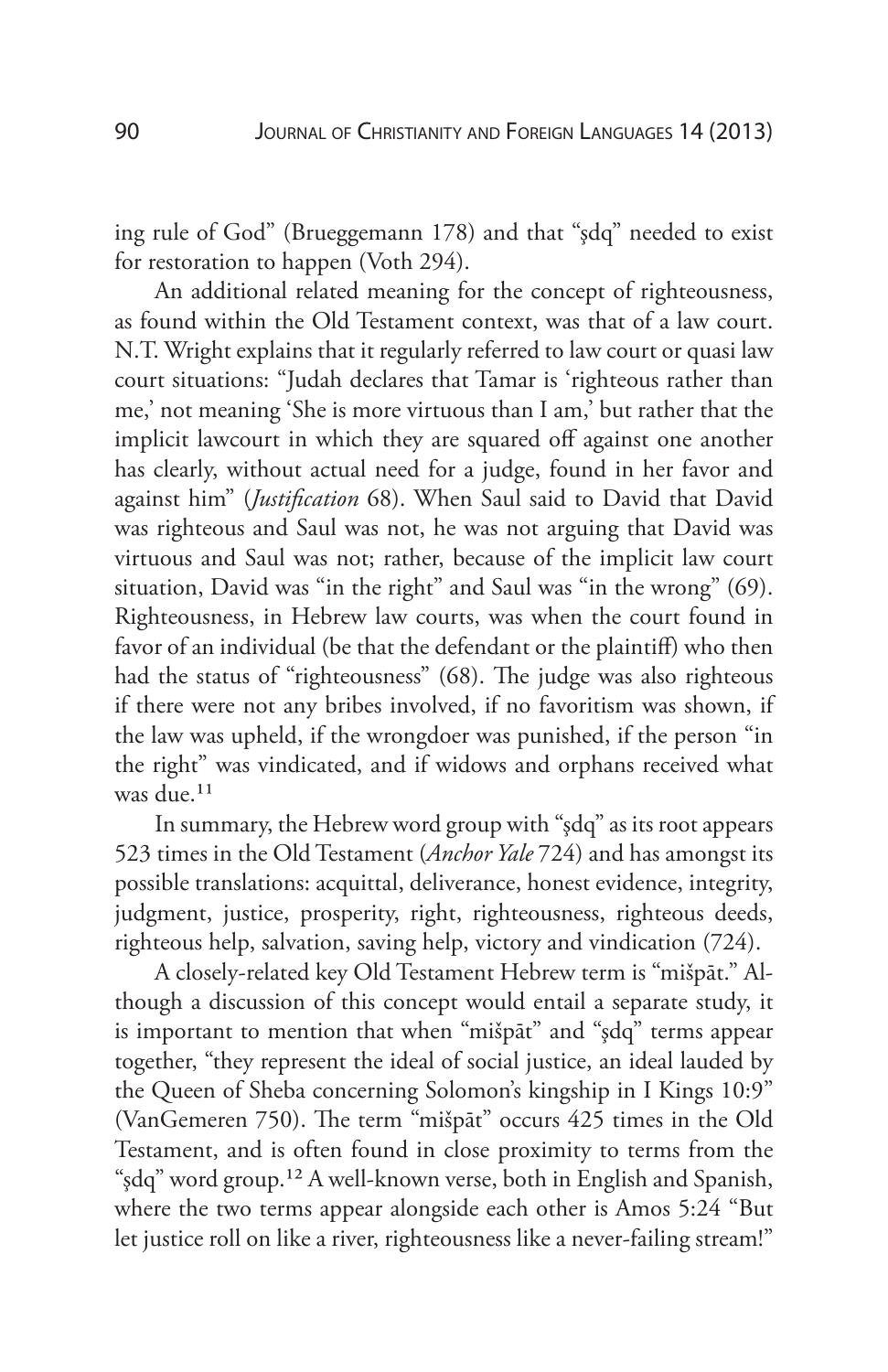"¡Pero que fluya el derecho como las aguas, y la justicia como arroyo inagotable!" Therefore, although in English two terms can be used that convey similar meanings to the two related Hebrew terms, in Spanish it is more difficult.

New Testament usage and definitions of the terms are further complicated by the influence of Greek language and culture. The Greek term "dikaiosynē" was used, with its classical Greek meaning of "conformity with the traditions or customs, the fulfillment of one's duty" (*The New Interpreter's Dictionary* 808) and can be understood as justice, justification, piety, right and "what is right" (813) but is commonly translated into English as righteousness or uprightness rather than justice (475), as it is translated into Spanish.

The origins of the "dikaios" word group can be traced to Dikē, the virgin daughter of Zeus and Themis and the personification of legal justice. According to Greek thought, a righteous person was referred to as "dikē," and this "term was applied to persons who observed or conformed to tradition or custom," and those people "who observed legal norms and civic duties" were regarded as being righteous (*The New Interpreter's Dictionary* 814). As such, "dikē" was "an elemental cosmic force which men feel to be superior to themselves. It is not a standard imposed upon the world by God, but something immanent, inherent in the very nature of being, and related to men's living together in society" (Brown 353). Therefore, a "dikaios" person was one "whose behaviour fitted into the framework of his society and who fulfilled his rightful obligations towards the gods and his fellow-men" (353). The concept involved legal connotations, "with both ethical and religious use showing the influence of the legal and political" as expressed in laws and customs (*Encyclopedia* 193–194). In addition, the term can also have the connotation of satisfaction or punishment as in Acts 28:4, after Paul had been bitten by a snake and the people from the island of Malta exclaimed "Justice (*Dikē*) has not allowed him to live" (*Anchor Yale* 746).

In the Greek New Testament, the "dikaios" word group was used to translate words belonging to the Hebrew "şdq" word group 462 out of a possible 476 times (Brown 354). However, when Paul uses the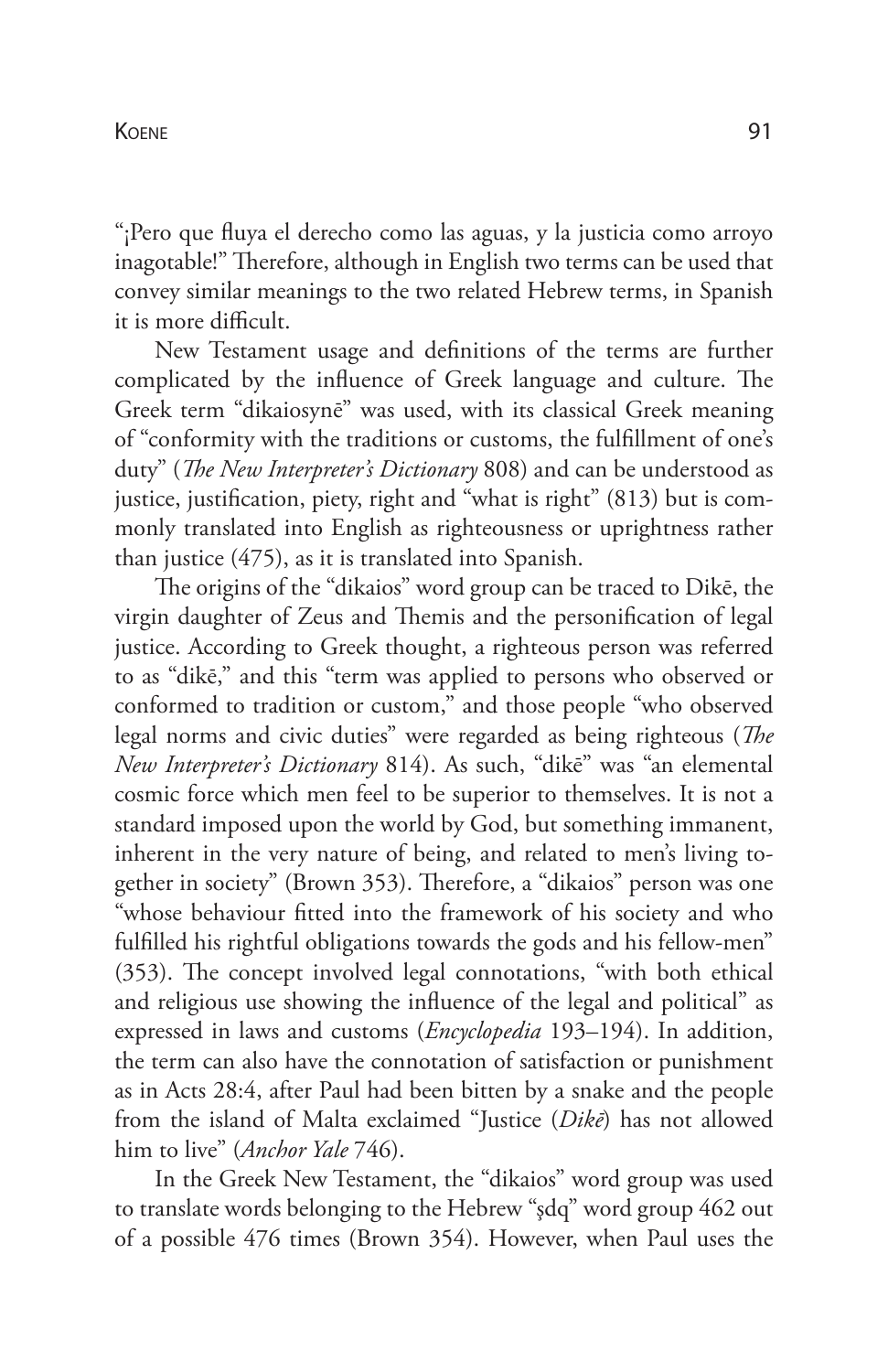Greek terms, it is with Hebrew overtones, grounded in the Old Testament (Wright *Justification* 90, and McGrath 377) and referring to the law court understanding of the term (Wright *Justification* 205–206) when, because of an action of God, a person enters into a right relationship with God and is vindicated (McGrath 377). Although the secular classical Greek term (as well as translations in modern English) carried moralistic overtones with an ethical significance attached to it, for the New Testament writers it referred to a status denoting membership in God's true family13 as well as referring to God (*dikaiosune theou*).<sup>14</sup> Another complicating factor for an adequate understanding of the New Testament use of the Greek word group "dikaios" has been "dikaiosune ek theou" (righteousness/*justicia* from God) and how it is received through faith and imputed to believers.15

Turning to today's reality in the churches of North and South America and what is understood with the terms "righteousness" and "justicia," we must keep in mind that if "we bring a particular perspective to history and to theology, then we must also bring a particular perspective to the interpretation of Scripture" (González 75). Justice (*justicia*) is generally "seen as a communal matter rather than an individual one. There is very little room or thought given to the idea of a 'private' life. Justice is chiefly a collective concern" (Walker). Righteousness, on the other hand, for many North American Christians means "morally right or justifiable, acting in an upright, moral way. The definition implies an action that can be performed privately" (De La Torre).

If an individual were stranded on an island, that person could be "righteous" by staying conscientious and God-fearing in thought. However, that person could not practice "justice" because justice needs the presence of other individuals for justice to be administered. Without community, there is no justice. Righteousness is a private expression of faith; justice is a public action (De La Torre).

Although righteousness is "the underlying soul of justice" and justice is "the quality, attribute, or characteristic of moral rightness, fairness, equity, and reasonableness" ("Justice and Righteousness" 6), and although "the term 'righteousness' perhaps had a social justice con-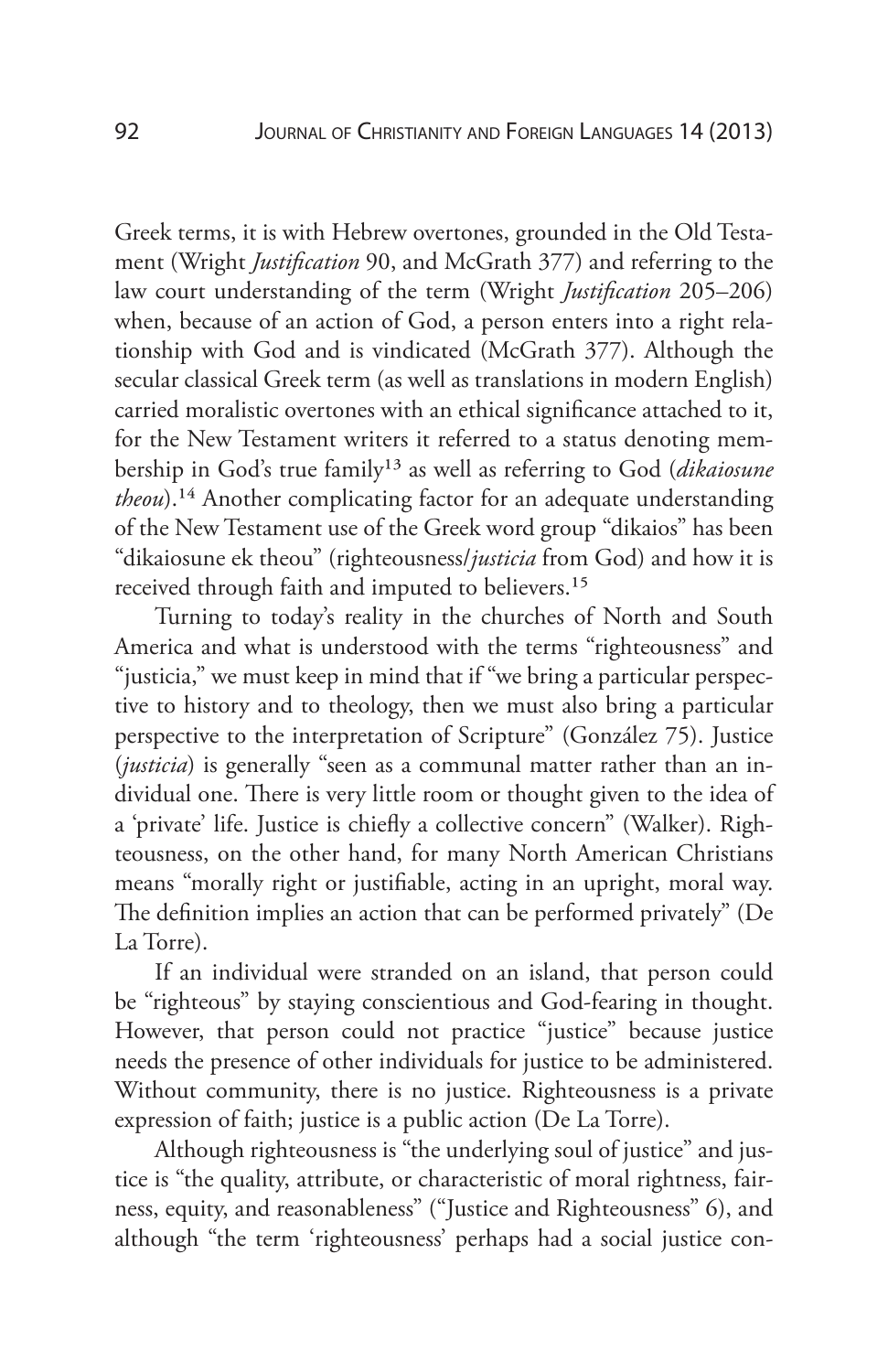notation for previous generations," (Scott "The Current Landscape") today, when "current North American evangelicals read 'Blessed are those who hunger and thirst for righteousness' (Matthew 5:6) the concepts of an inner purity, a proper attitude, or a legal, imputed righteousness usually come to mind" ("The Current Landscape").

For many North Americans, justice often entails a discussion of personal rights, and not *justicia* as an active, communal activity. However, justice "presupposes equality, presupposes dignity, means being treated as a person, presupposes liberty, autonomy, the right to decide for one's self, in sum, all that constitutes a human being" (Mateos, as quoted in "The Current Landscape"). Furthermore, the Biblical concept of righteousness, as was discussed previously, stresses social righteousness (*justicia*) by "seeking man's liberation from oppression, together with the promotion of civil rights, justice in the law courts, integrity in business dealings and honour in home and family affairs" ("The Current Landscape").

Although in English one can feel "righteous" and not focus on others while feeling confident that you have pleased God by keeping your integrity (Voth), this was not the understanding of "şdq" and "dikaios" in the Bible. As a result, by "taking individual piety as the centre of gravity of *tsedeq*, the church as a whole has emphasized individual uprightness at the expense of community responsibility. In a nutshell, churches have failed to recognize the enormous responsibility that God places upon believing communities to administer justice within their community" ("The Difference").

A quick review of several passages from the Old and New Testaments will clearly show how English-speaking Christians understand something quite different from what Spanish-speaking individuals understand. Each verse will appear side by side in two translations in English (The new KJV and the NIV-*New International Version* ) and in two in Spanish (the 1995 RVR and the NVI-*Nueva versión internacional*), with italics added to indicate words referring to righteousness/ just and *justicia/justo*.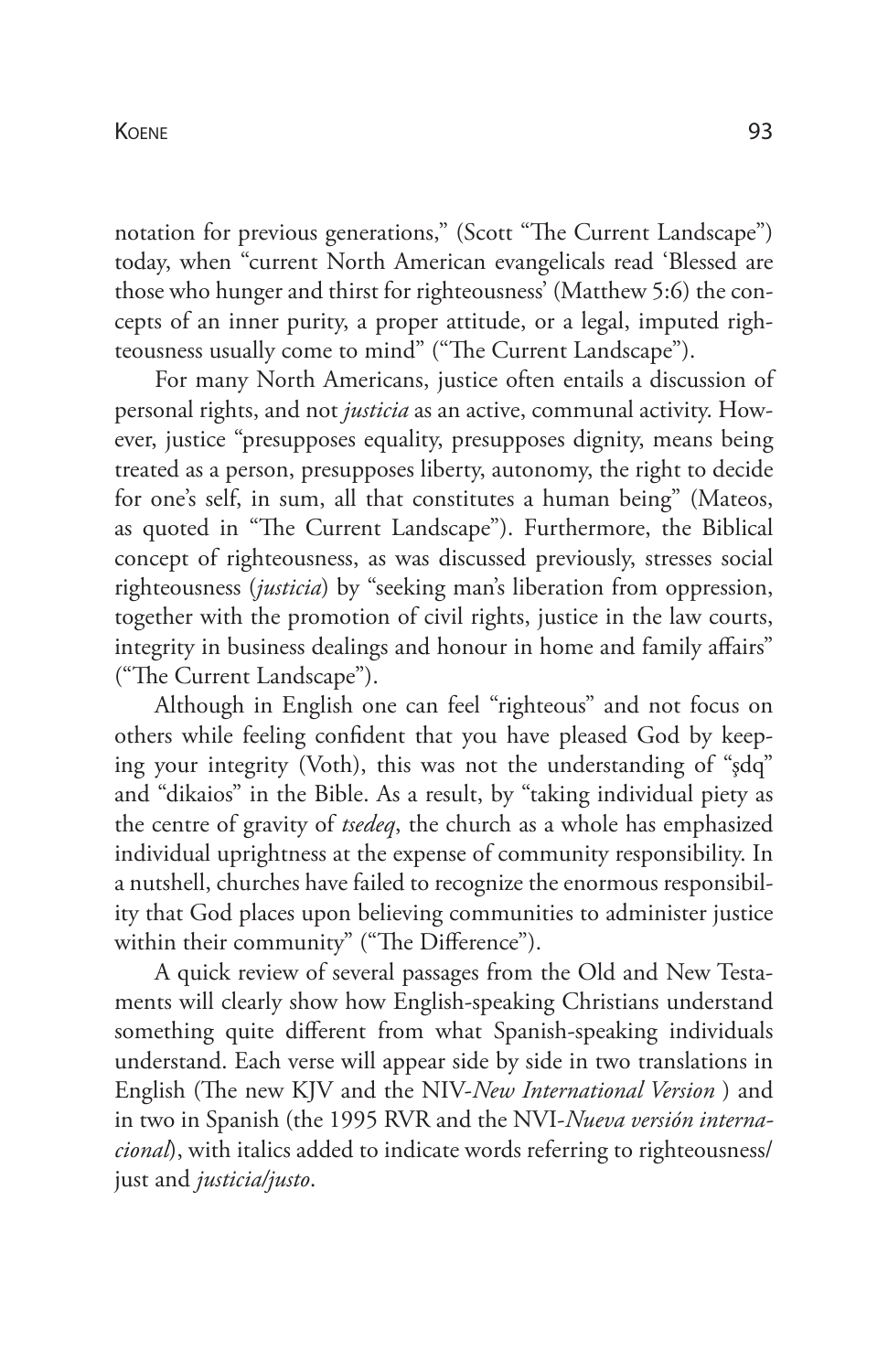| <b>KJV</b>                                                                                                                                                  | <b>NIV</b>                                                                                                                                   |  |  |  |
|-------------------------------------------------------------------------------------------------------------------------------------------------------------|----------------------------------------------------------------------------------------------------------------------------------------------|--|--|--|
| Deuteronomy 16:20                                                                                                                                           |                                                                                                                                              |  |  |  |
| You shall follow what is altogether<br>just, that you may live and inherit<br>the land which the LORD your God<br>is giving you.                            | Follow <i>justice</i> and <i>justice</i> alone, so<br>that you may live and possess the<br>land the LORD your God is giving<br>you.          |  |  |  |
|                                                                                                                                                             | Deuteronomy 25:15a                                                                                                                           |  |  |  |
| You shall have a perfect and <i>just</i><br>weight, a perfect and just measure,                                                                             | You must have accurate and honest<br>weights and measures,                                                                                   |  |  |  |
|                                                                                                                                                             | <b>II Samuel 22:25</b>                                                                                                                       |  |  |  |
| Therefore the LORD has<br>recompensed me according to my<br>righteousness, According to my<br>cleanness in His eyes.                                        | The LORD has rewarded me<br>according to my righteousness,<br>according to my cleanness in his<br>sight.                                     |  |  |  |
| Psalm 23:3b                                                                                                                                                 |                                                                                                                                              |  |  |  |
| He leads me in the paths of<br>righteousness For His name's sake.                                                                                           | He guides me along the right paths<br>for his name's sake.                                                                                   |  |  |  |
| Psalm 112:4-6                                                                                                                                               |                                                                                                                                              |  |  |  |
| Unto the <i>upright</i> there arises light<br>in the darkness; He is gracious, and<br>full of compassion, and righteous.<br>A good man deals graciously and | Even in darkness light dawns<br>for the <i>upright</i> , for those who<br>are gracious and compassionate<br>and righteous. Good will come to |  |  |  |

A good man deals graciously and lends; He will guide his affairs with *discretion*. Surely he will never be shaken; The *righteous* will be in everlasting remembrance.

and *righteous*. Good will come to those who are generous and lend freely, who conduct their affairs with *justice*. Surely the *righteous* will never be shaken; they will be remembered forever.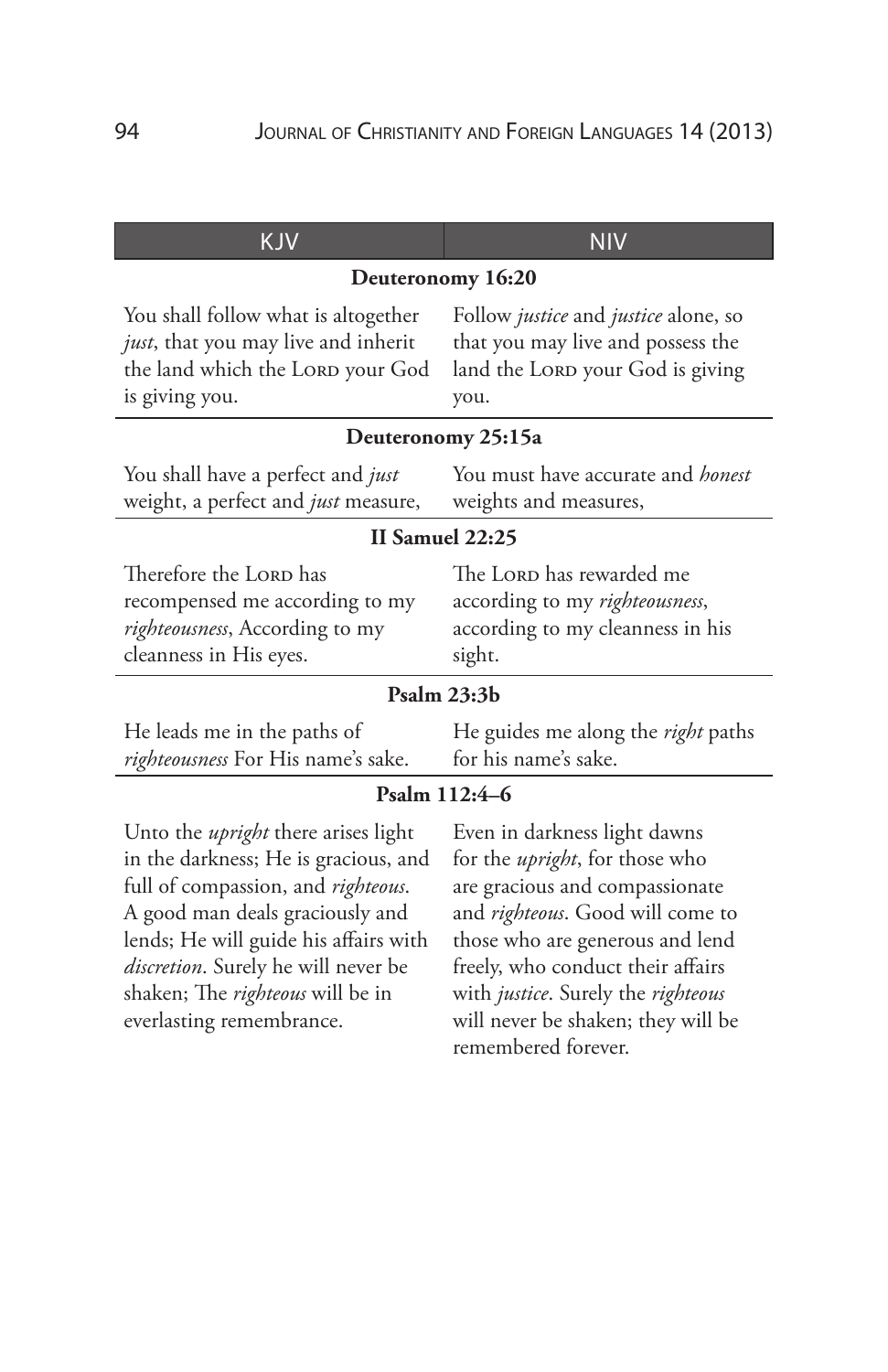| <b>NVI</b>                                                                                                                                                                                                                                          | <b>RVR</b>                                                                                                                                                                                                                                                   |  |  |  |  |
|-----------------------------------------------------------------------------------------------------------------------------------------------------------------------------------------------------------------------------------------------------|--------------------------------------------------------------------------------------------------------------------------------------------------------------------------------------------------------------------------------------------------------------|--|--|--|--|
| Deuteronomy 16:20                                                                                                                                                                                                                                   |                                                                                                                                                                                                                                                              |  |  |  |  |
| Seguirás la justicia y solamente la<br>justicia, para que puedas vivir y<br>poseer la tierra que te da el SEÑOR<br>tu Dios.                                                                                                                         | La justicia, sólo la justicia seguirás,<br>para que vivas y heredes la tierra<br>que Jehová, tu Dios, te da.                                                                                                                                                 |  |  |  |  |
|                                                                                                                                                                                                                                                     | Deuteronomy 25:15a                                                                                                                                                                                                                                           |  |  |  |  |
| Más bien, tendrás pesas y medidas<br>precisas y justas,                                                                                                                                                                                             | Una pesa exacta y justa tendrás; un<br>efa cabal y justo tendrás,                                                                                                                                                                                            |  |  |  |  |
| <b>II Samuel 22:25</b>                                                                                                                                                                                                                              |                                                                                                                                                                                                                                                              |  |  |  |  |
| El SEÑOR me ha recompensado<br>conforme a mi justicia, conforme a<br>mi limpieza delante de él.                                                                                                                                                     | Jehová me recompensa conforme a<br>mi justicia, conforme a la limpieza<br>de mis manos ante sus ojos.                                                                                                                                                        |  |  |  |  |
| Psalm 23:3b                                                                                                                                                                                                                                         |                                                                                                                                                                                                                                                              |  |  |  |  |
| Me guía por sendas de justicia por<br>amor a su nombre.                                                                                                                                                                                             | Me guiará por sendas de justicia por<br>amor de su nombre.                                                                                                                                                                                                   |  |  |  |  |
|                                                                                                                                                                                                                                                     | Psalm 112:4-6                                                                                                                                                                                                                                                |  |  |  |  |
| Para los justos la luz brilla en<br>las tinieblas. ¡Dios es clemente,<br>compasivo y justo! Bien le va al que<br>presta con generosidad, y maneja<br>sus negocios con justicia. El justo<br>será siempre recordado; ciertamente<br>nunca fracasará. | Resplandeció en las tinieblas<br>luz para los rectos; es clemente,<br>misericordioso y justo. El hombre<br>de bien tiene misericordia y presta;<br>gobierna sus asuntos con justicia.<br>Por lo cual no resbalará jamás; en<br>memoria eterna será el justo. |  |  |  |  |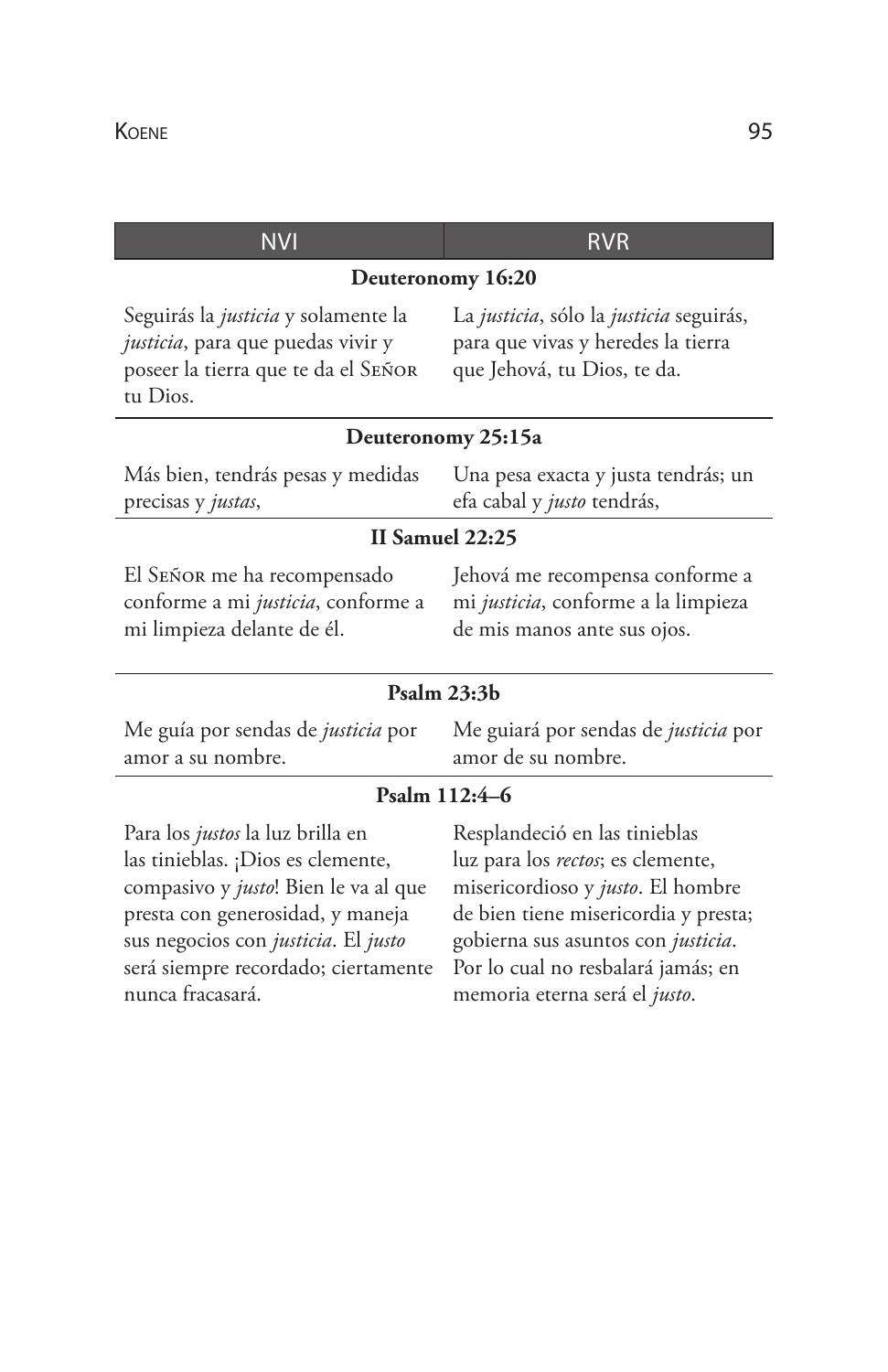| KJV                                                                                                                                                                                                                                                                                                                                                                                                                                                               | NIV                                                                                                                                                                                                                                                                                                                                                                                                                                                                |  |  |  |
|-------------------------------------------------------------------------------------------------------------------------------------------------------------------------------------------------------------------------------------------------------------------------------------------------------------------------------------------------------------------------------------------------------------------------------------------------------------------|--------------------------------------------------------------------------------------------------------------------------------------------------------------------------------------------------------------------------------------------------------------------------------------------------------------------------------------------------------------------------------------------------------------------------------------------------------------------|--|--|--|
| Proverbs 11:5, 6, 8, 9                                                                                                                                                                                                                                                                                                                                                                                                                                            |                                                                                                                                                                                                                                                                                                                                                                                                                                                                    |  |  |  |
| The <i>righteousness</i> of the blameless<br>will direct his way aright, But<br>the wicked will fall by his own<br>wickedness. The righteousness of the<br><i>upright</i> will deliver them, But the<br>unfaithful will be caught by their<br>lust. The <i>righteous</i> is delivered from<br>trouble, And it comes to the wicked<br>instead. The hypocrite with his<br>mouth destroys his neighbor, But<br>through knowledge the righteous<br>will be delivered. | The righteousness of the blameless<br>makes their paths straight, but the<br>wicked are brought down by their<br>own wickedness. The righteousness<br>of the <i>upright</i> delivers them, but<br>the unfaithful are trapped by evil<br>desires. The <i>righteous</i> person is<br>rescued from trouble, and it falls<br>on the wicked instead. With their<br>mouths the godless destroy their<br>neighbors, but through knowledge<br>the <i>righteous</i> escape. |  |  |  |
| Isaiah 61:3b, 11b                                                                                                                                                                                                                                                                                                                                                                                                                                                 |                                                                                                                                                                                                                                                                                                                                                                                                                                                                    |  |  |  |
| That they may be called trees of<br>righteousness, The planting of the<br>LORD, that He may be glorified."                                                                                                                                                                                                                                                                                                                                                        | They will be called oaks of<br><i>righteousness</i> , a planting of the<br>LORD for the display of his<br>splendor.                                                                                                                                                                                                                                                                                                                                                |  |  |  |
| So the Lord Gop will cause<br><i>righteousness</i> and praise to spring                                                                                                                                                                                                                                                                                                                                                                                           | so the Sovereign LORD will make<br><i>righteousness</i> and praise spring up                                                                                                                                                                                                                                                                                                                                                                                       |  |  |  |

**Matthew 5:6**

before all nations.

Blessed are those who hunger and thirst for *righteousness*, For they shall be filled.

forth before all the nations.

Blessed are those who hunger and thirst for *righteousness*, for they will be filled.

#### **Romans 1:17**

For in it the *righteousness* of God is revealed from faith to faith; as it is written, "The *just* shall live by faith."

For in the gospel the *righteousness* of God is revealed—a righteousness that is by faith from first to last, just as it is written: "The *righteous* will live by faith."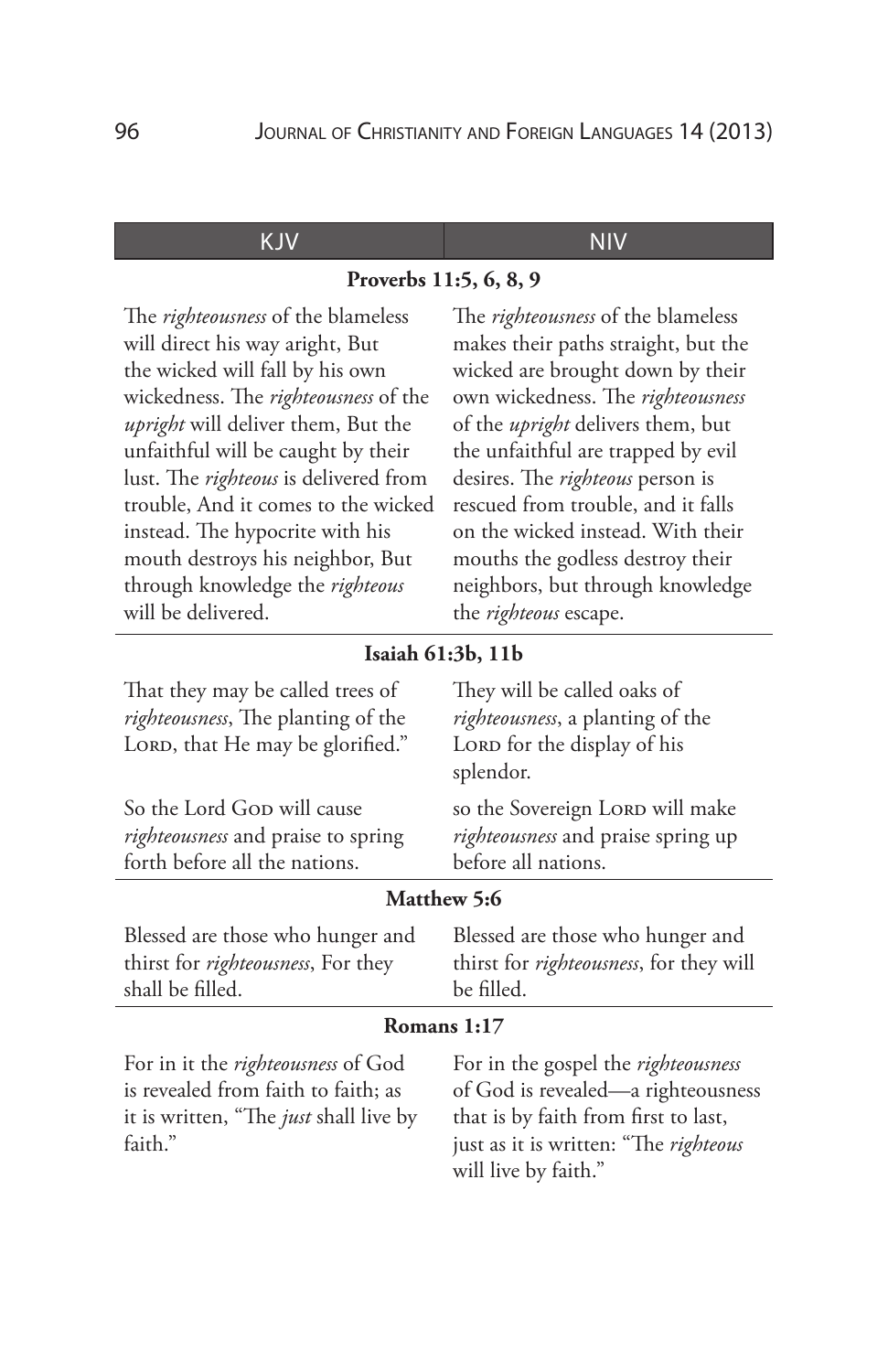#### NVI R

**Proverbs 11:5, 6, 8, 9**

La *justicia* endereza el camino de los íntegros, pero la maldad hace caer a los impíos. La *justicia* libra a los *justos*, pero la codicia atrapa a los falsos. El *justo* se salva de la calamidad, pero la desgracia le sobreviene al malvado. Con la boca el impío destruye a su prójimo, pero los *justos* se libran por el conocimiento.

La *justicia* del perfecto endereza su camino, pero el malvado caerá por su propia impiedad. La *justicia* libra a los *rectos*, pero los pecadores son atrapados en su pecado. El *justo* es librado de la tribulación, pero su lugar lo ocupa el malvado. El hipócrita, con la boca daña a su prójimo, pero los *justos* se libran con la sabiduría.

#### **Isaiah 61:3b, 11b**

Serán llamados robles de *justicia*, plantío del Señor, para mostrar su gloria.

así el Señor omnipotente hará que broten la *justicia* y la alabanza ante todas las naciones.

Serán llamados "Árboles de *justicia*", "Plantío de Jehová", para gloria suya.

así Jehová, el Señor, hará brotar *justicia* y alabanza delante de todas las naciones.»

#### **Matthew 5:6**

Dichosos los que tienen hambre y sed de *justicia*, porque serán saciados.

Bienaventurados los que tienen hambre y sed de *justicia*, porque serán saciados.

#### **Romans 1:17**

De hecho, en el evangelio se revela la *justicia* que proviene de Dios, la cual es por fe de principio a fin, tal como está escrito: «El *justo* vivirá por la fe.»

pues en el evangelio, la *justicia* de Dios se revela por fe y para fe, como está escrito: «Mas el *justo* por la fe vivirá».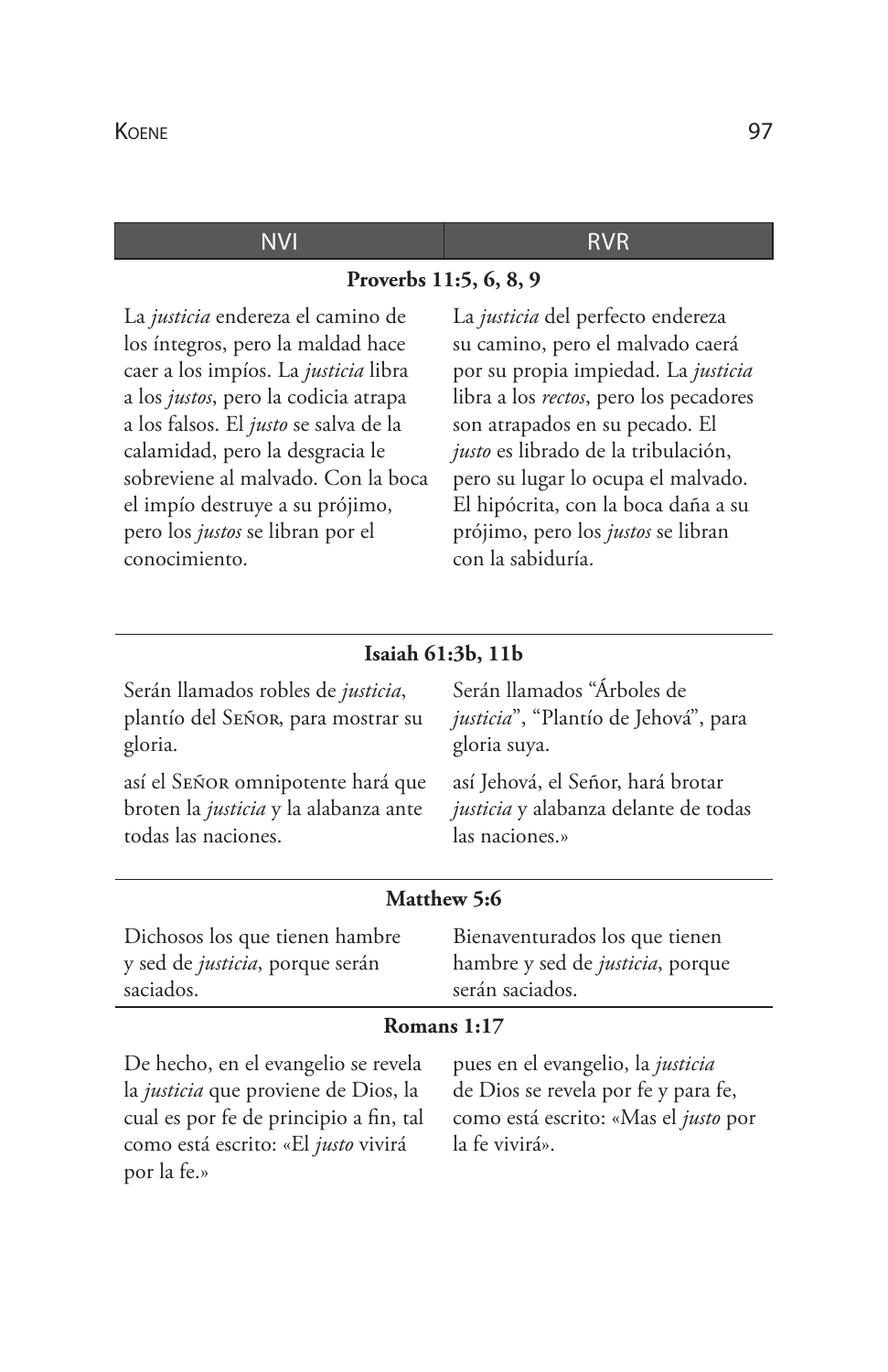| K IV                                                                                                                                                                                                                                                     |                                                                                                                                                                                                                                                             |  |  |  |
|----------------------------------------------------------------------------------------------------------------------------------------------------------------------------------------------------------------------------------------------------------|-------------------------------------------------------------------------------------------------------------------------------------------------------------------------------------------------------------------------------------------------------------|--|--|--|
| <b>Romans</b> 9:30–31                                                                                                                                                                                                                                    |                                                                                                                                                                                                                                                             |  |  |  |
| What shall we say then? That<br>Gentiles, who did not pursue<br>righteousness, have attained to<br>righteousness, even the righteousness<br>of faith; but Israel, pursuing the law<br>of righteousness, has not attained to<br>the law of righteousness. | What then shall we say? That the<br>Gentiles, who did not pursue<br>righteousness, have obtained it, a<br>righteousness that is by faith; but the<br>people of Israel, who pursued the<br>law as the way of righteousness, have<br>not attained their goal. |  |  |  |
| James 5:16b                                                                                                                                                                                                                                              |                                                                                                                                                                                                                                                             |  |  |  |
| The effective, fervent prayer of a<br>righteous man avails much.                                                                                                                                                                                         | The prayer of a <i>righteous</i> person is<br>powerful and effective.                                                                                                                                                                                       |  |  |  |

A numerical analysis (see tables 1 and 2) of how many times the words "righteousness, righteous, righteously" and "justice" appear in different translations of the Bible in English, and the words "justicia, justo/a/s, justificar and justificado/a/s" in Spanish, also shows how Spanish readers understand the concept of "şdq/dikaios/iustitia" differently (because the concept was translated as "justicia/justo/justificado") from English readers (because of the use of "righteousness/ righteous/righteously"), thereby once again highlighting the need for care that the interpreter must have when interpreting this concept.<sup>16</sup>

As can be quickly seen from the tables, although the word "justicia" appears very frequently in the New Testament in Spanish in all three translations, its appearance is very infrequent in English, regardless of the translation.

Now, turning to specifically the *New International Version* and the *Nueva versión internacional* translations, the following tables will clearly illustrate for the interpreter what terms are used in English and in Spanish. The first tables will list the English terms "justice, righteousness, righteous and righteously," and then indicate in what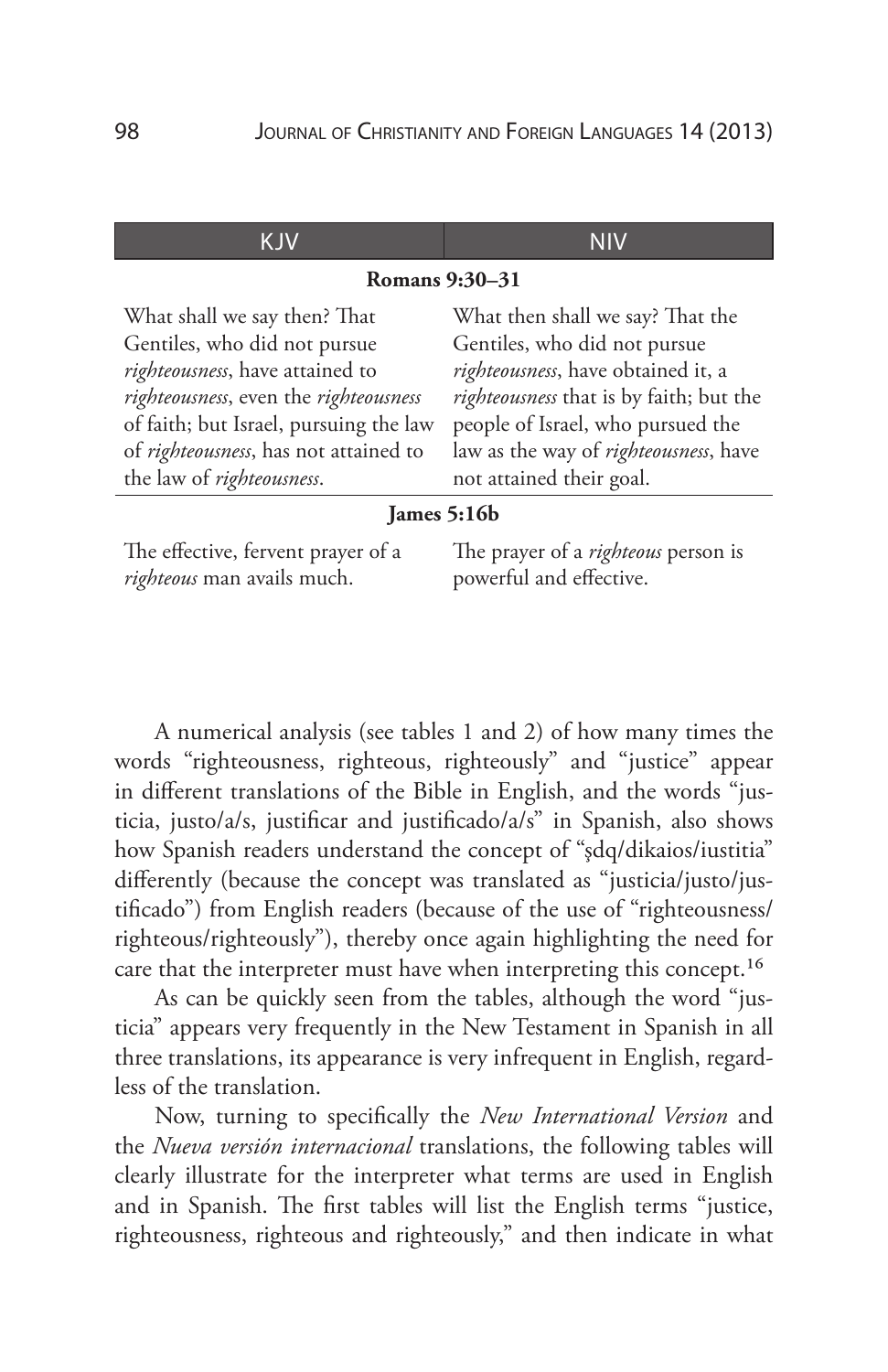eficaz.

| NVI                                                                                                                                                                                                                                                      | RVR                                                                                                                                                                                                                   |  |  |  |
|----------------------------------------------------------------------------------------------------------------------------------------------------------------------------------------------------------------------------------------------------------|-----------------------------------------------------------------------------------------------------------------------------------------------------------------------------------------------------------------------|--|--|--|
| Romans 9:30–31                                                                                                                                                                                                                                           |                                                                                                                                                                                                                       |  |  |  |
| ¿Qué concluiremos? Pues que<br>los gentiles, que no buscaban la<br>justicia, la han alcanzado. Me<br>refiero a la justicia que es por la fe.<br>En cambio Israel, que iba en busca<br>de una ley que le diera justicia, no<br>ha alcanzado esa justicia. | ¿Qué, pues, diremos? Que los<br>gentiles, que no iban tras la justicia,<br>han alcanzado la justicia, es decir,<br>la justicia que es por fe; mientras<br>Israel, que iba tras una ley de<br>justicia, no la alcanzó. |  |  |  |
| James $5:16b$                                                                                                                                                                                                                                            |                                                                                                                                                                                                                       |  |  |  |
| La oración del justo es poderosa y                                                                                                                                                                                                                       | La oración eficaz del justo puede                                                                                                                                                                                     |  |  |  |

manner they appear in Spanish and the frequency of use for each term and translation. Subsequently, the Spanish terms "*justo* and *justicia*" will be analyzed with their corresponding renderings in English.

mucho.

The term "justice" (see table 3) is most often seen in the Old Testament (87.6%) and typically rendered (as one would expect) as "justicia" (74.2% of the time). However, at times other terms are used, such as "derechos," "justo," etc. In the books of Isaiah and Jeremiah, the terms appear frequently, with "justice" appearing 34 times and "justicia" in Spanish 82.4% of the time.

Although "righteousness" (see table 4) in English is a separate term from "justice," it is most typically seen in Spanish as "justicia" (84.6% of the time in total but 95.9% of the time in the New Testament), with "rectitud" being a distant second (7.7%), and those occurrences only in the Old Testament. In the book of Psalms, the word "righteousness" is used 46 times, with the Spanish term "justicia" 91.3% of those times.

As can be seen in table 5, the English term "righteous" is found more often in the Old Testament, and in Spanish it appears as "justo"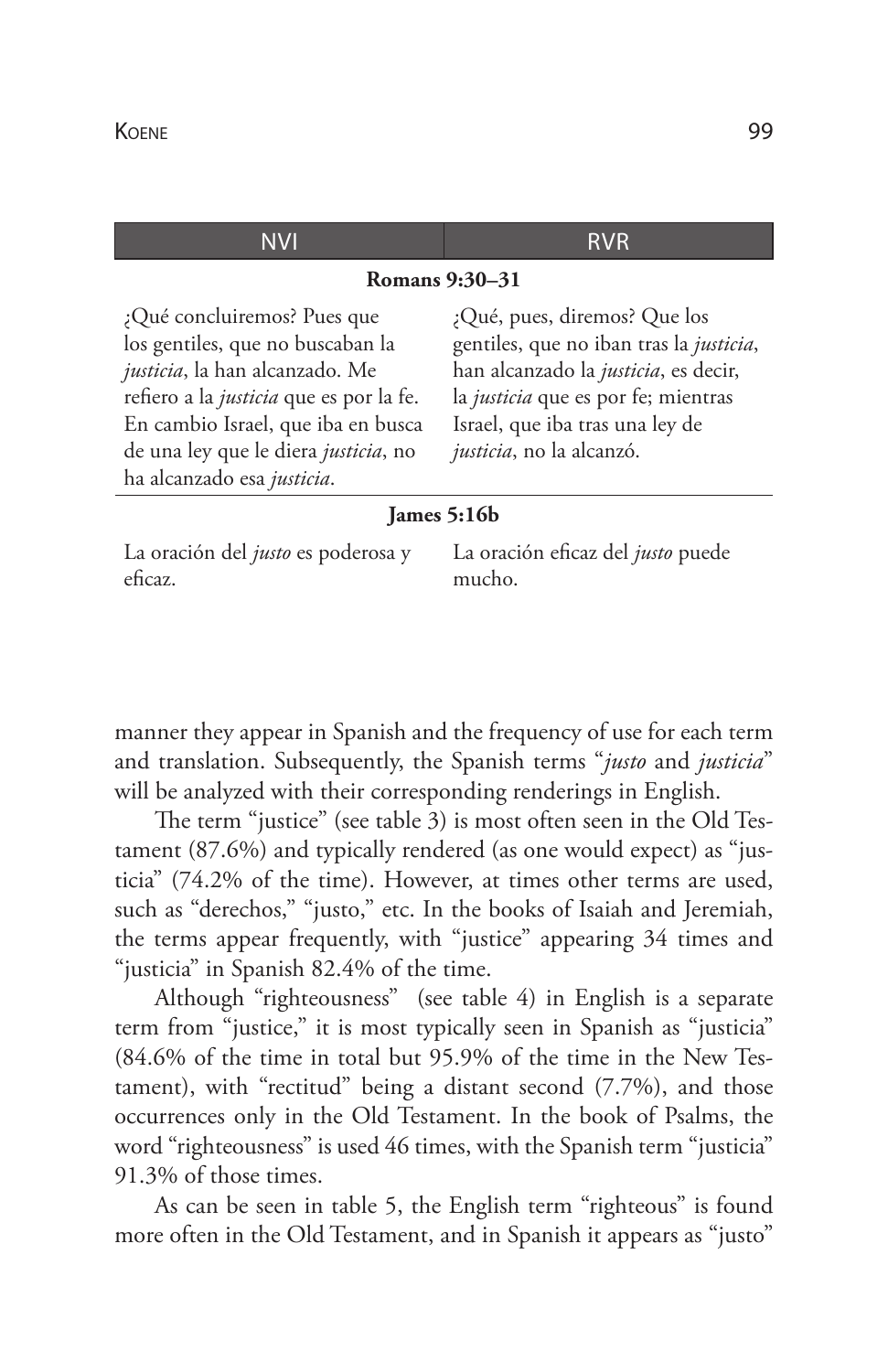(79.1% of the time, and even more frequently in the New Testament), paralleling the use of "righteousness" and "justicia," with frequent occurrences of "justicia" (11.7%) and at times of "recto" (4.0%) as well.

The term "righteously" (see table 6), although infrequently used, follows the pattern observed with "righteous" and "justicia."

The word "justo" (see table 7) is another strong example of the complexities of translation, with 23 possible ways to convey its meaning in English. Although the English word "righteous" is most often used (72.0%), many other terms are used as well. The books of Psalms and Proverbs utilize "justo/righteous" quite consistently.

The term "justicia" (see table 8) also clearly shows the many ways a single word can be translated (depending on context). The most common way is "righteousness," but that translation is used only 44.4% of the time, and is utilized much more often in the New Testament (65.1% of the time) than in the Old Testament (only 36.4% of the time). Other common terms include "justice" (Old Testament primarily, 28.2%) and "righteous" (again, Old Testament use primarily, 10.8%).

In conclusion, it would behoove the Spanish-English interpreter, when called on to interpret for speakers who discuss the Biblical concept of "righteousness" and "justicia," to realize first that English translations of the Bible have two sets of terms—"righteousness" and "justice"—to convey the concept of "şdq/dikaios/iustitia," while Spanish translations have one set—"justicia." Secondly, the interpreter must understand that this central Biblical concept, as developed first within the contexts of the Old and New Testaments, has been difficult to translate both historically and, more recently, into modern English and Spanish. Thirdly, the interpreter must also be cognizant that English and Spanish listeners will understand the concept differently, based on the words used to convey it in English and Spanish. Finally, the interpreter must be familiar with the wide gamut of words used, in Spanish and in English, in any discussion of the concept to convey the many different nuances of the concept. With this clear understanding of the terms, a trained interpreter will be able to accurately interpret for a speaker discussing the important Biblical concept of "righteousness" and "justicia."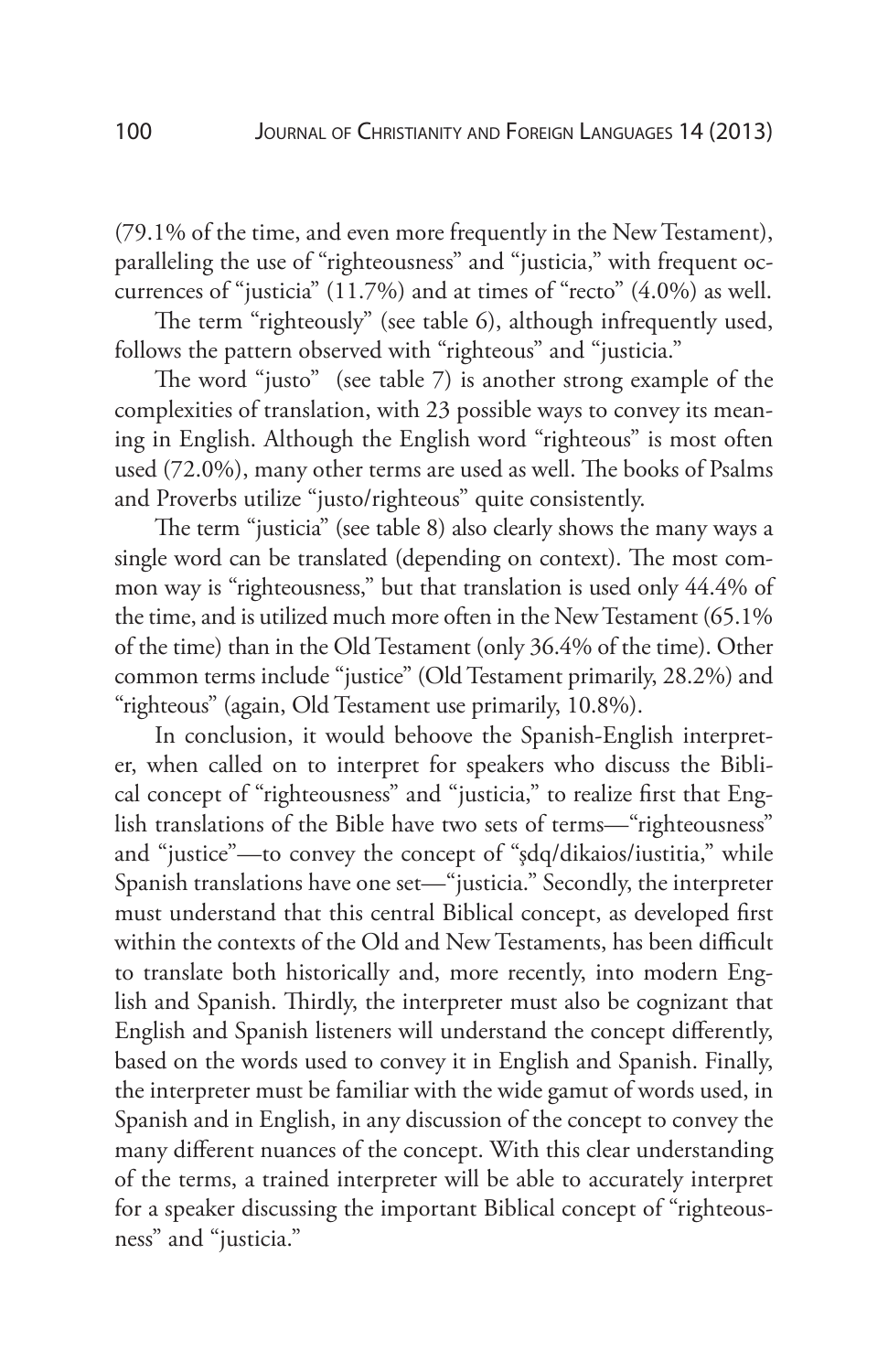|               |                 | <b>ENGLISH</b><br><b>STANDARD</b><br><b>VERSION</b> | AMERICAN<br><b>STANDARD</b><br><b>VERSION</b> | <b>NEW</b><br>REVISED<br><b>STANDARD</b><br><b>VERSION</b> | REVISED<br><b>STANDARD</b><br>VERSION,<br>CATHOLIC<br>EDITION |
|---------------|-----------------|-----------------------------------------------------|-----------------------------------------------|------------------------------------------------------------|---------------------------------------------------------------|
| justice       | <b>OT</b>       | 125                                                 | 111                                           | 121                                                        | 137                                                           |
|               | <b>NT</b>       | 11                                                  | 3                                             | 18                                                         | 9                                                             |
| righteousness | $\overline{OT}$ | 187                                                 | 218                                           | 155                                                        | 189                                                           |
|               | <b>NT</b>       | 86                                                  | 86                                            | 94                                                         | 74                                                            |
| righteous     | $\overline{OT}$ | 220                                                 | 211                                           | 198                                                        | 264                                                           |
|               | <b>NT</b>       | 57                                                  | 63                                            | 100                                                        | 52                                                            |
| righteously   | $\overline{OT}$ | 4                                                   | 6                                             | 4                                                          | 5                                                             |
|               | <b>NT</b>       | $\overline{0}$                                      | 4                                             | $\Omega$                                                   | $\Omega$                                                      |

**Table 1, English Translations of the Bible**

|             |           | LA BIBLIA DE LAS<br>AMÉRICAS | <b>REINA VALERA</b><br>1995 | DIOS HABLA<br><b>HOY</b> |
|-------------|-----------|------------------------------|-----------------------------|--------------------------|
| justicia    | ОТ        | 308                          | 290                         | 217                      |
|             | <b>NT</b> | 100                          | 98                          | 80                       |
| justo/a/s   | <b>OT</b> | 272                          | 251                         | 164                      |
|             | <b>NT</b> | 89                           | 93                          | 159                      |
| justificado | <b>OT</b> | $\mathcal{D}_{\cdot}$        |                             | $\Omega$                 |
|             | <b>NT</b> | 25                           | 25                          | $\left( \right)$         |

**Table 2, Spanish Translations of the Bible**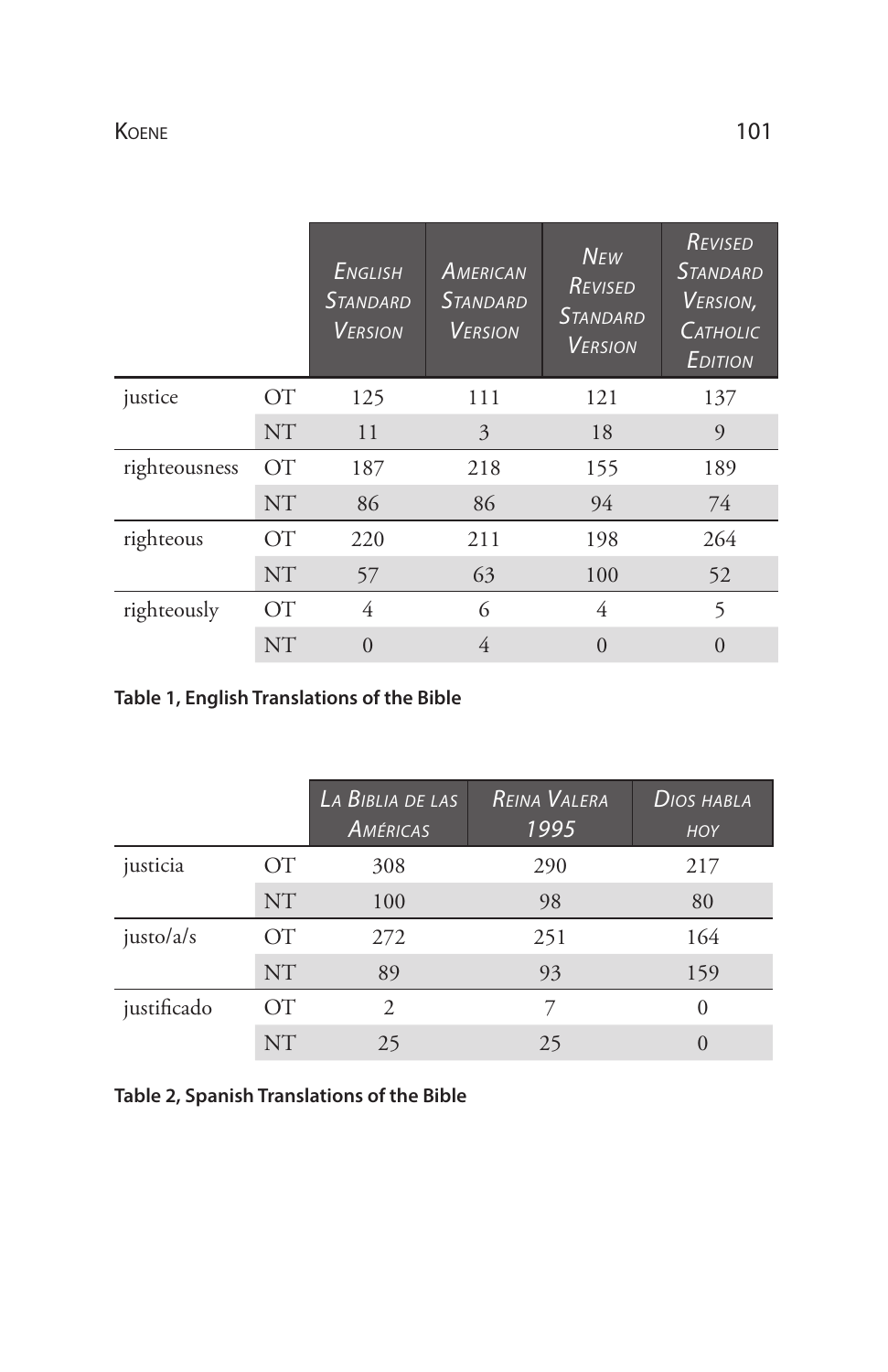|                       | <b>JUSTICE</b><br><b>OT</b> | <b>JUSTICE</b><br><b>NT</b> | <b>TOTAL</b> |
|-----------------------|-----------------------------|-----------------------------|--------------|
| avoided <sup>17</sup> | $4(3.3\%)$                  |                             | $4(2.9\%)$   |
| justicia              | 89 (74.2%)                  | $17(100.0\%)$               | 106 (77.4%)  |
| juicio/s              | $2(1.7\%)$                  |                             | $2(1.5\%)$   |
| juzgar                | $2(1.7\%)$                  |                             | $2(1.5\%)$   |
| justo/a/s             | $6(5.0\%)$                  |                             | $6(4.4\%)$   |
| derecho/s             | 13 (10.8%)                  |                             | $13(9.4\%)$  |
| sentencia             | $2(1.7\%)$                  |                             | $2(1.5\%)$   |
| causa                 | $1(0.8\%)$                  |                             | $1(0.7\%)$   |
| injustamente          | $1(0.8\%)$                  |                             | $1(0.7\%)$   |
| <b>TOTAL</b>          | 120 (87.6%)                 | $17(12.4\%)$                | 137          |

### Table 3, Justice<sup>18</sup>

|                | <b>RIGHTEOUSNESS</b><br>0T | RIGHTEOUSNESS<br><b>NT</b> | <b>TOTAL</b> |
|----------------|----------------------------|----------------------------|--------------|
| avoided        | $2(1.4\%)$                 |                            | $2(0.9\%)$   |
| justicia       | 115 (78.8%)                | 71 (95.9%)                 | 186 (84.6%)  |
| justo/a/s      | $5(3.4\%)$                 | $3(4,1\%)$                 | $8(3.6\%)$   |
| derecho/s      | $1(0.7\%)$                 |                            | $1(0.5\%)$   |
| rectitud       | $17(11.6\%)$               |                            | 17 (7.7%)    |
| rectos         | $1(0.7\%)$                 |                            | $1(0.5\%)$   |
| victoria       | $1(0.7\%)$                 |                            | $1(0.5\%)$   |
| amor           | $1(0.7\%)$                 |                            | $1(0.5\%)$   |
| buena conducta | $1(0.7\%)$                 |                            | $1(0.5\%)$   |
| gracia         | $1(0.7\%)$                 |                            | $1(0.5\%)$   |
| justificación  | $1(0.7\%)$                 |                            | $1(0.5\%)$   |
| <b>TOTAL</b>   | $146(66.4\%)$              | 74 (33.6%)                 | 220          |

### **Table 4, Righteousness**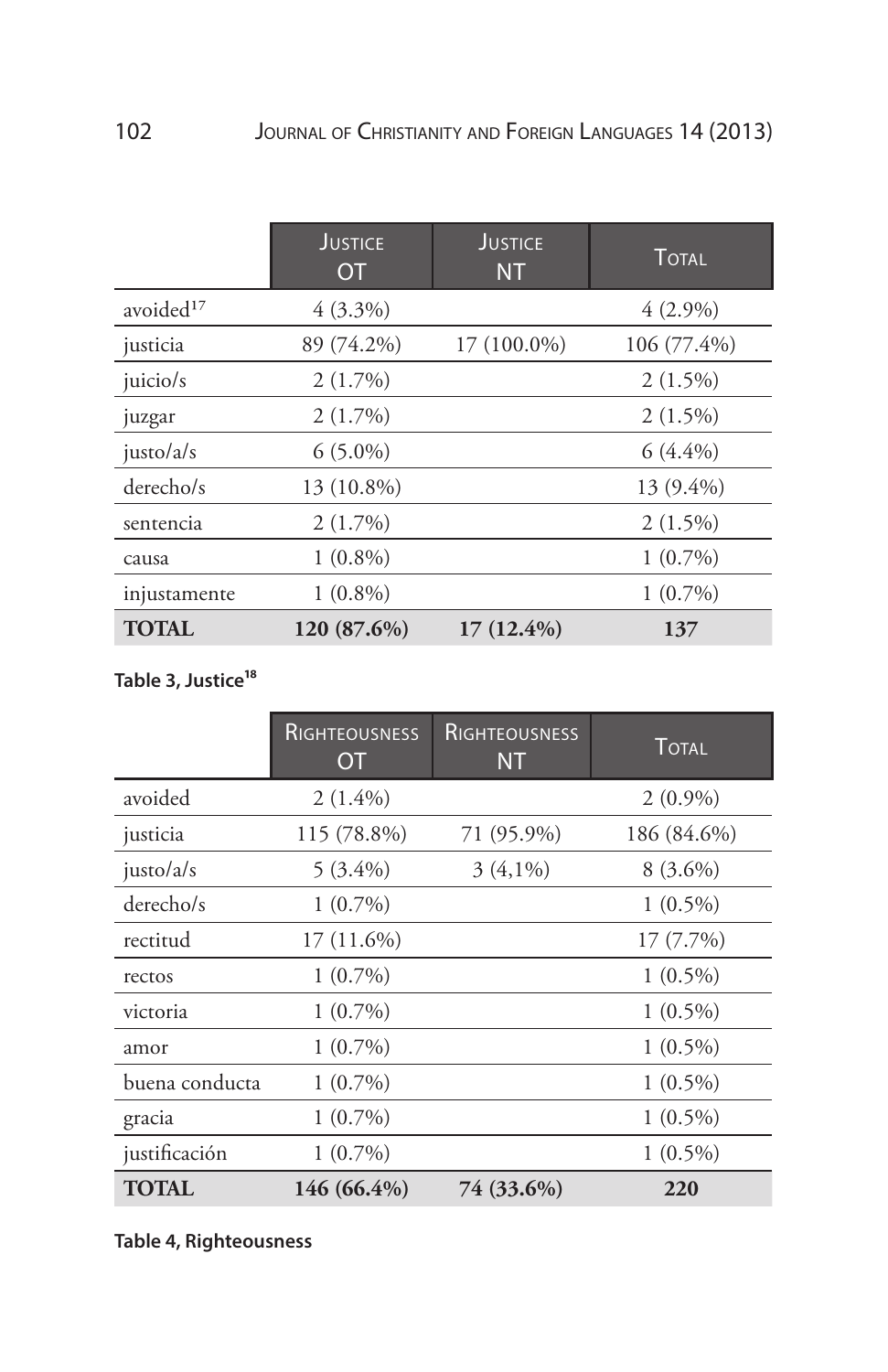|              | <b>RIGHTEOUS</b><br><b>OT</b> | RIGHTEOUS<br><b>NT</b> | <b>TOTAL</b> |
|--------------|-------------------------------|------------------------|--------------|
| avoided      | $3(1.2\%)$                    |                        | $3(0.9\%)$   |
| justicia     | 34 (13.2%)                    | $4(5.9\%)$             | 38 (11.7%)   |
| justo/a/s    | 195 (75.9%)                   | 62 (91.2%)             | 257 (79.1%)  |
| rectitude    | $3(1.2\%)$                    |                        | $3(0.9\%)$   |
| recto/a/s    | 12 (4.7%)                     | $1(1.5\%)$             | 13 (4.0%)    |
| buenos       | $1(0.4\%)$                    |                        | $1(0.3\%)$   |
| mejor        | $1(0.4\%)$                    |                        | $1(0.3\%)$   |
| inocencia    | $2(0.8\%)$                    |                        | $2(0.6\%)$   |
| inocente     | $2(0.8\%)$                    |                        | $2(0.6\%)$   |
| defensor     | $1(0.4\%)$                    |                        | $1(0.3\%)$   |
| honrada      | $1(0.4\%)$                    |                        | $1(0.3\%)$   |
| victorioso   | $1(0.4\%)$                    |                        | $1(0.3\%)$   |
| redentoras   | $1(0.4\%)$                    |                        | $1(0.3\%)$   |
| justificado  |                               | $1(1.5\%)$             | $1(0.3\%)$   |
| <b>TOTAL</b> | 257 (79.1%)                   | 68 (20.9%)             | 325          |

### **Table 5, Righteous**

|              | <b>RIGHTEOUSLY</b><br>OT | <b>RIGHTEOUSLY</b><br>NT | TOTAL      |
|--------------|--------------------------|--------------------------|------------|
| con justicia | $2(100\%)$               |                          | $2(100\%)$ |
| <b>TOTAL</b> | $2(100\%)$               | $0(0.0\%)$               |            |

### **Table 6, Righteously**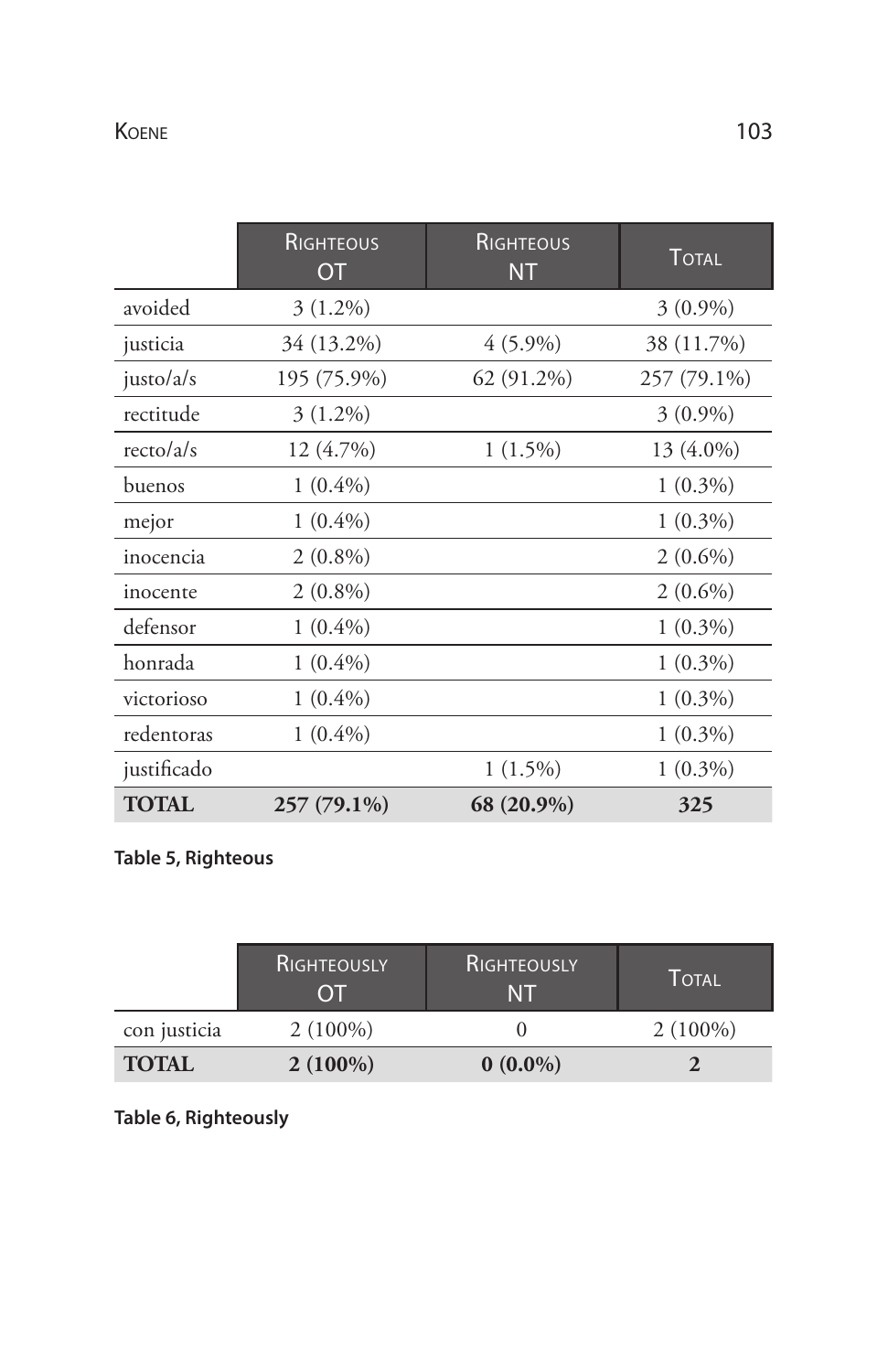|                | JUSTO/A/S<br><b>OT</b> | JUSTO/A/S<br><b>NT</b> | <b>TOTAL</b> |
|----------------|------------------------|------------------------|--------------|
| avoided        | 7(2.7%)                | $1(1.1\%)$             | $8(2.2\%)$   |
| righteous      | 195 (74.1%)            | 62 (66.1%)             | 257 (72.0%)  |
| righteousness  | $5(1.9\%)$             | $3(3.2\%)$             | $8(2.2\%)$   |
| right          | 7(2.7%)                | 11 (11.7%)             | 18 (5.0%)    |
| upright        | 12 (4.6%)              | $2(2.1\%)$             | 14 (3.9%)    |
| rightly        |                        | $1(1.1\%)$             | $1(0.3\%)$   |
| over righteous | $1(0.4\%)$             |                        | $1(0.3\%)$   |
| just           | 12 (4.6%)              | $8(8.5\%)$             | 20 (5.6%)    |
| justly         |                        | $1(1.1\%)$             | $1(0.3\%)$   |
| Justas (name)  |                        | $3(3.2\%)$             | $3(0.8\%)$   |
| justice        | $6(2.3\%)$             |                        | $6(1.7\%)$   |
| judgment/s     | $1(0.4\%)$             |                        | $1(0.3\%)$   |
| honest         | $6(2.3\%)$             |                        | $6(1.7\%)$   |
| $fu$ ll        | $1(0.4\%)$             |                        | $1(0.3\%)$   |
| innocent       | $2(0.8\%)$             | $2(2.1\%)$             | $4(1.2\%)$   |
| truth          | $1(0.4\%)$             |                        | $1(0.3\%)$   |
| proper         | $1(0.4\%)$             |                        | $1(0.3\%)$   |
| fitting        | $1(0.4\%)$             |                        | $1(0.3\%)$   |
| accurate       | $1(0.4\%)$             |                        | $1(0.3\%)$   |
| acquit         | $1(0.4\%)$             |                        | $1(0.3\%)$   |
| faithfulness   | $1(0.4\%)$             |                        | $1(0.3\%)$   |
| valid          | $1(0.4\%)$             |                        | $1(0.3\%)$   |
| fair           | $1(0.4\%)$             |                        | $1(0.3\%)$   |
| <b>TOTAL</b>   | 263 (73.7%)            | 94 (26.3%)             | 357          |

**Table 7, Justo**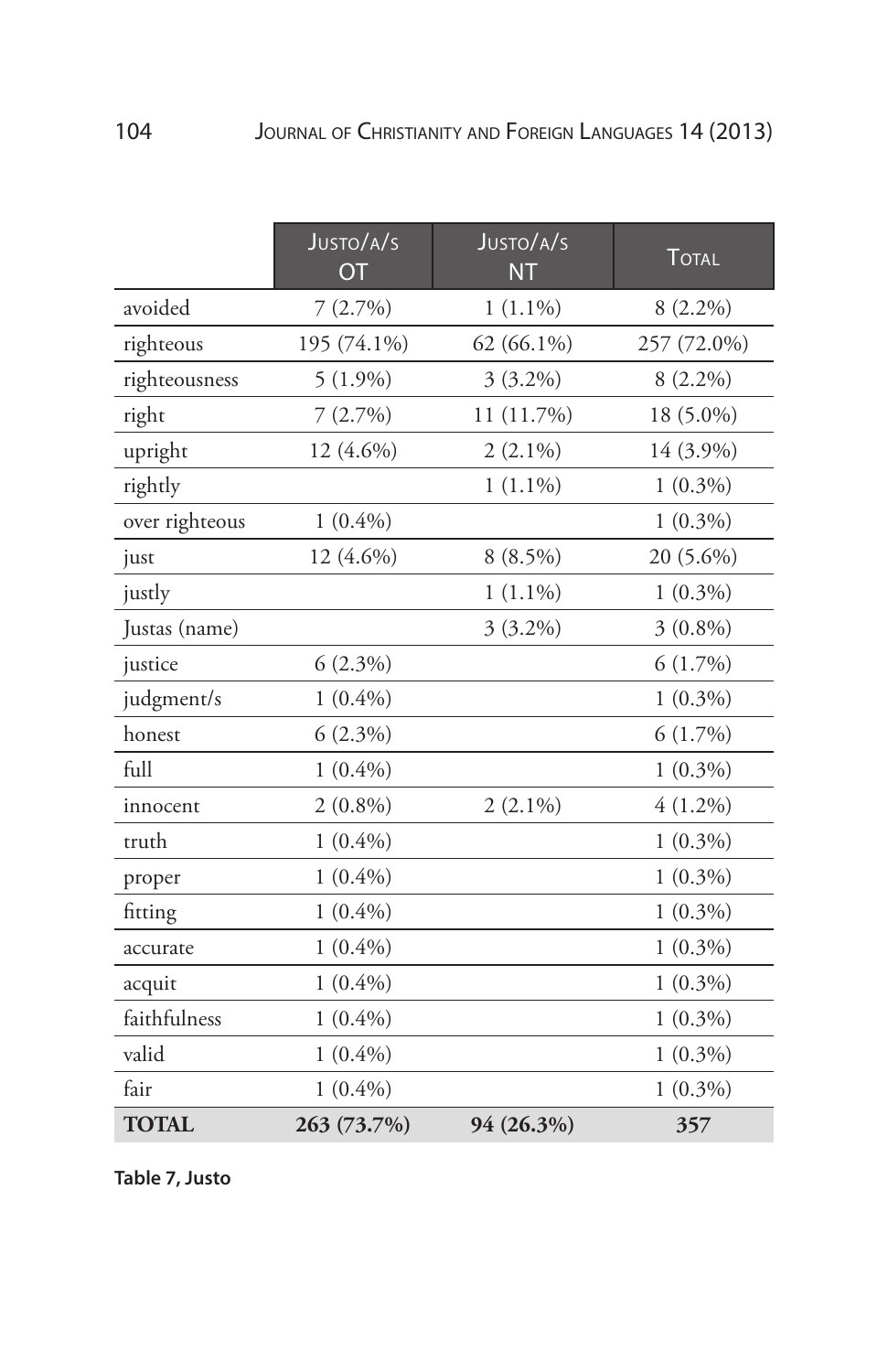|                         | <b>JUSTICIA</b><br>OT | <b>JUSTICIA</b><br><b>NT</b> | <b>TOTAL</b> |
|-------------------------|-----------------------|------------------------------|--------------|
| avoided                 | $9(2.9\%)$            | $1(0.9\%)$                   | $10(2.4\%)$  |
| righteous               | 34 (10.8%)            | $3(2.8\%)$                   | 37 (8.8%)    |
| righteously             | $1(0.3\%)$            |                              | $1(0.2\%)$   |
| righteousness           | 115 (36.4%)           | 71 (65.1%)                   | 186 (44.4%)  |
| right                   | 12 (3.8%)             | $6(5.5\%)$                   | 18 (4.3%)    |
| upright                 |                       | $1(1.0\%)$                   | $1(0.2\%)$   |
| uprightly               | $1(0.3\%)$            |                              | $1(0.2\%)$   |
| rights                  | $1(0.3\%)$            |                              | $1(0.2\%)$   |
| just                    | 23 (7.3%)             | $1(1.0\%)$                   | 24 (5.7%)    |
| justly                  | $3(1.0\%)$            | $1(1.0\%)$                   | $4(1.0\%)$   |
| judge                   | $3(1.0\%)$            |                              | $3(0.7\%)$   |
| justice                 | 89 (28.2%)            | 17 (15.6%)                   | 106 (25.3%)  |
| judgment/s              | $5(1.6\%)$            | $2(1.9\%)$                   | 7(1.7%)      |
| vindicate/d vindication | $6(1.9\%)$            |                              | $6(1.4\%)$   |
| decision/s              | $3(1.0\%)$            |                              | $3(0.7\%)$   |
| uphe/old the cause      | $2(0.6\%)$            |                              | $2(0.5\%)$   |
| cause                   | $1(0.3\%)$            |                              | $1(0.2\%)$   |
| defend the afflicted    | $1(0.3\%)$            |                              | $1(0.2\%)$   |
| settles disputes        | $1(0.3\%)$            |                              | $1(0.2\%)$   |
| punishment              | $1(0.3\%)$            |                              | $1(0.2\%)$   |
| avenging                | $1(0.3\%)$            |                              | $1(0.2\%)$   |
| honestly                | $1(0.3\%)$            |                              | $1(0.2\%)$   |
| gives verdict           | $1(0.3\%)$            |                              | $1(0.2\%)$   |
| law                     | $1(0.3\%)$            |                              | $1(0.2\%)$   |
| contend                 | $1(0.3\%)$            |                              | $1(0.2\%)$   |
| <b>TOTAL</b>            | 316 (75.4%)           | 103 (24.6%)                  | 419          |

**Table 8, Justicia**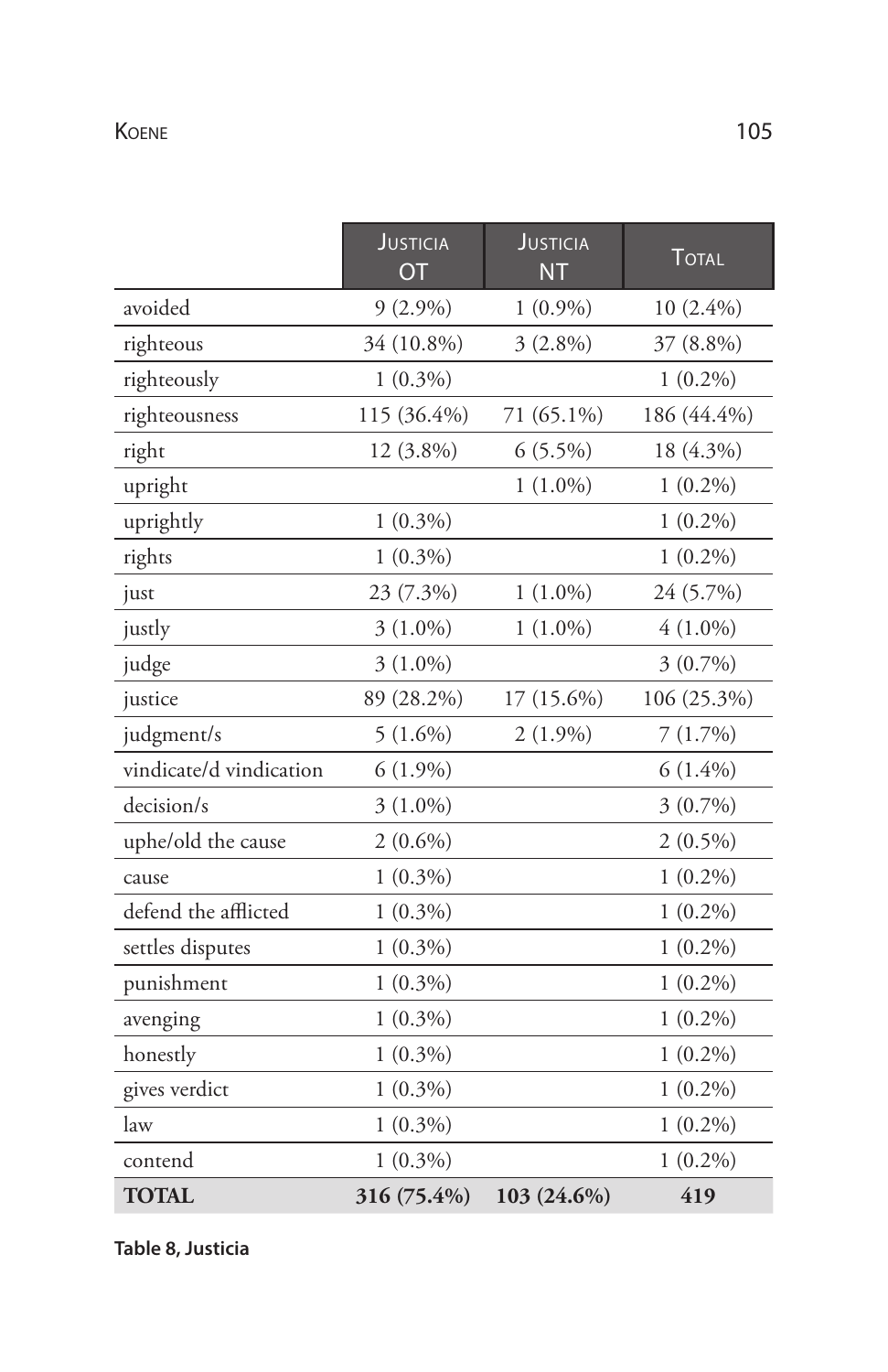# **Notes**

- 1. Interpreters and interpreting deal with oral expression; translators and translating refer to written work. As such, although a translator has the luxury of looking at the wider context and consulting dictionaries and commentaries, the interpreter must render the words immediately into the other language.
- 2. Neither do French nor German, see *Anchor Yale*, p. 746.
- 3. Additional definitions include negative connotations, the boundaries of an estate, and a meaning of genuine, authentic and correct, as well as slang usage.
- 4. Other definitions include the judicial administration of law or equity, the administration of law, persons administering the law, judicial authority, infliction of punishment, or a judicial officer.
- 5. The definition goes on to indicate that the term is "now chiefly as a Biblical archaism."
- 6. See Wright, *Justification*, 89; McGrath, 190–197 for a discussion of Martin Luther and the righteousness of God, and 197–207 for a discussion of Martin Luther and justification and how it leads to justification; 51–70 for a historical discussion of the pre-Reformation development of the understanding of the righteousness of God; and Brown, 373–373 for a good summary of interpretations of justification, righteousness, and the righteousness of God, post-Reformation.
- 7. McGrath, 41; see also McGrath, 40–42 for a discussion of the development of the term "justificare" in Old and Middle English, as well as MacGillivray.
- 8. The term was related to the Scottish "richtwis," Old High German "rehtwīsic," and Icelandic "réttvíss."
- 9. Wright, *Justification*, 90; see also Wright, *Saint Paul*, 113–133 and Wright, *Justification*, 79–108 for further discussion of justification.
- 10. See, for example, Wright, *El verdadero pensamiento de Pablo* and Ridderbos, *El pensamiento del apóstol Pablo*.
- 11. Wright, *Justification*, 69. See also Wright, *Justification*, 90 and Wright, *Saint Paul*, 97–98.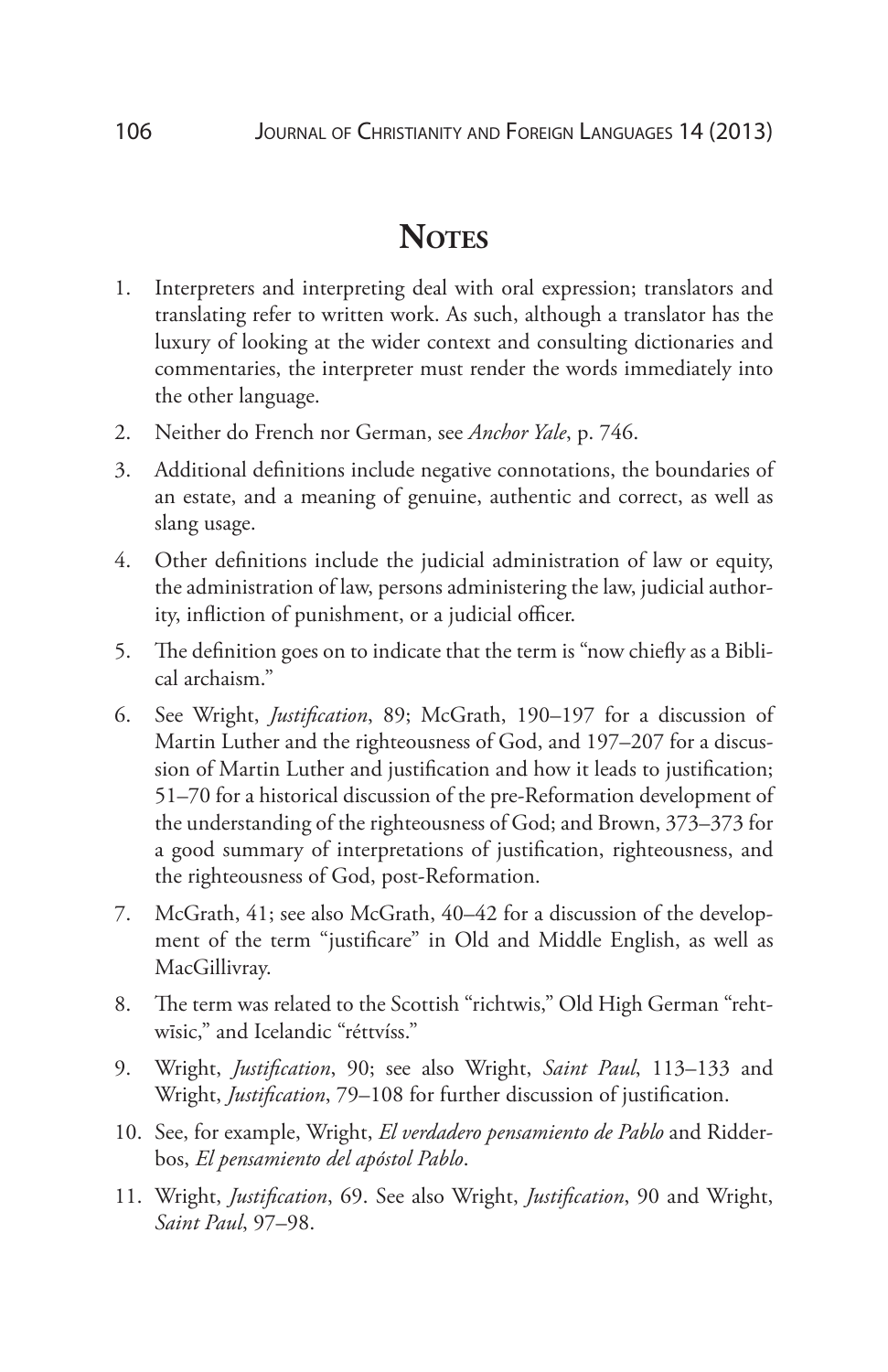#### Koene 107

- 12. VanGemeren, Vol. 2, 1142. See, for example, I Chronicles 18:14, Psalm 99:4, Isaiah 9:7 and 32:16, Jeremiah 22:3 and 5, Ezekiel 18:5, 19, 21 and 27, and Amos 5:7.
- 13. See Wright, *Justification*, 121 and Wright, *Saint Paul*, 98 and Ridderbos, *An Outline*, 164.
- 14. The concept of "dikaiosune theou" was so foreign to the early church that Paul's letter to the Colossians makes no use of these words, and his letter to the Ephesians only mentions it "in certain echolike phrases." See Brown, 365. For further discussion of *dikaiosune theou*, see Wright, *Justification*, 178–182 and Wright, *Saint Paul*, 100–110 and Ridderbos, *An Outline*, 162–169.
- 15. See, for example, Wright, *Justification*, 150–151 and 156–157, and Ridderbos, *An Outline*, 135–143 and 162–174.
- 16. All statistics in the following two tables are derived from searches on the www.biblegateway.com website.
- 17. "Avoided" refers to non-translation of the term. The text was written in such a way as to not need the term in the target language.
- 18. All statistics in the following tables are from searches for the primary term undertaken on the www.biblegateway.com website using the New International Version and the *Nueva version international* to have a listing of all occurrences of the term in one language, followed by a manual search for the translation, with a subsequent manual count of the frequency of use of each translation.

## **WORKS CITED**

- "Justice and Righteousness: Restoring Biblical Harmony." *International Mission Education Journal* XXVI (2012): 6–7. Web.
- Boice, James Montgomery. *Romans, An Expositional Commentary*. Grand Rapids: Baker Books, 1993. Print.
- Bromiley, Geoffrey W., General Editor. *The International Standard Bible Encyclopedia*. Volumes 2 & 4. Grand Rapids: William B. Eerdmans Publishing Company, 1988. Print.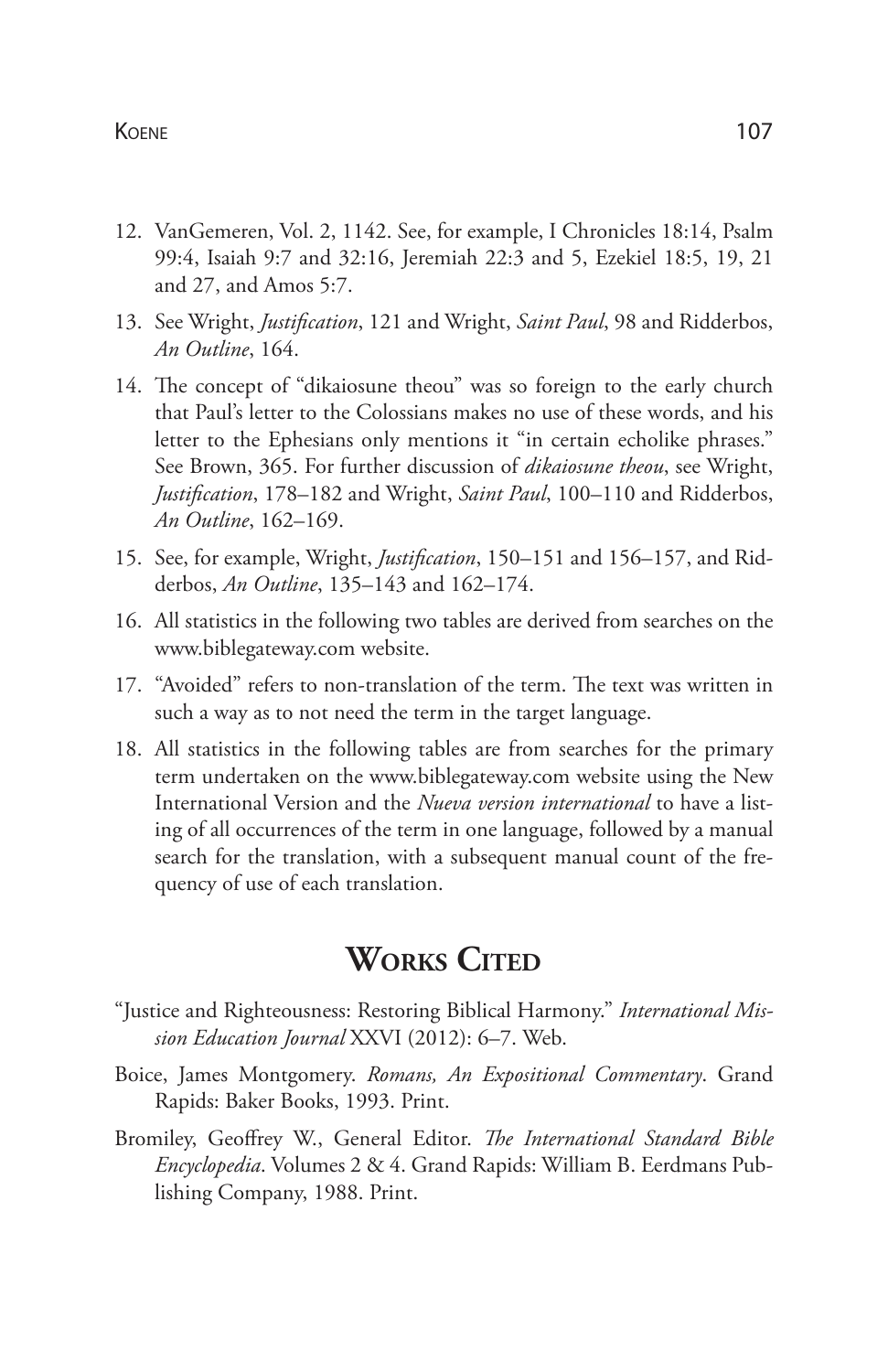- Brown, Colin, General Editor. *New International Dictionary of New Testament Theology*. Volume 3. Grand Rapids: Zondervan Publishing House, 1986. (Originally published in German, *Theologishes Begriffslexikon zum Neuen Testament*. Wuppertal: Theologisher Verlag Brockhaus, 1971.) Print.
- Brueggemann, Walter. *Reverberations of Faith: A Theological Handbook of Old Testament Themes*. Louisville: Westminster John Knox Press, 2002. Print.
- De La Torre, Miguel. "Breaking Barriers: Reading the Bible in Spanish." March, 2010. Web.
- *Diccionario de la Real Academia Española*. Madrid, 2012. Web.
- Elwell, Walter A., Editor. *Baker's Evangelical Dictionary of Biblical Theology*. Grand Rapids: Baker Book House Company, 1966. Web.
- Freedman, David Noel, Editor-In-Chief. *The Anchor Yale Bible Dictionary*, Volumes 3 & 5. New York: Doubleday, 1992. Print.
- Gonzalez, Justo L. *Mañana: Christian Theology from a Hispanic Perspective*. Nashville: Abingdon Press, 1990. Print.
- Henning, Barry. "The Biblical Call for Justice." Web.
- *Holy Bible, New International Version*. Copyright 1973, 1978, 1984 by International Bible Society. Used by permission of International Bible Society. Print.
- Jarman, Beatriz Galimberti, and Roy Russell, Chief Editors. *The Oxford Spanish Dictionary*. 3rd Edition, Oxford University Press, 2003. Print.
- MacGillivray, Hugh S. *The Influence of Christianity on the Vocabulary of Old English*. Goettingen: Halle A.S., 1902. Print.
- McGrath, Alister E. *Iustitia Dei: A History of the Christian Doctrine of Justification*. 2nd Edition, Cambridge: Cambridge University Press, 1998. Print.
- *Merriam-Webster Dictionary*. Merriam-Webster, Inc., 2012. Print.
- Moliner, María. *Diccionario de uso del español*. Edición electrónica. Madrid: Editorial Gredos, 2008.
- *Oxford English Dictionary*. Oxford University Press, 2012. Web.
- Padilla, C. Rene, Editor. *Fe cristiana y Latinoamérica hoy*. Buenos Aires: Ediciones Certeza, 1974. Print.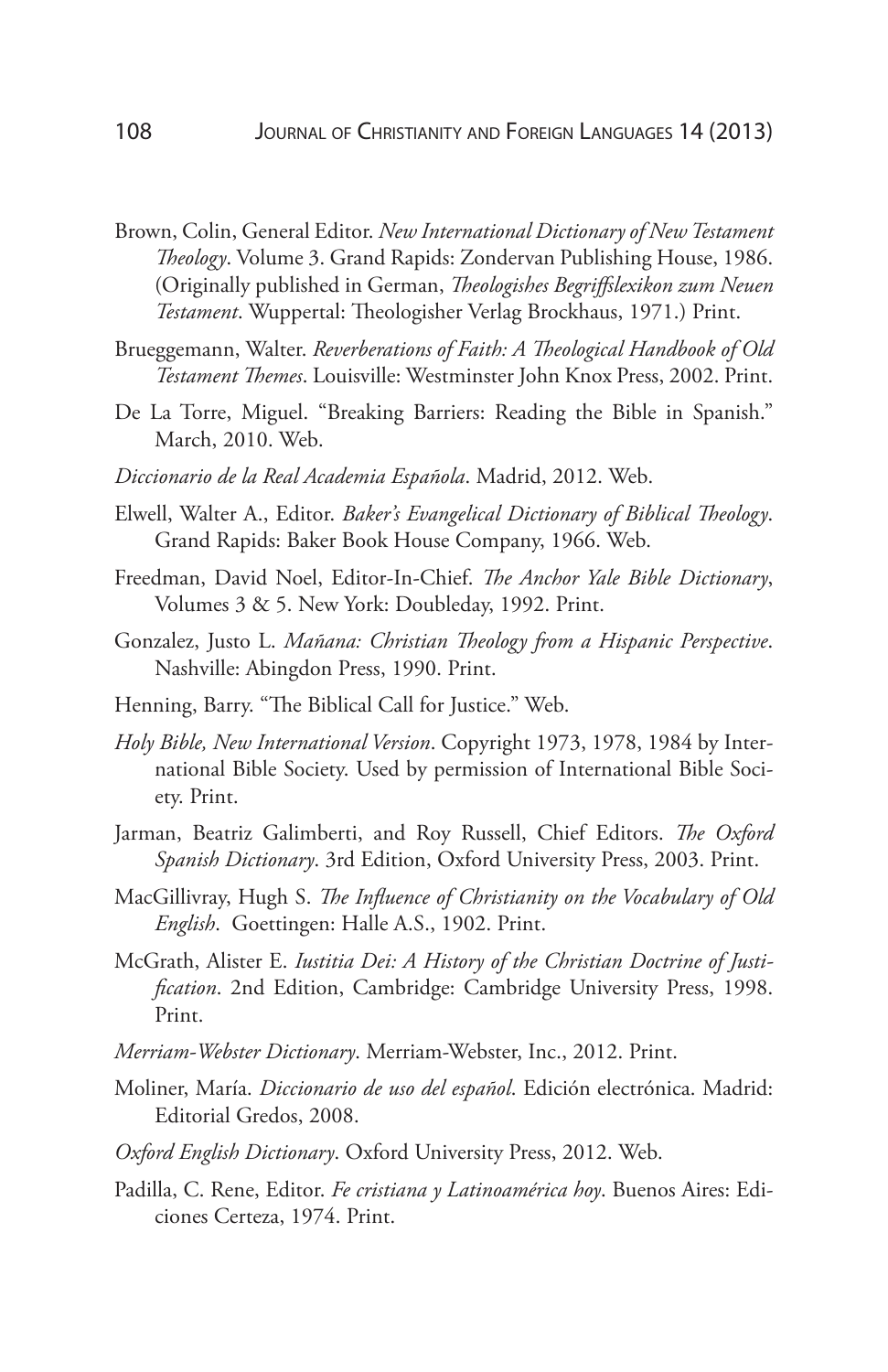- Ridderbos, Herman N. *Paul: An Outline of his Theology*. Translator: John R. de Witt. Grand Rapids: Wm. B. Eerdmans Publishing Company, 1975. (Originally published in Dutch: *Paulus: Ontwerp van zin theologie*. Kamen, The Netherlands: Uitgeversmaatschappij J.H. Kok N.V., 1966.) Print.
- Ridderbos, Herman N. *El pensamiento del apóstol Pablo*. Translator: Juan van der Velde. Grand Rapids: Libros Desafío, 2000. (Originally published in Dutch: *Paulus: Ontwerp van zijn theologie*. Kampen, The Netherlands: Uitgeversmaatschappij J.H. Kok N.V., 1966.) Print.
- Sakenfeld, Katharine Doob, General Editor. *The New Interpreter's Dictionary of the Bible*, Volumes 3 & 4. Nashville: Abingdon Press, 2009. Print.
- Schökel, Luis Alonso. "Justice." *Diccionario bíblico hebreo-español*. 632–633. Madrid: Editorial Trotta, 1994. Print.
- Scorgie, Glen G. "Introduction and Overview" in Glen Scorgie, Mark Strauss, Stephen Voth, Editors. *The Challenge of Bible Translation: Communicating God's Word to the World*. 22–37. Grand Rapids: Zondervan Publishing House, 2003. Web.
- Scott, Lindy. "North American Christians and the Latin American Church: The Current Landscape." Paper presented at Wheaton College, November 6, 2000. Web.
- Scott, Lindy. "North American Christians and the Latin American Church: Lessons from South of the Border." *Journal of Christianity and Foreign Languages* 3 (2002): 48–75. Print.
- "The Difference a Word Makes." August 23, 2010. Web.
- VanGemeren, Willem, General Editor. *New International Dictionary of Old Testament Theology & Exegesis*. Volumes 2 & 3. Grand Rapids: Zondervan Publishing House, 1997.
- Voth, Steven M. "Justice and/or Righteousness: A Contextualized Analysis of *sedeq* in the KJV (English) and RVR (Spanish)" in Glen Scorgie, Mark Strauss, Stephen Voth, Editors. 288–311 in *The Challenge of Bible Translation: Communicating God's Word to the World*. 288–311. Grand Rapids: Zondervan Publishing House, 2003. Web.
- Walker, Bill. "U.S. Latino/a Religion and Theology: A Glimpse of Past, Present and Future." Web.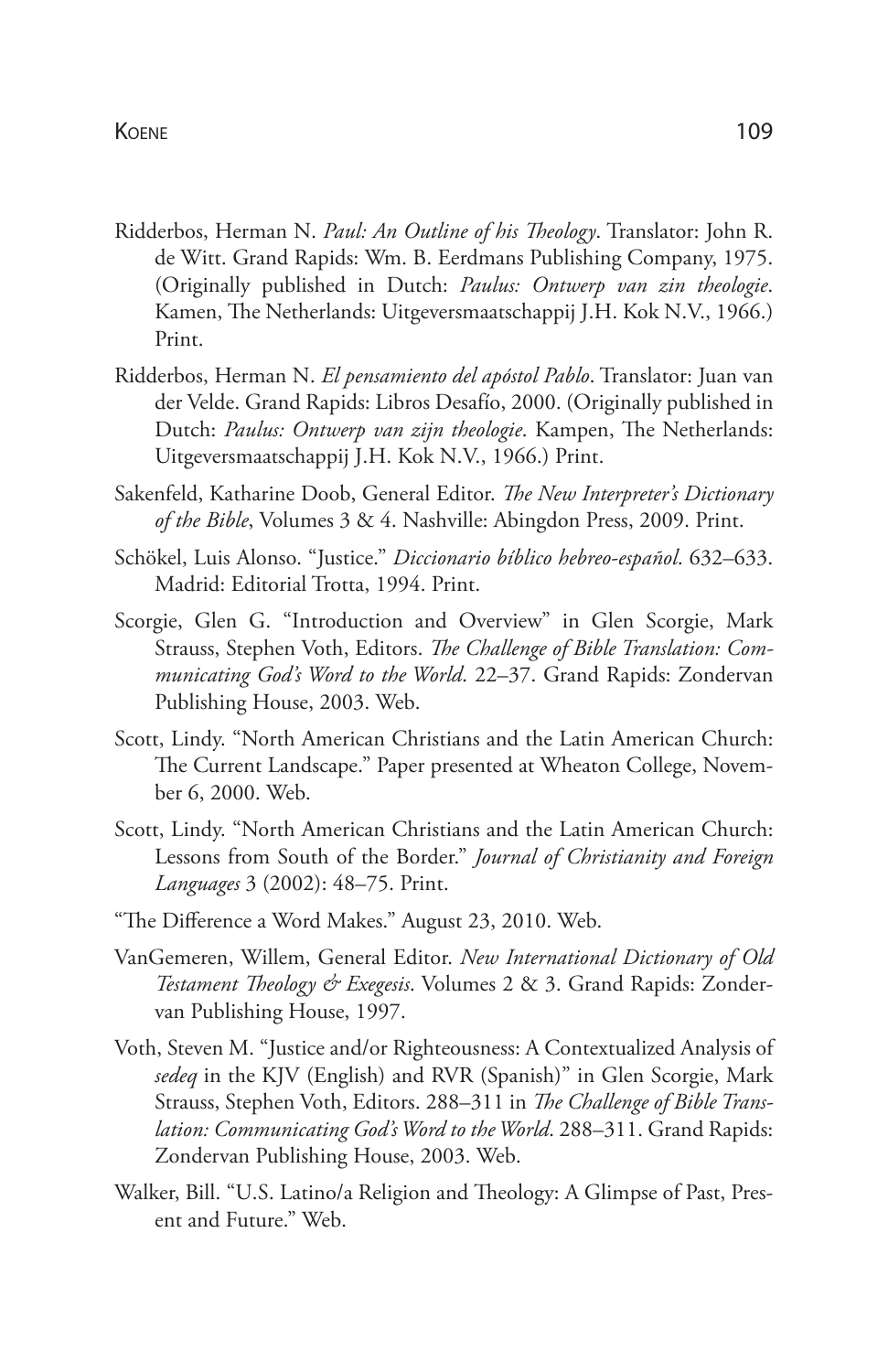- Wright, Nicholas T., *El verdadero pensamiento de Pablo: ensayo sobre la teología paulina*. Translator: Dorcas González Bataller. Barcelona: Editorial Clie, 2002. (Originally published in English: *What Saint Paul Really Said: Was Paul of Tarsus the Real Founder of Christianity?* Oxford: Lion Publishing plc, 1997.) Print.
- Wright, Nicholas T. *Justification: God's Plan & Paul's Wisdom*. Downers Grove, Illinois: InterVarsity Press, 2009. Print.
- Wright, Nicholas T. *What Saint Paul Really Said: Was Paul of Tarsus the Real Founder of Christianity?* Grand Rapids: Wm. B. Eerdmans Publishing Company, 1997. Print.

<www.biblegateway.com>. Web.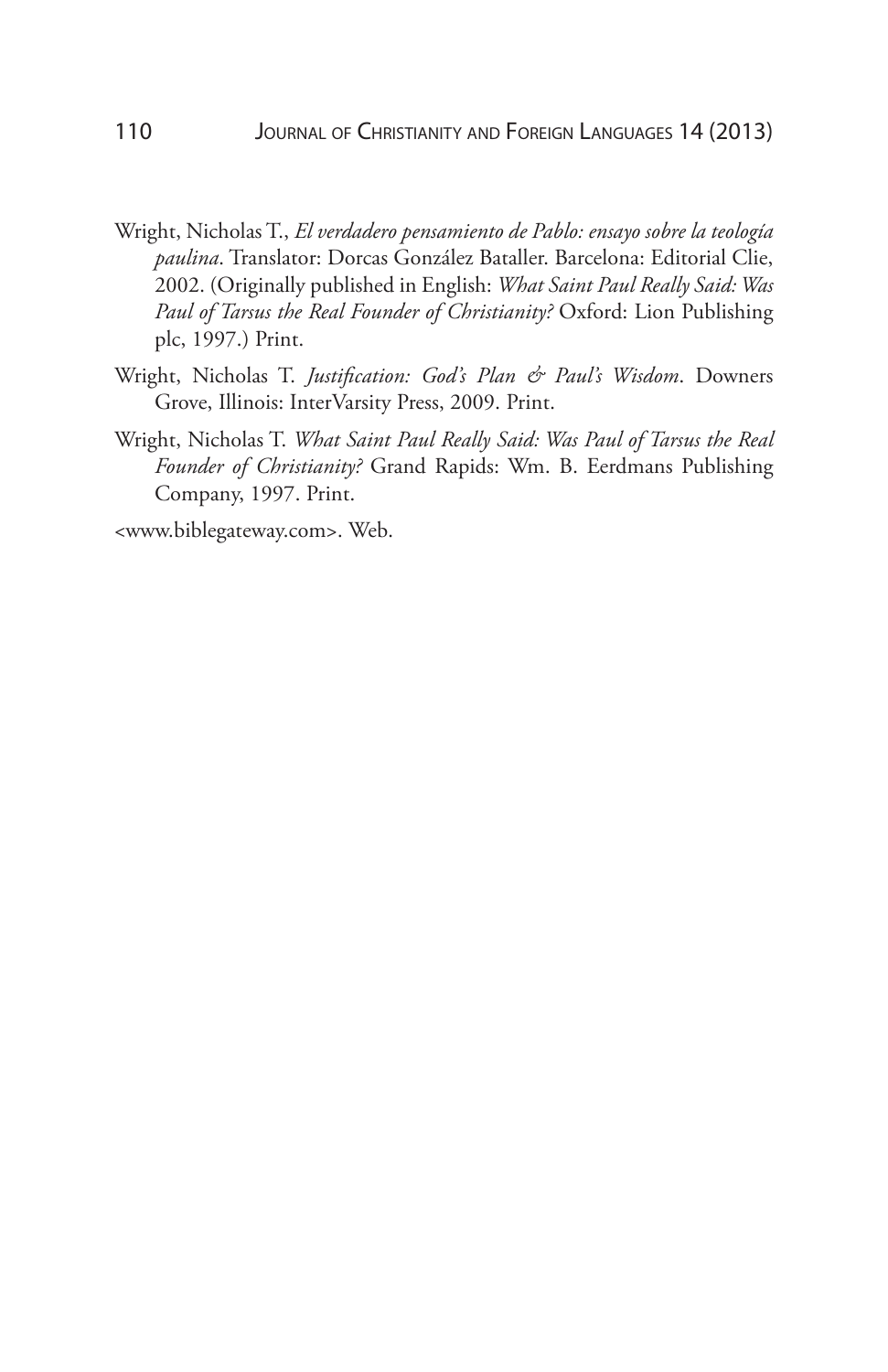#### **Reviews**

Konyndyk, Irene Brouwer. *Foreign Languages for Everyone: How I learned to Teach Second Languages to Students with Learning Disabilities*. Grand Rapids, MI: Edenridge Press, 2011. ISBN 978-1-937532-90-1.

#### **Laura Dennis University of the Cumberlands Williamsburg, KY**

I first became acquainted with Irene Konyndyk's work in 2007, when we collaborated on a panel on how to teach languages to students with learning disabilities. Like the author, my interest in the topic is both personal and professional, as my youngest child struggles in school, a reality which has made me increasingly aware of the diverse needs of today's students. *Foreign Languages for Everyone* brings the author's work to a wider audience in the form of a reader-friendly volume that students, parents, researchers, and teachers will welcome with open arms.

The 195-page text is divided into eight chapters of manageable length, each packed with concrete ideas for implementing the author's "multisensory, highly structured, and significantly metacognitive" approach (xvii). There are hands-on techniques for pursuing each of these objectives that could be applied with a variety of students in a variety of settings. The work is well-researched, with all notes being included at the end of the text, thereby rendering the work accessible to a range of potential readers. There is a thorough bibliography, as well as supplements that show samples of materials she has created. Finally, Konyndyk frequently refers the reader to her website, www.foreign languagesforeveryone.com, where one can browse and even download additional materials the author has created. This effort to disseminate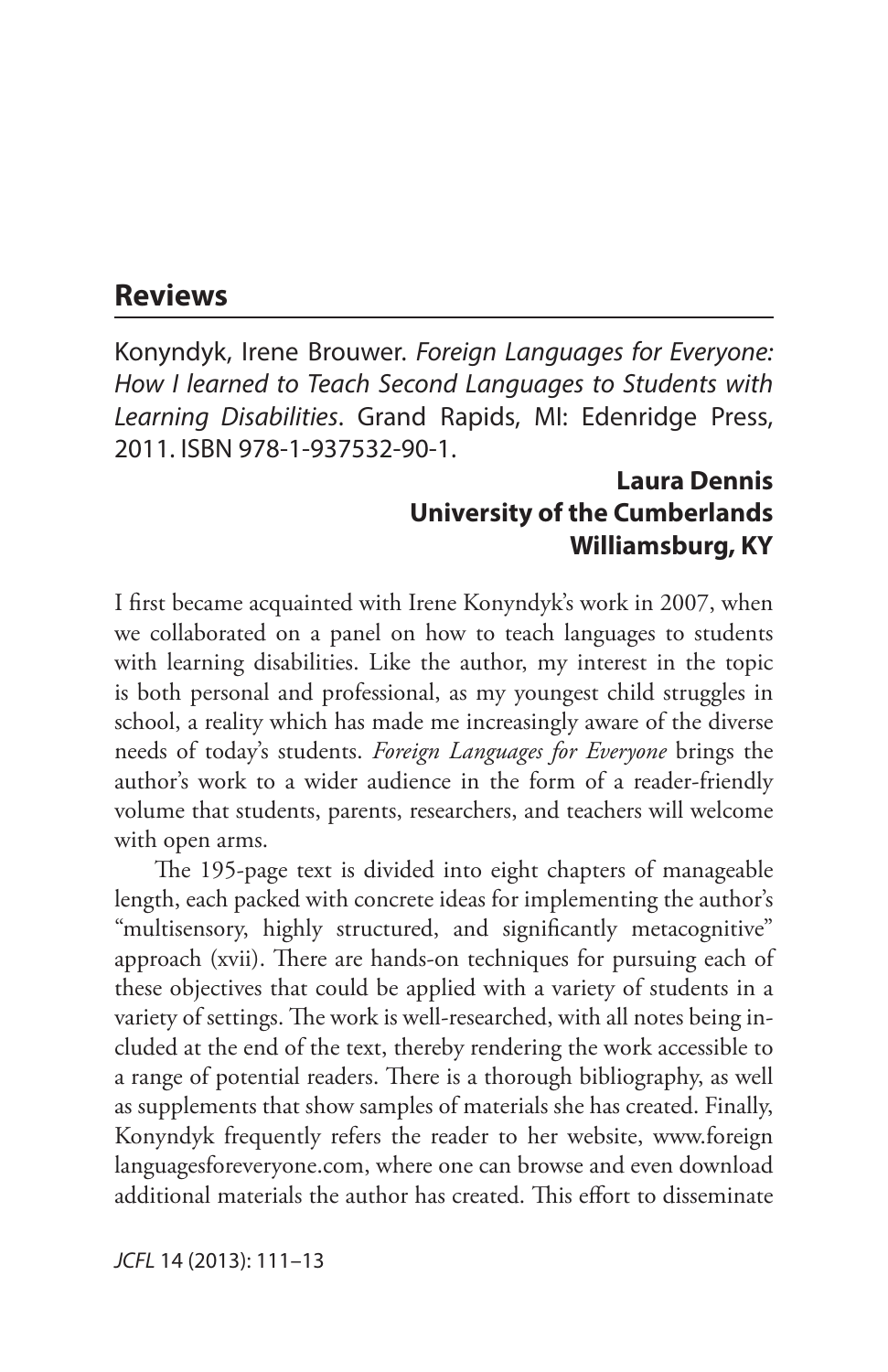much-needed materials free of charge is a sign of the author's generosity and her heart for at-risk students, as well as of her grace-filled Christian faith.

This reviewer especially appreciated the way that techniques learned in our teacher-in-training days can be extended to the population of at-risk learners. For example, the use of realia, the importance of hands-on instruction, the need for guided listening comprehension, the value of lowering students' affective filter, and the development of varied and carefully structured activities are all effective tools for which this book served as a much-appreciated refresher. These skills serve the needs of all learners, and transfer well to the teaching of students with disabilities.

There are also numerous suggestions that seem especially applicable to at-risk learners, particularly those involving the multisensory approach advocated by Konyndyk. For example, the author emphasizes the usefulness of color coding in handouts as well as in student note-taking and instructor grading. These visual cues help all students with organizational skills, an area of particular difficulty for many atrisk students, while also appealing to learners with a more highly developed capacity for visual learning. Similarly, individual whiteboards with markers of different colors allow students to exercise both their visual and kinesthetic abilities as they complete tasks assigned by the instructor. Music, chanting, and student movement all have their place in Konyndyk's program as well.

Another key element of this approach, as mentioned above, involves metacognition, which is engaged through the use of an extensive introductory questionnaire as well as a student journal in which students reflect on what and especially how they are learning. The author observes that as students become more aware of their particular learning process, she is better equipped to help them, while at the same time, their confidence increases, creating a win-win situation for all.

The third element of Konyndyk's method involves structure and explicit instruction. Although many language classrooms have moved to a communicative model with a focus on inductive learning and immersion in the target language, Konyndyk finds this approach to be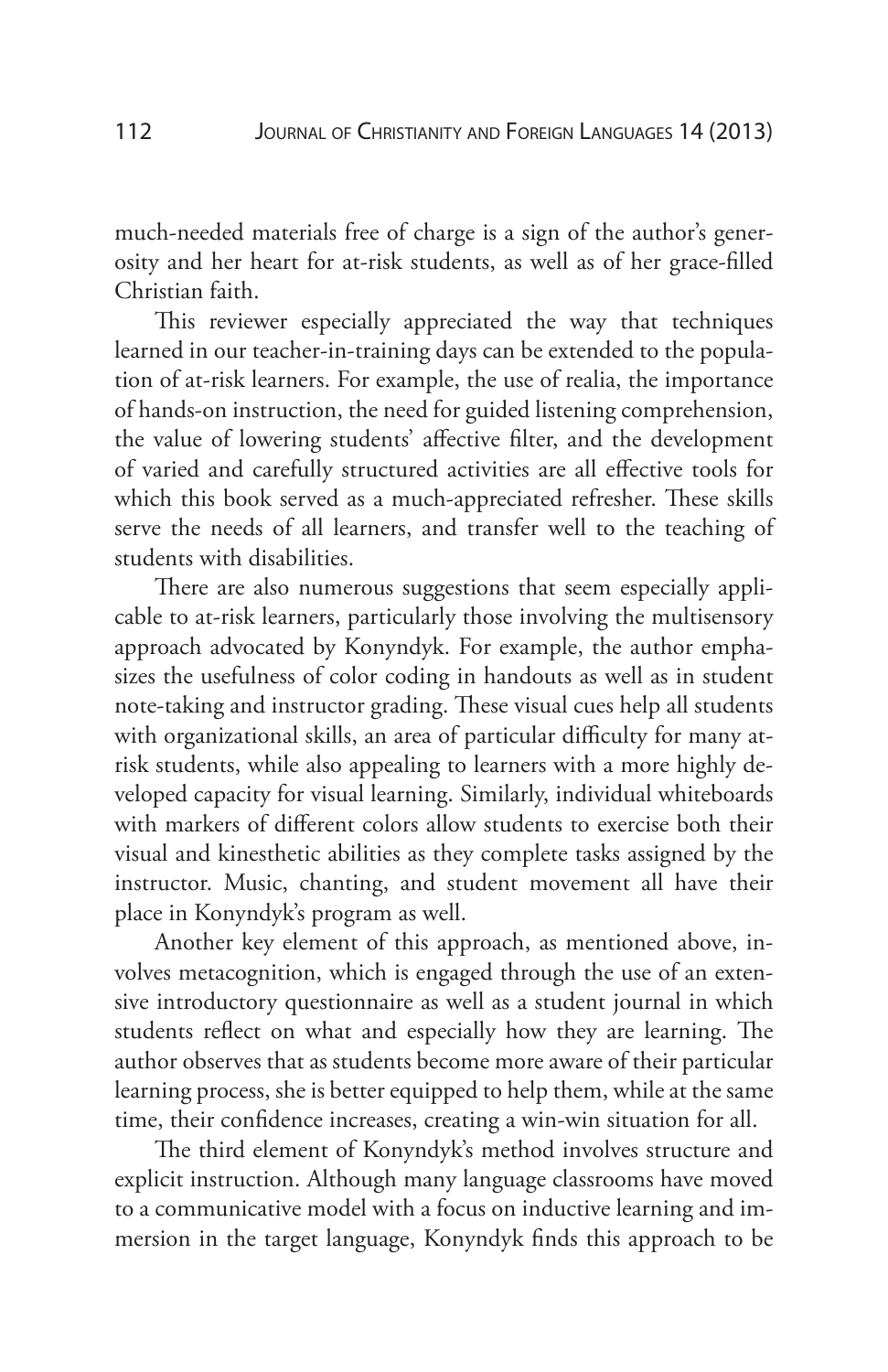#### **REVIEWS**

counterproductive for at-risk students. That is not to say she does not focus on communication; quite the contrary. Her research and experience, however, show that for this population, direct, deductive teaching that takes place partly in English is essential for student success. Communicative methods succeed best when students have certain core skills in their native language(s), a base that is typically weak or even non-existent in students with learning disabilities. The focus on structure and careful instruction extends to other aspects of the course as well, from lesson planning, to homework, to test design.

There were times that the text felt repetitive. However, it soon became clear that the author is simply practicing what she preaches. She emphasizes the need for repetition to help her students learn, thus it is only natural she would use it in a book dedicated to their needs. This reviewer would have liked to see more development of certain elements such as ways to incorporate the olfactory sense or the research into handedness. Furthermore, the text would benefit from more linking of specific strategies to particular student disabilities or needs, as the places where these connections are made are especially helpful to people dealing with a specific issue or concern. Finally, as new technologies develop, an appendix or new edition might be in order. Although it was just published in 2011, the recent wave of tablets and other touch-screen devices seems promising for doing the type of work described in *Foreign Languages for Everyone*, as such technologies could also facilitate multisensory learning.

There was a time not long ago when at-risk students were routinely moved out of the mainstream educational system. Thanks to the work of people like Professor Konyndyk, however, this no longer has to be the case. This book's many insights and concrete suggestions have already begun to transform our classes for the better. It should be recommended reading for all language teachers, new and experienced alike.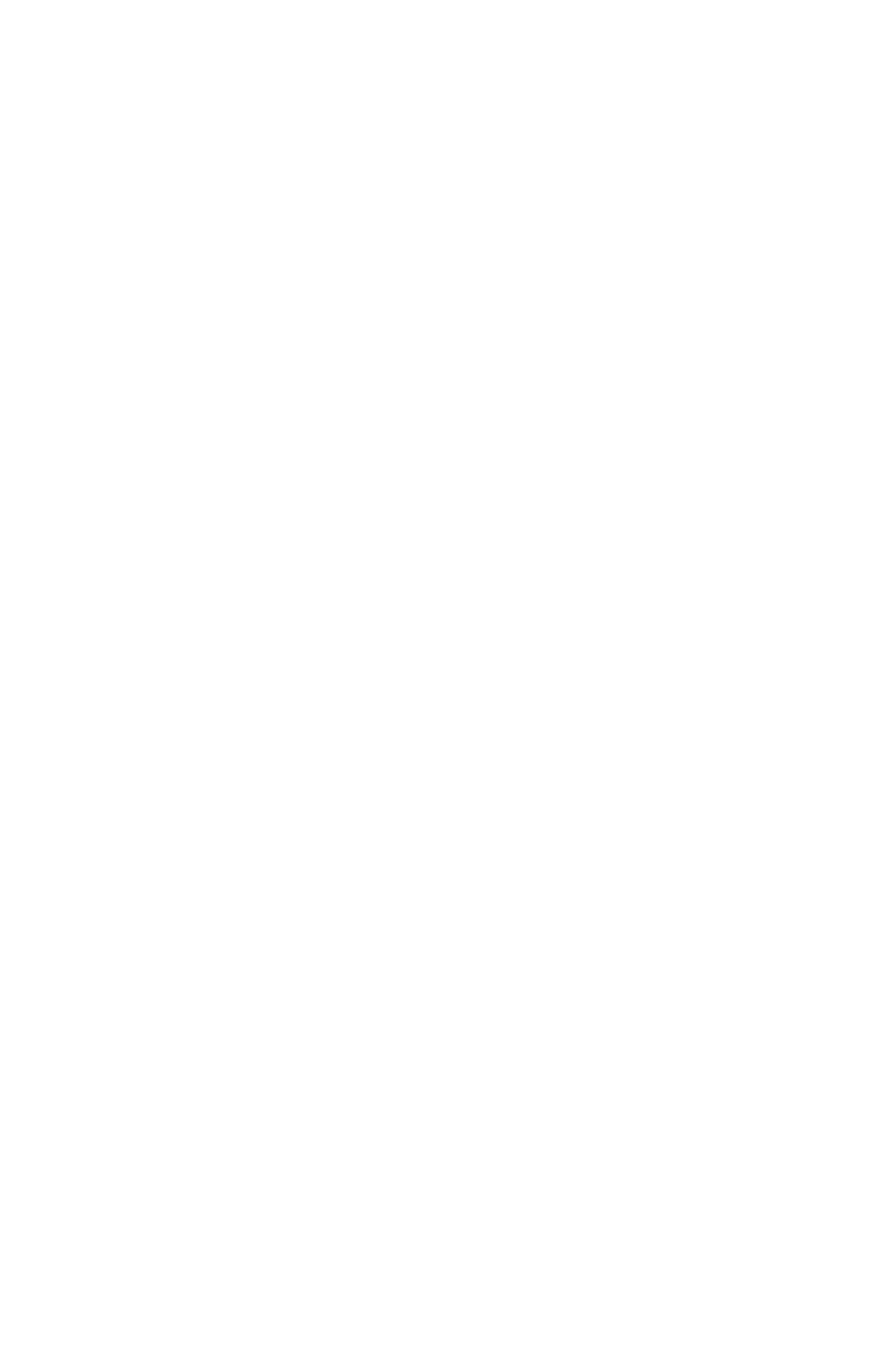# **Guidelines for Contributors**

Published once yearly, the *Journal of Christianity and Foreign Languages* was founded to provide a forum for educators who wish to publish research undertaken from a Christian perspective. It welcomes high-quality articles and reviews dealing with scholarly and pedagogical issues in modern foreign languages, literatures, and cultures. While it is preferable that manuscripts be written in English so as to reach the broadest readership, some manuscripts in other languages may be accepted.

# **Manuscripts**

Only manuscripts that have not been published elsewhere may be submitted. *JCFL* discourages simultaneous submission of a manuscript to other publications. The manuscript should be submitted to the editor by e-mail at cslagter@calvin.edu in an MS Word–compatible format. An abstract of 50–80 words and a cover letter, including the title of the article as well as the author's name, address, and e-mail address, should accompany the manuscript. The author retains republication rights, but by agreeing to publication gives permission, unless exception is explicitly agreed, for the article to be provided at a later date as part of the journal's online archive of published articles. *JCFL* will include as broad a variety of articles and authors as possible, but quality of presentation will be the overriding criterion. Preference will be given to authors previously unpublished in *JCFL*. Authors will be responsible for accuracy and for proofreading their own material. All submitted articles are double-blind peer reviewed to determine suitability for publication; final decisions regarding publication rest with the editors.

# **Criteria**

Length: for articles, typically 2,500–4,000 words; for *Forum* contributions, 1,000–1,500 words; for reviews of textbooks or scholarly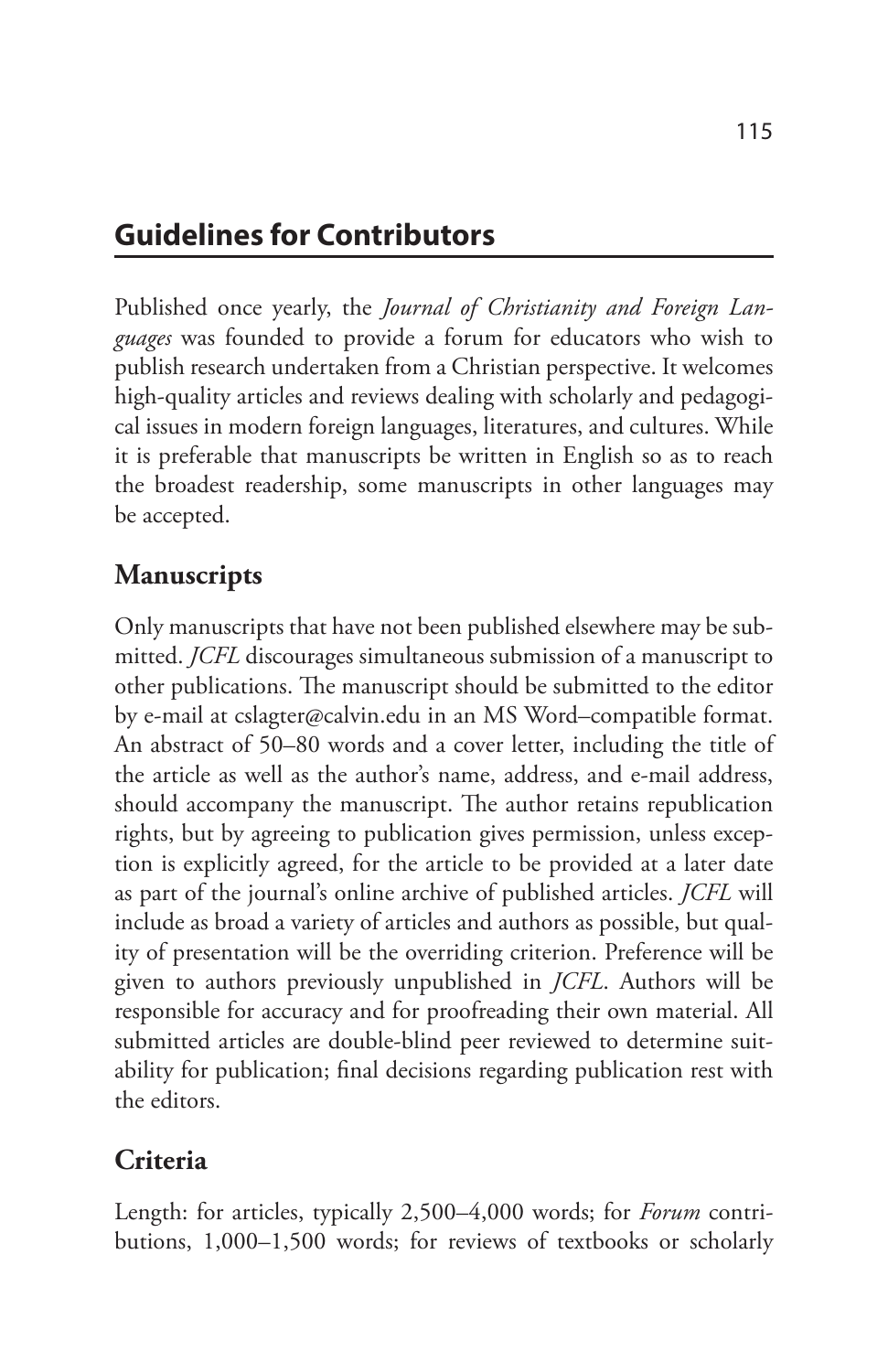works, 750–1,000 words. Articles should be written to fit the purpose statement of *JCFL* (above) and should be fully referenced. Unrevised lectures, chapel talks, or other oral presentations are not acceptable. Graduate, but not undergraduate, papers may be accepted. *Forum* contributions may be less formal but should still retain an academic focus and be clearly relevant to the concerns of the journal. The *Forum* is intended to promote dialogue by providing space for shorter pieces of writing including opinions and suggestions, brief responses to papers, reports of research in progress, meditations, and descriptions of pedagogical strategies. Authors are asked to make a particular effort to communicate across linguistic lines. A study based on original material in another language may include quotations in that language followed by a translation in the text of the paper. Submissions should address challenges and problems in the field from a Christian perspective. However, articles not clearly reflecting a Christian perspective, but of general interest to the Christian community or of such a character as to promote communication between Christians and non-Christians, may be considered as well.

#### **Style**

The *APA Publication Manual*, *Chicago Manual of Style*, or *MLA Style Manual* should be followed in preparing the manuscript. If an otherwise acceptable manuscript needs considerable correction to make it conform to the style manual, the editor may return it to the author for correction. Please use endnotes (not footnotes), and include a bibliography and abstract. Please consult the most current guidelines at http://www.nacfla.net/pJournals.aspx before submitting work. Since *JCFL* is an evolving publication, certain guidelines may be changed without notice.

Quotations from Scripture should indicate the translation used.